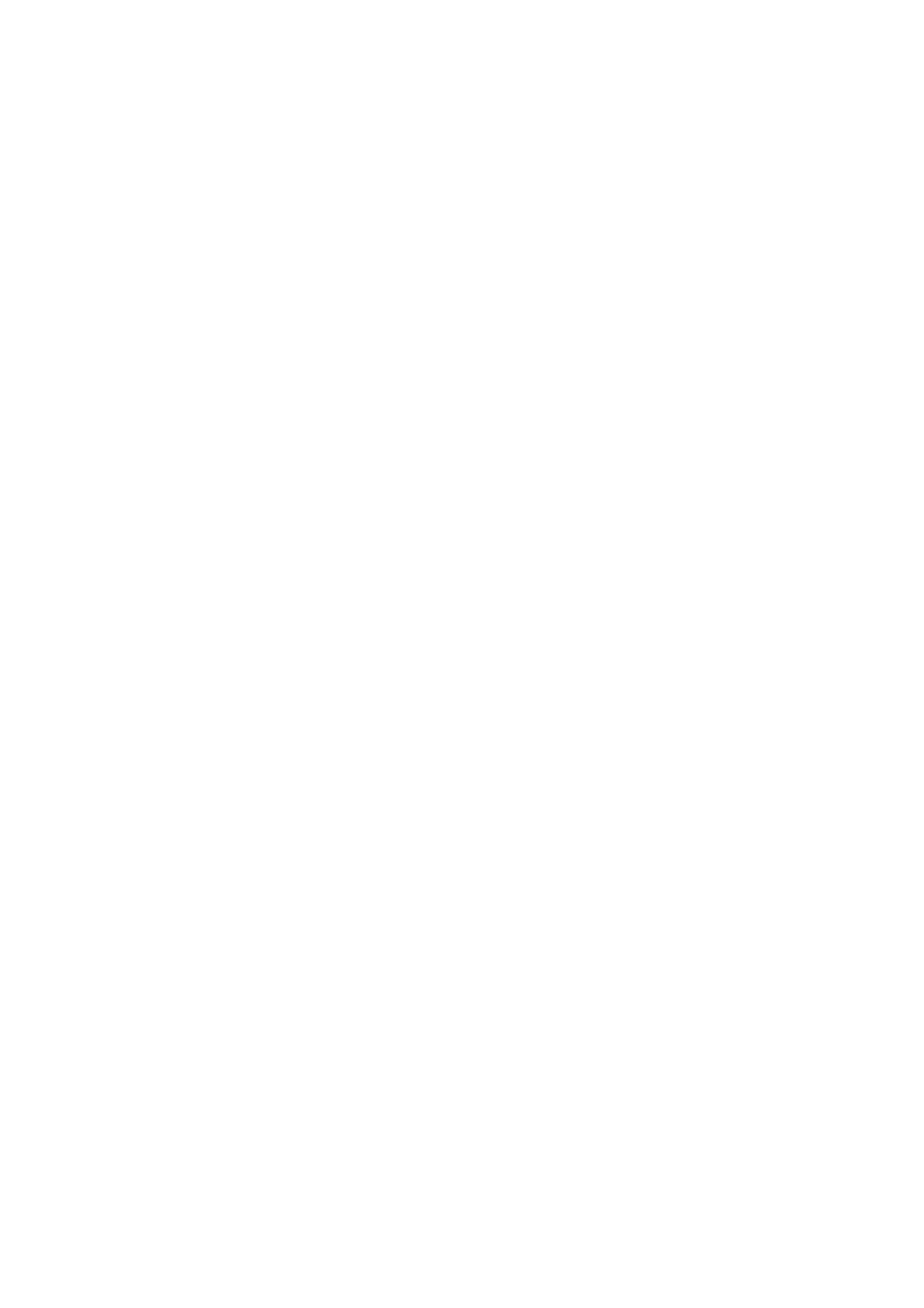## Chabauty methods and covering techniques applied to generalised Fermat equations

PROEFSCHRIFT

ter verkrijging van de graad van Doctor aan de Universiteit Leiden, op gezag van de Rector Magnicus Dr. W.A. Wagenaar, hoogleraar in de faculteit der Sociale Wetenschappen, volgens besluit van het College voor Promoties te verdedigen op woensdag 6 oktober 1999 te klokke 15.15 uur

door

Nils Roald Bruin

geboren te Pijnacker in 1972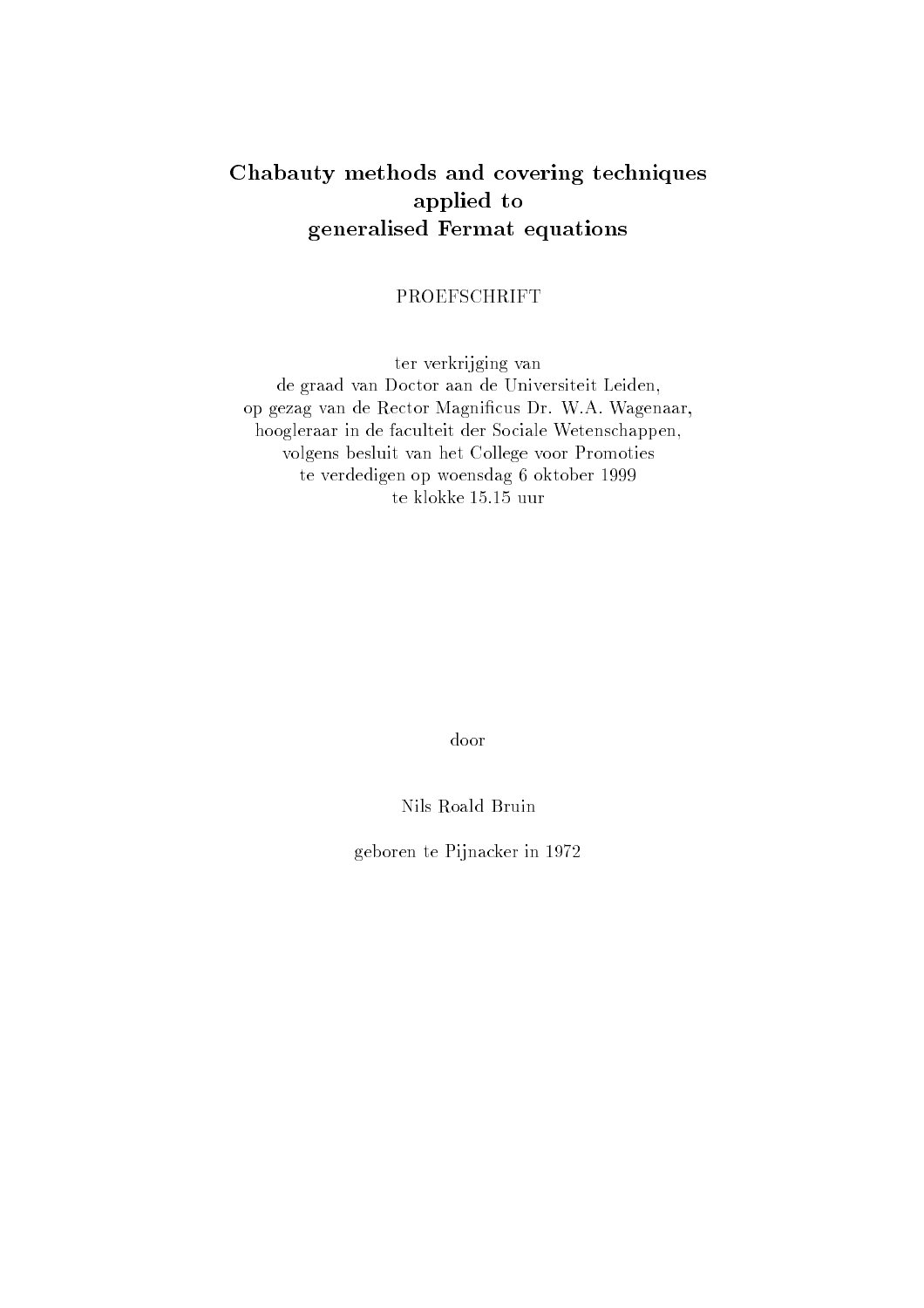Samenstelling van de promotiecommissie:

| promotor: | prof. dr. R. Tijdeman                                              |  |  |
|-----------|--------------------------------------------------------------------|--|--|
|           | copromotor: dr. F. Beukers (Universiteit Utrecht)                  |  |  |
| referent: | prof. dr. E. F. Schaefer (Santa Clara University, USA)             |  |  |
|           | overige leden: prof. dr. G. van Dijk                               |  |  |
|           | prof. dr. H. W. Lenstra Jr. (Univeristeit Leiden/UC Berkeley, USA) |  |  |
|           | prof. dr. J. P. Murre                                              |  |  |
|           | dr. B. de Smit                                                     |  |  |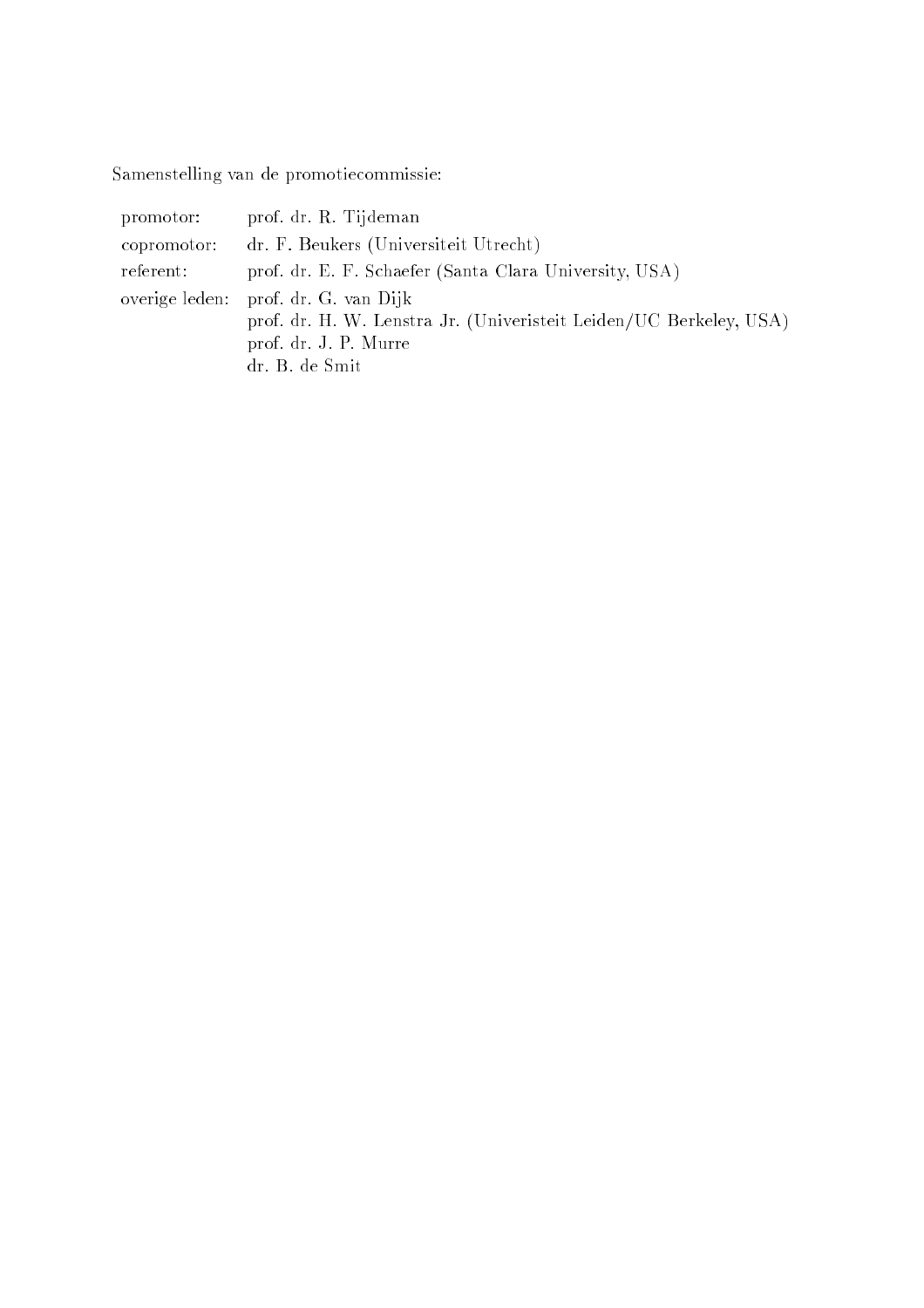# **Contents**

| $\mathbf{1}$   |     | The generalised Fermat equation                                                             | $\mathbf{1}$   |
|----------------|-----|---------------------------------------------------------------------------------------------|----------------|
|                | 1.1 |                                                                                             | $\mathbf{1}$   |
|                | 1.2 |                                                                                             | $\overline{2}$ |
|                | 1.3 |                                                                                             | $\overline{4}$ |
| $\overline{2}$ |     | <b>Basic definitions</b>                                                                    | $\overline{7}$ |
|                | 2.1 |                                                                                             | $\overline{7}$ |
|                | 2.2 |                                                                                             | 8              |
|                | 2.3 |                                                                                             | 9              |
|                | 2.4 |                                                                                             | 12             |
| $\bf{3}$       |     | 15<br>Some spherical cases                                                                  |                |
|                | 3.1 | 15                                                                                          |                |
|                | 3.2 |                                                                                             | 18             |
| $\overline{4}$ |     | Some hyperbolic cases<br>23                                                                 |                |
|                | 4.1 |                                                                                             | 23             |
|                | 4.2 |                                                                                             | 26             |
|                | 4.3 | 27                                                                                          |                |
|                | 4.4 | 31                                                                                          |                |
|                | 4.5 | 32                                                                                          |                |
|                | 4.6 |                                                                                             | 36             |
|                | 4.7 |                                                                                             | 41             |
|                | 4.8 |                                                                                             | 49             |
| $\mathbf{5}$   |     | Chabauty methods<br>59                                                                      |                |
|                | 5.1 |                                                                                             | 59             |
|                | 5.2 |                                                                                             | 60             |
|                | 5.3 |                                                                                             | 61             |
|                | 5.4 | 63                                                                                          |                |
|                |     | A Algorithms<br>65                                                                          |                |
|                |     | 65                                                                                          |                |
|                | A.2 | 66                                                                                          |                |
|                | A.3 | Sieving for rational points $\ldots \ldots \ldots \ldots \ldots \ldots \ldots \ldots$<br>67 |                |
|                | A.4 | 68                                                                                          |                |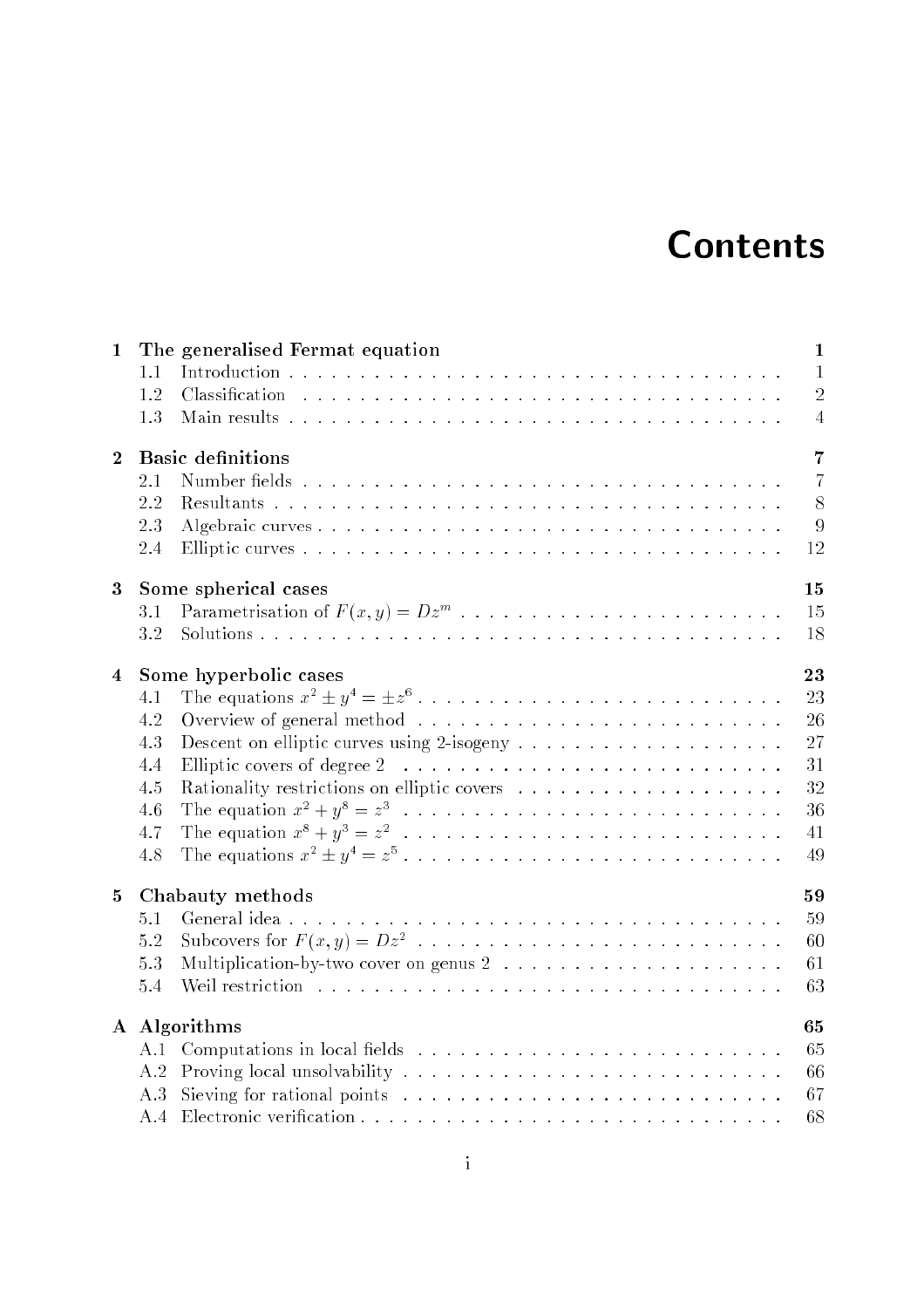| $\overline{11}$     | Contents |
|---------------------|----------|
| <b>Bibliography</b> | 71       |
| Samenvatting        | 75       |
| Curriculum vitae    | 79       |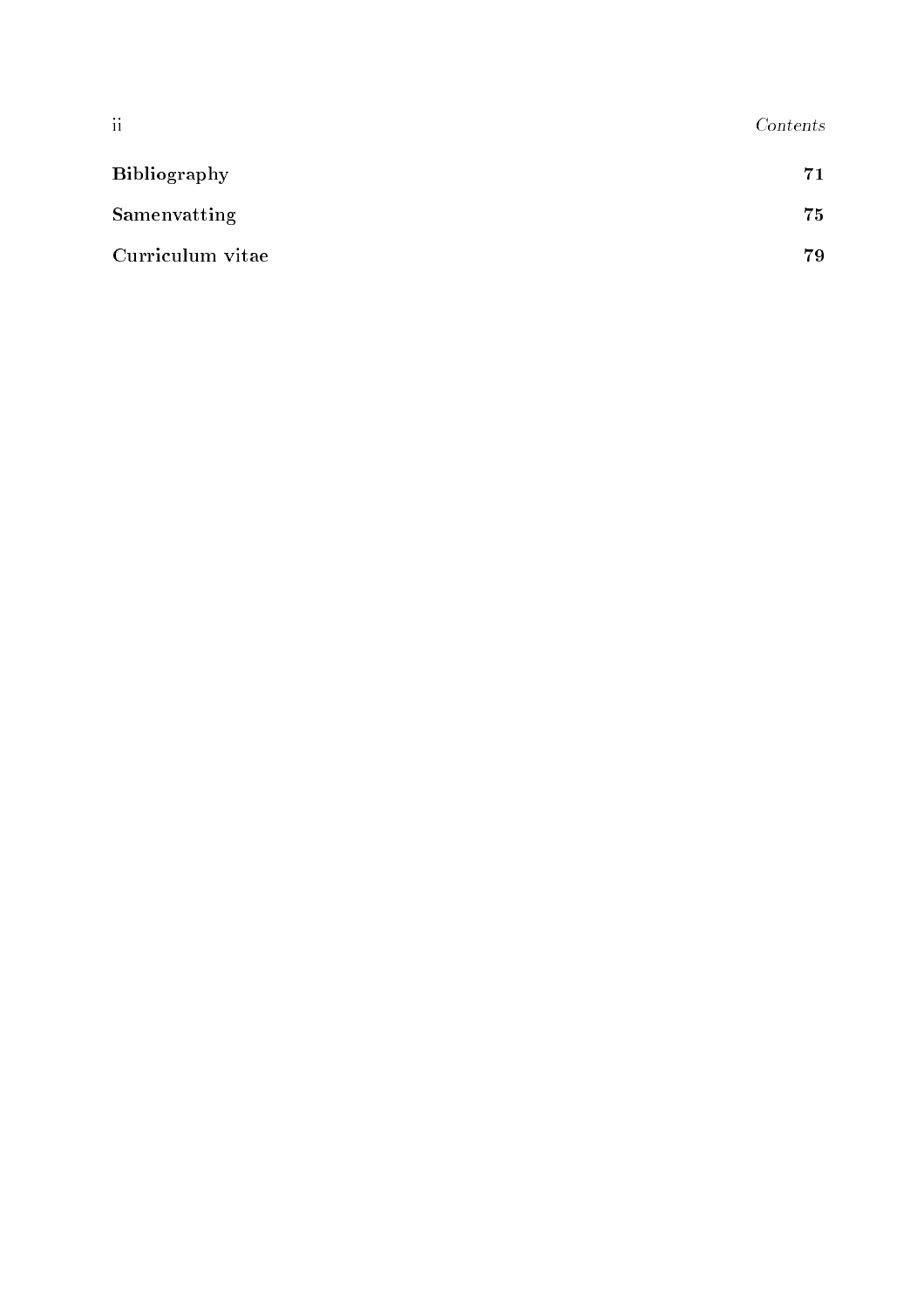Chapter 1

## The generalised Fermat equation

#### **Introduction**  $1.1$

The roots of Diophantine geometry go back to at least the ancient Greeks. The Pythagoreans already knew that in every right triangle, the lengths of the sides satisfy a relation of the form  $x^2 + y^2 = z^2$ . They probably were not the first to be aware of this relation, but we do know that they were aware of the fact that it is not automatic (but true) that there are integral solutions to this equation, i.e. that not all right triangles with two sides of integral length have an integral length for their third side, but that there are some that do.

In Arithmetica, Diophantus formulated the related arithmetic question of writing a square as the sum of two other squares. Pierre de Fermat came across this and wondered if the 2 as exponent is essential to this equation, i.e. if  $x^+ + y^+ = z^+$  has positive integer solutions for  $n > 2$ . The remark he scribbled in the margin of the book vexed mathematicians for 350 years, but as we now know (see [Wil95]), this equation admits no solutions.

Several generalisations spring to mind. One may wonder what integral solutions to  $x_1^* + \cdots + x_m^* = 0$  exist. This is not the direction we will pursue. When we talk about the generalised Fermat equation we mean

$$
Ax^r + By^s = Cz^t
$$

with  $r, s, t \in \mathbb{Z}_{>0}$  and  $A, B, C \in \mathbb{Z}$ , not all zero. Note that this equation is not homogeneous and thus, the argument that it suffices to look at  $gcd(x, y, z) = 1$  to describe all solutions is not valid. However, as Beukers points out, describing general solutions is often not a very interesting problem. For instance, if we take  $U, V \in \mathbb{Z}$  and  $W := U + V$ , then (U) V TWS F + (U) V TWS F = (U) TV TWS F . For any solution  $x^2 + y^2 = z^2$ , we have that the solution resulting from  $U = x$  ,  $V = y$  ,  $W = z$  is weighted homogeneously equivalent (as described below) to  $(x, y, z)$ . Therefore, the given formula parametrises all solutions up to equivalence. We will restrict ourselves to  $gcd(x, y, z) = 1$  (or, more generally,  $gcd(x, y, z)$ ) composed of a given finite set of primes), which is a much more interesting problem.

Note that the described equation is *weighted homogeneous*: If  $(x, y, z)$  is a solution and  $d = \text{lcm}(r, s, t)$ , then  $(\lambda^{d/r}x, \lambda^{d/s}y, \lambda^{d/t}z)$  also satisfies the equation. We call two such solutions weighted homogeneously equivalent. Let  $g = \gcd(r, s, t)$  and write  $P(x, y, z) := (x^{r/g} :$  $y^{1/3}:z^{1/3})\in \mathbb{F}_2(\mathbb{Q})$ . It follows that two equivalent solutions  $(x_1,y_1,z_1)$  and  $(x_2,y_2,z_2)$  have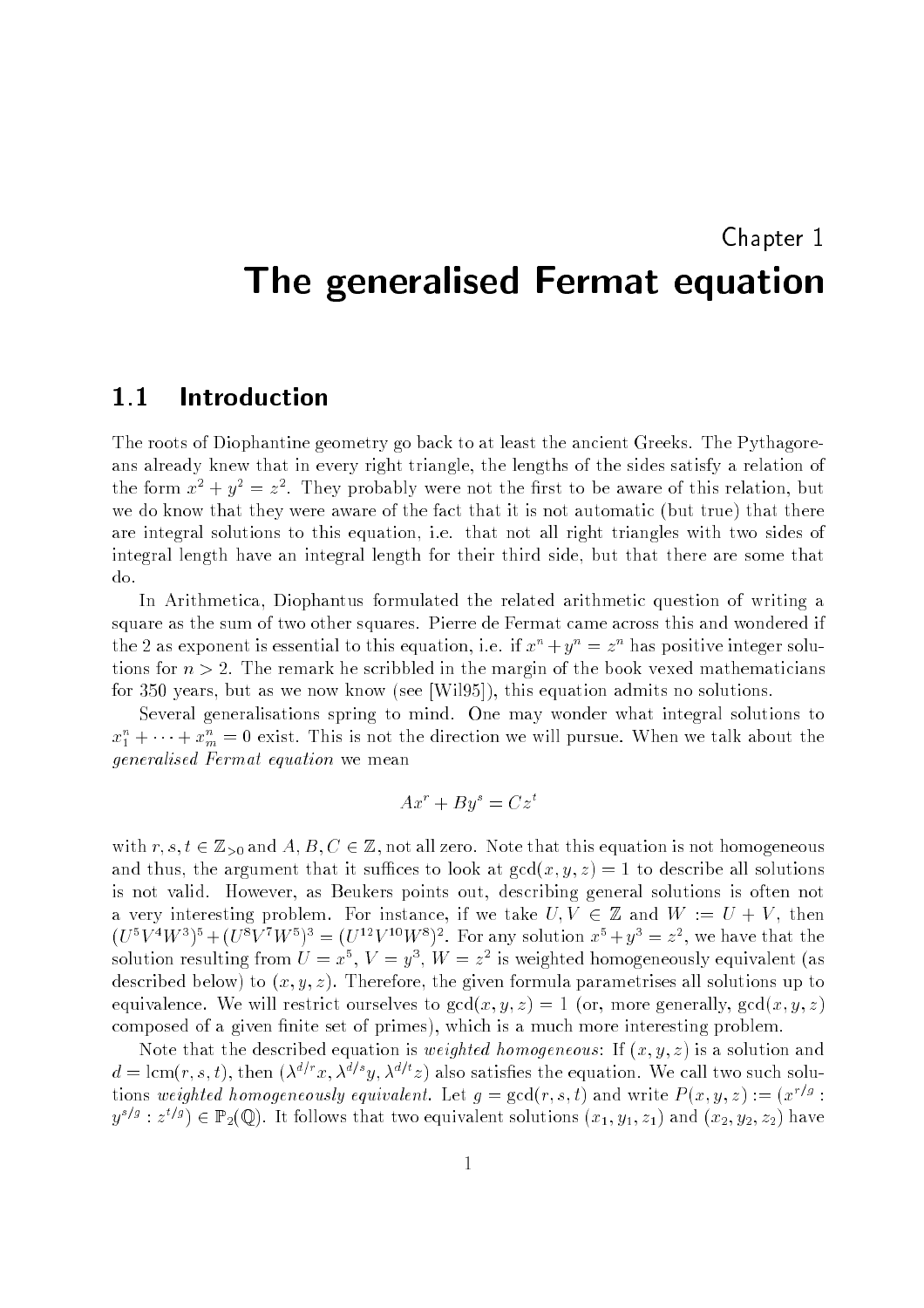$P(x_1, y_1, z_1) = P(x_2, y_2, z_2)$ . Conversely, if two solutions  $(x_1, y_1, z_1)$  and  $(x_2, y_2, z_2)$  have  $P(x_1, y_1, z_1) = P(x_2, y_2, z_2)$ , then there is a  $\lambda \in \mathbb{Q}$  such that

$$
(x_1, y_1, z_1) = (\delta_x \lambda^{d/r} x_2, \delta_y \lambda^{d/s} y_2, \delta_z \lambda^{d/t} z_2),
$$

where  $\delta_x = 1$  if  $r/g$  is odd and  $\delta_x = \pm 1$  otherwise and  $\delta_y$ ,  $\delta_z$  are defined analogously. As a consequence,  $P(x, y, z)$  does not necessarily distinguish between equivalence classes that are related by trivial transformations such as  $x \mapsto -x$ , but is faithful otherwise.

Let S be a finite set of primes. We call a solution S-primitive if  $gcd(x, y, z)$  contains only primes from S. We call an equivalence class of solutions S-primitive if it contains an S-primitive solution. If  $S = \emptyset$  then we call such a class simply *primitive*.

### 1.2 **Classification**

The structure of the solution sets depends mainly on the quantity  $\chi = \chi(r, s, t) := 1/r +$  $1/s + 1/t$ . First we look at what is known for  $\chi > 1$ . In this case, we have  $(r, s, t)$  =  $(2, 3, 3), (2, 3, 4), (2, 3, 5), (2, 2, t)$  (for any  $t > 2$ ) or permutations of these. This is what we call the *spherical case*. Beukers showed that there exists a finite set of polynomial solutions such that the integral solutions can be obtained by specialising:

**1.2.1. Theorem** (Beukers). Let  $A, B, C \in \mathbb{Z}$ ,  $ABC \neq 0$  and  $r, s, t \in \mathbb{Z}_{\geq 2}$  such that  $\chi > 1$ . Then the equation  $Ax + By = Cz$  has either zero or infinitely many solutions  $x, y, z \in \mathbb{Z}$ with  $gcd(x, y, z) = 1$ . Moreover, there is a finite set of triples  $X, Y, Z \in \mathbb{Q}[U, V]$  with  $\gcd(A, I, Z) \equiv 1$  and  $A\overline{A}^T + B\overline{I}^T \equiv \bigcup Z^T$  such that for every primitive integral solution  $(x, y, z)$ , there is a triple  $(X, Y, Z)$  and  $u, v \in \mathbb{Q}$  such that  $x = X(u, v)$ ,  $y = Y(u, v)$ ,  $z = Z(u, v).$ 

 $(See [Beu98]$ .) Beukers' proof is based on the fact that there are only finitely many number fields of bounded degree and ramification. In principle, this is an effective statement in the sense that this finite set of number fields can be enumerated. This enumeration process is not very efficient, however, so practical limitations become inhibitive. In Chapter 3 we will discuss some special cases where we can determine such a set of polynomials in practice.

A pair u, v, as in the theorem, represents a point  $(u : v) \in \mathbb{P}_1(\mathbb{Q})$ . The theorem basically says that there is a finite number of rational maps  $\varphi : \mathbb{P}_1 \to \mathbb{P}_2$ , defined over  $\mathbb{Q}$ , such that the representatives  $(x^{i_2}:y^{i_3}:z^{i_4})$  of primitive classes of solutions in the  $\mathbb{F}_2$  are covered by the images of  $\mathbb{P}_1(\mathbb{Q})$  under the maps  $\varphi$ . We say that the solutions are parametrised by a finite set of  $\mathbb{P}_1$ 's.

If  $\chi = 1$  then  $(r, s, t) = (3, 3, 3), (4, 4, 2)$  or  $(2, 3, 6)$ . This is the *Euclidean case*. Here, solutions correspond to rational points on curves of genus 1. We find the curves  $A(x/y)^+ +$  $D = C(z|y)$ ,  $A(x|y) + D = C(z|y)$  and  $A(x|z) + D(y|z) = C$  respectively. We basically see the same phenomenon. Primitive solution classes are parametrised by the rational points on finitely many algebraic curves. In this case, the curves are of genus 1 instead of genus 0. Depending on the curves, there will be zero, finitely many or infinitely many solutions. However, since the rational points on curves of genus 1 have a very special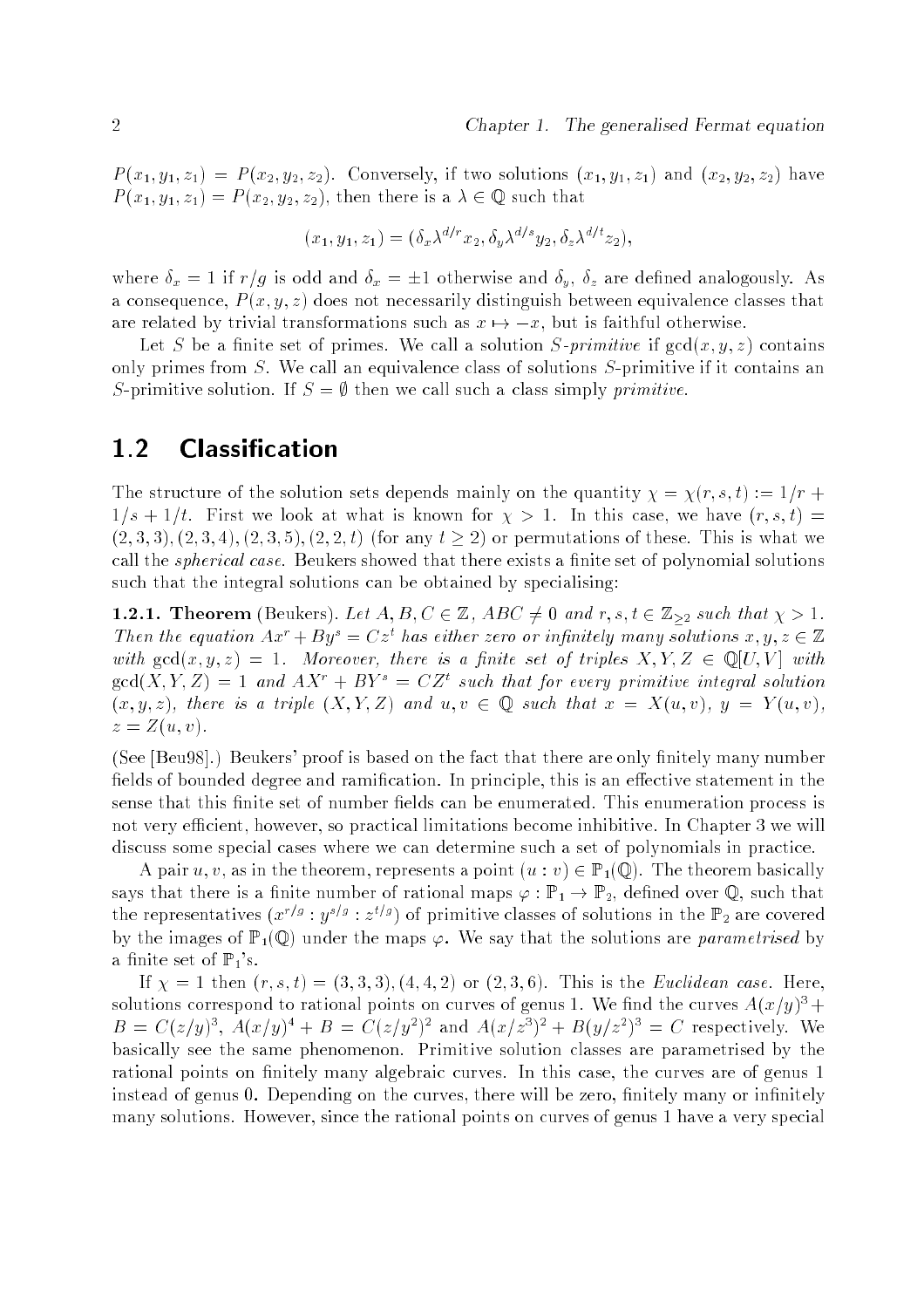structure (they form a finitely generated group, if there are any), we still have a fairly satisfactory description of the primitive solutions in this case.

For  $\chi$  < 1, the *hyperbolic case*, there is also a finite set of parametrising curves, but they are of genus  $> 1$  and so, by Faltings' theorem (Theorem 2.3.3), there is only a finite number of primitive solutions:

**1.2.2. Theorem** (Darmon, Granville). Let  $A, B, C \in \mathbb{Z}$ ,  $ABC \neq 0$  and  $r, s, t \in \mathbb{Z}_{\geq 2}$ such that  $\chi$   $\lt$  1. Then the equation  $Ax^{+} + By^{+} = \cup z^{+}$  has only finitely many solutions  $x, y, z \in \mathbb{Z}$  with  $gcd(x, y, z) = 1$ .

(See  $[DG95]$ .) The proof is ineffective in two places. They use Riemann's Existence Theorem to obtain the parametrising curves and invoke Faltings' theorem to get finiteness of the set of rational points. The main part of this text deals with making this statement effective in a number of special cases.

The  $ABC$ -conjecture suggests an even stronger finiteness result.

**1.2.3.** Conjecture (ABC-Conjecture). For every  $\epsilon > 0$  there are only finitely many coprime positive integers a, b, c satisfying the relation  $a + b = c$  such that

$$
\frac{\log c}{\log(\text{product of prime divisors of } abc)} > 1 + \epsilon.
$$

The following argument comes from [Tij89]. Let r, s, t be positive integers. If  $1/r +$  $1/s+1/t < 1$ , then  $1/r+1/s+1/t \leq 41/42$ . If we apply the ABC-conjecture with  $\epsilon < 1/41$ to  $(a, b, c) = (Ax, By, Cz)$  (possibly dividing out common factors to  $a, b, c$ ), then we get for each  $A, B, C \in \mathbb{Z}$ , that there are only finitely many pairwise prime triples  $(x^*, y^*, z^*)$ with  $\chi$   $\lt$  1 such that  $Ax$   $\pm$   $By$   $\equiv$   $Cz$  . Thus, imiteness should still hold if we allow  $r, s, t$ to vary under the restriction that  $\chi < 1$ , but fixing A, B, C.

From here on, we restrict ourselves to  $A = B = C = 1$ . In all spherical cases, we have infinitely many solutions and, apart from  $x^+ + y^+ = z^-,$  we have an emicient way of obtaining the parametrisations (see Chapter 3). In [Thi96], some bounds on the number of needed parametrisations for  $x^2 + y^3 = z^3$  are derived which are better than the bounds following from the proof of Theorem 1.2.1, but are not guaranteed to be sharp. In the Euclidean cases, no nontrivial primitive solutions exist.

For the hyperbolic cases, we find that  $(x, y, z) = (1, 0, 1), (0, 1, 1)$  are not the only positive primitive solutions, as can be seen in Table 1.1, copied from [Beu98]. One of the striking facts is that this table does not contain any example for which  $r, s, t \geq 2$ . This leads to the following bold conjecture.

**1.2.4.** Conjecture (Tijdeman, Zagier, Beal Prize Problem). Let  $x, y, z, r, s, t$  be positive integers with  $r, s, t > 2$ . If  $x^2 + y^2 = z^2$  then  $x, y, z$  have a factor in common.

This conjecture was also posed by a Dallas banker named Beal, who awarded a prize for its proof or a counterexample (see [Mau97]).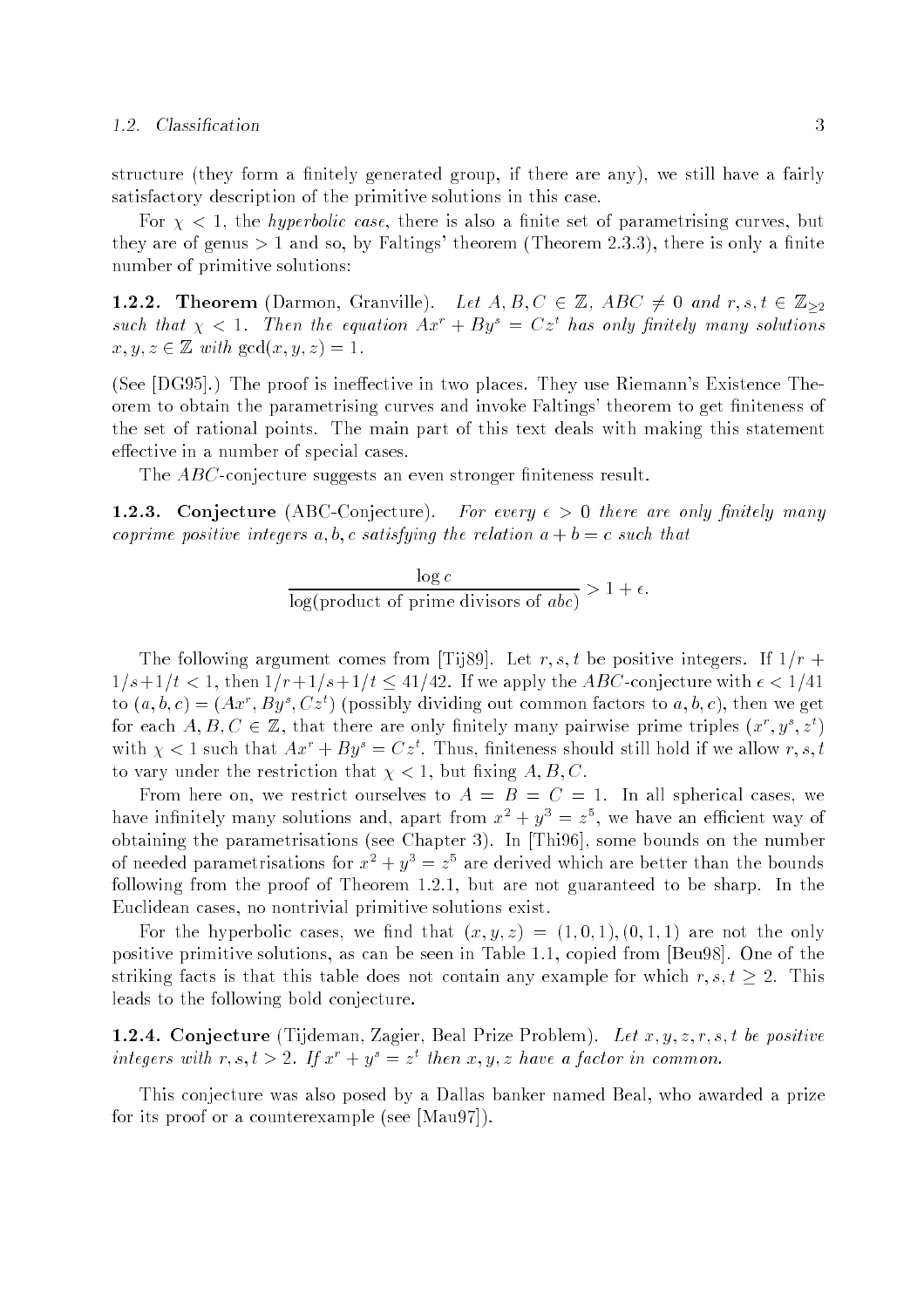```
1 + 2 = 3 (r > 0)13^{7} + 1^{7} = 2^{7}2 + 11 = 112^{2} + 1^{2} = 3^{2}3 + 11 = 12211 + 10211 = 210039281414^3 + 2213459^2 = 65^733^8 + 1549034^2 = 15613^343^8 + 96222^3 = 30042907^29262^3 + 15312283^2 = 113^7
```
Table 1.1: Positive and primitive solutions to  $x + y = z$ ;  $y \le 1$ 

## 1.3 Main results

Although the generalised Fermat equation (even with  $A = B = C = 1$ ) seems well beyond present techniques for solving, some of the special cases are solved. For the remainder of this text, we put  $A = B = C = 1$ . As was pointed out in the previous section, the spherical and Euclidean cases are fairly well understood. In this section, we assume that  $\chi < 1$ .

The case  $r = s = t$  is dealt with by writes. The equations  $x + y = z$  and  $x + y = z$ are proved not to have any nontrivial primitive solutions in [DM97] for  $r > 7$  (assuming Shimura-Tanayama-Weil for the latter). There, they also deal with  $x + y = zz$  , a special case of  $x^2 + 2y^2 + z^2$  investigated in [Rib97]. Poonen deals with  $x^2 + y^2 = z^2$ ,  $x^2 + y^2 = z^2$ and  $x + y = 2z$  for  $r < 7$  in [Poo98].

According to the  $ABC$ -conjecture, the complete list in Table 1.1 should be finite. In this thesis we shall show that, for some exponent triples  $(r, s, t)$ , the list is complete.

**1.3.1. Incorem.** If  $x, y, z \in \mathbb{Z}$  satisfy  $x \pm y = \pm z$  and  $\gcd(x, y, z) = 1$  then  $xyz = 0$ .

**1.3.4. Integrem.** The only integer, pairwise prime, solutions to  $x + y = z$  are

$$
(x, y, z) \in \{ (\pm 1, 0, 1), (0, \pm 1, 1), (\pm 1549034, \pm 33, 15613) \}
$$

**1.3.3.** Integrem. The only integer, pairwise prime, solutions to  $x + y = z$  are

 $(x, y, z) \in \{(\pm 1, 0, \pm 1), (0, 1, \pm 1), (\pm 1, 2, \pm 3), (\pm 43, 96222, \pm 30042907)\}.$ 

**1.3.4. Incorem.** If  $x, y, z \in \mathbb{Z}$  satisfy  $x + y = z$  and  $gcd(x, y, z) = 1$  then  $xyz = 0$ .

**1.3.5. Integrem.** The only integer, pairwise prime solutions to  $x^2 - y^2 = z^2$  are

$$
(x, y, z) \in \{ (\pm 1, 0, 1), (0, \pm 1, -1), (\pm 122, \pm 11, 3), (\pm 7, \pm 3, -2) \}.
$$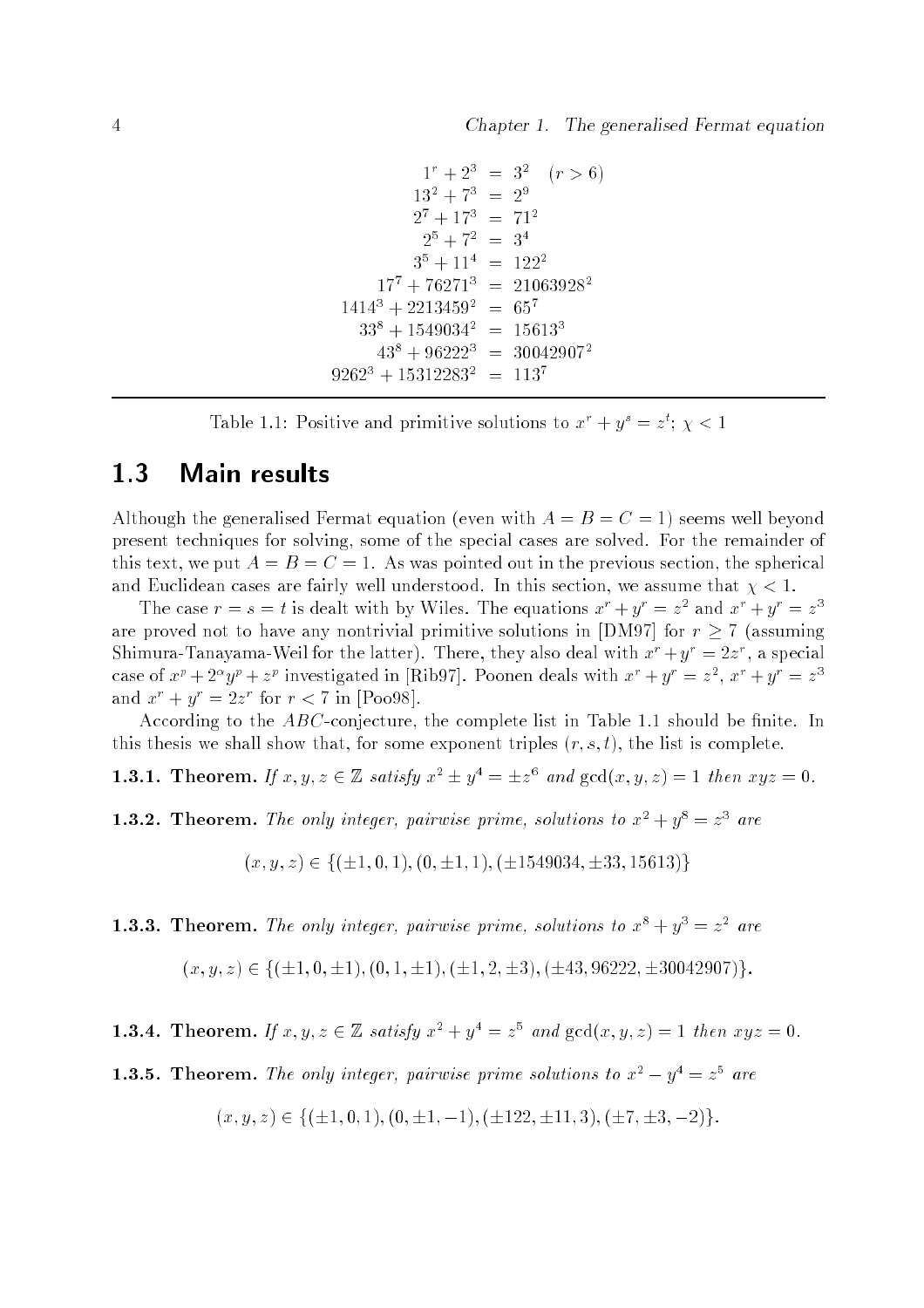### 1.3. Main results 5

The main part of the rest of this text develops the machinery to prove these theorems. Upon inspection of Table 1.1, we see that the only  $r, s, t$  for which a nontrivial solution (other than  $1 + 2$  = 3 ) not dealt with in one of the theorems above exist, are 2, 3, 9 and  $2, 3, 7$ . While  $2, 3, 9$  seems vulnerable to an attack along the lines presented in this text, the case  $2, 3, 7$  seems well out of reach. See [Beu98] for details of what can be done.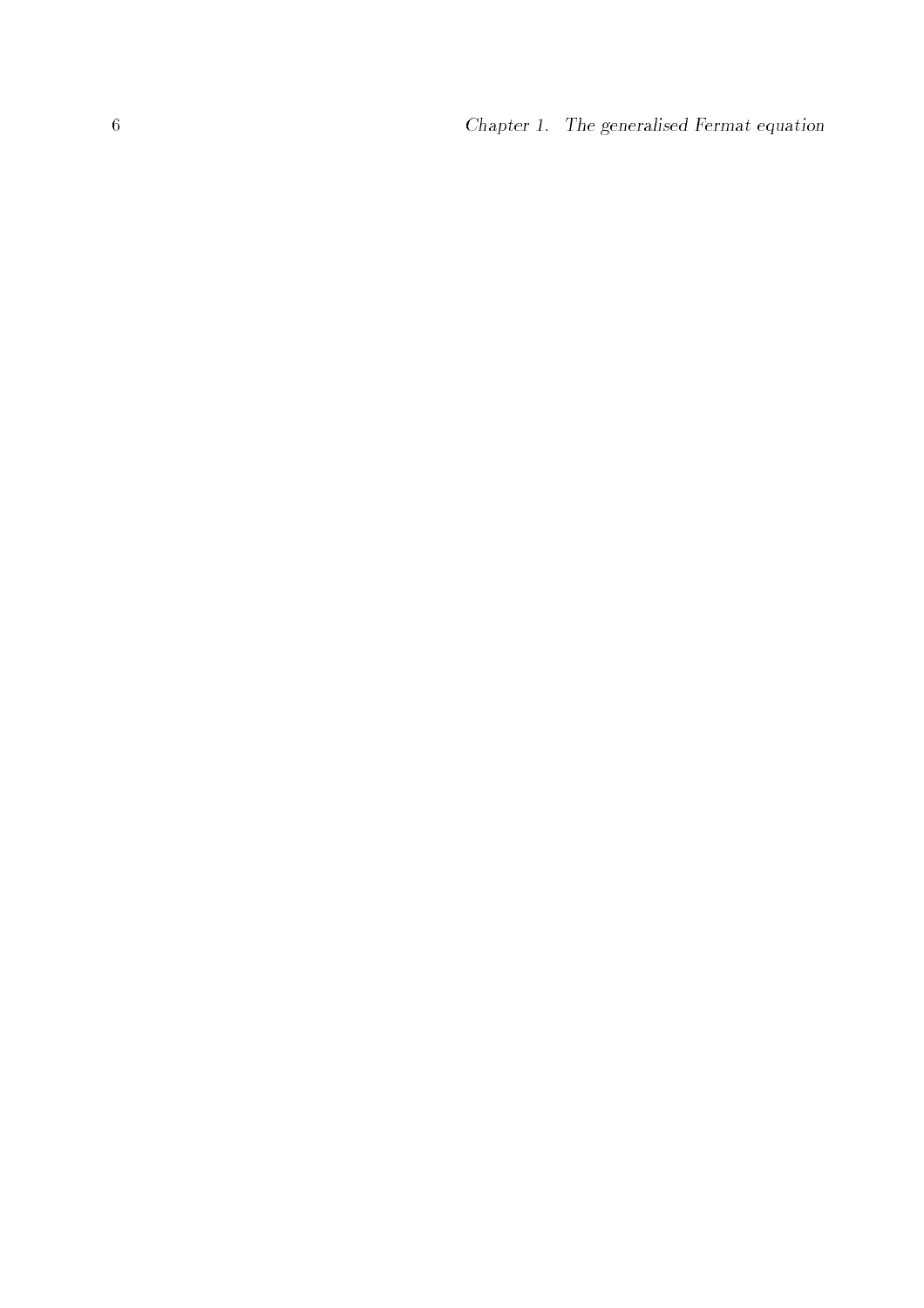# Chapter 2 **Basic definitions**

In this chapter we fix some notation and review some standard results. The reader may prefer to skim through this chapter rather than read it thoroughly.

### 2.1 Number fields

Let K be a number field (i.e. a finite field extension of the field of rationals  $\mathbb{Q}$ ). Then we write  $\mathcal{O}_K$ , or  $\mathcal O$  if K is understood from the context, for the ring of integers of K (i.e. the ring of elements that are a root of a monic polynomial over  $\mathbb{Z}$ ). Let  $\mathfrak{p}$  be a prime ideal of O. Then we write  $\nu_{p}: K^* \to \mathbb{Z}$  for the normalised discrete valuation related to it (i.e.  $\nu_{\mathfrak{p}}(K^-)=\mathbb{Z}$ ). Let  $N_{\mathcal{O}/\mathbb{Z}}(\mathfrak{p})\,:=\,\#\,(\bigcup\limits\limits\{\mathfrak{p}\,|\, \text{denote the norm of }\,\mathfrak{p}\text{ over }\mathbb{Z}\,.\,\,$  Then we define the normalised absolute value related to p by  $|x|_p := N_{\mathcal{O}/\mathbb{Z}}(p)$  . For  $x \in K$ . The field  $K$  is a topological field with respect to the metric topology induced by this absolute value and we write  $K_{\mathfrak{p}}$  for the metric completion of K. We extend  $|.|_{\mathfrak{p}}$  and  $\nu_{\mathfrak{p}}$  to  $K_{\mathfrak{p}}$ . The completion of  $\mathcal O$  is  $\mathcal O_p := \{x \in K_p : \nu_p(x) \geq 0\}$ . It is a local ring with maximal ideal  $\mathfrak{p}\mathcal{O}_{\mathfrak{p}} = \{x \in K_{\mathfrak{p}} : \nu_{\mathfrak{p}}(x) \geq 1\}.$  We choose a uniformiser  $u_{\mathfrak{p}} \in \mathcal{O}$  at  $\mathfrak{p}$ , i.e. an element such that  $(u_p)\mathcal{O}_p = p\mathcal{O}_p$ . Dividing out by any power of p gives us a notion of reduction. We have the following exact sequence.

$$
0\longrightarrow \mathfrak{p}^e\mathcal{O}_{\mathfrak{p}}\longrightarrow \mathcal{O}_{\mathfrak{p}}\stackrel{\text{mod}\mathfrak{p}^e}{\longrightarrow} \mathcal{O}/\mathfrak{p}^e\longrightarrow 0,
$$

where we use that  $\cup_p$   $p \cup_p$  is canonically isomorphic to  $\cup /p$  . We induce this reduction map on polynomial rings  $\mathcal{O}_{\mathfrak{p}}[X_1,\ldots,X_n]$  and free, finite  $\mathcal{O}_{\mathfrak{p}}$ -modules with basis by reducing the coefficients individually. Note that  $\mathcal{O}/\mathfrak{p}$  is a finite field. We write char(p) for the characteristic of this field, i.e. the rational prime that divides  $N_{\mathcal{O}/\mathbb{Z}}(\mathfrak{p})$ .

Field embeddings  $\sigma : K \hookrightarrow \mathbb{C}$  give rise to Archimedean absolute values on K. If  $\sigma(K) \subset \mathbb{R}$ , we call  $\sigma$  a real place of K. In this case we define  $|x|_{\sigma} = |\sigma(x)|$ . Otherwise,  $\sigma$ is called a *complex place* and we write  $|x|_{\sigma} = |\sigma(x)|$  . These Archimedean places are called primes at infinity.

Let  $\mathbb{Q} \subset K \subset L$  be a tower of number fields. We say that a prime p of L lies above a prime p of K (notation  $\mathfrak{p} \mid p$ ) if the topology on K induced by  $|.|_{\mathfrak{p}}$  is that of  $|.|_{p}$ . Let S be a finite set of primes of subfields of K, containing the (unique) infinite prime of  $\mathbb{Q}$ . We say a prime p of K lies *outside*  $S(\mathfrak{p} \nmid S)$  if p does not lie above any prime in S. We define the ring of S-integers

$$
(\mathcal{O}_K)_S = \mathcal{O}_S = \{ x \in K : x \in \mathcal{O}_{\mathfrak{p}} \text{ for all } \mathfrak{p} \nmid S \}.
$$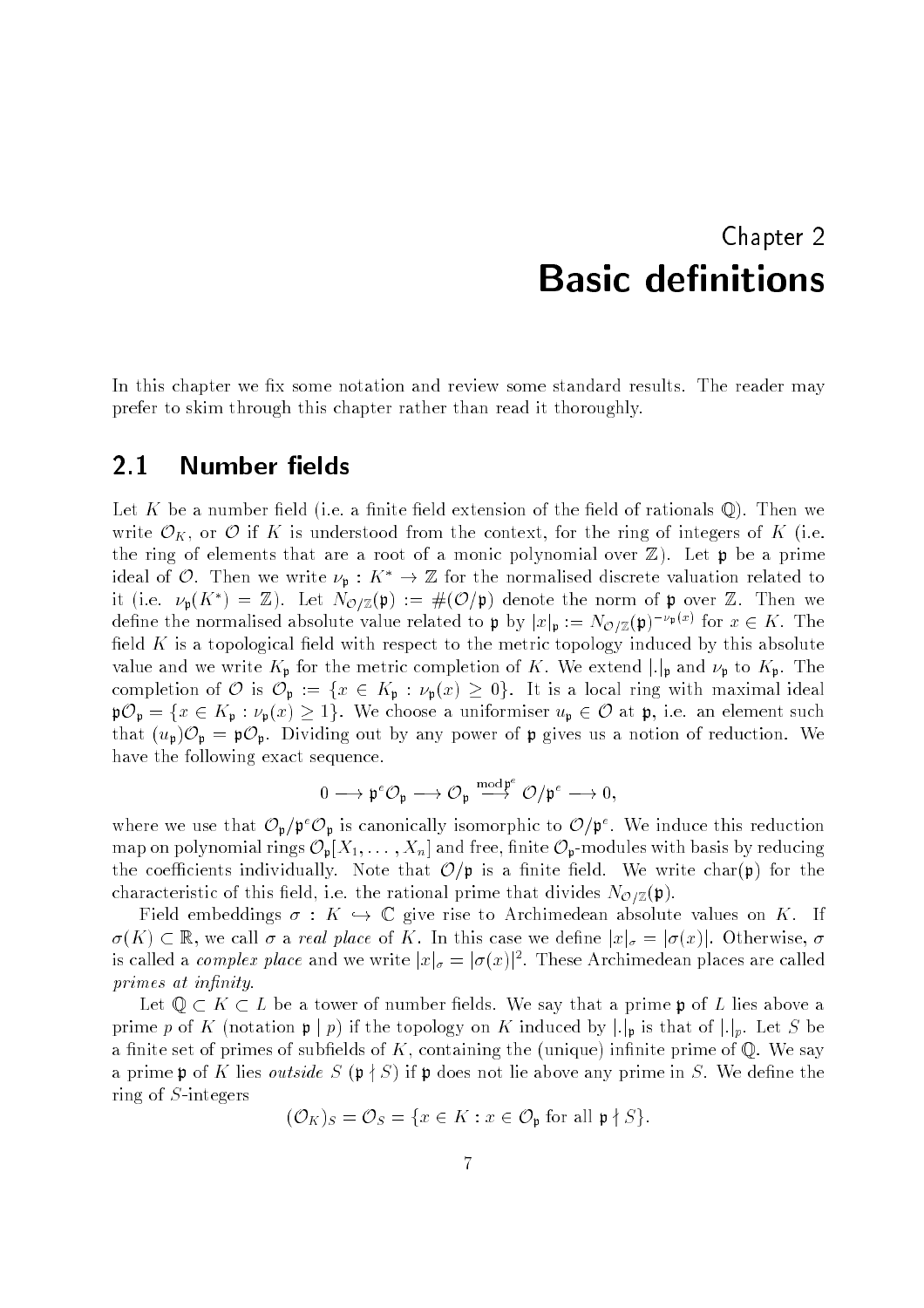Suppose we have a tuple  $(x_1, \ldots, x_n) \in K$  . We call such a tuple S-primitive if we have that  $min(\nu_{n}(x_1), \ldots, \nu_{n}(x_n)) = 0$  for every  $p \nmid S$ .

Following [Sil86, Chapter X], we adopt the notation

$$
K(S,m) := \{ x \in K^* / (K^*)^m : \nu_{\mathfrak{p}}(x) \bmod m = 0 \text{ for all } \mathfrak{p} \nmid S \}.
$$

We have that  $K(S, m)$  is finite. We write  $\delta \in K(S, m)$  as a shorthand for a representative  $\theta \in K$  for an element of  $K(\beta, m)$ . If the m-torsion part of the ideal class group is a subgroup of the part generated by  $\mathfrak{p} \mid S$ , then  $K(S, m) = \mathcal{O}_S/(\mathcal{O}_S)$  and then the representatives can be chosen to be m-th power free  $S$ -units (as far as  $m$ -th power freeness is defined for units). This is trivially the case if the class number (the order of the class group)  $h(K)$  of K is prime to  $m$ .

If  $K \subset L$  is a Galois extension (i.e. normal and separable), then we write  $Gal(L/K)$ for the group of field automorphisms of  $L$  that are the identity on  $K$ . We write  $K$  for an algebraic (separable) closure of K and Gal(K)  $\cdot$   $=$  Gal(K) K) for the absolute Galois group of  $K$ , i.e. the Galois group of the extension  $K \subset K$ .

#### $2.2$ **Resultants**

Let R be an integral domain and let  $F, G \in R[X]$  be polynomials with  $deg(F) = n$  and  $deg(G) = m$ . We write  $F(X) = f_0 X^n + \cdots + f_n$  and  $G(X) = g_0 X^m + \cdots + g_m$  and define

$$
\mathrm{res}(F,G) := \det \begin{pmatrix} f_0 & \dots & f_n & 0 & 0 & \dots & 0 \\ 0 & f_0 & \dots & f_n & 0 & \dots & 0 \\ \vdots & & & & & & \\ 0 & \dots & 0 & f_0 & f_1 & \dots & f_n \\ g_0 & g_1 & \dots & g_m & 0 & \dots & 0 \\ \vdots & & & & & & \\ 0 & \dots & 0 & g_0 & g_1 & \dots & g_m \end{pmatrix} \begin{pmatrix} \\ \\ \\ \\ \\ \\ \\ \\ \\ \\ \\ \\ \end{pmatrix}^n
$$

Consequently, res $(F, G)$  is a polynomial in the coefficients of F and G, and res $(F, G)$  mod  $\mathfrak{p} =$ res(F mod  $\mathfrak{p}, G$  mod  $\mathfrak{p}$ ), where the latter should be read as the resultant of a degree n and a degree m polynomial, with leading coefficients that are possibly 0. Suppose that

$$
F(X) = f_0 \prod_{i=1}^{n} (X - \alpha_i), \quad G(X) = g_0 \prod_{j=1}^{m} (X - \beta_j)
$$

over some extension of R. As shown in [Lan65, V, $\S$ 10, Proposition 4], we have that  $res(r, G) = f_0 g_0$  $\mathbf{r}$  $\blacksquare$  $\eta =$ 1(ii ). Consequently, two polynomials over a domain have a domain have a domain have a domain have a domain have  $\eta =$ a common root only if their resultant vanishes. This gives us the following lemma, which is the central principle of all the results in this text.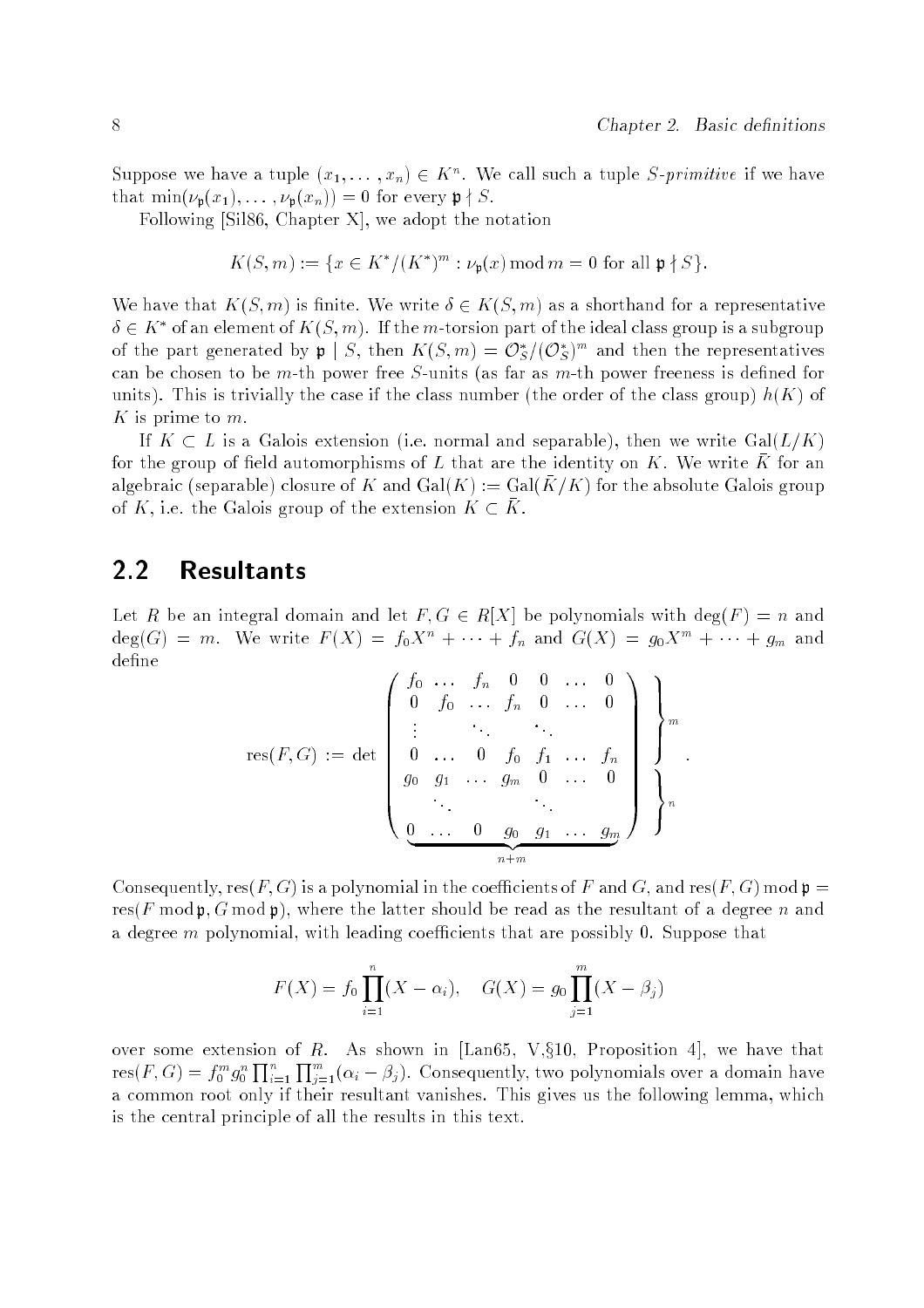#### 2.3. Algebraic curves 9

**2.2.1. Lemma.** Let K be a number field, let  $F, G \in \mathcal{O}_K[X, Y]$  be non-constant homogeneous polynomials and coprime over K. Let  $m \in \mathbb{Z}_{>0}$  and  $D \in \mathcal{O}_K$ . Suppose that S is a set of primes such that  $res(F(\Lambda,1),G(\Lambda,1))$ ,  $res(F(1, Y),G(1, Y))$ ,  $D \in \mathcal{O}_S$ . If  $x,y,z \in \Lambda$ with  $(x, y, z)$  S-primitive such that

$$
F(x, y)G(x, y) = Dz^m
$$

then there are  $z_1, z_2 \in K$ , with  $(z_1, z_2)$  S-primitive and  $\delta_1, \delta_2 \in K(S, m)$  with  $\delta_1 \delta_2/D \in$ (K) such that

$$
F(x, y) = \delta_1 z_1^m,
$$
  
\n
$$
G(x, y) = \delta_2 z_2^m,
$$
  
\n
$$
\frac{\delta_1 \delta_2}{D} = \left(\frac{z}{z_1 z_2}\right)^m.
$$

*Proof:* Let  $\mathfrak p$  be a prime of K outside S. Note that since F and G have integral coefficients and  $D \in \mathcal{O}_{\mathfrak{p}},$  we have that  $m\nu_{\mathfrak{p}}(z) = \nu_{\mathfrak{p}}(F(x,y)G(x,y)/D) \geq \min(\nu_{\mathfrak{p}}(x),\nu_{\mathfrak{p}}(y)).$  Therefore  $(x, y)$  is S-primitive as well. So, x mod  $\mathfrak{p} \neq 0$  or y mod  $\mathfrak{p} \neq 0$ . Assume the latter. Since res(  $F$   $(X,1),G(X,1))\in$   $\mathcal{O}_{\mathfrak{p}}$  we have that  $F$   $(X,1)$  mod  $\mathfrak{p}$  and  $G(X,1)$  mod  $\mathfrak{p}$  have no common root. It follows that  $\nu_{p}(F(x/y, 1)) = 0$  or  $\nu_{p}(G(x/y, 1)) = 0$ . By homogeneity, we have that  $\nu_{\mathfrak{p}}(F(x,y)) = \nu_{\mathfrak{p}}(F(x/y,1)) + \deg(F)\nu_{\mathfrak{p}}(y) = \nu_{\mathfrak{p}}(F(x/y,1))$  and the same for G. Since

$$
m\nu_{\mathfrak{p}}(z) = \nu_{\mathfrak{p}}(Dz^m) = \nu_{\mathfrak{p}}(F(x,y)G(x,y)) = \nu_{\mathfrak{p}}(F(x,y)) + \nu_{\mathfrak{p}}(G(x,y)),
$$

we see that  $\nu_{\mathfrak{p}}(F (x, y)), \nu_{\mathfrak{p}}(G (x, y)) \in m\mathbb{Z}$  for all  $\mathfrak{p} \nmid S$ . The case x mod  $\mathfrak{p} \neq 0$  follows from symmetry.  $\square$ 

Furthermore, we define  $disc(F) = res(F, (d/dX)(F))$ . It is straightforward to check that  $res(F, G)$  disc(*FG*).

### 2.3 Algebraic curves

It is surprising to see how difficult it is to give a satisfactory elementary definition of an algebraic curve over a number field. Intuitively, we mean dimension 1 subsets of a vector space  $\Lambda$  – over a neight, described by polynomial equations. However, we do want to be able to apply (non-linear) changes of coordinates and we want to look at points at infinity as well. Furthermore, we often use reduction mod **p**. This would lead us to consider schemes over the ring of integers. The language of schemes, although appropriate, is considered to be difficult by many people and, in fact, once a model of a curve is chosen, not really necessary for effective computations.

In this section, we define the concept of a curve (over number fields, completions of number fields, finite fields and over their algebraic closures) in terms of smooth projective models. The reduction map will only be dealt with in relation to a model of the curve over the ring of integers of a number field or a completion of it at a prime. It is in no way a complete treatment of the subject and we refer the reader to any basic text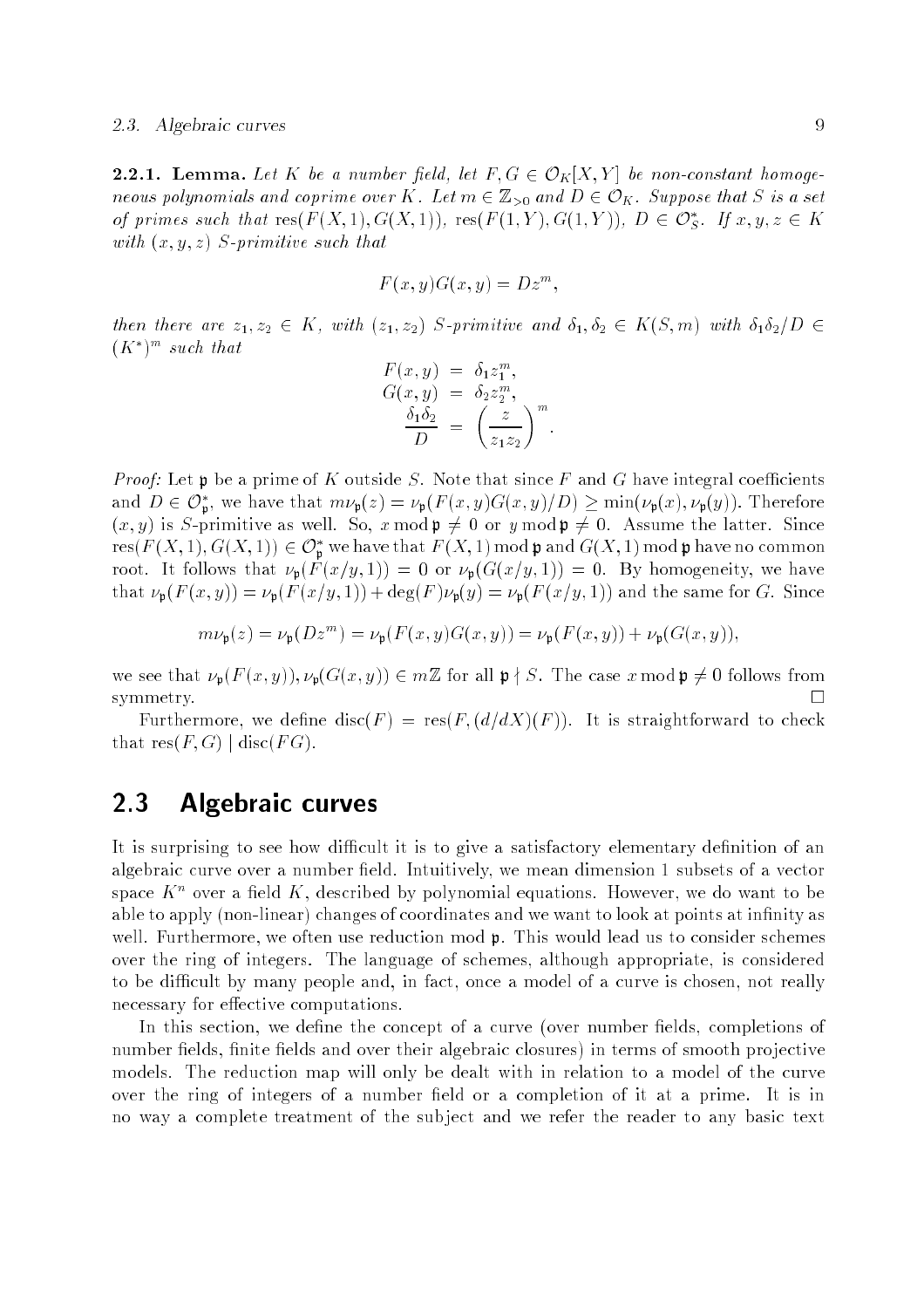on algebraic geometry for proofs and details. See for instance [Sil86, Chapter I,II] and [Har77, Chapter IV], although Hartshorne only considers algebraically closed fields. Our curves satisfy Hartshorne's definition if considered over the algebraic closure of their field of denition.

By an *algebraic curve* over a field K we mean a smooth projective, geometrically irreducible variety of dimension 1. Such a curve admits a smooth projective model  $\mathcal C$  over K. This is given by an ideal  $I(\mathcal{C}) \subset K[X_0, \ldots, X_n]$ , generated by homogeneous polynomials  $F_1, \ldots, F_m$ . Let  $K$  be an algebraic closure of  $K$ . The  $K$ -rational points form a non-empty set

$$
\mathcal{C}(\bar{K}) = \{ (x_0 : \ldots : x_n) \in \mathbb{P}_n(\bar{K}) : F_i(x_0, \ldots, x_n) = 0 \text{ for } i = 1, \ldots, m \}.
$$

That the model represents a smooth variety of dimension 1, follows if  $C(Y) \neq \emptyset$ , does not contain isolated points and for all  $(x_0, \ldots, x_n) \in C(N)$  we have

$$
\operatorname{rk}\left(\frac{\partial F_i}{\partial X_j}(x_0,\ldots,x_n)\right)_{i,j}=n-1.
$$

Geometrically irreducible means that  $\mathcal{C}(\bar{K})$  is not the union of two strictly smaller sets  $C_1(\bar{K})$  and  $C_2(\bar{K})$ , given by polynomials over  $\bar{K}$ . Let  $P = (x_0 : \ldots : x_n) \in C(\bar{K})$  and iet D be a subfield of K containing K. Suppose that  $x_0 \neq 0$ . We can F D-rational if  $x_1/x_0, \ldots, x_n/x_0 \in L$ . We write  $K(T)$  for the smallest subfield L of K such that F is L-rational. We write  $\mathcal{C}(L)$  for the set of L-rational points of C.

Frote that  $\text{Gal}(L)$  acts on  $\mathbb{F}_n(L)$ . If C is defined over L and  $T \in \mathbb{C}(L)$ , then a point P conjugate to P over L will also satisfy the polynomial equations that define  $C$ . Thus, Gal(L) acts on  $C(L)$ . We can characterise  $C(L)$  as the Gal(L)-invariant points  $C(L)$  =  $\sim$   $\sim$ 

If K is a number field then we can choose  $F_1, \ldots, F_m \in \mathcal{O}[X_0, \ldots, X_n]$ . This gives us a notion of reduction at a prime  $\mathfrak p$  of K for projective models

$$
I(\mathcal{C} \bmod \mathfrak{p}) = (F_1 \bmod \mathfrak{p}, \dots, F_m \bmod \mathfrak{p}) \subset (\mathcal{O}/\mathfrak{p})[X_0, \dots, X_n].
$$

We say C has good reduction at  $\mathfrak{p}$  if C mod  $\mathfrak{p}$  is again a smooth projective model over  $\mathcal{O}/\mathfrak{p}$ .

Let  $\varphi_0, \ldots, \varphi_m \in K[X_0, \ldots, X_n]$  be homogeneous polynomials of degree  $d \geq 0$ . Then the (partially defined) map

$$
\varphi : \mathbb{P}_n(\bar{K}) \to \mathbb{P}_m(\bar{K})
$$
  

$$
(x_0 : \dots : x_n) \mapsto (\varphi_0(x_0, \dots, x_n) : \dots : \varphi_m(x_0, \dots, x_n))
$$

is called a representative of a *rational map over K* . If  $\varphi$  is another representative that agrees with  $\varphi$  where both are defined, then  $\varphi$  is said to represent the same rational map. We denote the represented map with  $\varphi$  as well. A rational map is defined where one of its representatives is defined.

Let C and D be smooth projective models of curves over K. A non-constant map  $\varphi : \mathcal{D} \to \mathcal{C}$  is called a *cover over* K if it is induced by rational maps over K from the ambient projective space of  $\mathcal D$  to that of  $\mathcal C$ . As it turns out, such covers can always be extended to the whole of  $\nu$  (K) and are surjective on  $\nu$  (K). Being defined by porvionmals,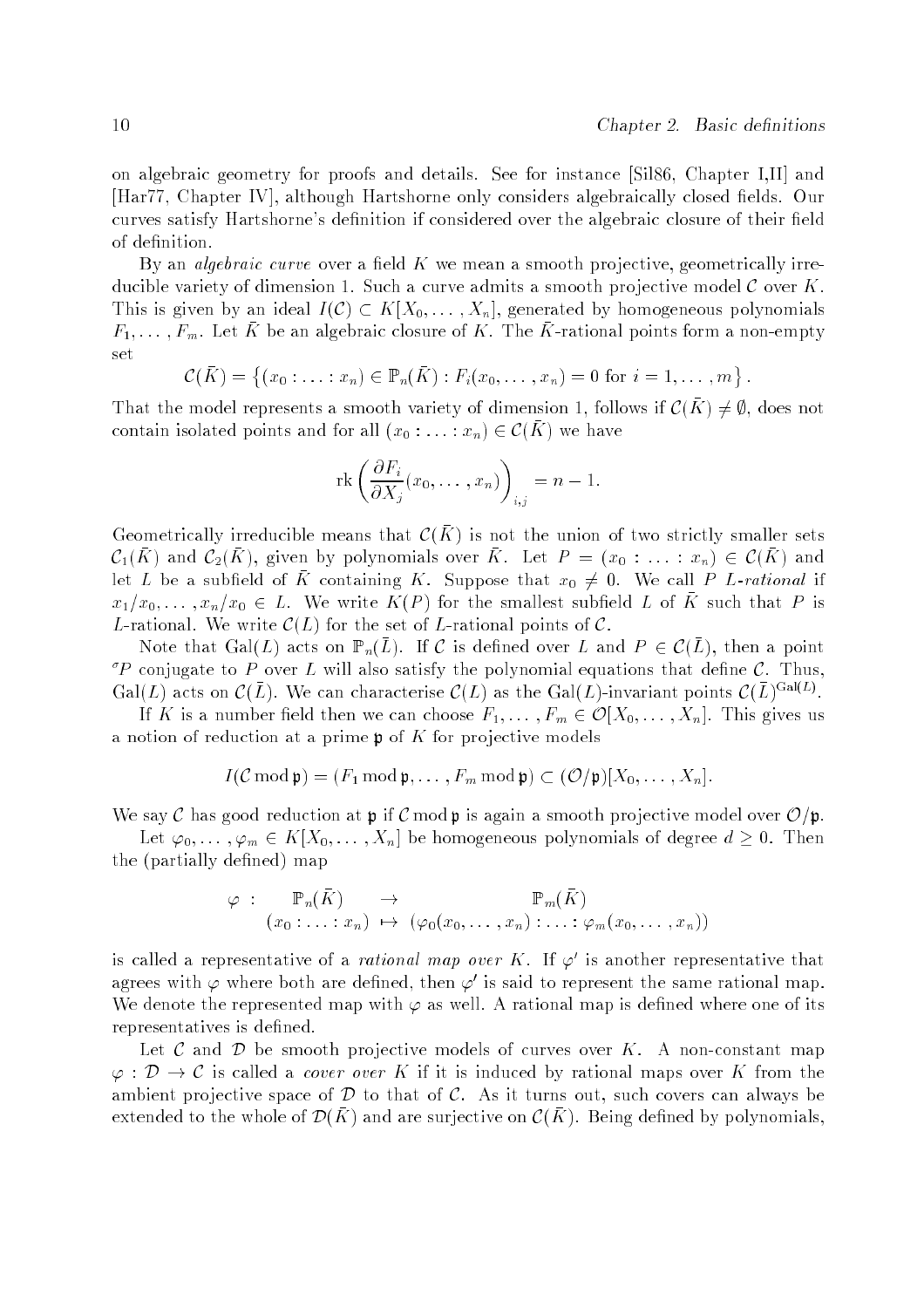the map  $\varphi : D(K) \to C(K)$  has finite fibres. We put  $\deg(\varphi) := \max_{P \in \mathcal{C}(K)} \# \varphi^{-1}(\{P\})$ . If deg( $\varphi$ ) = 1, then  $\varphi$  is invertible and  $\varphi^{-1}$  is again a cover over  $K$  . In that case,  ${\cal C}$  and  ${\cal D}$  are called birationally equivalent. A curve over  $K$  can be defined as a birational equivalence class of smooth projective models over  $K$ . We will often not distinguish between a curve and a representing model.

The set of degree 1 covers  $C \rightarrow C$  over K forms a group and is called the group of automorphisms  ${\rm Aut}_K(\mathcal{C})$  of C over K. We write  ${\rm Aut}(\mathcal{C}) := {\rm Aut}_K(\mathcal{C})$ . Suppose that  $\varphi : \mathcal{D} \to \mathcal{C}$  is a cover over K. We write Aut $(\mathcal{D}/\mathcal{C})$  for the subgroup of automorphisms  $\tau \in \mathcal{D}$  such that  $\varphi \circ \tau = \varphi$ . If  $\#\mathrm{Aut}(\mathcal{D}/\mathcal{C}) = \deg(\varphi)$ , then  $\varphi$  is called a Galois cover and we write  $Gal(\mathcal{D}/\mathcal{C}) := Aut(\mathcal{D}/\mathcal{C})$ . As a shorthand, we sometimes write  $Gal(\mathcal{D}/\mathcal{C})\setminus .$ :  $\mathcal{D} \to \text{Gal}(\mathcal{D}/\mathcal{C})\backslash \mathcal{D}$  for  $\varphi$ . Note that, although suppressed in this notation, the choice of  $\varphi$ is important in this construction, especially if  $Gal(\mathcal{D}/\mathcal{C}) \not\subset Aut_K(\mathcal{D})$ .

A curve D over K that is birational to C over K by a cover  $\psi : \mathcal{D} \to \mathcal{C}$  (but not necessarily over K) is called a twist of C. Note that  $Gal(K)$  acts on  $Aut(\mathcal{C})$ , induced by the action on  $C(K)$ . We write Twist(C/K) for the set of twists of C modulo isomorphisms over K. In terms of group cohomology (see  $\lbrack \text{Ser79}, \text{ Chapter VII} \rbrack$  for instance), we have  ${\rm Aut}_K(\mathcal{C}) = H_0(\mathop{\rm Gal}\nolimits(K), \mathop{\rm Aut}\nolimits(\mathcal{C})).$  Elements of  $H_0(\mathop{\rm Gal}\nolimits(K), \mathop{\rm Aut}\nolimits(\mathcal{C} ))$  can be represented by maps  $\zeta$  : Gal( $\Lambda$ )  $\to$  Aut(C) satisfying the cocycle property  $\zeta(\sigma_1 \circ \sigma_2) = \gamma(\zeta(\sigma_2)) \circ \zeta(\sigma_1)$ . The following theorem links twists to 1-cocyles.

**2.3.1. Theorem.** Let C be a curve over a field K of characteristic 0. Then the map

$$
Twist(\mathcal{C}/K) \rightarrow H^1(\text{Gal}(K), \text{Aut}(\mathcal{C}))
$$
  

$$
\psi \rightarrow (\sigma \mapsto {}^{\sigma}\psi \circ \psi^{-1})
$$

is a bijection.

(See [Sil86, Theorem X.2.2].)

Consider the affine part  $\{X_0 \neq 0\} \subset \mathbb{P}_n$  with coordinate functions  $Y_1 = X_1/X_0, \ldots, Y_n =$  $\Lambda_n/\Lambda_0$ . A projective model C leads to an anime model given by  $I_{\mathcal{C}}^- = (F_i(1, I_1, \ldots, I_n))_{i=1 \ldots m}.$  $S$ moothness implies that for any  $P_0 \subset C(K)$  there is an annie model and a coordinate function  $Y_i$  such that  $Z(P) := Y_i(P) - Y_i(P_0)$  is a uniformiser at  $P_0$ , i.e. all coordinate functions can be uniquely expressed as formal power series in Z such that  $P(Z) = (1 : Y_1(Z) : \dots$  $Y_n(Z)$   $\in \mathcal{C}(K(P)\llbracket Z \rrbracket)$  with  $P(0) = P_0$  and  $Y_i(P(Z)) = Z + Y_i(P_0)$ .

Let  $\varphi: \nu \to \infty$  be a cover of curves over  $\Lambda$  , let  $P \in \nu(\Lambda)$  ,  $L$  be a uniformiser of  $\nu$  at P and  $Y_1, \ldots, Y_n$  be coordinate functions of an affine part of C such that  $Y_i(\varphi(P)) = 0$ . We can express the  $Y_i$  uniquely as power series in Z. This gives us  $e \in \mathbb{Z}_{\geq 0}$  such that  $Y_i(Z) = 0$  mod  $Z^*$  and  $Y_i(Z) \neq 0$  mod  $Z^{**}$ . We write ord  $p(Y_i) := e$ . We define the ramification index of  $\varphi$  at P as  $e_P(\varphi) := \min\{\text{ord}_P(Y_1 - Y_1(P)), \ldots, \text{ord}_P(Y_n - Y_n(P))\}$ and we call  $\varphi$  ramined at  $P$  if  $ep(\varphi)$   $>$  1. For fields of characteristic U we have that <sup>P</sup>  $P \in \varphi^{-1}(\{Q\})$   $e_P(\varphi) = \deg(\varphi)$ . Covers are ramified at only finitely many points.

We will not explicitly define the genus of a curve here. We will only need that genus( $C$ )  $\in$  $\mathbb{Z}_{\geq0}$  is a birational invariant and obeys the following lemma.

**2.3.2. Theorem** (Hurwitz). Let  $\varphi : \mathcal{D} \to \mathcal{C}$  be a finite cover of smooth curves over a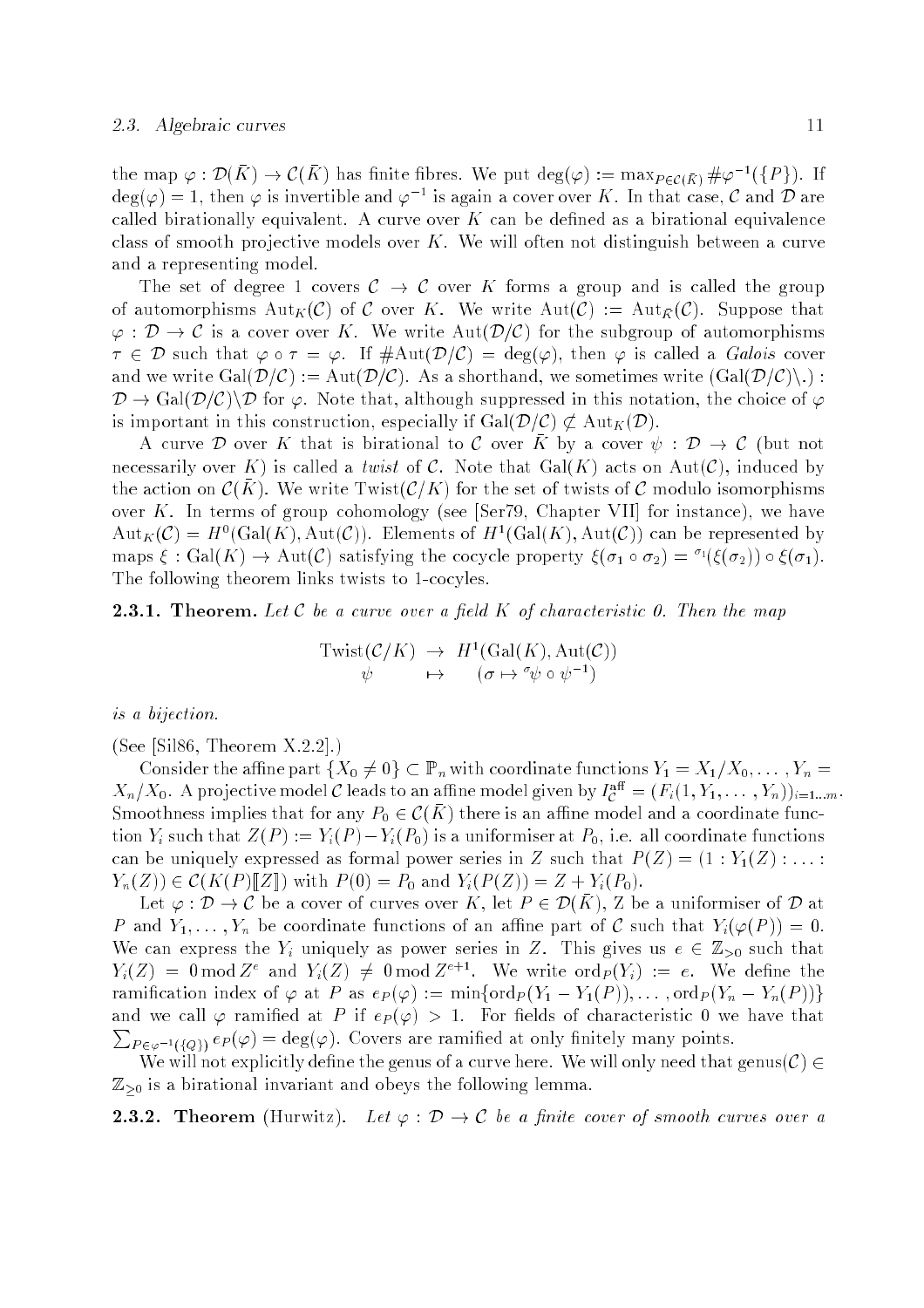field  $K$  of characteristic 0. Then

$$
2(\text{genus}(\mathcal{D})-1) = 2 \deg(\varphi)(\text{genus}(\mathcal{C})-1) + \sum_{P \in \mathcal{D}(\bar{K})} (e_P(\varphi)-1).
$$

(See [Sil86, Theorem II.5.9] or [Har77, IV.2].)

We will often meet curves given as covers of the projective line. If such a cover is Galois with cyclic Galois group, we say that the curve is a *cyclic cover* of the projective line. We restrict ourselves to cyclic covers with an affine model  $Y^m = F(X)$  where F is a square free polynomial. Such a model is smooth at all finite points. For  $m = 2$ , we have that with respect to  $U = 1/A$  and  $V = T/A$  and  $V = T$ , we get the model  $V = U^{-1}$  for  $V = I$  (1/U). The points at infinity in the original model correspond to points with  $U = 0$  and this model is smooth there. If  $2 \mid n+1$ , then there is only one such point and we denote it with  $\infty$ . Otherwise, there are 2 of those points. We denote these with  $\infty^+$  and  $\infty^-$  . Instead of working with a smooth model of cyclic covers, we will work with this singular model and understand it to represent the smooth curve corresponding to it.

A motivating fact for the work in this thesis is that for a curve  $\mathcal C$  over a number field K, the genus turns out to be crucial for the arithmetic properties of  $\mathcal{C}$ .

**2.3.3. Theorem** (Faltings). Let C be a curve over a number field K with genus  $(C) \geq 2$ . Then  $\mathcal{C}(K)$  is finite.

(See [Fal83] and [Fal84] or [Bom90].)

## 2.4 Elliptic curves

An elliptic curve E over K is an algebraic curve  $\mathcal E$  over K with genus( $\mathcal E$ ) = 1, together with a point  $O \in \mathcal{E}(K)$ . The map  $\mathcal{E} \to \mathop{\rm Pic}\nolimits(\mathcal{E})$  given by  $P \to |P-O|$  induces an abelian group structure on  $\mathcal{E}$ , where O is the neutral element. This makes  $\mathcal{E}$  a group variety, which we write additively (see [Sil86] for proofs and details). Such curves admit (in characteristic  $\neq$  2,3) what we will call a projective twisted Weierstrass model in  $\mathbb{P}_2$  with coordinates  $(X:Y: D)$ 

$$
E: \gamma Y^2 D = X^3 + a_2 X^2 D + a_4 X D^2 + a_6 D^3
$$

sending O to the point  $\infty = (0 : 1 : 0)$ . This relates to the ordinary affine Weierstrass

$$
U^2 = V^3 + \gamma a_2 V^2 + \gamma^2 a_4 V + \gamma^3 a_6
$$

via  $(U, V) = (Y/(\gamma D), X/(\gamma D))$ . The group law is characterised by the rules that  $\infty$  is neutral and that  $P_1 + P_2 + P_3 = \infty$  if and only if  $P_1, P_2, P_3$  are collinear. We write E for an elliptic curve (given by a Weierstrass model) and  $\mathcal E$  for the corresponding genus 1 curve. Naturally, if we consider non-constant maps  $E_1 \rightarrow E_2$  between elliptic curves, we should insist that the distinguished point of  $E_1$  lands on the distinguished point on  $E_2$ . Covers between elliptic curves with this property are called *isogenies*. They are automatically group homomorphisms.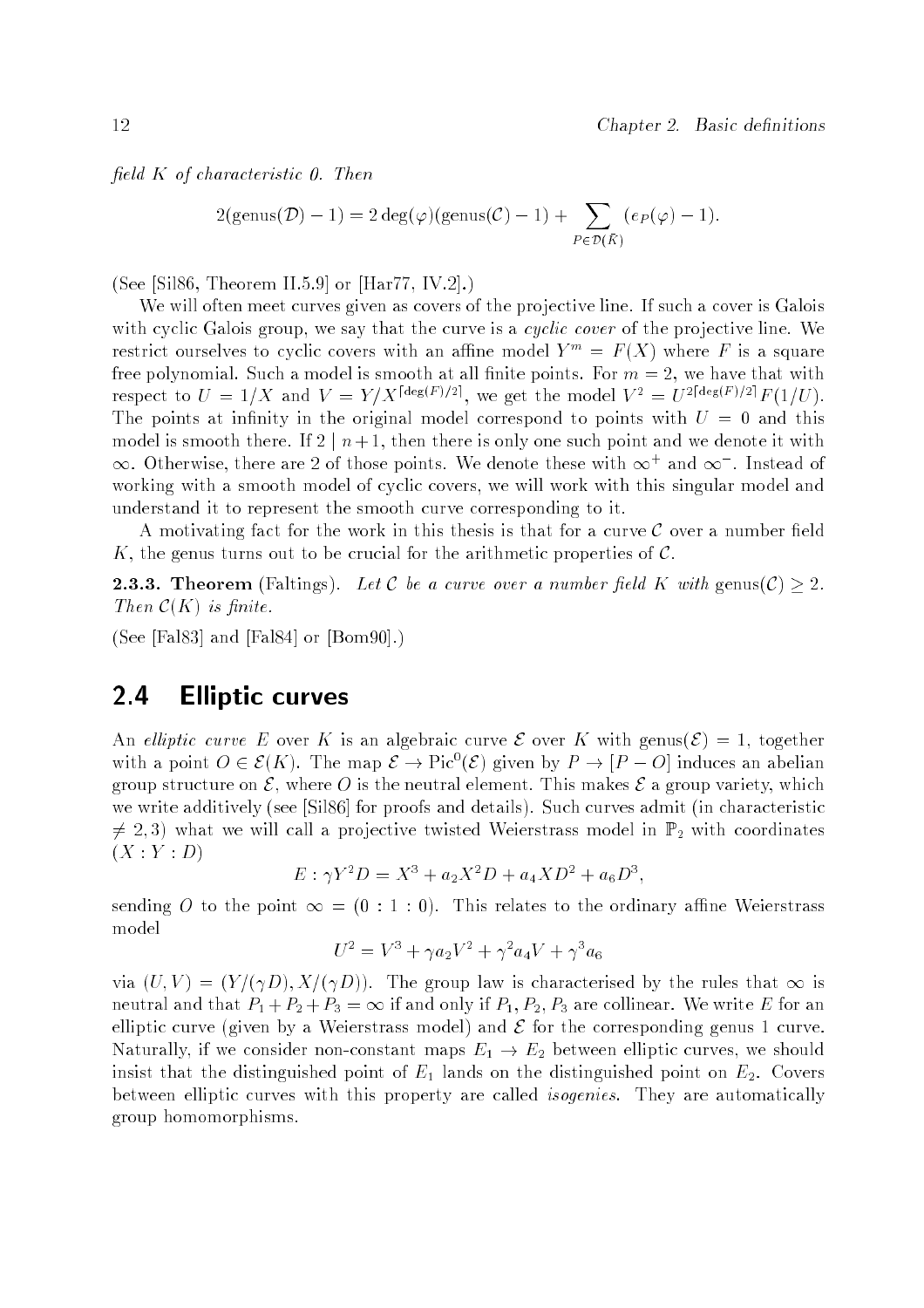#### 2.4. Elliptic curves 13

We have the following theorem.

**2.4.1. Theorem** (Mordell-Weil theorem). Let  $E$  be an elliptic curve over a number field K. Then the group  $E(K)$  is finitely generated. Thus there is an  $r \in \mathbb{Z}_{\geq 0}$  (the rank of  $E(K)$  and a finite subgroup  $E^{++}(K) \subset E(K)$  such that  $E(K) = \mathbb{Z}^r \times E^{++}(K)$ .

### (See [Sil86, Theorem VIII.6.7].)

Let E be a twisted Weierstrass model over a number field K with  $\gamma$ ,  $a_2$ ,  $a_4$ ,  $a_6 \in \mathcal{O}$  (so it is actually a model over  $\mathcal{O}$ ). Let  $\mathfrak p$  be a prime of good reduction of E. Then E is also a curve over  $K_{\mathfrak{p}}$  and  $E(K_{\mathfrak{p}}) \to (E \mod \mathfrak{p})(\mathcal{O}/\mathfrak{p})$  is a surjective group homomorphism. We define the kernel of reduction  $E^{(1)}(K_p)$  to be the kernel of this map.

$$
0 \longrightarrow E^{(1)}(K_{\mathfrak{p}}) \longrightarrow E(K_{\mathfrak{p}}) \stackrel{\text{mod } \mathfrak{p}}{\longrightarrow} (E \text{ mod } \mathfrak{p})(\mathcal{O}/\mathfrak{p}) \longrightarrow 0.
$$

We define the affine coordinates  $Z = X/Y$ ,  $W = D/Y$ . The function Z is a uniformiser around  $\infty$  and we have the equation

$$
\gamma W = Z^3 + a_2 Z^2 W + a_4 Z W^2 + a_6 W^3.
$$

Note that  $P \in E^{\times} \setminus (K_{\mathfrak{p}})$  implies  $Z(F) \in \mathfrak{p} \mathcal{O}_{\mathfrak{p}}$ . Let  $E(\mathcal{O}[\gamma] \setminus \|\Z\|)$  denote the collection of formal power series solutions to E, i.e. triples  $A, I, D \in U$  of the such that  $\gamma I^* D \equiv$  $\Delta$  +  $a_2\Delta$  D +  $a_4\Delta$  D +  $a_6D$  as formal power series. We consider G(D)  $\in$  E(O[ $\gamma$  + [[D]]) defined by  $Z(G(Z)) = Z$  and  $G(Z) \mod Z^+) = (Z \div 1 \div 0) \mod Z^+$ . We expand the group law in a power series  $F(Z_1, Z_2) = Z(G(Z_1) + G(Z_2)) \in O[\gamma^* \| Z_1, Z_2 \|$ . As is described in [Sil86, Chapter IV], this leads to a formal group  $\mathcal F$  in one variable Z with coefficients in  $\mathcal{O}[\gamma^{-1}]$ . The group  $E^{(\gamma)}(K_p)$  is isomorphic to  $\mathcal{F}(\mathfrak{p}\mathcal{O}_p)$  (good reduction implies  $\gamma \in \mathcal{O}_{\mathfrak{p}}$ ). By [Shoo, Proposition IV.5.5] we have a power series  $\text{Log}_{\mathcal{F}}(Z) \in \Lambda[\![Z]\!]$  with  $\text{Log}_{\mathcal{F}}(Z) = Z \text{ mod } (Z)$  and if  $\nu_{\mathfrak{p}}(\text{char}(\mathfrak{p})) \leq \text{char}(\mathfrak{p}) - 1$ , then by [Sil86, Theorem IV.6.4],  $Log_{\mathcal{F}} : \mathcal{F}(\mathfrak{p}\mathcal{O}_{\mathfrak{p}}) \to \mathfrak{p}\mathcal{O}_{\mathfrak{p}}$  is a group isomorphism. This induces a group isomorphism

$$
Log_{\mathfrak{p}}: E^{(1)}(K_{\mathfrak{p}}) \to \mathfrak{p} \mathcal{O}_{\mathfrak{p}},
$$

with inverse  $\exp_{p}$ , furthermore, since for  $z \in \mathfrak{p} \mathcal{O}_p$  we have  $\log_{\mathcal{F}}(z)$  mod  $\mathfrak{p}$  =  $z$  mod  $\mathfrak{p}$  , it follows that if  $G_1, G_2 \in E^{(1)}(K_{\mathfrak{p}})$  then  $Z(G_1 + G_2)$  mod  $\mathfrak{p}^{\perp} = Z(G_1) + Z(G_2)$  mod  $\mathfrak{p}^{\perp}$ .

Note that the concept of reduction is dependent on the chosen model  $E$  over  $\mathcal{O}$ . In that sense, the notation  $E^{(1)}(K_p)$  is misleading, since it suggests an object given over  $K_p$ . Writing  $0 \to E^{(1)}(\mathcal{O}_n) \to E(\mathcal{O}_n)$  would be even more misleading, since this would suggest we are looking at p-integral points, which most people would interpret as points with pintegral values for  $X/D$  and  $Y/D$ . As long as one remembers that  $E^{(1)}(K_{n})$  is a set with a group structure which comes from a formal group  $\mathcal F$  over  $\mathcal O$  and that the object is really dependent on the chosen model, misunderstandings are unlikely to arise. As to whether the  $(1)$  should be a super- or a subscript, authors do not agree. In this text a superscript is chosen since subscripts are used to distinguish different curves. The parentheses are just ornaments to avoid confusion with an exponent. In some books, a listused (see for instance [CF96]). This is not preferable, since the index 0 is widely used to indicate the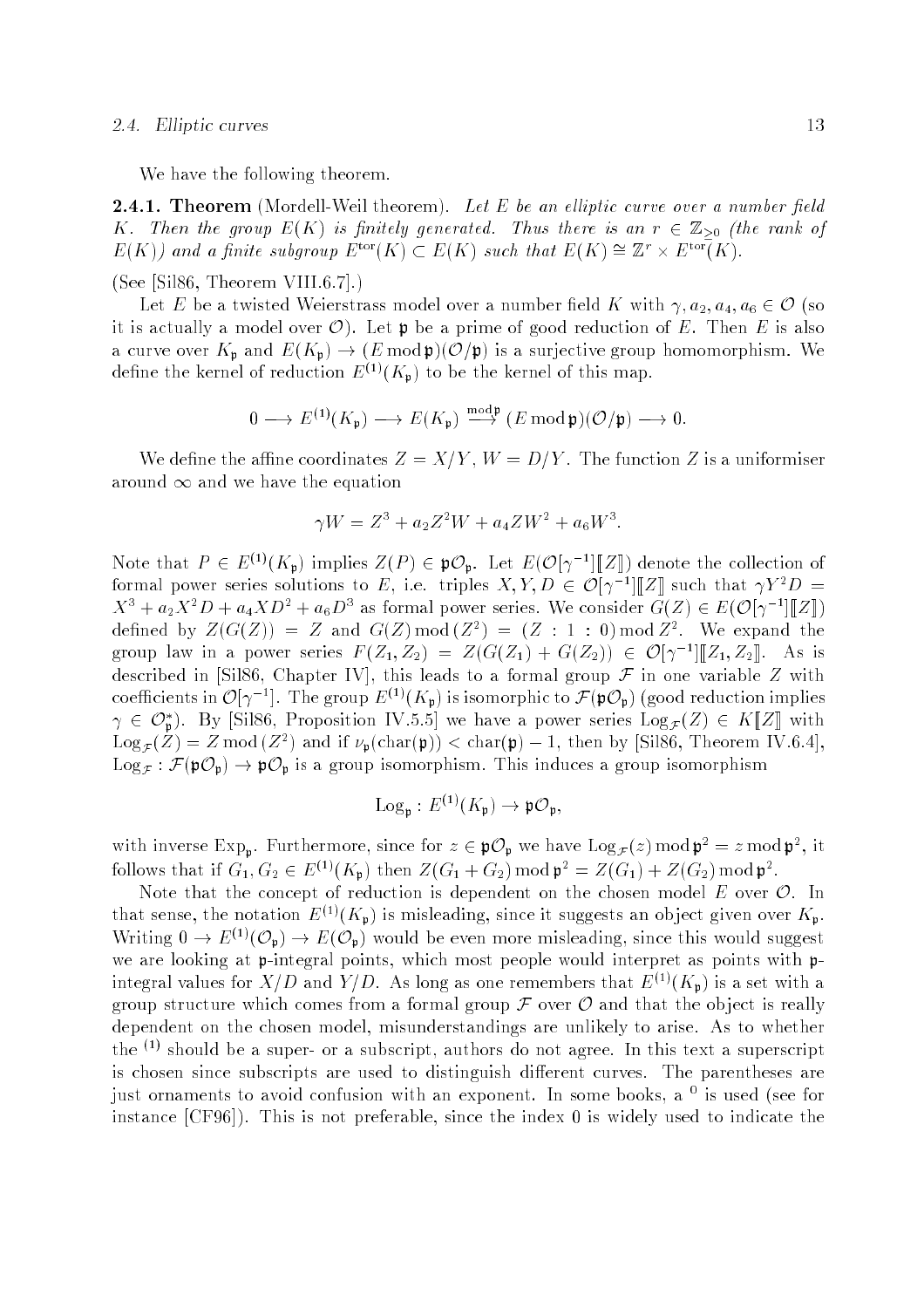inverse image of the smooth part of  $E \mod p$  (which is not the whole of  $E$  in the case of bad reduction).

The inclusion  $E(K) \hookrightarrow E(K_p)$  splits the study of  $E(K)$  in two subgroups of groups of which we have a better understanding.

$$
0 \longrightarrow E(K) \cap E^{(1)}(K_{\mathfrak{p}}) \longrightarrow E(K) \longrightarrow E(K) \text{ mod } \mathfrak{p} \longrightarrow 0
$$
  

$$
\downarrow \qquad \qquad \downarrow \qquad \qquad \downarrow
$$
  

$$
0 \longrightarrow E^{(1)}(K_{\mathfrak{p}}) \longrightarrow E(K_{\mathfrak{p}}) \stackrel{\text{mod } \mathfrak{p}}{\longrightarrow} (E \text{ mod } \mathfrak{p})(\mathcal{O}/\mathfrak{p}) \longrightarrow 0
$$

**2.4.2. Theorem** (Hasse). Let E be an elliptic curve over a finite field  $F$ . Then

$$
|\#F + 1 - \#E(F)| \leq 2\sqrt{\#F}.
$$

(See [Sil86, Theorem V.1.1].)

We will use the following lemma to bound the size of the torsion subgroup of elliptic curves.

**2.4.3. Lemma.** Let  $E$  be a Weierstrass model over a number field  $K$  with good reduction at **p** and suppose that  $\nu_{\mathfrak{n}}(\text{char}(\mathfrak{p})) < \text{char}(\mathfrak{p}) - 1$ . Then

$$
E^{\text{tor}}(K) \hookrightarrow (E(K) \bmod \mathfrak{p}) \subset (E \bmod \mathfrak{p})(\mathcal{O}/\mathfrak{p})
$$

as groups.

*Proof:* Since  $E(K) \subset E(K_{\mathfrak{p}})$  and  $E^{(1)}(K_{\mathfrak{p}}) \cong {\mathfrak{p}}{\mathcal{O}}_{\mathfrak{p}}$ , and thus free of torsion, we have that  $E(K_p) \to E(K_p)/E^{(1)}(K_p)$  does not kill any torsion. Then the induced map on  $E(K)$  is injective on torsion too.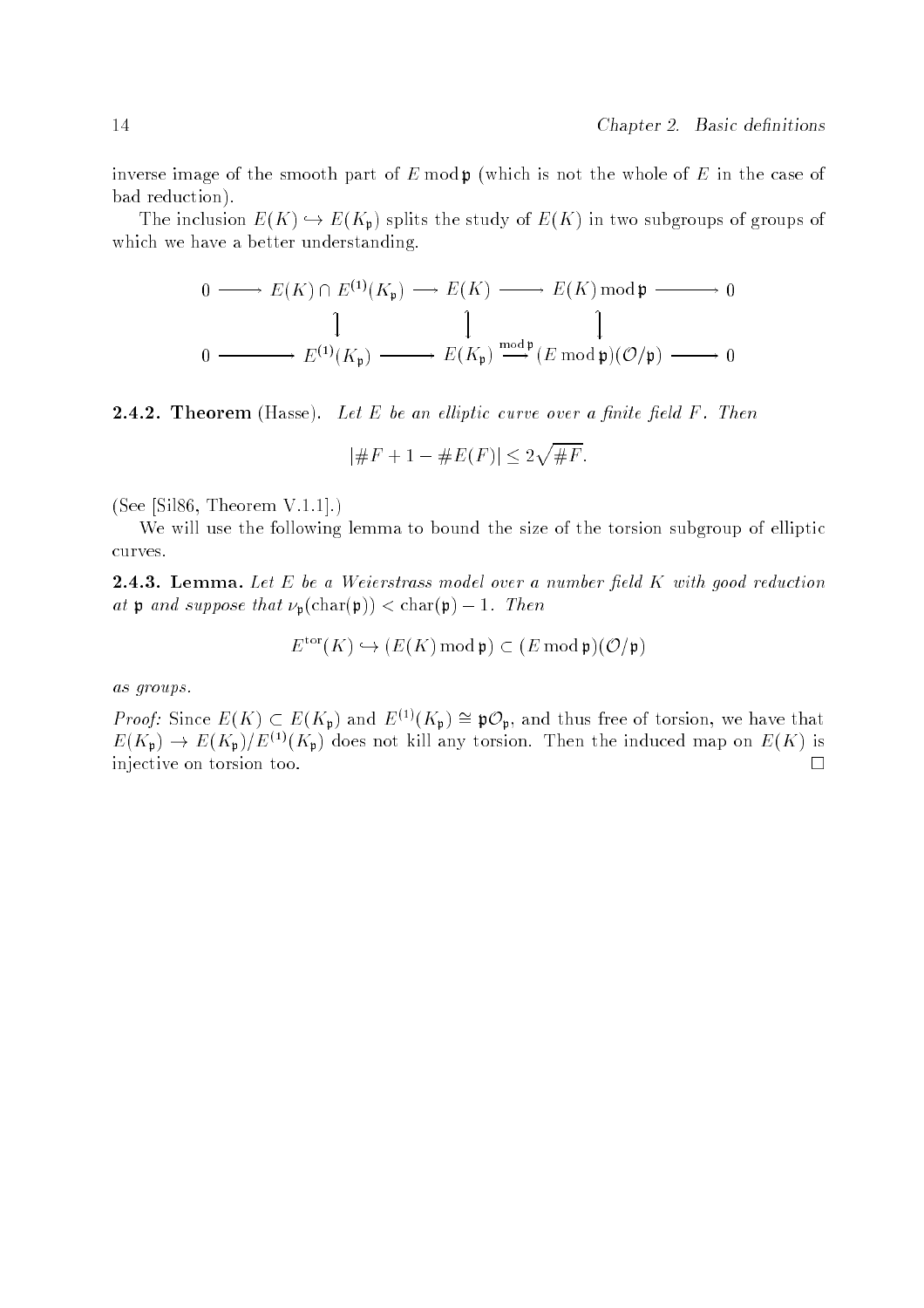## Chapter 3 Some spherical cases

In this chapter, we discuss an efficient way of determining a set of parametrising curves for some Fermat equations. The method utilises common factors in the exponents and yields a full parametrisation in all spherical cases except  $x^+ + y^+ = z^+$ . These parametrisations were first calculated by Zagier and published (without proof) in [Beu98].

The first section discusses the underlying principles that also apply to some nonspherical cases. These were first sketched in [DG95]. The second section applies the method to some spherical cases that are of interest to the rest of this thesis.

## 3.1 Parametrisation of  $F(x, y) = Dz^m$

In this section we show how Lemma  $2.2.1$  leads to an effective and practical way to find the parametrising curves for the S-primitive solutions of a weighted homogeneous equation of the form  $F(x, y) = Dz^+$  (where F is a square free homogeneous polynomial of degree  $n \geq 2$ ) over a number field  $K$ . First we investigate the underlying geometry of the parametrising curves.

Let K be a number field and let  $F(X,Y) \in \mathcal{O}_K[X,Y]$  and  $D \in \mathcal{O}_K$ . Let S be a set of primes such that disc(F(A, 1)), disc(F(1, T)),  $D \in \mathcal{O}_S$ . The presence of D allows us to assume that F is monic in X. Let L be a splitting field of  $F(X,1)$  over K. We have  $\alpha_1, \ldots, \alpha_n \in L$  such that  $F(X, Y) = \prod_{i=1}^n$  $i=1$  ). Note that if  $\lambda$  is the that if  $\lambda$  acts that  $i=1$  acts in  $\lambda$  acts in  $\lambda$  acts in  $\lambda$ as a permutation on the  $\alpha_i$  and use this to iix Gal(L/ $\Lambda$ )  $\rightarrow$   $S_n$ . We write  $\alpha_i = \alpha_{\sigma(i)}$ . Suppose that  $x, y, z$  is an S-primitive solution in K. Lemma 2.2.1 gives that we have  $\vartheta_1,\ldots,\vartheta_n\in L(\vartheta,m)$  with  $(\vartheta_1\cdots\vartheta_n)/D\in (K_1)$  and S-primitive  $(z_1,\ldots,z_n)\in L_1$  such that

$$
x - \alpha_i y = \delta_i z_i^m
$$
  

$$
z = \sqrt[m]{\frac{\delta_1 \cdots \delta_n}{D}} z_1 \cdots z_n.
$$

Since  $x, y \in \mathbf{\Lambda}$ , we can assume, without loss of generality, that  $\sigma_i = \sigma_{\sigma(i)}$  and  $z_i = z_{\sigma(i)}$ for  $\sigma \in \text{Gal}(L/K)$ . If F is irreducible over K then  $\text{Gal}(L/K)$  acts transitively on the  $\alpha_i$ , so then  $\delta_1$  determines all  $\delta_i$ . See Lemma 3.1.2 for details.

If we eliminate x and y from these equations, then we see that  $(z_1, \ldots, z_n)$  must be a zero of the ideal

$$
I_{\delta} := \{(\alpha_i - \alpha_j)(\delta_k Z_k^m - \delta_l Z_l^m) - (\alpha_k - \alpha_l)(\delta_i Z_i^m - \delta_j Z_j^m)\}_{i,j,k,l}
$$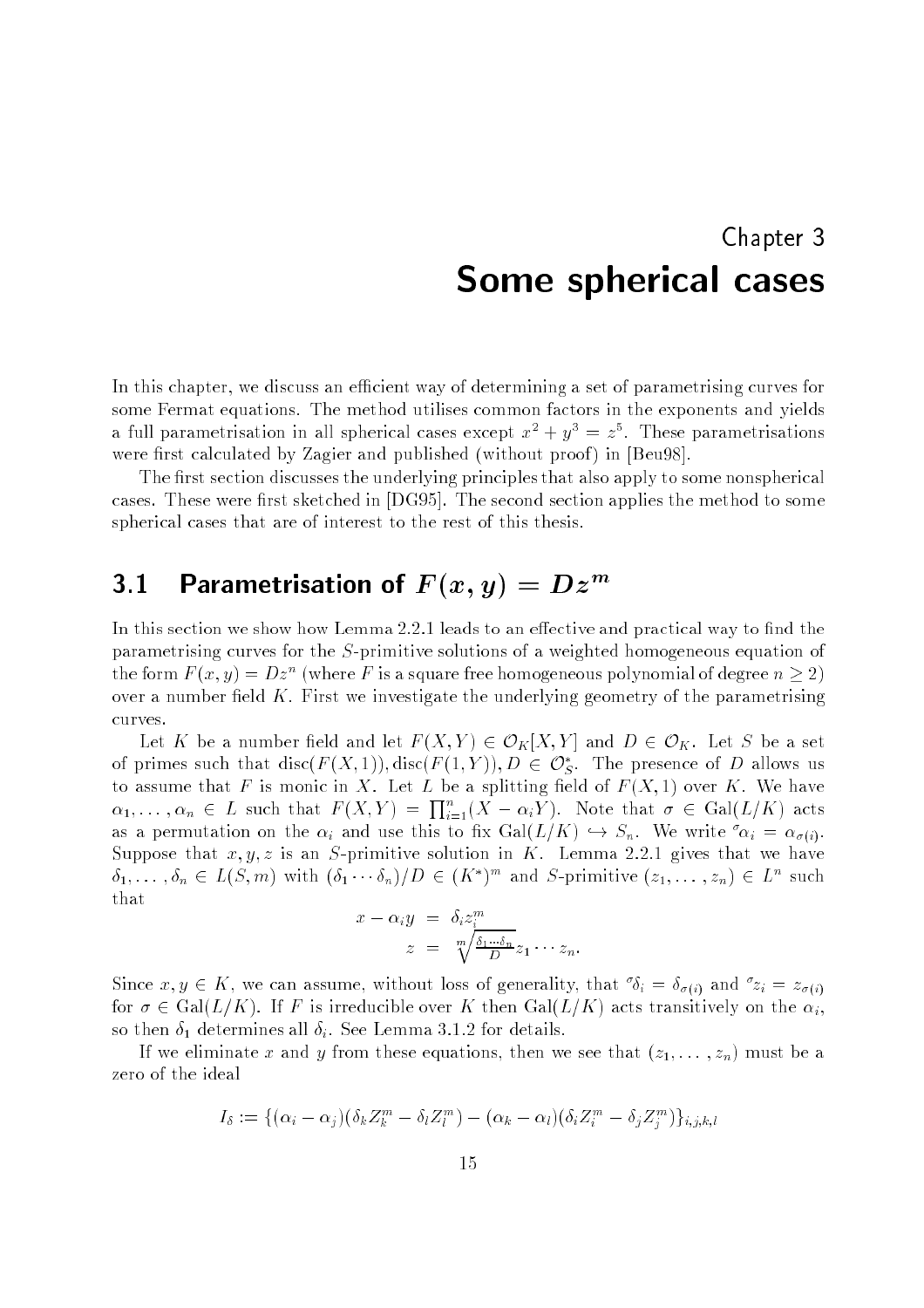such that its image under  $\varphi : (Z_1, \ldots, Z_n) \mapsto \frac{\alpha_j \delta_i Z_i^m - \alpha_i \delta_j Z_j^m}{\delta_i Z_i^m - \delta_j Z_j^m}$  is K-rational (corresponding to  $x/y$ ), where the definition of  $\varphi$  is independent of the actual choice of i, j because of the relations generating  $I_{\delta}$ . Also note that the zero-locus of  $I_{\delta}$  does not intersect any  $Z_i = Z_j = 0$ , since the  $\alpha_i$  are distinct.

We claim that the model  $\mathcal{C}_{\delta}$  described by  $I_{\delta}$  is a smooth projective model of a curve over L in  $\mathbb{P}_{n-1}$ . For  $n = 2$  we have nothing to prove, since  $I_{\delta} = 0$ , so  $\mathcal{C}_{\delta} = \mathbb{P}_1$ , which is smooth. Otherwise, we have that, away from  $Z_i = Z_k = 0$ ,

$$
d\left(\frac{Z_i}{Z_k}\right) = \frac{(\alpha_k - \alpha_i)\delta_j}{(\alpha_k - \alpha_j)\delta_i} \frac{m Z_j^{m-1}}{m Z_i^{m-1}} d\left(\frac{Z_j}{Z_k}\right),
$$

so  $Z_i/Z_k$  can be used as a uniformiser there.

Let  $\zeta$  be a primitive m-th root of unity. The variety  $\mathcal{C}_{\delta}$  has several automorphisms. Consider  $\tau_i$ :  $\mathbb{F}_{n-1} \mapsto \mathbb{F}_{n-1}$  defined by  $Z_i \mapsto \zeta Z_i$ . Note that  $\tau_n = (\tau_1 \circ \cdots \circ \tau_{n-1})$ . It is straightforward to check that  $\varphi: \mathsf{C}_\delta \to \mathbb{r}_1$  is finite of degree  $m^*$  1 and Galois with Galois group  $\langle \tau_1, \ldots, \tau_n \rangle$ .

To conclude that  $\mathcal{C}_{\delta}$  is actually geometrically irreducible, we consider the following argument. Since  $\mathcal{C}_{\delta}$  is smooth, it is a disjoint union of components. Each  $\tau_i$  has a fixed point, so the component containing that point is mapped to itself by  $\tau_i$ . Since  $\mathcal{C}_{\delta}$  is a Galois cover of the (connected) projective line, we have that the abelian Galois group  $\langle \tau_1, \ldots, \tau_n \rangle$ acts transitively on the set of components of  $\mathcal{C}_{\delta}$ . Consequently, the  $\tau_i$  act as the trivial permutation on the components, so there is only one.

Since  $I_{\delta} = I_{\delta}$  and  $\varphi = \varphi$  for  $\sigma \in \mathrm{Gal}(L/K)$ , we see that both are defined over  $K$ , so  $\varphi : \mathcal{C}_{\delta} \to \mathbb{P}_1$  is in fact a model of a cover over K. Furthermore,  $\mathcal{C}_{\delta}$  has good reduction at primes outside  $S \cup \{p \mid m\}.$ 

We can now calculate the genus of  $C_{\delta}$  using Theorem 2.3.2. Note that  $\#\varphi^{-1}(\{a\})=$  $m^{n-1}$  if  $a \notin {\alpha_1, \ldots, \alpha_n}$  and  $\#\varphi^{-1}({\{\alpha_i\}}) = m^{n-2}$ . As a consequence,  $\sum_{P \in \mathcal{C}(\bar{K})} (e_P(\varphi) - e_P(\varphi))$  $1) = nm^2$  ( $m - 1$ ). Since genus( $\Gamma_1$ ) = 0 we get

$$
genus(\mathcal{C}_{\delta}) = 1 + m^{n-2} \left(\frac{1}{2}n(m-1) - m\right).
$$

Now suppose that  $x, y, z$  is an S-primitive A-rational solution to  $F(x, y) = Dz^m$  and that  $a = x/y$  (if  $y = 0$ , then a is the point  $\infty \in \mathbb{F}_1(K)$ ). Suppose  $P \in \varphi^{-1}(\{a\})$ . If  $\sigma\in \mathrm{Gal}(K/K)$  then  $\varphi(P)=\vartheta=a.$  Since  $\varphi=\varphi,$  it follows that there is a  $\tau_\sigma\in \mathrm{Gal}(C/\mathbb{P}_1)$ such that  $P = \tau_{\sigma}(P)$ . It is easy to check that  $\zeta_{P} : \sigma \mapsto \tau_{\sigma}$  is a cocycle. By Theorem 2.3.1 there is a curve  $C_P$  over K and a degree 1 cover  $\psi : C_P \to C_\delta$  (not necessarily over K) such that  $\zeta P = (\sigma \mapsto \psi \psi)$ . Since

$$
{}^{\sigma}\!(\psi^{-1}(P))={}^{\sigma}\!\psi^{-1}(\tau_{\sigma}(P))={}^{\sigma}\!\psi^{-1}{^{\sigma}\!\psi}\psi^{-1}(P)=\psi^{-1}(P),
$$

we see that  $\psi^{-1}(P) \in C_P(K)$ . Furthermore, since  $\varphi$  is  $\tau$ -invariant,  $\varphi \circ \psi^{-1}: C_P \to \mathbb{F}_1$  is a cover over  $K$  and  $a \in \varphi \circ \psi^{-1}(C_P(K))$ . We see that the  $C_P$  form a parametrising set of curves for the S-primitive solutions. (Note that the  $\mathcal{C}_{\delta}$  themselves are twists of each other). To see that we only need a finite number of  $\mathcal{C}_P$ , we need that  $\mathcal{C}_P$  has again good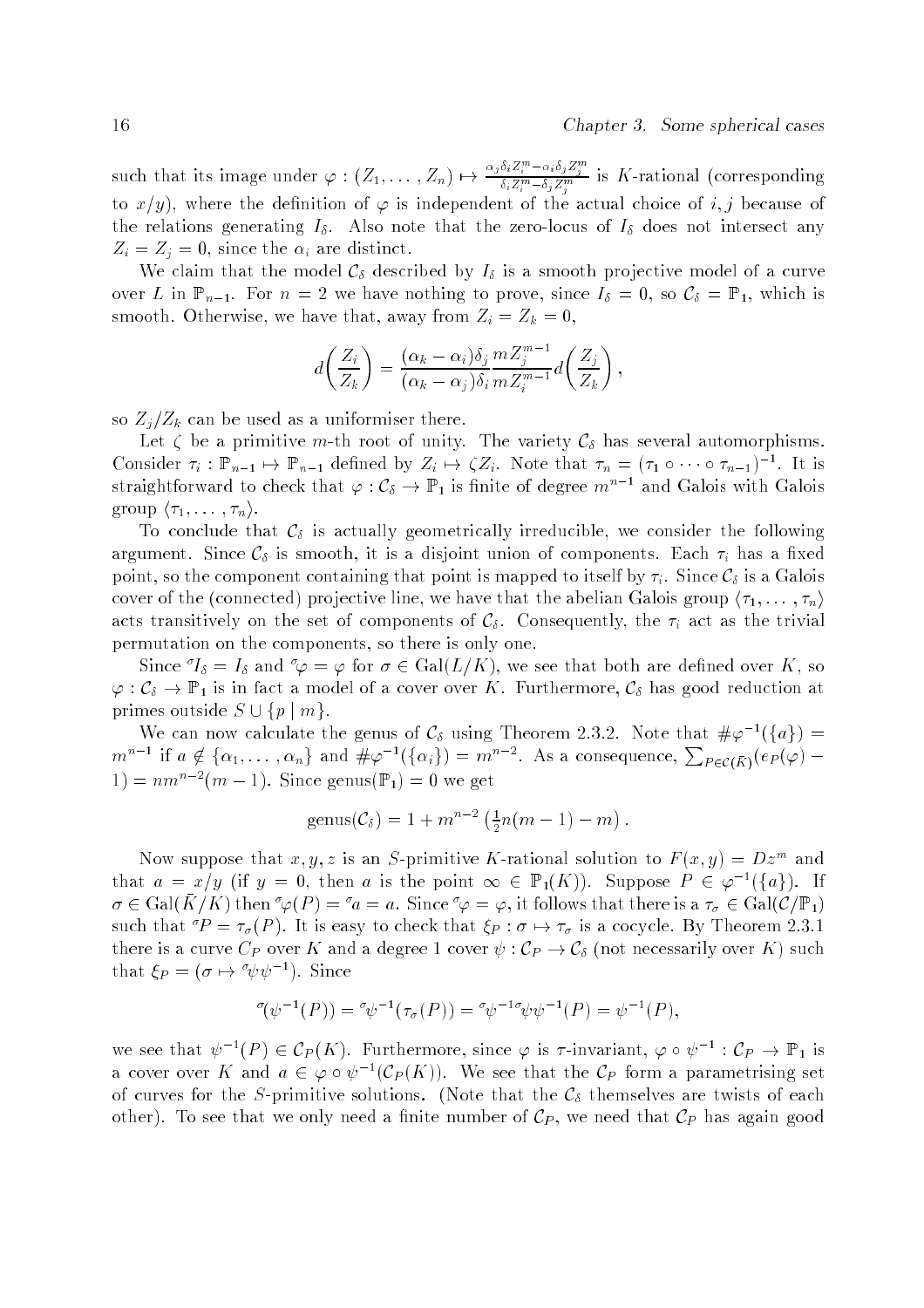### 3.1. Parametrisation of  $F(x, y) = Dz^m$

reduction outside  $S$  and that the number of twists with this property is finite. This follows from [Sil86, Lemma X.4.3]. Alternatively, finiteness follows from Lemma 2.2.1 together with Lemma 3.1.2. Summarising:

**3.1.1. Invortm.** Let  $K$ ,  $F(x, y) = Dz^{\cdots}$  and  $S$  be as above. Then there is a finite number of Galois-covers  $\varphi_P : C_P \to \mathbb{F}_1$  over K with Gal( $C_P/\mathbb{F}_1$ )  $\equiv$  ( $\mathbb{Z}/m\mathbb{Z}$ )<sup>2</sup>, where  $C_P$  is of genus  $1 + \frac{1}{2}m^2$   $\lceil n(m-1) - m \rceil$  and has good reduction outside  $S \cup \{m\}$  such that

$$
\bigcup_{\mathcal{C}_P} \varphi_P(\mathcal{C}_P(K)) = \left\{ (x:y) : F(x,y) = Dz^m \text{ with } x,y,z \in K \text{ and } (x,y,z) \text{ S-primitive} \right\}.
$$

The  $\mathfrak{C}_P$  are all birationally equivalent over  $\mathfrak{K}$  and the  $\varphi_P$  are ramified exactly above the points  $(x : y)$  for which  $F(x, y) = 0$ .

While the model  $\mathcal{C}_{\delta}$  is well suited to analyse the underlying geometry of the problem, it is not very useful for explicitly determining a set of curves. This is partly because the model itself is a priori given over L and that we conclude that  $\mathcal{C}_{\delta}$  is defined over K by Galois invariance. This means that even the question  $P \in C_{\delta}(K)$  is not easily answered. Furthermore, while by the correspondence proved in Theorem 2.3.1, determining the appropriate twists is effective, it is not a very practical procedure. We can do better.

First, note that if  $F = F_1F_2$  with  $F_1, F_2 \in \mathcal{O}_K[X, Y]$  then we can apply Lemma 2.2.1 to obtain a finite number of systems of equations over  $\mathcal{O}_K$  of the form

$$
\begin{cases}\nF_1(x,y) = \delta z_1^m \\
F_2(x,y) = D\delta^{m-1} z_2^m.\n\end{cases}
$$

Therefore, it is enough to deal with the case that F is irreducible over K. Let  $\alpha$  be a root of  $F(X, 1)$  and let  $L = K(\alpha)$ . Then, applying Lemma 2.2.1 over L we see that for an S-primitive solution x, y, z there exists a  $\delta \in L(S,m)$  and  $a_0, \ldots, a_{n-1} \in K$  such that

$$
x - \alpha y = \delta \left( a_0 + a_1 \alpha + \dots + a_{n-1} \alpha^{n-1} \right)^m
$$
  

$$
z = \sqrt[m]{\frac{N_{L/K}(\delta)}{D}} N_{L/K} \left( \sum_{i=0}^{n-1} a_i \alpha^i \right).
$$

We have unique forms  $b_{\delta,i} \in K[X_0, \ldots, X_{n-1}]$ , homogeneous of degree m, such that

$$
\sum_{i=0}^{n-1} b_{\delta,i}(a_0,\ldots,a_{n-1})\alpha^i = \delta (a_0 + a_1\alpha + \cdots + a_{n-1}\alpha^{n-1})^m
$$

Consequently,  $(x : y) = (b_{\delta,0}(a_0,\ldots,a_{n-1}) : -b_{\delta,1}(a_0,\ldots,a_{n-1}))$  and  $b_{\delta,i}(a_0,\ldots,a_{n-1})$ should vanish for  $i = 2, \ldots, n - 1$ . This gives us

**3.1.2. Lemma.** Let  $K$ ,  $F$ ,  $D$  and  $S$  be as above. Suppose that  $F$  is irreducible over  $K$ , that  $\alpha$  is a root of  $F(X,1)$  and that  $L = K(\alpha)$ . Suppose that  $x, y, z \in K$  are S-primitive and satisfy  $F(x,y) = Dz$  . Then there are  $a_0, \ldots, a_{n-1} \in K$  and  $o \in L(S,m)$  with  $\Delta N_{L/K}(o)/D \in (K^+)^m$  such that for the  $o_{\delta,i}$  as defined above, we have

$$
(x:y) = (b_{\delta,0}(a_0,\ldots,a_{n-1}):-b_{\delta,1}(a_0,\ldots,a_{n-1}))
$$
  

$$
b_{\delta,i}(a_0,\ldots,a_{n-1}) = 0 \quad \text{for } i = 2,\ldots,n-1.
$$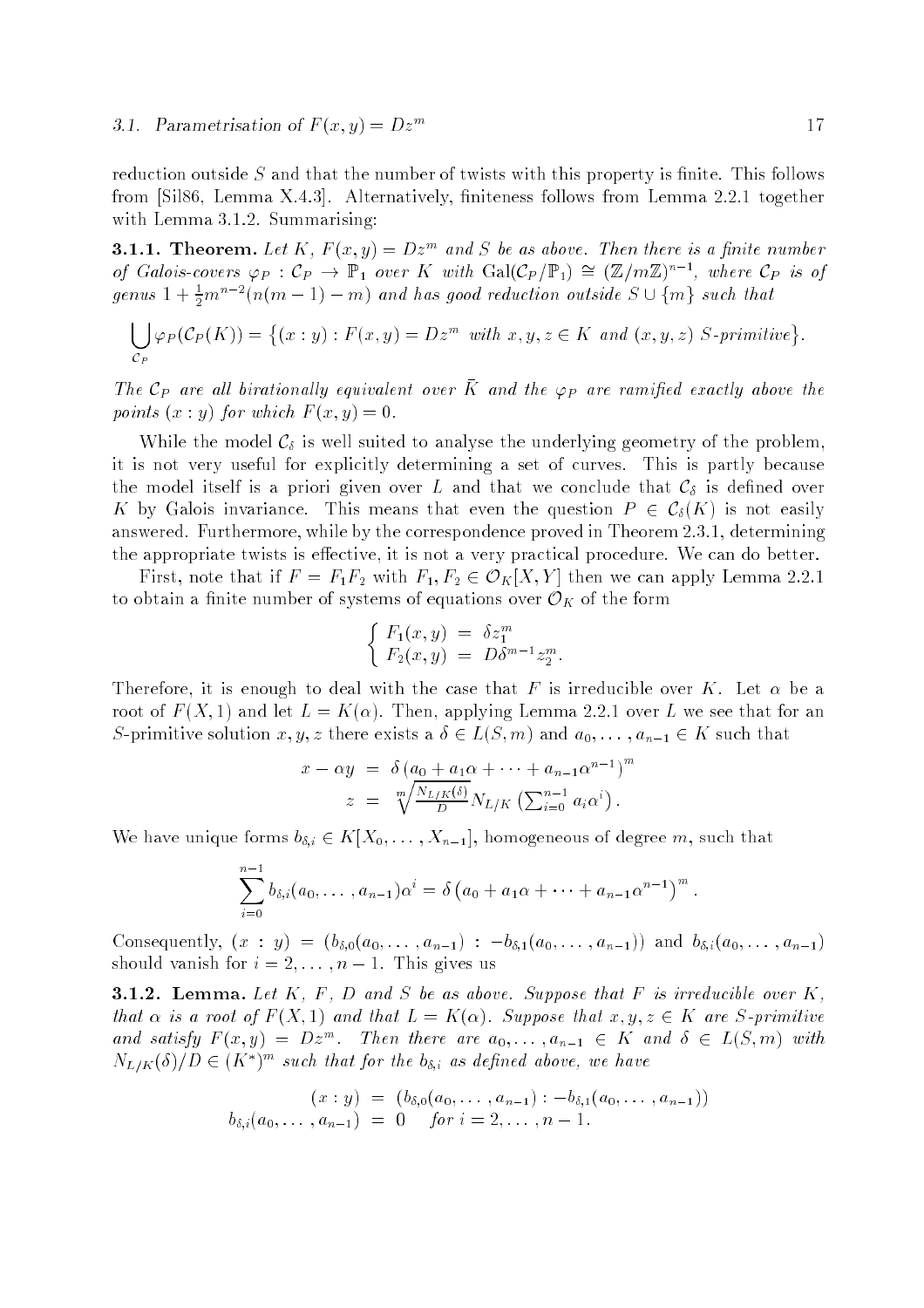This shows that for irreducible F, models of the  $\mathcal{C}_P$  mentioned in Theorem 3.1.1 are given by ideals of the form

$$
I_P = (b_{\delta,2}(X_0,\ldots,X_{n-1}),\ldots,b_{\delta,n-1}(X_0,\ldots,X_{n-1}))
$$

for appropriate values of  $\delta \in L(S,m)$  and that  $\varphi_P$  takes the form  $(b_{\delta,0}(X_0,\ldots,X_{n-1}))$ :  $-b_{\delta,1}(X_0,\ldots,X_{n-1})$ . These models have the advantage of being completely explicit, over  $K$ , and efficiently computable.

### 3.2 Solutions

In this section we apply the ideas of the previous section to several spherical equations. Note that, in each case, we are interested in *primitive* solutions  $x, y, z$ . Lemma 2.2.1 only tells us something about S-primitive solutions, where S contains some primes related to the equation. The complete primitivity yields congruences on the parameters  $s, t$  at the primes in S as well. In general, it is a rather laborious job to determine these. We will only say something about s, t at primes in S if we use this information later on.

**3.2.1.** Lemma. Let  $x, y, z$  be coprime integers such that  $x^2 + y^2 = z^2$ . Possibly by interchanging x and y, we can assume that x is divisible by 2. Then there are coprime integers s and t, not both odd, such that

$$
\begin{cases}\nx = 2st, \\
y = s^2 - t^2, \\
\pm z = s^2 + t^2.\n\end{cases}
$$

*Proof:* This is a classical result. That x and y are not both odd can be seen mod 4. The polynomials can be obtained by observing that  $y_1 = z_2 = x_1 \equiv (z + x)(z - x)$ .

 $3.2.2.$  Lemma. Let  $x,y,z$  be coprime integers such that  $x^- + y^-\equiv z^-$ . Then there are coprime integers s; t such that

$$
\begin{cases}\nx = s(s^2 - 3t^2), \\
y = t(t^2 - 3s^2), \\
z = s^2 + t^2.\n\end{cases}
$$

<u>para a para a para a para a para a para a para a para a para a para a para a para a para a para a para a para a para a para a para a para a para a para a para a para a para a para a para a para a para a para a para a para</u> 1 and 2 and 2 and 2 and 2 and 2 and 2 and 2 and 2 and 2 and 2 and 2 and 2 and 2 and 2 and 2 and 2 and 2 and 2 Proof: This is a direct application of Lemma 3.1.2. Write i = that  $S = \{2,3\}$  and  $L(S,3) = \langle 1 + i, 3 \rangle$  and that none has a norm that is a third power. That s and t must be integral and coprime, follows from the polynomials.  $\Box$ 

To get a taste of the kind of arguments one meets when determining parametrisations in more complicated situations, we give the proof of the following lemma in detail. In other situations, one proceeds in a similar fashion.

**3.2.3. Lemma** (Lagier). Let x, y, z be pairwise prime integers such that  $x + y = z$ . Then there are  $s, t \in \mathbb{Z}_{\{2,3\}}$  such that one of the relations in Table 3.1 holds.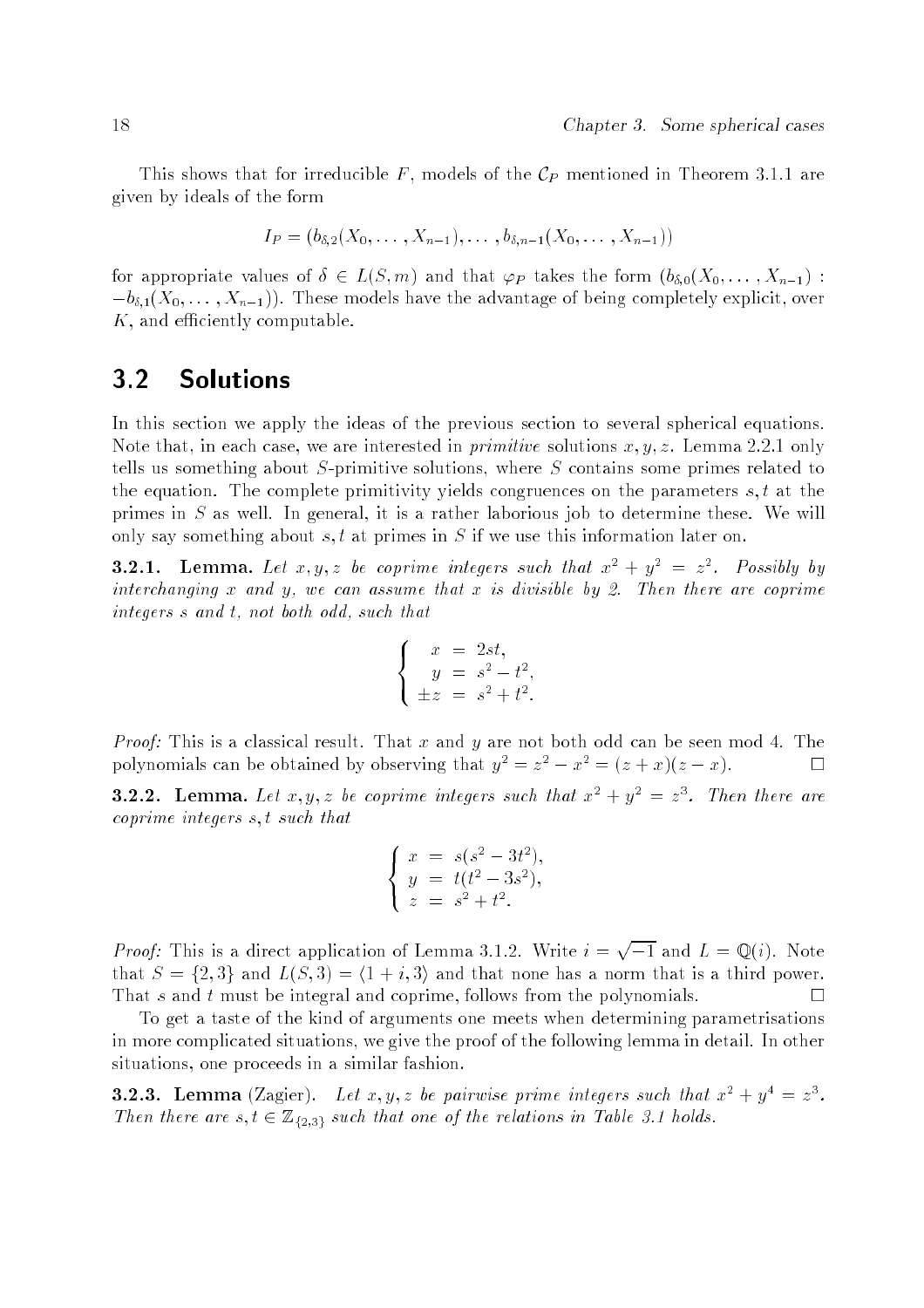#### 3.2. Solutions 19

$$
x = 4st(s^2 - 3t^2)(s^4 + 6s^2t^2 + 81t^4)(3s^4 + 2s^2t^2 + 3t^4)
$$
  
\n
$$
\pm y = (s^2 + 3t^2)(s^4 - 18s^2t^2 + 9t^4)
$$
  
\n
$$
z = (s^4 - 2s^2t^2 + 9t^4)(s^4 + 30s^2t^2 + 9t^4)
$$
  
\n
$$
\pm x = (s^4 + 12t^4)(s^8 - 408s^4t^4 + 144t^8)
$$
  
\n
$$
y = 6st(s^4 - 12t^4)
$$
  
\n
$$
z = s^8 + 168s^4t^4 + 144t^8
$$
  
\n
$$
\pm x = (3s^4 + 4t^4)(9s^8 - 408s^4t^4 + 16t^8)
$$
  
\n
$$
y = 6st(3s^4 - 4t^4)
$$
  
\n
$$
z = 9s^8 + 168s^4t^4 + 16t^8
$$
  
\n
$$
\pm x = (1/8)(s^4 + 3t^4)(s^8 - 102s^4t^4 + 9t^8)
$$
  
\n
$$
y = (3/2)st(s^4 - 3t^4)
$$
  
\n
$$
z = (1/4)(s^8 + 42s^4t^4 + 9t^8)
$$

Table 3.1: Parametrisations of  $x^2 + y^2 = z^2$ 

*Proof:* From Lemma 3.2.2 it follows that there are  $s, t \in \mathbb{Z}$  such that y, s, t form a primitive solution to  $t(t - 3s) = \pm y$  . First note that the sign of the left hand side can be controlled by the sign of t. It therefore suffices to look at  $t(t - 3s) = y$ . By Lemma 2.2.1 we have  $\alpha \in \{1, -1, 3, -3\}$  and  $y_1, y_2 \in \mathbb{Q}$  such that  $t = \alpha y_1^-$  and  $t^- - 3s^- = \alpha y_2^-.$  Modulo 3,9 we see that only for  $\delta = 1, -3$  we have solutions. We treat these cases separately. First suppose  $\varrho = 1$ . Then  $t^2 - y_2^2 = 3s^2$ . It follows that for some  $\varrho \in \{\pm 1, \pm 2, \pm 3, \pm 0\}$  (this need not be the  $\delta$  we have used before), we have  $s_1, s_2 \in \mathbb{Q}$  such that

$$
t = y_1^2 = \frac{1}{2}\delta(s_1^2 + 3s_2^2)
$$
  
\n
$$
y_2 = \frac{1}{2}\delta(s_1^2 - 3s_2^2)
$$
  
\n
$$
s = \pm \delta s_1 s_2
$$

It follows that > 0 and, since 2 is inert in Q( provided and the same 3), we have 2 <sup>j</sup> . For = 2 we get  $s_1 + s s_2 = y_1$  and for  $\sigma = 0$  we get  $s s_1 + (s s_2) = y_1$ . Therefore, by interchanging  $s_1$  and  $s_2$ we see that these cases are equivalent in the sense that both belong to the same parametric family. We restrict to  $\delta = 2$ .

Again, we conclude that there is a  $\delta \in \{\pm 1, \pm 2, \pm 3, \pm 6\}$  (not necessarily equal to any of the  $\delta s$  we have used before) and  $u, v \in \mathbb{Q}$  such that

$$
y_1 = \frac{1}{2}\delta(u^2 + 3v^2)
$$
  
\n
$$
s_1 = \frac{1}{2}\delta(u^2 - 3v^2)
$$
  
\n
$$
s_2 = \delta uv.
$$

If we substitute these expressions back in the forms for s, t and remember that s, t are coprime integers, we see that  $2 \mid \delta$ . Furthermore, the sign of  $\delta$  only influences the sign of y. We obtain forms for  $x, y, z$  that are equivalent to the first parametrisation in Table 3.1 if we let  $u, v$  be rational multiples of the  $s, t$  in the table.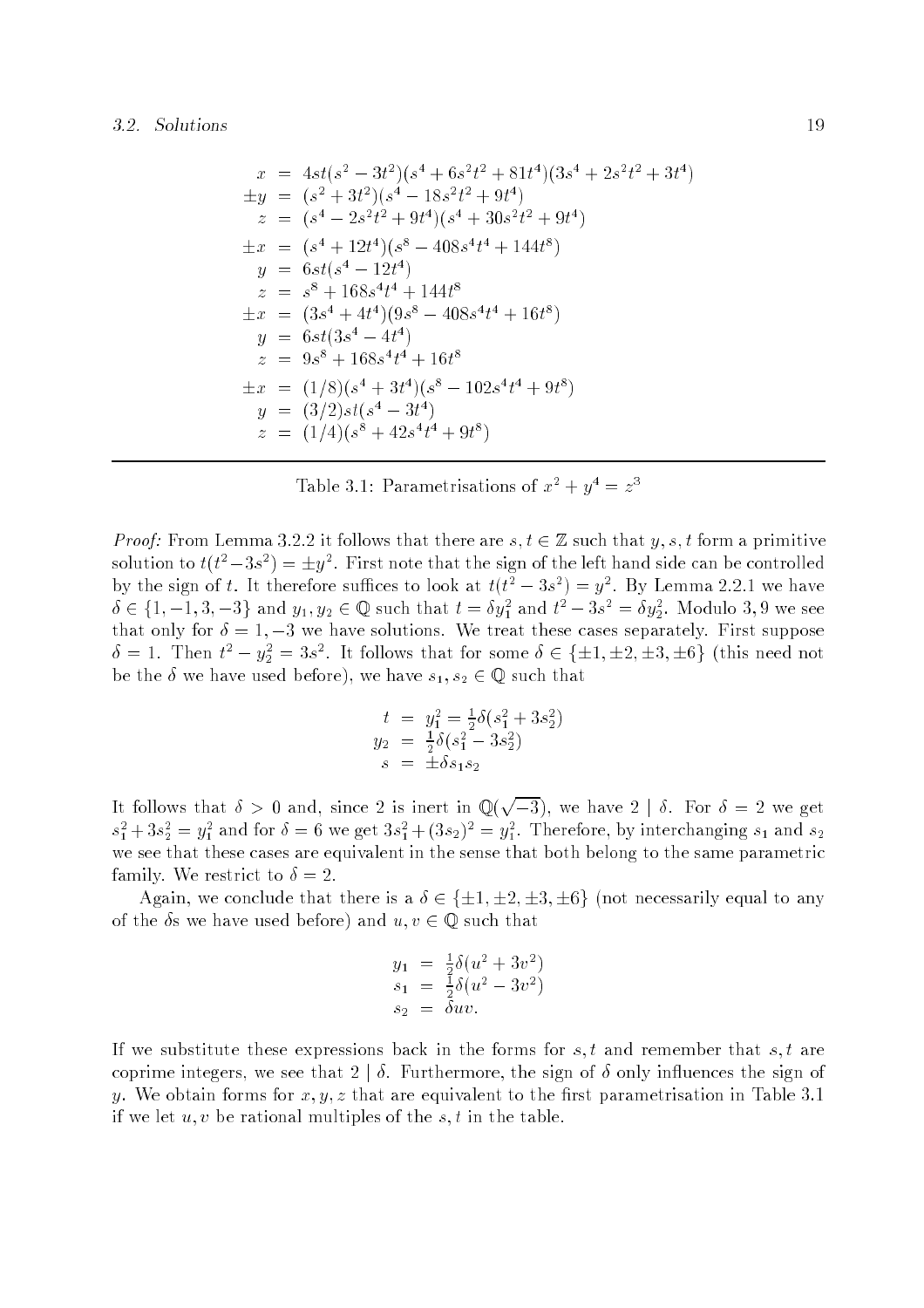20 Chapter 3. Some spherical cases

This leaves the case

$$
t = -3y_1^2
$$
  

$$
t^2 - 3s^2 = -3y_2^2
$$
  

$$
\pm y = 3y_1y_2.
$$

Then we have  $\delta \in {\pm 1, \pm 2, \pm 3, \pm 6}$  and  $t_1, t_2 \in \mathbb{Q}$  such that

$$
s = \frac{1}{2}\delta(t_1^2 + 3t_2^2),
$$
  
\n
$$
y_2 = \frac{1}{2}\delta(t_1^2 - 3t_2^2),
$$
  
\n
$$
t = -3y_1^2 = \pm 3\delta t_1 t_2.
$$

From the last equation, we conclude that there is an  $\epsilon \in \{\pm 1, \pm 2, \pm 3, \pm 6\}$  and  $u, v \in \mathbb{Q}$ such that

$$
\pm t_1 = \delta \epsilon u^2, \pm t_2 = \epsilon v^2.
$$

It follows that  $t = \pm 3e^{\epsilon} \sigma^2 u^2 v^2$  and  $s = \frac{1}{2} e^{\epsilon} (\sigma^2 u^2 + 3 \sigma v^2)$ . If s, t are to be coprime integers, then 3 -  $\alpha$  -  $\beta$  , and the personal size sees that the signs of a mode size  $\alpha$  are  $\alpha$  to and the a the signs of x, y, z. Furthermore,  $\delta = 1, \epsilon = 2$  does not lead to any s, t that are integral and primitive at 2. The case  $\delta = \epsilon = 2$  leads (up to rational scaling) to the second parametrisation in Table 3.1 and  $\delta = 2, \epsilon = 1$  and  $\delta = \epsilon = 1$  lead to the third and fourth parametrisation respectively. This concludes the proof.

**5.2.4. Lemma.** Let  $x, y, z \in \mathbb{Z}$  be coprime integers satisfying  $x^- + y^- = z^-$ . Then there exist s,  $t \in \mathbb{Z}_{\{2,5\}}$  with  $(s, t) \mod p \neq (0, 0)$  for any  $p \nmid 10$  such that

$$
\begin{cases}\nx = t(t^4 - 10t^2s^2 + 5t^4) \\
y = s(s^4 - 10s^2t^2 + 5t^4) \\
z = s^2 + t^2\n\end{cases}
$$

*Proof:* Let  $i^* = -1$ . Then  $x^* + y^* = (x + iy)(x - iy)$ . Since x and y are coprime, we have  $(x + iy, x - iy)$  | 2. Consequently,  $x + iy = o(s + u)$  , where o is some mith power free 2-unit in  $\mathbb{Z}[i]$  such that  $N(\theta)$  is a filth power. Since there  $z = -i(1 + i)$ , it follows that  $\theta$ is a unit. Since every unit in  $\mathbb{Z}[i]$  is a fifth power, we can assume that  $\delta = 1$ . This is an application of Lemma 3.1.2 again.

**5.2.5. Lemma.** Let  $x, y, z \in \mathbb{Z}$  be coprime integers satisfying  $x_z = y_z = z_z$  . Then there exist s,  $t \in \mathbb{Z}_{\{2,5\}}$  with  $(s, t) \neq (0, 0) \text{ mod } p$  for any prime  $p \nmid 10$  such that

$$
\begin{cases}\n\pm x = \frac{1}{2}(s^5 + t^5) \\
y = \frac{1}{2}(s^5 - t^5) \\
\pm z = st\n\end{cases}\n\quad or \quad\n\begin{cases}\n\pm x = s^5 + 8t^5 \\
y = s^5 - 8t^5 \\
\pm z = 2st\n\end{cases}
$$

*Proof:* By factorisation, it follows that there are  $s, t \in \mathbb{Z}_{\{2,5\}}$  and a fifth power free  $\delta \in \mathbb{Z}$ such that, neglecting the sign of  $y, x + y = os$  and  $x - y = o$  t. Since x and y are coprime, we can take  $\delta \mid 2$ . Note that  $(\delta, s, t) \mapsto (-\delta, -s, t)$  corresponds to  $(x, y, z) \mapsto (x, y, -z)$ .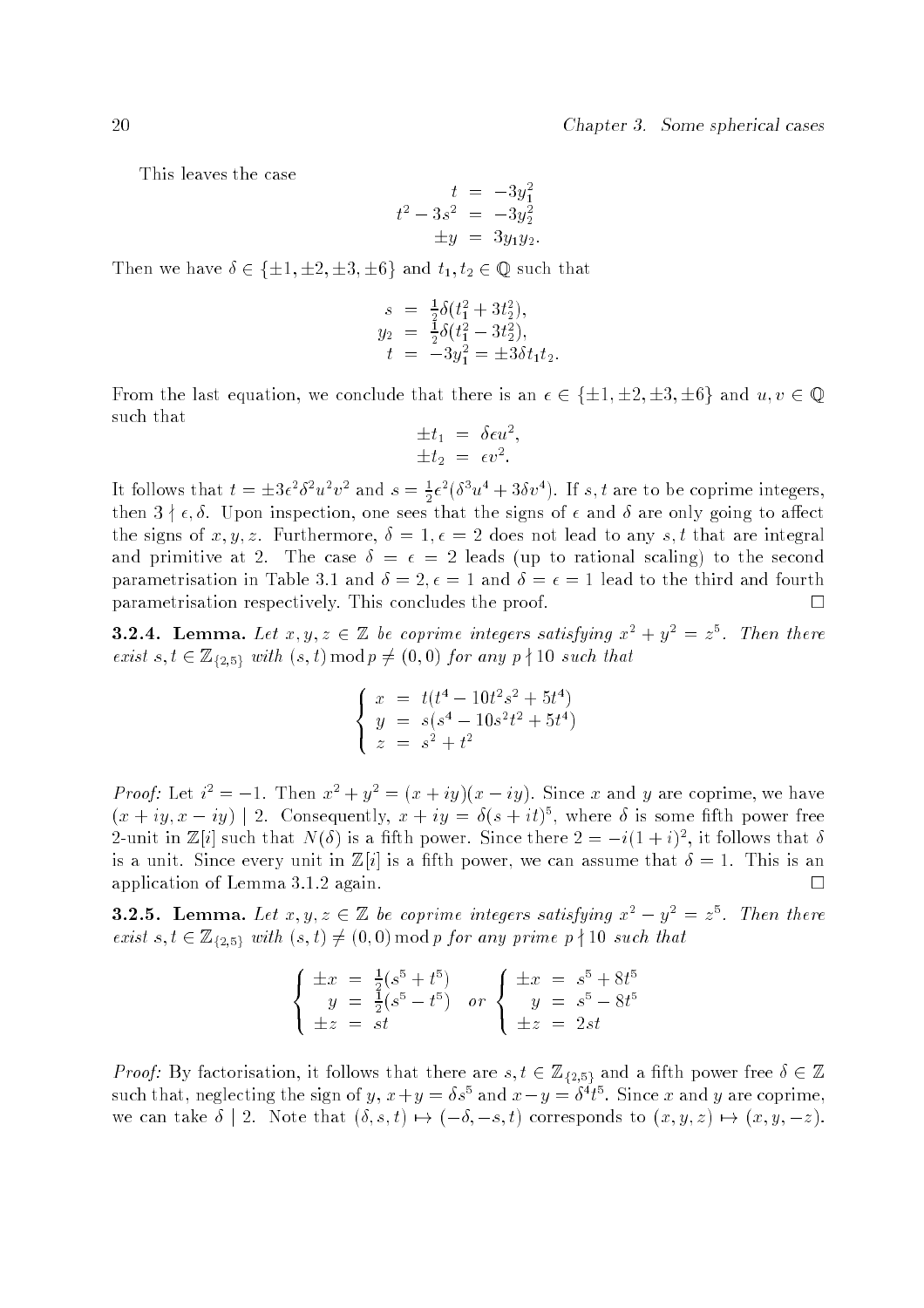$$
\pm x = (s^2 - 3t^2)(s^4 + 18t^2s^2 + 9t^4)
$$
\n
$$
y = -(s^2 + 2ts + 3t^2)(s^2 - 2ts + 3t^2)(s^2 + 6ts + 3t^2)(s^2 - 6ts + 3t^2)
$$
\n
$$
\pm z = 4st(s^2 + 3t^2)(3s^4 - 2t^2s^2 + 3t^4)(s^4 - 6t^2s^2 + 81t^4)
$$
\n
$$
\pm x = 6st(s^4 + 12t^4)
$$
\n
$$
y = (s^4 - 12t^3(s^2 + 408t^4s^4 + 14t^8)
$$
\n
$$
\pm z = (s^4 - 12t^4)(s^8 + 408t^4s^4 + 144t^8)
$$
\n
$$
y = (3s^4 + 12t^2s^2 - 4t^4)(3s^4 - 12t^2s^2 - 4t^4)
$$
\n
$$
\pm z = (3s^4 - 4t^4)(9s^8 + 408t^4s^4 + 16t^8)
$$
\n
$$
\pm x = s^6 + 40t^3s^3 - 32t^6
$$
\n
$$
y = -8ts(s^3 - 16t^3)(s^3 + 2t^3)
$$
\n
$$
\pm z = (s^6 + 32t^6)(s^6 - 176t^3s^3 - 32t^6)
$$
\n
$$
\pm x = s^6 + 6s^5t - 15s^4t^2 + 20t^3s^3 + 15s^2t^4 + 30st^5 - 17t^6
$$
\n
$$
y = 2(s^4 - 4ts^3 - 6t^2s^2 + 4t^3s - 7t^4)(s^4 + 6t^2s^2 - 8t^3s - 3t^4)
$$
\n
$$
\pm z = 3s^{12} - 12ts^{11} + 66t^2s^{10} + 44t^3s^9 - 99t^4s^8 - 792t^5s^7 + 924t^6s^6
$$
\n
$$
-2376t^7s^5 + 1485t^8s^4 + 1188t
$$

Table 3.2: Parametrisations of  $x^+ + y^+ = z^-$ 

So, if we neglect the sign of z, we can assume that  $\delta$  is positive. Taking  $\delta = 1, 2$  gives the relations mentioned above. The map  $(s, t) \mapsto (-s, -t)$  induces  $(x, y, z) \mapsto (-x, -y, z)$ , so the mentioned relations also take into account the sign of  $y$ .

We do not use the following lemma in the rest of this thesis, but for completeness we do include it here. Since the proof is along the same lines as the lemmas above, we do not give it here.

**3.2.6. Lemma** (Lagier). Let  $x, y, z \in \mathbb{Z}$  be coprime integers satisfying  $x^2 + y^3 = z^3$ . Then there exist  $s, t \in \mathbb{Z}_{\{2,3\}}$  with  $(s, t) \neq (0, 0) \text{ mod } p$  for any prime p  $\uparrow$  6 such that one of the  $following holds:$ 

$$
\begin{cases}\nx \text{ or } y = s^4 + 6s^2t^2 - 3t^4 \\
y \text{ or } x = -s^4 + 6s^2t^2 + 3t^4 \\
z = 6st(s^4 + 3t^4)\n\end{cases}\n\begin{cases}\nx \text{ or } y = \frac{1}{4}(s^4 + 6s^2t^2 - 3t^4) \\
y \text{ or } x = \frac{1}{4}(-s^4 + 6s^2t^2 + 3t^4) \\
z = \frac{3}{4}st(s^4 + 3t^4)\n\end{cases}\n\begin{cases}\nx \text{ or } y = s(s^3 + 8t^3) \\
y \text{ or } x = 4t(t^3 - s^3) \\
\pm z = s^6 - 20s^3t^3 - 8t^6\n\end{cases}
$$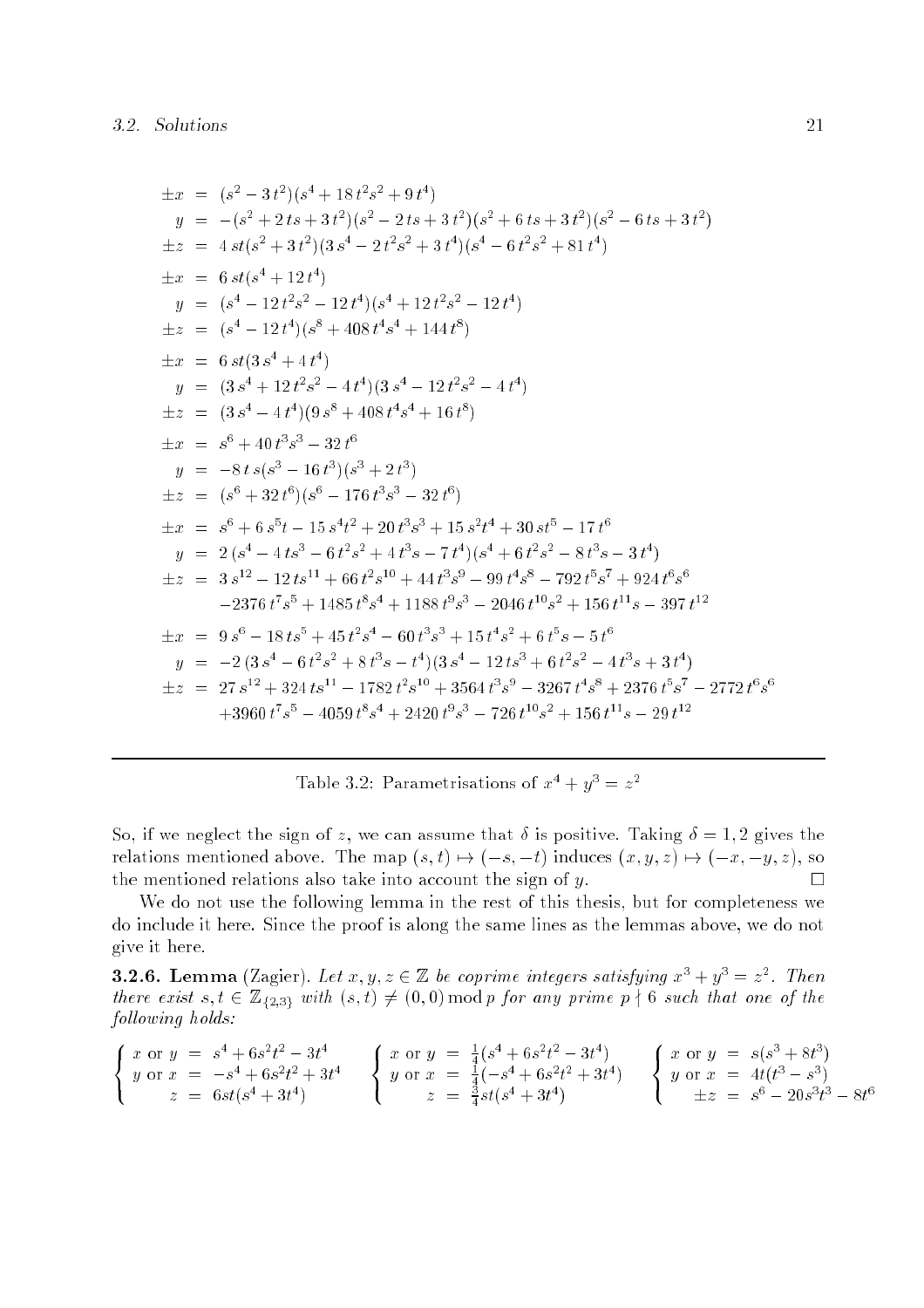**3.2.1. Lemma** (Lagier). Suppose x, y, z are coprime integers such that  $x +y = z$ . Then there are  $s, t \in \mathbb{Z}_{\{2,3\}}$  such that one of the relations in Table 3.2 holds.

(Completely analogous to Lemma 3.2.3 but, as can be seen from the table, a little more work.)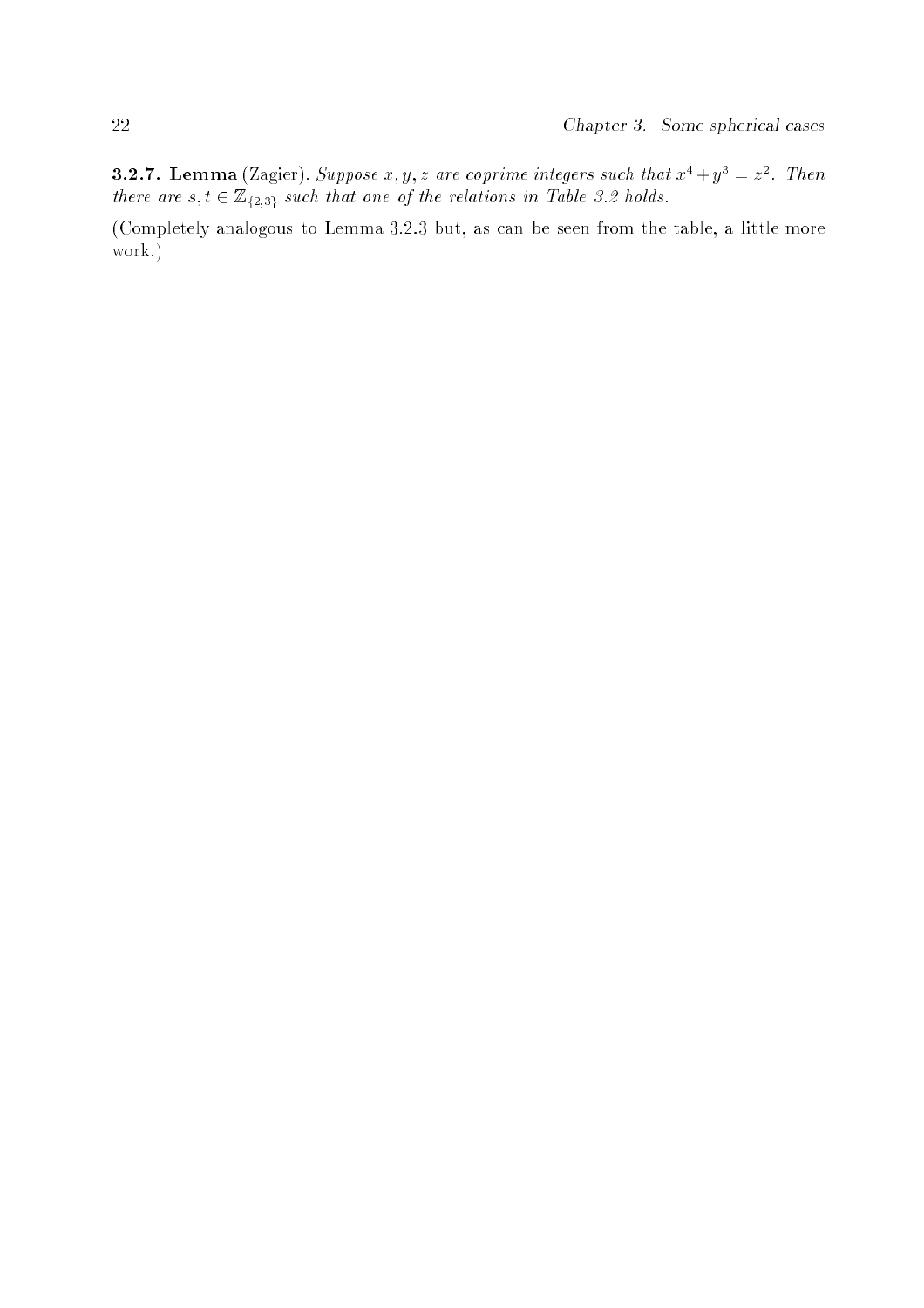# Chapter 4 Some hyperbolic cases

In this chapter we determine all primitive solutions to the hyperbolic generalised Fermat equations  $x^2 \pm y^2 = \pm z^2$ ,  $x^2 \pm y^2 = z^2$  and  $x^2 \pm y^2 = z^2$ . First we solve some cases that can be done using relatively elementary techniques. Then we develop some more general techniques and apply them to the remaining equations.

## 4.1 The equations  $x^2 \pm y^4 = \pm z^6$

This section is part of [Bru97]. We solve the generalised Fermat equations with exponents 2, 4 and 6. These form very good examples for the more general methods that will be discussed in the next section because, as it turns out, the fundamental ideas can be applied to elliptic curves over Q.

The strategy pursued is the following. First we observe that we have  $x^2 + (y^2)^2 = (\pm z^2)^2$ and thus that  $y^2$  and  $z^2$  satisfy relations given by Lemma 3.2.2, or that  $x^2 \pm (y^2)^2 = \pm (z^2)^2$ , so that  $y$  and  $z$  -satisfy relations given by Lemma 5.2.1. In each case we obtain a linite number of Diophantine equations over  $\mathbb Q$  in U, V, W of the form

$$
DV^2 = U^6 + c_1 W^6
$$
 or 
$$
DV^2 = (U^2 + c_1 W^2)(U^4 + c_2 U^2 W^2 + c_3 W^4).
$$

In both cases, we have that  $(X, Y) = (U_1/W_1, V_1/W_1)$  gives an equation of the form  $DY^2 = X^3 + a_2X^2 + a_4X + a_6$ . This equation describes an elliptic curve, the rational points of which form an abelian group. If this group is finite, then there are only finitely many candidates for values of  $(X, Y)$  and thus for  $(U: V: W)$ .

For the second form, we can apply Lemma  $2.2.1$  to get a finite number of equations

$$
U^2 + c_1 W^2 = D\delta V_1^2, \quad U^4 + c_2 U^2 W^2 + c_3 W^4 = \delta V_2^2.
$$

If, for some value of  $\delta$ , one of these equations has no solutions over  $\mathbb{Q}_n$ , then we will not get any solutions from that  $\delta$ . Otherwise, we can try to find a rational solution to the second equation. By writing  $X = U/W$ ,  $Y = V_2/W$  we get  $\sigma Y = X_1 + c_2X_2 + c_3$ . This describes a curve of genus 1 over Q. If we have a rational point on that curve, we can use that point to make the curve into an elliptic curve. Again if the group of rational points on such a curve is finite, then only finitely many solutions to the original equation come from that curve. We have to consider all relevant values of  $\delta$ , however.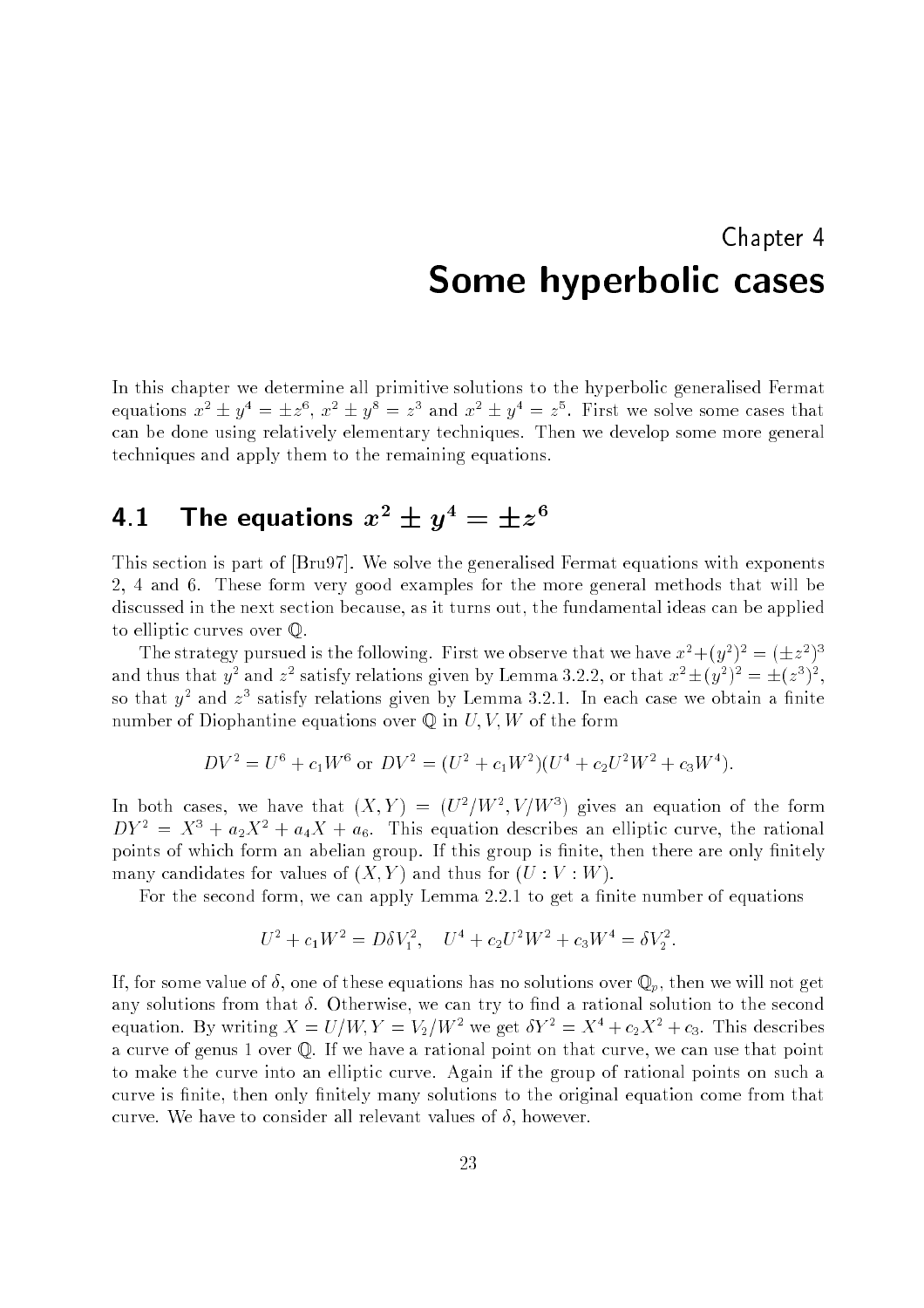In both constructions we start out with a curve given by a polynomial equation of the form  $C : D(V/W^{\perp})^{\perp} = T(U/W)$  of genus 2, the rational points of which give solutions to the Diophantine equation under consideration. The first construction realises a cover over  $\mathbb Q$ from C to an elliptic curve E. Rational points of C necessarily map to rational points on E. If  $E(\mathbb{Q})$  is finite, then simple enumeration gives us  $\mathcal{C}(\mathbb{Q})$ . The second construction is a bit more subtle. The geometric interpretation is explained in Section 5.2. This interpretation is not essential for applying the method.

**4.1.1.** Invertion,  $I(x, y, z \in \mathbb{Z}$  are coprime such that  $x + y = z$ , then  $xyz = 0$ .

*Proof:* Suppose we have a primitive solution  $x, y, z$ . Then, by applying Lemma 3.2.2 to  $x^- + (y^-)^- = (z^-)^-,$  we have coprime  $a, b \in \mathbb{Z}$  such that

$$
x = b(3a^2 - b^2) \tag{4.1}
$$

$$
y^2 = a(a^2 - 3b^2) \tag{4.2}
$$

$$
z^2 = a^2 + b^2. \tag{4.3}
$$

Equation (4.5) implies that either  $a = s - t$ ,  $b = 2st$  or  $a = 2st$ ,  $b = s - t$ . We treat each of the possibilities separately.

The case  $a = s^- - t^-$ ,  $b = 2st$ : By substitution in Equation (4.2), we get

$$
y^2 = (s^2 - t^2)(s^4 - 14s^2t^2 + t^4).
$$

Note that  $t = 0$  implies that  $b = 0$  and thus  $x = 0$ . We can therefore safely put  $Y =$  $y/t$ ,  $\Lambda = s^*/t^*$ . Solutions with  $x \neq 0$  correspond to alline rational points on the elliptic curve

$$
Y^2 = (X - 1)(X^2 - 14X + 1).
$$

Using GP/Pari or Apecs, one can calculate the minimal model and the conductor of this curve. From this, we see that it is isomorphic to 144A2 from Cremona's tables [Cre92]. These tables show that this curve has only one affine rational point, namely  $(1,0)$ . This corresponds to solutions with  $y = 0$ .

The case  $a = zst$ ,  $b = s - t$ : Fut  $s - t = u$ ,  $s + t = v$ . This gives  $a = (v - u)/z$ ,  $b = uv$ . Substitution in Equation (4.2) yields

$$
8y^2 = (v^2 - u^2)(v^4 - 14v^2u^2 + u^4).
$$

Note that  $u = 0$  implies that  $v = 0$  and thus  $x = 0$ . By putting  $Y = y/u$ ,  $A = v/u$ , other solutions correspond to affine rational points on the elliptic curve

$$
8Y^2 = (X - 1)(X^2 - 14X + 1).
$$

This curve is isomorphic to  $576A2$  in  $[Cre92]$  and has only one affine rational point, namely  $(1, 0)$ . This corresponds to solutions with  $y = 0$ .  $\Box$ 

**4.1.4. In eorem.** If  $x, y, z \in \mathbb{Z}$  are coprime such that  $x^2 = z^2 + y^2$ , then  $xyz = 0$ .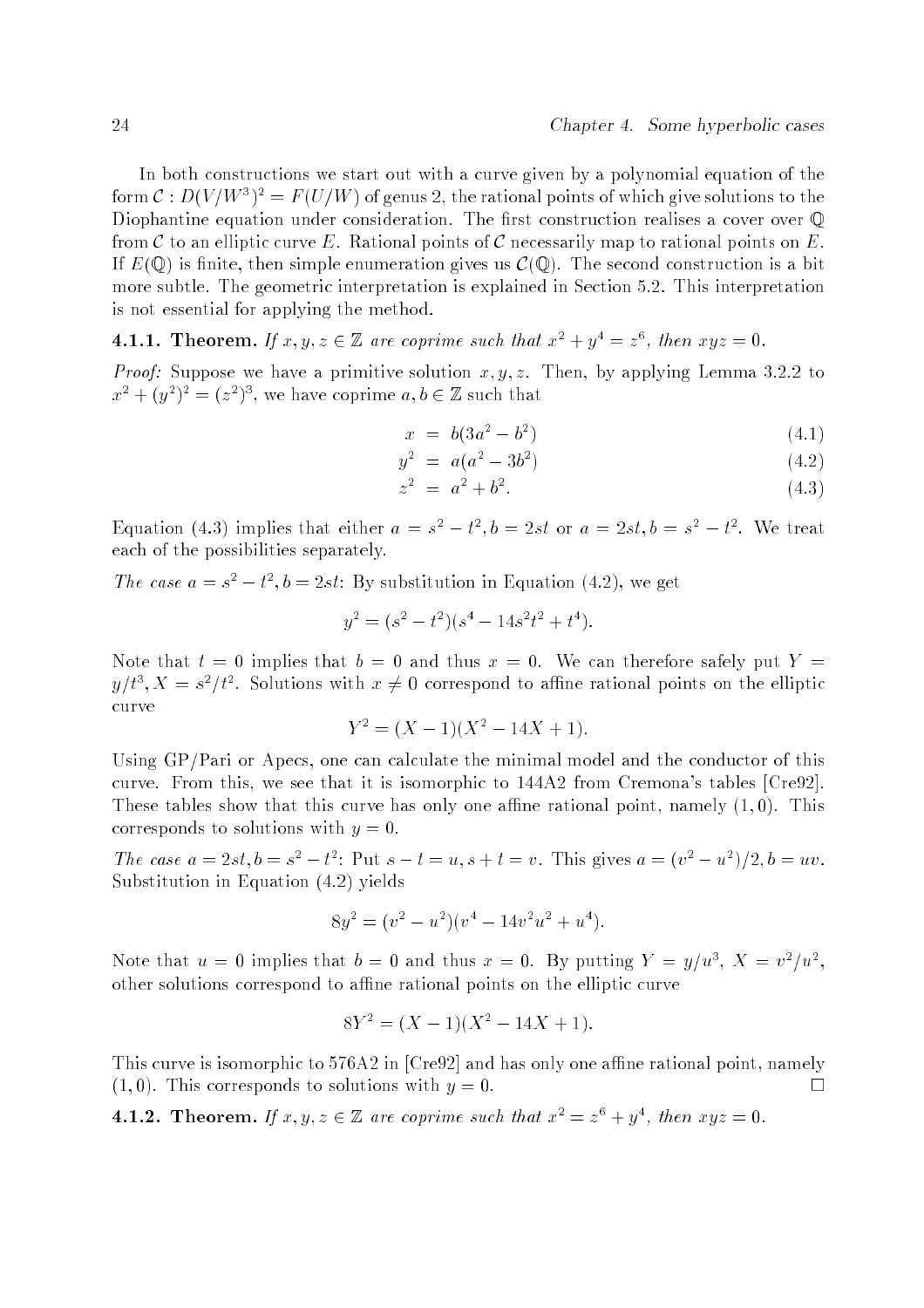*Proof:* Suppose we have a primitive solution  $x, y, z$ . Then Lemma 3.2.1 states that there exist coprime s, t of distinct parity such that  $y^{\perp} = 2st$ ,  $z^{\perp} = s^{\perp} - t^{\perp}$  or  $y^{\perp} = s^{\perp} - t^{\perp}, z^{\perp} = 2st$ . We treat these cases separately.

The case  $y^2 = 2st, z^3 = (s + t)(s - t)$ : Since  $gcd(y, x) = 1$  and  $s + t$  and  $s - t$  are both odd, we have that  $s + t$  and  $s - t$  are coprime. Therefore, there exist  $u, v \in \mathbb{Z}$  such that  $u^{\scriptscriptstyle -}=s-t, v^{\scriptscriptstyle -}=s+t.$  Rewriting y<sup>-</sup> in u, v gives

$$
2y^2 = v^6 - u^6.
$$

Note that  $u = 0$  implies that  $s = t$  and thus  $z = 0$ . Other solutions correspond to the affine rational points on the elliptic curve curve  $2Y^2 = X^3 - 1$ , which is isomorphic to  $576E1$  and has just  $(1,0)$  as affine rational point.

The case  $y^2 = s^2 - t^2$ ,  $z^2 = 2st$ : Since y is odd, we have  $y^2 = 1$  mod 4. Therefore, s is odd. From  $z^* = z s t$  we then conclude that  $s = v^*, t = 4u^*$ . Rewriting  $y^*$  in  $u, v$  gives

$$
y^2 = v^6 - 16u^6.
$$

Note that  $u = 0$  implies  $t = 0$  and thus  $z = 0$ . Other solutions correspond to affine rational points on the elliptic curve  $Y^2 = X^3 - 16$ , which is 432A1 in [Cre92]. The curve has no affine rational points at all.  $\square$ 

**4.1.3. Incorem.** If  $x, y, z \in \mathbb{Z}$  are coprime such that  $x^- + z^- = y^+$ , then  $xyz = 0$ .

*Proof:* Suppose we have a primitive solution  $x, y, z$ . If  $z \neq 0$  then  $y^4 - x^2 > 0$ . Therefore, both  $y^2 - x > 0$  and  $y^2 + x > 0$ . Since x and y are coprime,  $gcd(y^2 - x, y^2 + x)$  | 2. Possibly after change of sign of x we have  $y^2 - x = 2u^2$ ,  $y^2 + x = 2^2v^2$  or  $y^2 - x = u^2$ ,  $y^2 + x = v^2$ . We treat these cases separately.

The case  $y - x = 2u$ ,  $y + x = 2v$ : Eliminating x gives

$$
y^2 = u^6 + 16v^6
$$

Note that  $v = 0$  implies that  $z = 0$ . Other solutions correspond to affine rational points on the elliptic curve  $Y^2 = X^3 + 16$ , which is isomorphic to 27A3 and has only the two affine rational points  $(0, 4), (0, -4)$ . The corresponding solutions have  $u = z = 0$ .

The case  $y_0 - x = u_0, y_0 + x = v_0$ : It follows that u and v are odd and coprime. Eliminating  $x$  gives  $zu_z = u_0 + v_0$  . Proceeding as before does not work, as the elliptic curve  $2Y_z = X_z + 1$ has infinitely many rational points. However, we remark that, by Lemma 2.2.1,

$$
2y^2 = (u^2 + v^2)(u^4 - u^2v^2 + v^4)
$$

implies that

$$
u^{2} + v^{2} = \alpha y_{1}^{2},
$$
  

$$
u^{4} - u^{2}v^{2} + v^{4} = \beta y_{2}^{2},
$$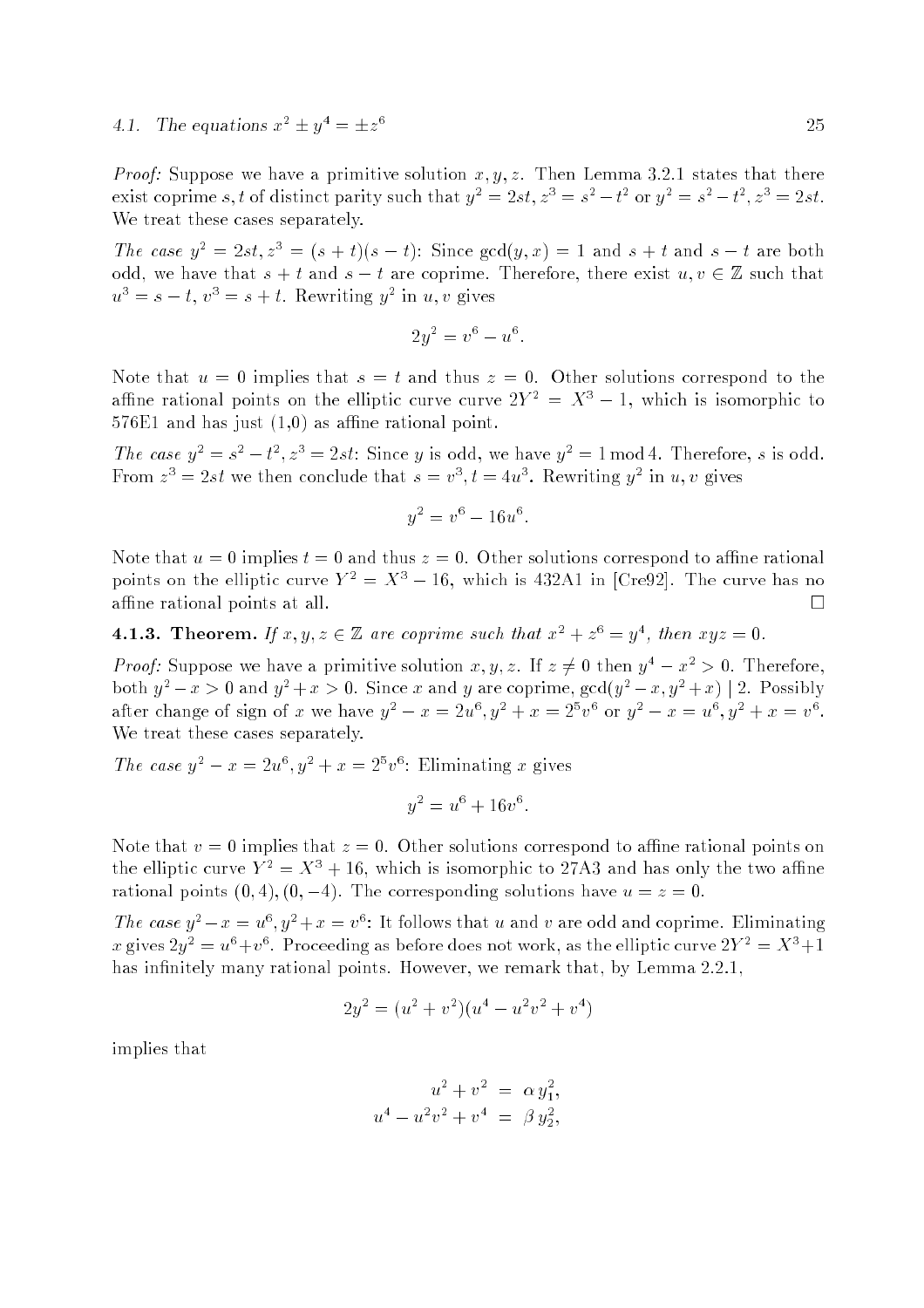where  $\alpha \rho = z y_0$  and  $\alpha, \rho$  consist only of factors 2 and 3. Positivity shows that  $\alpha, \rho > 0$  and modulo  $3$  we see that  $3$  1  $\alpha$ . Furthermore, the parity of  $u$  and  $v$  implies that  $u^{\pm} = u^{\mp}v^{\mp} + v^{\mp}$ is odd. Therefore we have

$$
u^2 + v^2 = 2y_1^2 \tag{4.4}
$$

$$
u^4 - u^2v^2 + v^4 = y_2^2 \tag{4.5}
$$

Solutions of (4.5) correspond to rational points on the genus 1 curve  $Y^2 = X^4 - X^2 + 1$ , which is birational to 27A1 which has 8 rational points. These are  $\{\infty, +\infty, +0, \pm 1\}, \{\pm 1\}$ on our model. The points at infinity and  $(0, \pm 1)$  correspond to solutions with  $v = 0$  and  $u = 0$  respectively. Equation (4.4) has no solution for those points. Solutions corresponding  $\Box$ to ( $\pm 1, \pm 1$ ) have  $u_0 = v_0$ , which implies that  $x = 0$ .

**Proof of Theorem 1.3.1:** Collect the results of Theorems 4.1.1, 4.1.2 and 4.1.3.

#### Overview of general method  $4.2$

In Section 4.1 we saw that a number of Diophantine equations can be solved by relating the solutions of the equation to the rational points on some elliptic curves of rank 0. For the other equations we treat in this thesis, these techniques do not apply. Either such elliptic curves do not exist or they are of positive rank.

In Sections 4.3 through 4.5 we develop the machinery to treat such more general cases. In Section 4.3 we consider an elliptic curve  $E$  over a number field  $K$  with a non-zero 2torsion point defined over K. We describe a method of bounding  $\#E(K)/2E(K)$ , which in turn gives a bound on the rank of  $E(K)$ . This gives us the tools to get enough information about the Mordell-Weil group of  $E$  over  $K$  in the cases that we are interested in. At the end, we include a worked example to show how the method works in practice.

For  $x \pm y = \pm z$  , we could find emptic curves over  $\cup$  such that solutions to the equation correspond to rational points on the curves. In the more general cases, we find that solutions to the equation under consideration correspond to  $K$ -rational points  $G$  of some elliptic cover  $\varphi : E \to \mathbb{P}_1$  over a number field K such that  $\varphi(G) \in \mathbb{P}_1(\mathbb{Q})$ . As it turns out, in each case we can get  $\varphi$  to be of degree 2. In Section 4.4 we investigate the structure of degree 2 elliptic covers of the projective line.

In Section 4.5 we put everything together to find a way of bounding  $\varphi(E(K)) \cap \mathbb{P}_1(\mathbb{Q})$ . First we use Section 4.3 to get an adequate description of  $E(K)$ . Then Section 4.4 gives us the structure of  $\varphi : E \to \mathbb{P}_1$ . An adaptation of Chabauty's technique (see for instance  $[Fly97]$  for bounding the number of rational points on a curve of genus  $\geq 2$  gives the required results. A necessary condition for the method to work is that  $rk(E(K)) < [K:\mathbb{Q}]$ . At the end we include a worked example to show how the method works in practice.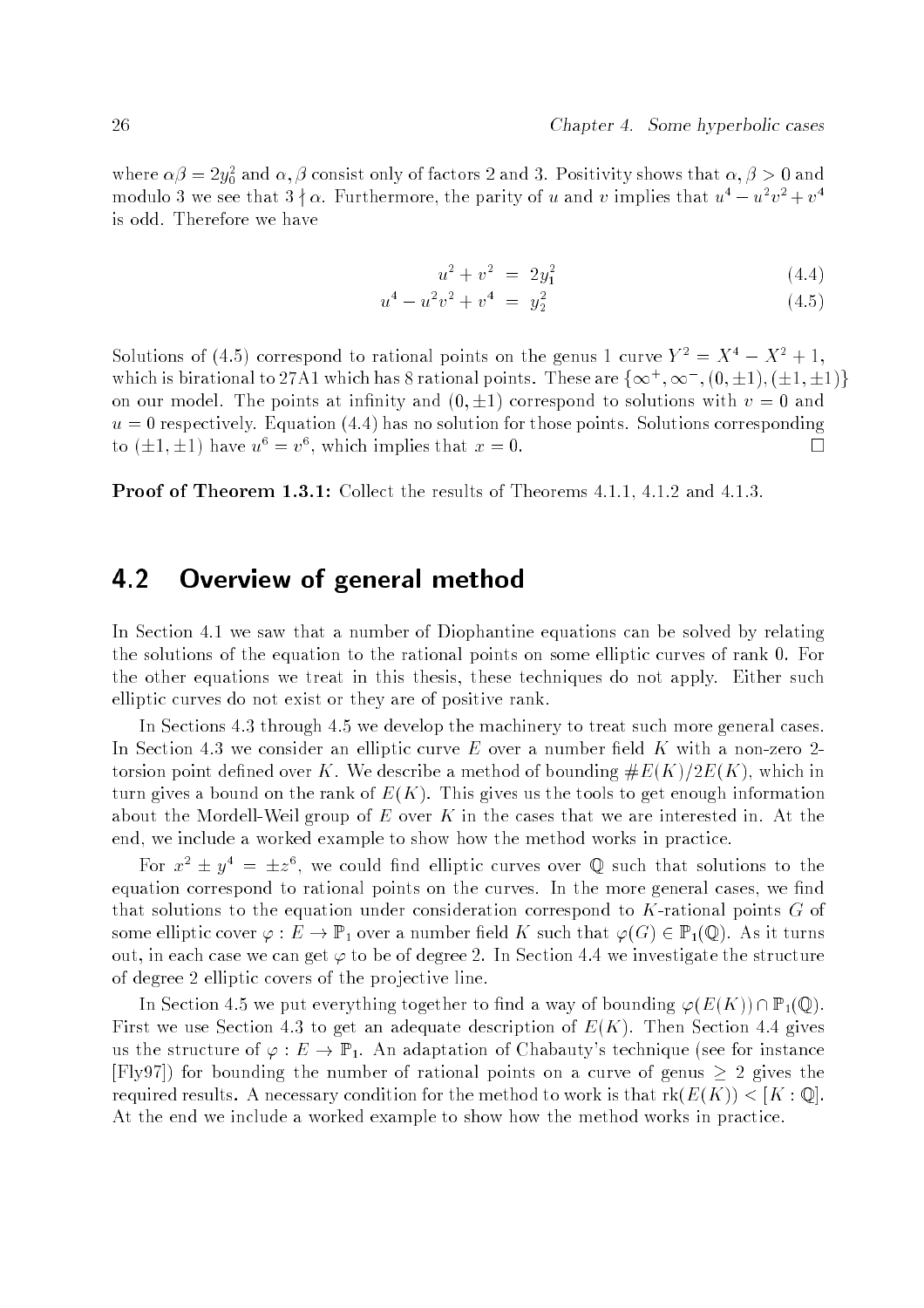#### $4.3$ Descent on elliptic curves using 2-isogeny

In Section 4.1 we saw that knowledge of the structure of the set of rational points on an elliptic curve helps to solve some Diophantine equations. In the sequel, we meet elliptic curves E over number fields K. We will need the group structure of  $E(K)$ . As was pointed out in Theorem 2.4.1,  $E(K)$  consists of a free part and a torsion part. Lemma 2.4.3 helps to bound  $E^{\text{tor}}(K)$ . In this section, we discuss a method of bounding  $\#E(K)/2E(K)$ for curves of a certain type. This gives a (hopefully sharp) bound on  $rk(E(K))$ . This section basically describes [Sil86, Theorem X.4.9]. At some places, we use a somewhat different notation (for instance, we deal with twisted Weierstrass forms) and we discuss some enhancements which might help carrying out the procedure over number fields other than Q.

Let K be a number field and consider an elliptic curve over  $K$  of the form

$$
E: \gamma Y^2 = X^3 + AX^2 + BX.
$$

Such a curve has a non-trivial 2-torsion point  $T = (0,0)$ . Dividing out the subgroup  $\{O, T\}$ gives an isogeny of degree 2 to

$$
E' : \gamma Y^2 = X^3 - 2AX^2 + (A^2 - 4B)X
$$

given by

$$
\psi : E \rightarrow E'
$$
  

$$
(X,Y) \mapsto (\gamma \frac{Y^2}{X^2}, \frac{Y(B-X^2)}{X^2})
$$

Analogously, there is an isogeny

$$
\begin{array}{rcl}\n\psi':&E' & \rightarrow & E \\
(X,Y) & \mapsto & \left(\gamma \frac{Y^2}{4X^2}, \frac{Y(A^2 - 4B - X^2)}{8X^2}\right)\n\end{array}
$$

We assume that  $\gamma$ , A, B are in  $\mathcal{O}_K$ . Let S be the set of primes dividing  $2\gamma(A^2 - 4B)$ together with the infinite primes. The models  $E$  and  $E$  -have (possibly) bad reduction at the primes in S. Given some field  $L \supset K$  (for instance a localisation of K), it is easy to check that the map

$$
\mu_L^{(\psi')} : E(L)/\psi'(E'(L)) \rightarrow L^*/(L^*)^2
$$
  
\n
$$
\begin{array}{ccc}\n(x,y) & \mapsto & \gamma x \\
(0,0) & \mapsto & B \\
\infty & \mapsto & 1\n\end{array} (x \neq 0, \infty)
$$

is an injective group homomorphism. We define  $\mu_L^{r,\prime}$  analogously. For  $L~=~K,$  it is straightforward to check that  $\mu_K^{\tiny{(W)}}(E(K))\subset K(S,2).$  Note that a class represented by  $\delta$ is in the image of  $\mu_L^{(\psi)}$  if and only if

$$
H_{\delta}: V^2 = \gamma^2 \delta^3 U^4 + \gamma \delta^2 A U^2 + \delta B
$$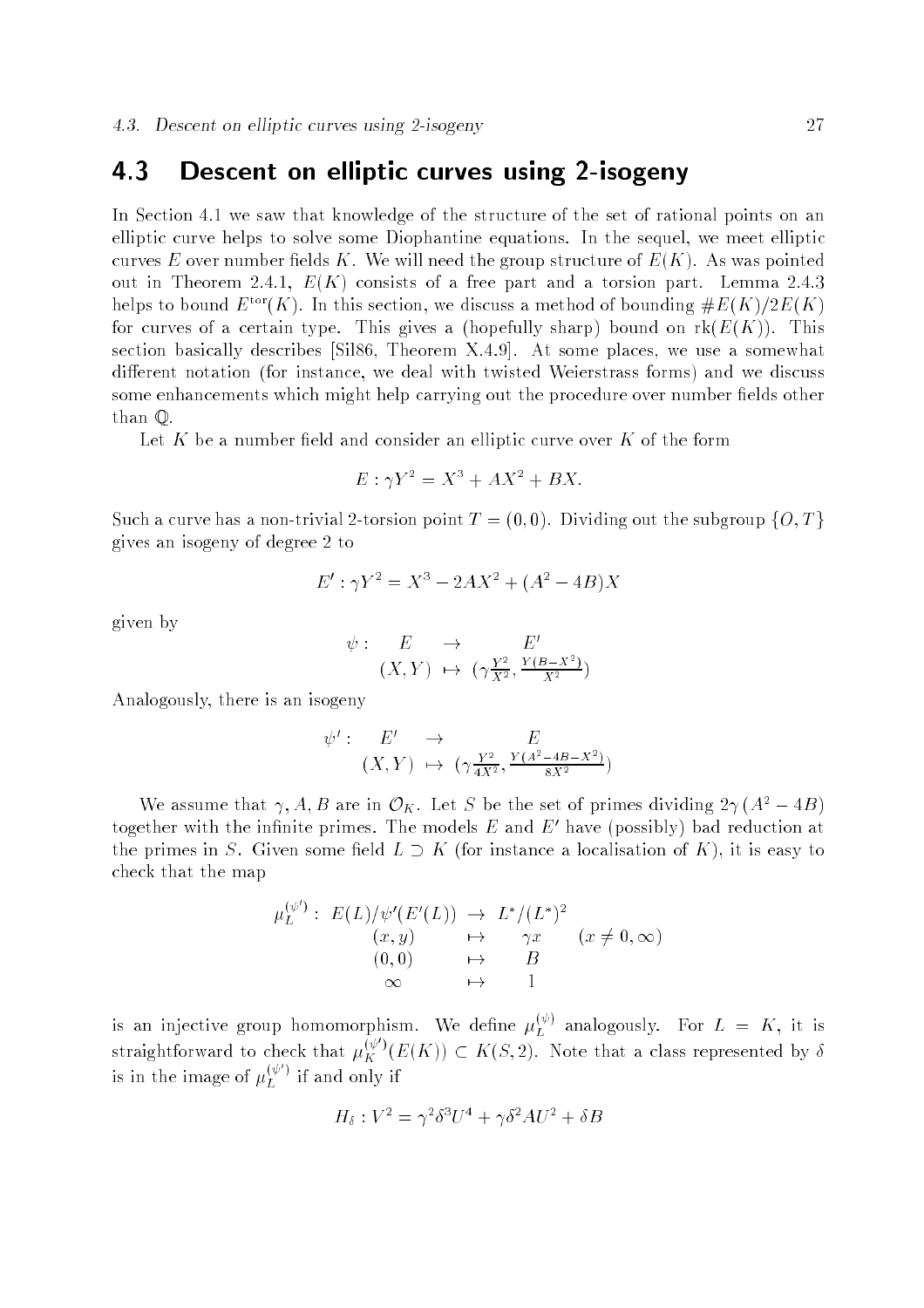has a point  $(u, v) \in H_{\delta}(L)$ . A corresponding point on  $E(L)$  is  $(\gamma \sigma u, uv)$  for  $u \neq 0, \infty$ . Note that  $H_1$  and  $H_B$  indeed contain points with  $u = \infty$  and  $u = 0$ , respectively.

For every prime  $\mathfrak p$  of K, we have the commutative diagram

$$
E(K)/\psi'(E'(K)) \xrightarrow{\mu_K^{(\psi')}} K(S,2)
$$
  
\n
$$
\downarrow \qquad \qquad \downarrow
$$
  
\n
$$
E(K_{\mathfrak{p}})/\psi'(E'(K_{\mathfrak{p}})) \xrightarrow{\mu_{K_{\mathfrak{p}}}^{(\psi')}} K_{\mathfrak{p}}^*/(K_{\mathfrak{p}}^*)^2
$$

Consequently, if  $H_{\delta}(K)$  is non-empty, then  $H_{\delta}(K_p)$  is non-empty for all primes p of K. The set of  $\sigma$  for which  $H_{\delta}$  has points everywhere locally, is called the Selmer-group of  $\psi$ ,

$$
S^{(\psi')}(E/K) := \left\{ \delta \in K(S,2) \ : \ \delta \in \mu_{K_{\mathfrak{p}}}^{(\psi')}(E(K_{\mathfrak{p}})) \text{ for all } \mathfrak{p} \text{ of } \mathcal{O}_K \right\}.
$$

This set contains the image of  $E(K)/\psi(L(K))$  and we hope it is isomorphic to it.

Since  $H_{\delta}$  will certainly have points locally at primes not in S, we can calculate  $S^{(\psi)}$ by enumerating all  $\delta$  and see if  $H_{\delta}(K_{\mathfrak{p}})$  is non-empty for all  $\mathfrak{p}$  | S (and for the real places of  $K$ ). This method generally works well, but especially when working over a large degree extension of  $Q$ , it is reassuring to have some certificate for the obtained bound. We can do so by taking the intersections of the pullbacks of  $\mu_k^{\langle \psi \rangle}$  $K_{\mathfrak{p}}$   $\longrightarrow$   $\qquad \qquad$   $\qquad \qquad$   $\qquad \qquad$   $\qquad \qquad$   $\qquad \qquad$   $\qquad \qquad$   $\qquad \qquad$   $\qquad \qquad$   $\qquad \qquad$   $\qquad \qquad$   $\qquad \qquad$   $\qquad \qquad$   $\qquad \qquad$   $\qquad \qquad$   $\qquad \qquad$   $\qquad \qquad$   $\qquad \qquad$   $\qquad \qquad$   $\qquad \qquad$   $\qquad$   $\qquad$   $\qquad$   $\qquad$   $\qquad$   $\q$ der  $K(S, Z) \to K_{\mathfrak{g}}/(\Lambda_{\mathfrak{g}})$  for  $\mathfrak{p} \in S$  and  $\mathfrak{p} \mid \infty$ , since, as it turns out, we can calculate  $\#(E(\Lambda_{\mathfrak{p}})/\psi(E(\Lambda_{\mathfrak{p}})))\#(E(\Lambda_{\mathfrak{p}})/\psi(E(\Lambda_{\mathfrak{p}})))$  beforehand.

Since the multiplication-by-2 on E factors as  $\psi \circ \psi$ , we have Diagram 4.1 with exact rows and columns. For brevity, the designators  $(L)$  are left out. The diagram holds for the L-valued points for any field  $L \supset K$ . We see that

$$
#E(L)/2E(L) = \frac{\#E'(L)/\psi(E(L))\#E(L)/\psi'(E'(L))}{4/\#E[2](L)}.
$$
\n(4.6)

Note that  $\psi$  is of degree 2, so  $E[\psi](L) = \{(0,0), \infty\}$  regardless of L. Since  $E(K_p)$  is a Liegroup of dimension 1 over  $K_{\mathfrak{p}}$  we have that, locally, the multiplication-by-2 map multiplies the Haar-measure with  $|2|_{p}$  and, consequently,

$$
\#E(K_{\mathfrak{p}})/2E(K_{\mathfrak{p}})=\#E[2](K_{\mathfrak{p}})/|2|_{\mathfrak{p}}.
$$

See [FPS97, page 451] for more information or [CF96, Chapter 7,  $\S5$ ,  $\S6$ ] for a more algebraic argument. These two formulas give the cardinalities of the images of  $\mu_{\kappa}^{\vee}{}'$  $\mu_{K_{\mathbf{n}}}^{(\psi)}$  and  $\mu_{K_{\mathbf{n}}}^{(\psi)}$  $R_{\rm n}$  . We will be a set of  $\sim$ get

$$
\#E'(K_{\mathfrak{p}})/\psi(E(K_{\mathfrak{p}}))\#E(K_{\mathfrak{p}})/\psi'(E'(K_{\mathfrak{p}}))=4/|2|_{\mathfrak{p}}.
$$

With this, we can give a list of p-adic points on  $E(\Lambda_p)$  that provably generate  $E(\Lambda_p)/\psi(E(\Lambda_p))$ . These determine a subspace of the  $\mathbb{F}_2$ -vector space  $K(S, 2)$  containing  $\mu_K^{(\psi\,\,\prime}(E(K)/\psi'(E'(K))).$ The intersection of several such subspaces gives a (hopefully sharp) bound on  $\#E(K)/\psi$  (E(K)).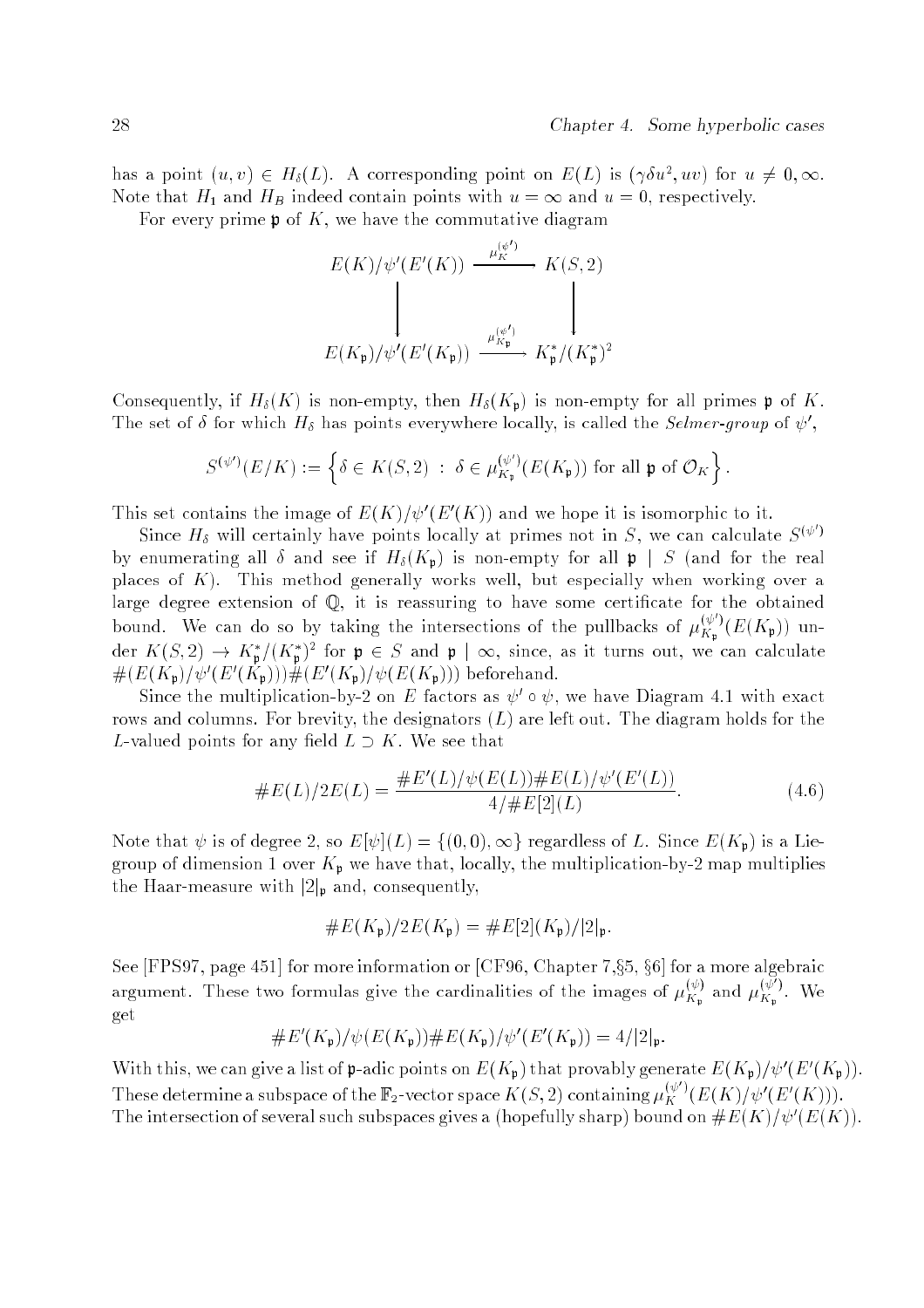

Diagram 4.1: The 2-isogeny for elliptic curves

Combining (4.6) with the fact that if r is the rank of the free part of  $E(K)$ , then

$$
\#E(K)/2E(K) = 2^r \#E[2](K),
$$

we get the (hopefully sharp) bound

$$
2^r \le \frac{1}{4} \# S^{(\psi')}(E/K) \# S^{(\psi)}(E'/K).
$$

 $\mathcal{L}^{\mathcal{L}}$  , if we have a subgroup  $\mathcal{L}^{\mathcal{L}}$  in the map of  $\mathcal{L}^{\mathcal{L}}$  in the map on that maps on the map of  $\mathcal{L}^{\mathcal{L}}$  $\chi^{(\psi)}_K(E(K)/\psi'(E(K)))$ and  $\langle \sigma_1, \ldots, \sigma_{r_2} \rangle \subset E$  (K) has the same property, then

$$
\langle G_1, \ldots, G_{r_1}, \psi'(G'_1), \ldots, \psi'(G'_{r_2}) \rangle \subset E(K)
$$

is of odd index. To prove divisibility properties with respect to other primes, the following lemma is useful. We remind the reader of the definition  $Z := X/Y$  in Section 2.4.

**4.3.1. Lemma.** Let E be an elliptic curve over a number field L and let  $p \in \mathbb{Z}$  be a prime  $> 2$ , unramified in  $\mathcal{O}_L/\mathbb{Z}$ , such that E has good reduction at  $\mathfrak{p}_i \mid p$  and  $\#(E \mod \mathfrak{p}_i)(\mathcal{O}/\mathfrak{p}_i)$ is prime to p for  $i = 1, \ldots, m$ . Let  $B_1, \ldots, B_r \in E(L)$  with  $B_j = 0 \mod \mathfrak{p}_i$  such that  $\langle B_1,\ldots,B_r\rangle$  in  $E(L)$  is of finite index divisible by p, then there are  $n_1,\ldots,n_r \in \mathbb{Z}_p$ with  $(n_1,\ldots,n_r) \neq (0,\ldots,0)$  mod p such that  $n_1\angle(D_1) + \cdots + n_r\angle(D_r) = 0$  mod  $\mathfrak{p}_i$  for  $i=1,\ldots,m$ .

*Proof:* The conditions in the lemma imply that there exists a  $G \in E(L)$  and  $n_1, \ldots, n_r \in \mathbb{Z}$ , not all divisible by p, such that  $n_1B_1 + \cdots + n_rB_r = pG$ . Let  $i \in \{1, \ldots, m\}$ . Note that  $pG \in E(L) \cap E^{(1)}(L_{\mathfrak{p}_i})$ . Since the reduction group has order prime to p, we have that  $G = 0$  model  $\mu_i$  and  $G = 0$  can be defined properties, we have n1- $\sigma p_i$  ( $\sigma 1$ ) +  $\sigma$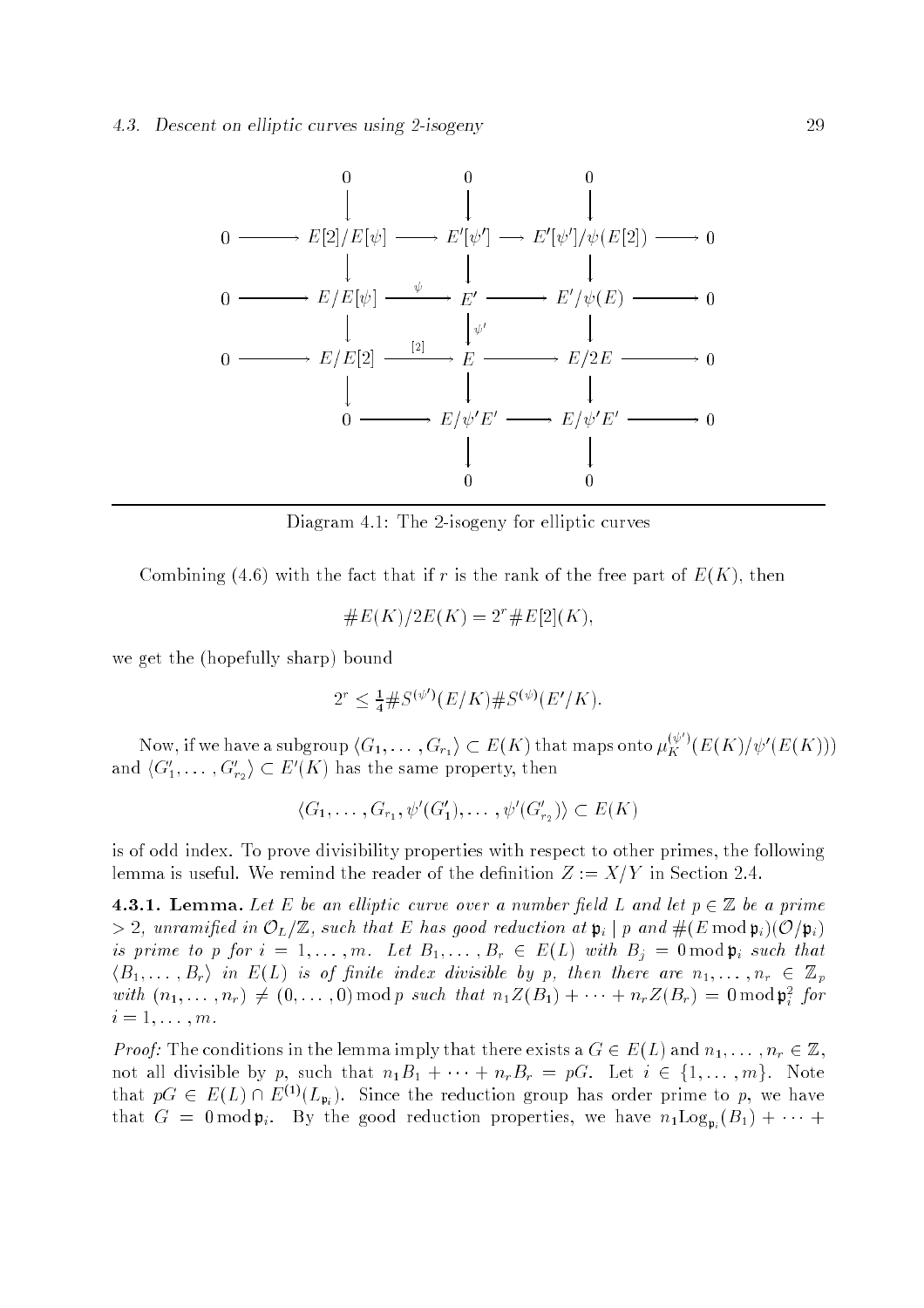$n_r \log_{\mathfrak{p}_i}(D_r) = p \log_{\mathfrak{p}_i}(G)$ . The statement follows by observing that  $Z = \log_{\mathfrak{p}_i} \text{mod } \mathfrak{p}_i$ and that  $Z(E^{(1)}(L_n)) = 0 \mod \mathfrak{p}_i$ .

As an example, we prove the following lemma (which is chosen such that we can use the result later on in Section 4.6).

<u>provided and the second second and the second second second and second second second second second second second second second second second second second second second second second second second second second second sec</u> 3, K = Q() and

$$
E: 2Y^2 = X^3 - 2\alpha X
$$

Then  $E^{tor}(K) = {\infty, G_2 := (0, 0)}$  and  $\langle G_1 := (2, \alpha - 1), G_2 \rangle$  is a subgroup of  $E(K)$  of odd index prime to 23. Let  $\mathfrak{p}, \mathfrak{q} \mid 23$  such that  $\alpha \mod \mathfrak{p} = 7$  and  $\alpha \mod \mathfrak{q} = -7$ . Then  $\langle G_1, G_2 \rangle$  mod p spans  $E(K)$  mod p and the same for q.

*Proof:* First, we describe the arithmetic structure of  $\Lambda$ . We have that  $\mathcal{O}_K = \langle -1, \eta \rangle =$  $2 + \alpha$ ),  $2\mathcal{O} = \mathfrak{p}_2$  and  $3\mathcal{O} = \mathfrak{p}_3$ , where  $\mathfrak{p}_2 = (1 + \alpha)\mathcal{O}$  and  $\mathfrak{p}_3 = \alpha\mathcal{O}$ . The ideal class group of O is trivial. E has good reduction outside  $S = \{2,3\}$  and  $K(S, 2)$  is represented by elements of  $\langle -1, \eta, \alpha, 1 + \alpha \rangle$ .

We start with bounding  $E^{\text{tor}}(K)$ . Let  $\mathfrak{p}_{13}$  be the prime above 13 such that  $\alpha$  mod  $\mathfrak{p}_{13} =$ 9. Counting shows that  $\#(E \mod \mathfrak{p}_{13})(\mathcal{O}/\mathfrak{p}_{13}) = 10$ , that  $\#(\langle G_1, G_2 \rangle \mod \mathfrak{p}) = 12$  and that  $\#(\langle G_1, G_2 \rangle \text{ mod } \mathfrak{q} ) = 24.$  By Theorem 2.4.2 we have  $\#(E \text{ mod } \mathfrak{p})(\mathcal{O}/\mathfrak{p}) = \#(E \text{ mod } \mathfrak{q})(\mathcal{O}/\mathfrak{q}) =$ 24. Applying Lemma 2.4.3 shows that  $\#E_2^{\sim}(L)$  | 10, 24. Since G<sub>2</sub> is 2-torsion point, we have  $E^{\text{tor}}(K)$  as stated in the lemma.

We use a 2-isogeny descent to determine the rank. Note that the size of  $K(S, 2)$  gives an a priori bound  $rk(E) \leq 6$ , since the Selmer groups are subgroups of  $K(S, 2)$ .

Let  $E$ :  $2Y = X^2 + \delta \alpha X$  be the 2-isogenous curve to E. We have  $G_1 = (2 + 2\alpha, 4 + 1)$  $4\alpha$ )  $\in$  E (K) and  $\psi$  ( $\sigma_1$ ) =  $\sigma_1$ . We start with  $L = K_{\mathfrak{p}_2}$ . Note that  $|Z|_{\mathfrak{p}_2} = 1/4$ , so  $\dim_{\mathbb{F}_2} E(L)/\psi$  (E (L)) +  $\dim_{\mathbb{F}_2} E(L)/\psi(E(L)) = 4$ . Since  $K(S, 2) \to L$  /(L) is injective, this already gives  $\text{rk}(E) \leq 2$ . Apart from  $G_1$  and  $(0,0)$ , we have a point with  $X = 2 + 4\alpha$ in  $E\left(L\right)$ . Computation modulo a sufficiently high power of  $\mathfrak{p}_{2}$  shows that they are  $\mathbb{r}_{2}$ independent in  $E\left(L\right)/\psi(E(L))$ . In  $E(L)$  we have  $G_2,$  which spans a 1-dimensional space in  $E(L)/\psi'(E'(L))$ . This shows that we have generators of the image of  $\mu_L^{r}{}'$  and  $\mu$  $L^{ \psi}$  ' . Pulling back shows that  $\mu_K^{(\psi)}(E'(K)) \subset \langle 8\alpha, \alpha-1, -\alpha \rangle \subset K(S, 2)$  and  $\mu_K^{(\psi)}(E(K)) \subset$  $\langle -2\alpha \rangle \subset K(S, 2).$ 

where this information with information with information  $\mu$ 3 . Here we have that  $(\sqrt{-1})^2$  / spans a 1-dimensional space in  $E(L)/\psi(E(L))$  and  $E(L)/\psi(E(L))$  and by  $|Z|_{p_3} = 1$ , it spans the whole space in both cases. Since  $\frac{1}{1}$  is a non-square unit in Op3 is a non-square unit in Op3 is a non-square unit in Op3 is a non-square unit in Op3 is a non-square unit in Op3 is a non-square unit in Op3  $\alpha = 1 \notin S^{(+)}(E/K)$ . Consequently, rk( $E(K)$ )  $\leq$  2 and  $G_1, G_2$  span a subgroup of odd index.

From Hasse, we know that  $15 \leq #(E \mod \mathfrak{p})(\mathcal{O}/\mathfrak{p}), #(E \mod \mathfrak{q})(\mathcal{O}/\mathfrak{q}) \leq 33.$  Consequently, the subgroup generated by  $\langle G_1, G_2 \rangle$  mod p has index  $\leq 2$  in  $E(L)$  mod p and  $\langle G_1, G_2 \rangle$  mod q index 1 in  $E(L)$  mod q. Since this index divides the odd number  $E(L)$ :  $\langle G_1, G_2 \rangle$ , it follows that it is 1 in both cases.

To see that  $\langle G_1, G_2 \rangle$  is of index prime to 23, we prove that  $\langle 12G_1 \rangle$  has the same property. This follows from applying Lemma 4.3.1 using that  $Z(12G_1) = 23 \cdot 21 \mod p$  and  $Z(12G_1) = 23 \cdot 16 \mod{q}$ .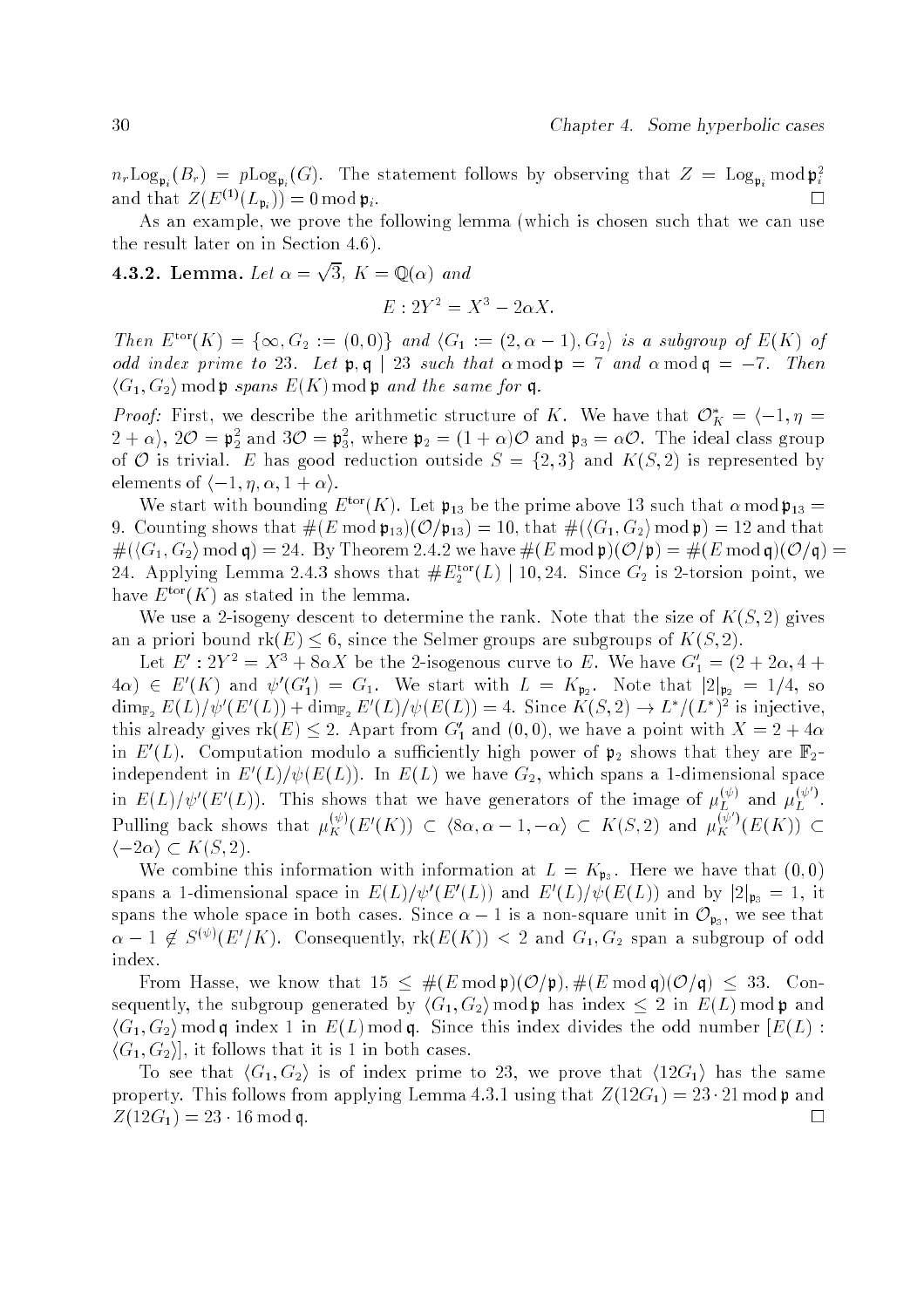#### **Elliptic covers of degree 2**  $4.4$

Let  $E$  be an elliptic curve over a number field  $L$ . In this section we determine what degree 2 covers  $\varphi : E \to \mathbb{P}_1$  look like. Suppose that E is a twisted Weierstrass model over the ring of integers  $\mathcal{O}_L$  of a number field L.

$$
E: \gamma Y^2 D = X^3 + a_2 X^2 D + a_4 X D^2 + a_6 D^3
$$

Suppose that  $\varphi$  is a degree 2 cover  $E \to \mathbb{P}_1$  over L. Then we can choose a model  $(\varphi_1(X, Y, D) : \varphi_2(X, Y, D))$ , with  $\varphi_1, \varphi_2 \in \mathcal{O}_L[X, Y, D]$  homogeneous polynomials of equal degree. By choosing affine coordinates on  $\mathbb{P}_1$ , we write  $\varphi = \varphi_1/\varphi_2$ . Since  $\deg(\varphi) = 2$ , there are at most two points  $G_1, G_2 \in E(L)$  such that  $\varphi(G_1) = \varphi(G_2) = 0.$  These two points determine the intersection of  $\varphi_1(X, Y, D) = 0$  with E in  $\mathbb{P}_2$ . If  $G_1 = G_2$ , then  $\varphi_1(X, Y, D) = 0$  should be tangent to E in  $G_1$ . Along the same lines, there are two points  $G_3, G_4$  with  $\varphi(G_3) = \varphi(G_4) = \infty$ . Up to scalar multiplication,  $\varphi$  is determined by the lines through  $G_1$  and  $G_2$  and through  $G_3$  and  $G_4$ . We can assume  $\varphi_1 = c_{11}X + c_{12}Y + c_{13}D$ and  $\varphi_2 = c_{21}X + c_{22}Y + c_{23}D$ , with  $c_{ij} \in \mathcal{O}_L$ . Note that  $\varphi_1(X, Y, D) = 0$  has 3 points of intersection with E and so has  $\varphi_2(X, Y, D) = 0$ . For  $\varphi$  to have degree 2, we must have that the unique point  $G_{\varphi}$  with  $\varphi_1(G_{\varphi}) = \varphi_2(G_{\varphi}) = 0$  lies on E. If we define

$$
G_{\varphi,1} = c_{12}c_{23} - c_{13}c_{22}
$$
  
\n
$$
G_{\varphi,2} = c_{13}c_{21} - c_{11}c_{23}
$$
  
\n
$$
G_{\varphi,3} = c_{11}c_{22} - c_{12}c_{21}
$$

then we have  $G_{\varphi} = (G_{\varphi,1} : G_{\varphi,2} : G_{\varphi,3})$ . The map  $\tau = \tau_{\varphi} : E \to E$  that interchanges the elements of the fibres of  $\varphi$  is an *involution*, i.e.  $\tau \in \text{Aut}(\mathcal{E})$  (where  $\mathcal E$  is the algebraic curve corresponding to E) and  $\tau \circ \tau = id$ . From [Sil86, Corollary III.10.2] we know that  $Aut(E)[2] = \{ [1], [-1] \}$  and from [Sil86, Example III.4.7] that an automorphism of  $E$  as a curve is the composition of an automorphism of  $E$  as an elliptic curve with a translation. Translations over 2-torsion points are involutions, but they give unramied covers (see Section 4.9). Thus, there is a  $G_{\tau} \in E(L)$  such that  $I(G) = G_{\tau} = G$ . Note that  $G_2 = \tau(G_1) = G_{\tau} - G_1$ . Therefore  $G_1, G_2$  and  $-G_{\tau}$  are collinear. Note however that  $G_{\varphi}$  is collinear with  $G_1$  and  $G_2$  as well. It follows that  $G_{\tau} = -G_{\varphi}$  and thus that  $\tau$  is defined over L. We will either assume that  $G_{\tau} \neq G_{\varphi}$  or that  $G_{\tau} = G_{\varphi} = \infty$ . If  $G_{\varphi} = G_{\tau}$ , then we can take  $G_{\varphi} = \infty$  by choosing the distinguished point on the algebraic curve corresponding to E.

We now derive some expressions that allow us to calculate **p**-adic approximations to  $\varphi$ . Let **p** be a prime of  $\mathcal{O}_L$ . We call **p** a good prime with respect to  $\varphi : E \to \mathbb{P}_1$  if

- $\bullet$  E has good reduction at p
- $\bullet$   $\varphi_1$  mod p and  $\varphi_2$  mod p have degree 1 and are linearly independent
- if  $G_{\varphi} \neq -G_{\varphi}$ , then  $G_{\varphi} \mod \mathfrak{p} \neq -G_{\varphi} \mod \mathfrak{p}$
- $\nu_{\mathfrak{p}}(\text{char}(\mathfrak{p})) < \text{char}(\mathfrak{p}) 1.$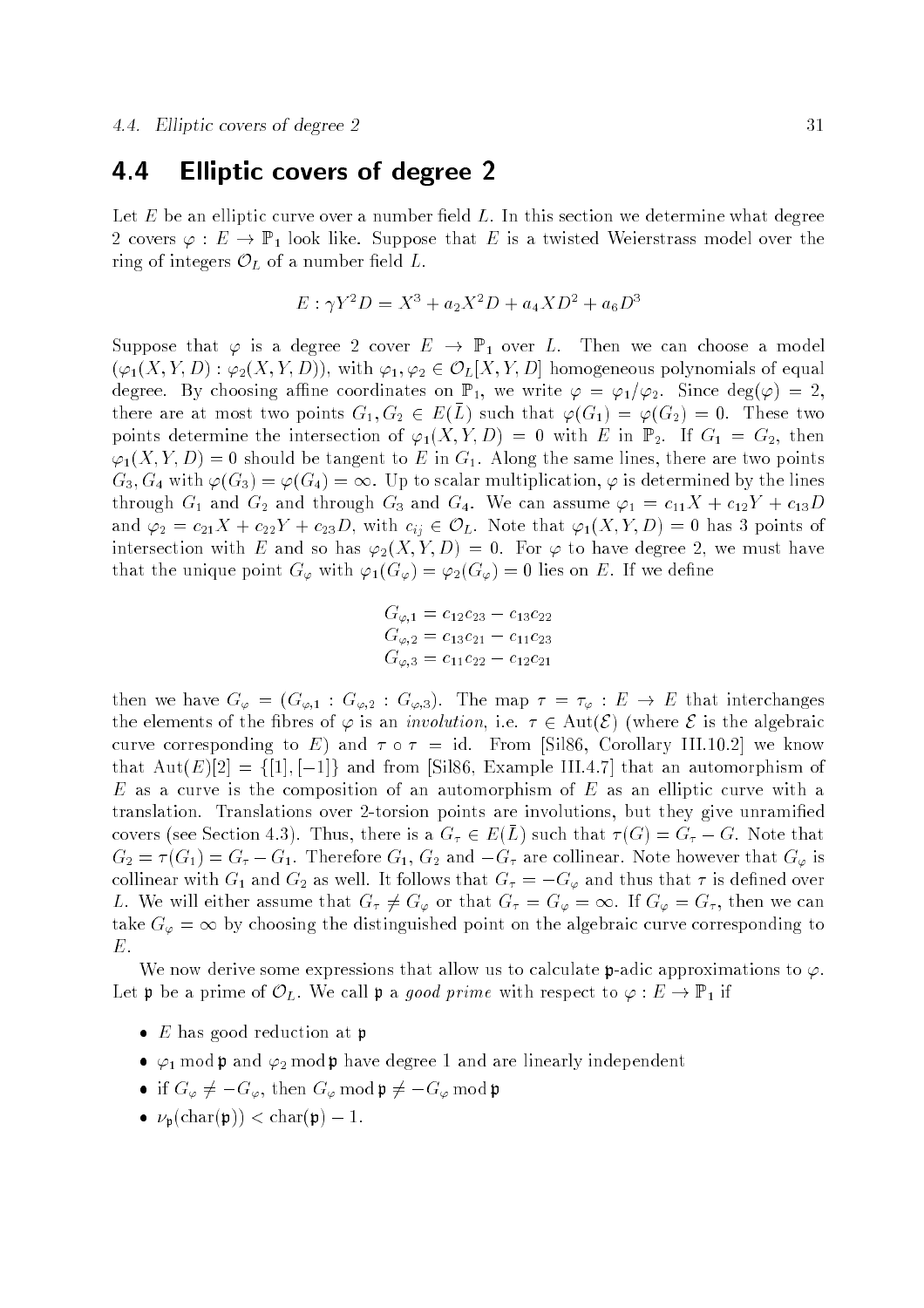Suppose that **p** is such a prime. Then  $Exp_p : p\mathcal{O}_p \to E^{(1)}(L_p)$  is a group isomorphism with the property that  $Z(\text{Exp}_p(z)) = z \mod p^2$ . Let  $G \in E(L_p)$  with  $G \mod p \neq G_\tau$  mod  $\mathfrak{p}$ . Then, by choosing coordinates on  $\mathbb{P}_1$  (i.e., by interchanging  $\varphi_1$  and  $\varphi_2$  if necessary), we can assume that  $\varphi(G) \mod p \neq \infty$ . Then  $\varphi(G + \mathrm{Exp}_{p}(z))$  is a power series with coefficients in L and convergent on  $p\mathcal{O}_p$  with values in  $\mathcal{O}_p$ . We derive some approximations to these power series. Suppose that  $z \in \mathfrak{p}\mathcal{O}_{\mathfrak{p}}$ . If  $G = \infty$  and  $G_{\tau} \neq G_{\varphi}$  then

$$
\varphi(\mathrm{Exp}_{\mathfrak{p}}(z)) = \varphi(\infty) + \frac{G_{\varphi,3}}{c_{22}^2} z \bmod \mathfrak{p}^2.
$$

Fut  $F(x) = 3x^2 + 2a_2x + a_4$ . If  $G = (x, y)$  and G mod  $\mathfrak{p} \neq \infty$ , then

$$
\varphi\big((x,y)+\mathrm{Exp}_{\mathfrak{p}}(z)\big)=\varphi(x,y)+\frac{F'(x)(xG_{\varphi,3}-G_{\varphi,1})-2\gamma y(yG_{\varphi,3}-G_{\varphi,2})}{\gamma(c_{21}x+c_{22}y+c_{23})^2}z\ \mathrm{mod}\ \mathfrak{p}^2.
$$

Now suppose that  $G_{\tau} = G_{\varphi} = \infty$ . Then  $\varphi(X:Y:D) = (c_{11}X + c_{13}D)/(c_{21}X + c_{23}D)$  and  $\tau = [-1]$ . Consequently,  $\varphi(\exp_{p}(Z))$  and  $\varphi((x, 0) + \exp_{p}(Z))$  will be power series in  $Z^{\tau}$ . Using higher order terms, we derive

$$
\varphi(\text{Exp}_{\mathfrak{p}}(z)) = \frac{c_{11}}{c_{21}} + \frac{G_{\varphi,2}}{\gamma c_{21}} z^2 \mod \mathfrak{p}^3,
$$
  

$$
\varphi((x,0) + \text{Exp}_{\mathfrak{p}}(z)) = \varphi(x,0) - \frac{F'(x)G_{\varphi,2}}{\gamma(c_{21}x + c_{23})^2} z^2 \mod \mathfrak{p}^3.
$$

### 4.5 Rationality restrictions on elliptic covers

Let  $\mathbb{Q} \subset K \subset L$  be number fields and let  $\varphi : E \to \mathbb{P}_1$  be an elliptic cover defined over L. In this section we propose a method for determining the L-rational points  $G$  on  $E$ such that  $\varphi(G)$  is K-rational. Note that, although  $\varphi$  is just defined over L, the answer to this question requires  $\mathbb{P}_1$  to be viewed as a curve over K and not over L. The method we explain here might give a sharp bound on the number of such G if  $rk(E(L)) < [L:K]$ . In Proposition 4.5.3 as well as in Sections 4.6, 4.7 and 4.8, we will only deal with cases where  $K = \mathbb{O}$ .

By Theorem 2.4.1,  $E(L)$  is a finitely generated abelian group. Suppose that  $E(L)$  $\langle G_1, \ldots, G_r, G_{r+1}, \ldots, G_{r+t} \rangle$ , where  $\langle G_1, \ldots, G_r \rangle \cong \mathbb{Z}^r$  and  $\langle G_{r+1}, \ldots, G_{r+t} \rangle$  is finite.

We choose a prime p of  $\mathcal{O}_K$  such that all  $\mathfrak{p} \mid p$  of  $\mathcal{O}_L$  are unramified in  $\mathcal{O}_L/\mathcal{O}_K$ ,  $\nu_{\mathfrak{p}}(\text{char}(\mathfrak{p})) < \text{char}(\mathfrak{p}) - 1$ , E has good reduction at  $\mathfrak{p}$  and  $\varphi \mod \mathfrak{p} : (E \mod \mathfrak{p}) \to \mathbb{P}_1$  is again a cover.

Choose  $B_1, \ldots, B_r \subset E(L)$  such that

$$
\langle B_1,\ldots,B_r\rangle=\bigcap_{\mathfrak{p}|p}\left(E^{(1)}(L_{\mathfrak{p}})\cap E(L)\right)
$$

Since  $E(L)/\langle B_1, \ldots, B_r \rangle$  is finite, we need only finitely many  $G_0 \in E(L)$  to cover  $E(L)$ with translates  $G_0 + \langle B_1, \ldots, B_r \rangle$ .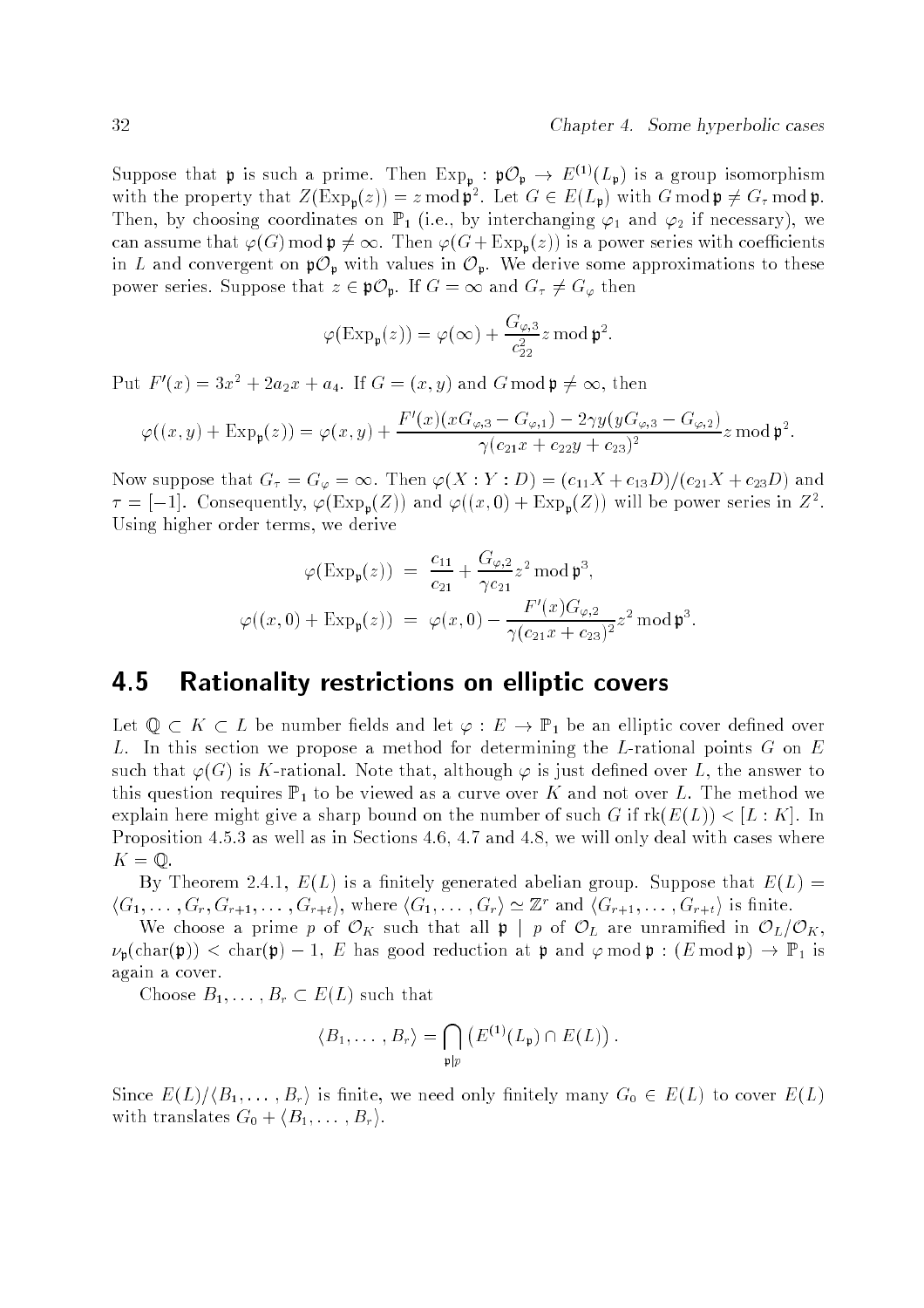#### 4.5. Rationality restrictions on elliptic covers 33

We fix  $G_0$  and try to determine how many points G of the form  $G = G_0 + n_1B_1 +$  $\cdots + n_rB_r$  exist such that  $\varphi(G) \in \mathbb{P}_1(K)$ . Note that  $\varphi(G)$  is K-rational if and only if  $1/\varphi(G)$  is. If  $\mathfrak{p}, \mathfrak{q} \mid p$  such that  $\varphi(G_0) \mod \mathfrak{p} = \infty$  and  $\varphi(G_0) \mod \mathfrak{q} \neq \infty$ , then there is no  $G = G_0 + n_1B_1 + \cdots + n_rB_r$  with  $\varphi(G) \in \mathbb{P}_1(K)$ , as this would imply  $\varphi(G_0)$  mod  $\mathfrak{p} =$  $\varphi(G_0)$  mod q. Therefore, by changing from  $\varphi$  to  $1/\varphi$  if necessary, which corresponds to a K-rational coordinate transformation on  $\mathbb{P}_1$ , we can assume that  $\varphi(G_0)$  mod  $\mathfrak{p} \neq \infty$  for any  $\mathfrak{p} \mid p$ . Since  $B_1, \ldots, B_r \in E^{(1)}(L_{\mathfrak{p}})$  for all  $\mathfrak{p} \mid p$ , we have

$$
n_1B_1 + \cdots + n_rB_r = \mathrm{Exp}_{\mathfrak{p}}(n_1\mathrm{Log}_{\mathfrak{p}}(B_1) + \cdots + n_r\mathrm{Log}_{\mathfrak{p}}(B_r)).
$$

Consequently, we can write

$$
\theta_{\mathfrak{p}}^{G_0}(n_1,\ldots,n_r)=\varphi\left(G_0+\mathrm{Exp}_{\mathfrak{p}}\left(\sum n_i\mathrm{Log}_{\mathfrak{p}}(B_i)\right)\right)\in L[\![n_1,\ldots,n_r]\!],
$$

which is convergent for  $(n_1,\ldots,n_r) \in (\mathcal{O}_{\mathfrak{p}})^r$  and has values in  $\mathcal{O}_{\mathfrak{p}}$ . If  $\varphi(G_0 + \sum n_i B_i) \in$  $\mathbb{F}_1(K)$ , then, identifying  $\mathbb{F}_1(L) \setminus \{\infty\}$  with L, we have  $\sigma_{\mathfrak{p}}^{\circ}(n_1,\ldots,n_r) \in \mathcal{O}_p \subset \mathcal{O}_{\mathfrak{p}}$ . If  $\mathfrak{q} \mid p$ as well then  $\sigma_{\bf p}^{\rm o}(n_1,\dots,n_r)=\sigma_{\bf q}^{\rm o}(n_1,\dots,n_r).$  These requirements can be expressed in power series over A in the following way. Let  $I = |L_{\mathfrak{p}} : K_{p}|$  and let  $1, \alpha, \ldots, \alpha^{*}$  'f be an  $\mathcal{O}_p$ -basis of  $\mathcal{O}_\mathfrak{p}.$  Then there are unique  $\theta_{\mathfrak{p},\frac{3}{2}}\in K_p\llbracket n_1,\ldots,n_r\rrbracket$  such that

$$
\theta_{\mathfrak{p}}^{G_0} = \theta_{\mathfrak{p},0}^{G_0} + \alpha \theta_{\mathfrak{p},1}^{G_0} + \cdots + \alpha^{I-1} \theta_{\mathfrak{p},I-1}^{G_0}.
$$

The statement  $\varphi(G_0 + \sum n_i B_i) \in \mathbb{P}_1(K)$  translates into  $\theta_{\textbf{n},i}^{G_0}$  and  $\theta_{\textbf{n},0}^{G_0} - \theta_{\textbf{n},0}^{G_0}$  having a simultaneous zero in (n1; : : ; ) if  $\ell$  are all p; q j  $p$  and i  $\pm$  and  $\pm$  conditions to all these conditions to  $Q$  and  $Q$ this corresponds to some  $\sigma^{\perp} \in K_p \| n_1, \ldots, n_r \|^{(1+r)}$  - vanishing in  $(n_1, \ldots, n_r)$ . If p splits completely (i.e.  $L_{\mathfrak{p}} = K_p$  for all  $\mathfrak{p} \mid p$ ) then it is particularly easy to express this power series. Suppose that  $\mathfrak{p}_1, \ldots, \mathfrak{p}_m \mid p$ . Then

$$
\theta^{G_0}(n_1,\ldots,n_r) = \begin{pmatrix} \theta_{\mathfrak{p}_2}^{G_0}(n_1,\ldots,n_r) - \theta_{\mathfrak{p}_1}^{G_0}(n_1,\ldots,n_r) \\ \vdots \\ \theta_{\mathfrak{p}_m}^{G_0}(n_1,\ldots,n_r) - \theta_{\mathfrak{p}_1}^{G_0}(n_1,\ldots,n_r) \end{pmatrix}.
$$

It is often possible to give a bound on the number of zeros that such a power series has if  $r < m$ . The following lemma is an example of the kind of arguments that might apply.

**4.5.1. Lemma.** Let  $\mathcal{O}_{\mathfrak{p}}$  be a complete local ring with maximal ideal  $\mathfrak{p}$  and

$$
f = (f_1, \ldots, f_m) \in (\mathcal{O}_{\mathfrak{p}}[[X_1, \ldots, X_r]])^m,
$$

convergent on  $\mathcal{O}_{\mathfrak{p}}$ , Write  $\Lambda = (\Lambda_1, \ldots, \Lambda_r)$ . If one of the following conditions holds,

- $\mathcal{F}$  ( $\mathcal{F}$ )  $\mathcal{F}$  ,  $\mathcal{F}$  ,  $\mathcal{F}$  is an arbitrary and  $\mathcal{F}$  , where  $\mathcal{F}$  is an  $\mathcal{F}$  and  $\mathcal{F}$  and  $\mathcal{F}$  are  $\mathcal{F}$  and  $\mathcal{F}$  are  $\mathcal{F}$  and  $\mathcal{F}$  are  $\mathcal{F}$  and  $\mathcal{F}$  are  $A \mod p$  has rank r,
- $\bullet$   $f_i(0,\ldots,0) = 0, \frac{-\dot{x}^2}{2N}$  $\overline{\partial X_i}(0,\ldots,0) = 0$  and  $f_i(X_1,\ldots,X_r) = X_i A_i X_i$  mod p for all  $i, j$ , where the A1; : : : ; Am are symmetric <sup>r</sup> - r matrices such that the projective variety in  $\mathbb{F}_{r-1}$  aescribed by  $\{X \setminus A_i \text{ mod } \mathfrak{p} | X = 0\}_{i=1,...,m}$  has no points over  $\mathcal{O}_{\mathfrak{p}}/\mathfrak{p},$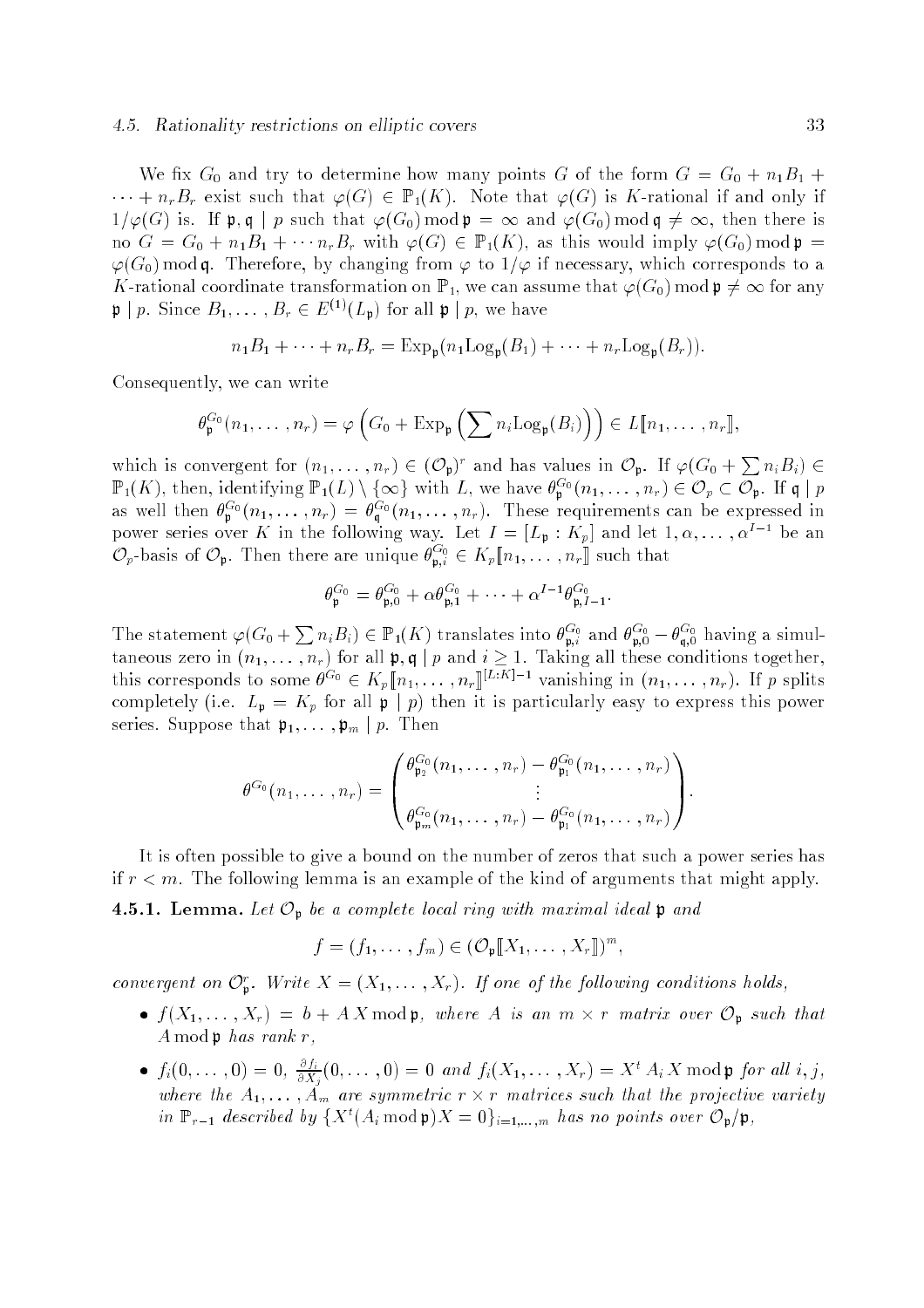then  $f$  has at most one zero in  $\mathcal{O}_p$ .

*Proof:* Let u be a uniformiser of  $\mathcal{O}_p$ . Consider the first case. Note that  $g(X) = f(X) - b$  $A \wedge A \in (\mathfrak{p} \mathcal{O}_\mathfrak{p} \| A_1, \dots, A_r \|)$  . If  $x \in (\mathcal{O}_\mathfrak{p})$  and  $f(x) \equiv 0$  then we have that  $Ax \equiv -b \mod \mathfrak{p}$ . By assumption, there is at most one such x mod  $\mathfrak p$ . It remains to show that f cannot have two zeros reducing to the same vector mod  $\mathfrak{p}$ . Suppose that there is an  $e \geq 1$ and  $x, y \in (O_p)$  ,  $y \neq 0$  mod p, such that  $f(x) = f(x + u|y) = 0$ . Subtraction yields  $0 = -u \, A \, y + q(x) - q(x + u \, y)$ . By the assumption on the rank of A and  $y \neq 0$  mod **p**, it follows that  $-u^{\epsilon} A y \neq 0$  mod  $\mathfrak{p}^{\epsilon+1}$ , but since all coefficients of g are divisible by  $\mathfrak{p}$ , we have that  $g(x) = g(x + u)y$  mod  $\mathfrak{p}$  . It follows that such  $y, e$  cannot exist.

For the second case, suppose that there is a  $y \in \mathcal{O}_p^*$  with y mod  $\mathfrak{p} \neq 0$  and an  $e \geq 0$ such that  $f(u||y) = 0$ . Then  $0 \equiv f_i(y) = u||y| A_i y$  mod  $\mathfrak{p}$  are to the follows that y reduces to a  $\Box$ point on  $\{A \mid (A_i \mod \mathfrak{p})A = 0\}_{i=1,\ldots,m}$ .

We apply these ideas to the case where  $deg(\varphi) = 2$ . We adopt the notation from Section 4.4 and we assume that the  $\mathfrak{p} \mid p$  are good with respect to  $\varphi : E \to \mathbb{P}_1$ . If we stay away from  $G_{\varphi}$  mod p then the formulas given there lead to

$$
\theta_{\mathfrak{p}}^{\infty} = \varphi(\infty) + \frac{G_{\varphi,3}}{c_{22}^2} \sum_{i=1}^r n_i Z(B_i) \bmod \mathfrak{p}^2,
$$
  

$$
\theta_{\mathfrak{p}}^{(x,y)} = \varphi(x,y) + \frac{F'(x)(xG_{\varphi,3} - G_{\varphi,1}) - 2\gamma y(yG_{\varphi,3} - G_{\varphi,2})}{\gamma(c_{21}x + c_{22}y + c_{23})^2} \sum_{i=1}^r n_i Z(B_i) \bmod \mathfrak{p}^2,
$$

which enables us to compute  $\theta$  and  $p$  and  $\theta$   $\sim$   $\theta$  mod  $p$ . For the case  $G_{\varphi} = G_{\tau} = \infty$  we have

$$
\theta_{\mathfrak{p}}^{\infty} = \frac{c_{11}}{c_{21}} + \frac{G_{\varphi,2}}{\gamma c_{21}} \sum_{i,j=1}^{r} n_i n_j Z(B_i) Z(B_j) \bmod \mathfrak{p}^3,
$$
  

$$
\theta_{\mathfrak{p}}^{(x,0)} = \varphi(x,0) - \frac{F'(x)G_{\varphi,2}}{\gamma (c_{21}x + c_{23})^2} \sum_{i,j=1}^{r} n_i n_j Z(B_i) Z(B_j) \bmod \mathfrak{p}^3
$$

which enable us to compute  $v^*$  mod  $p^*$  and  $v^{*,*}$  mod  $p^*$  in these cases. Note that the fact that  $\varphi$  is even in this case, guarantees that only monomials of even degree occur in  $\theta^{\infty}$  and  $\sigma^{(n)}$ . Furthermore, since  $\nu_{\mathfrak{p}}(Z(D_i)) \geq 1$ , we only need  $Z(D_i)$  mod p to compute any of these approximations. We summarise this information in

$$
Z(B)/u_p = \begin{pmatrix} Z(B_1)/u_p \bmod \mathfrak{p}_1 & \cdots & Z(B_r)/u_p \bmod \mathfrak{p}_1 \\ \vdots & \ddots & \vdots \\ Z(B_1)/u_p \bmod \mathfrak{p}_m & \cdots & Z(B_r)/u_p \bmod \mathfrak{p}_m \end{pmatrix}
$$

where  $u_p$  is some fixed uniformiser for p in K. (Since the  $\mathfrak{p}_i$  are unramified over p,  $u_p$  is also a uniformiser for  $\mathfrak{p}_i$  in L).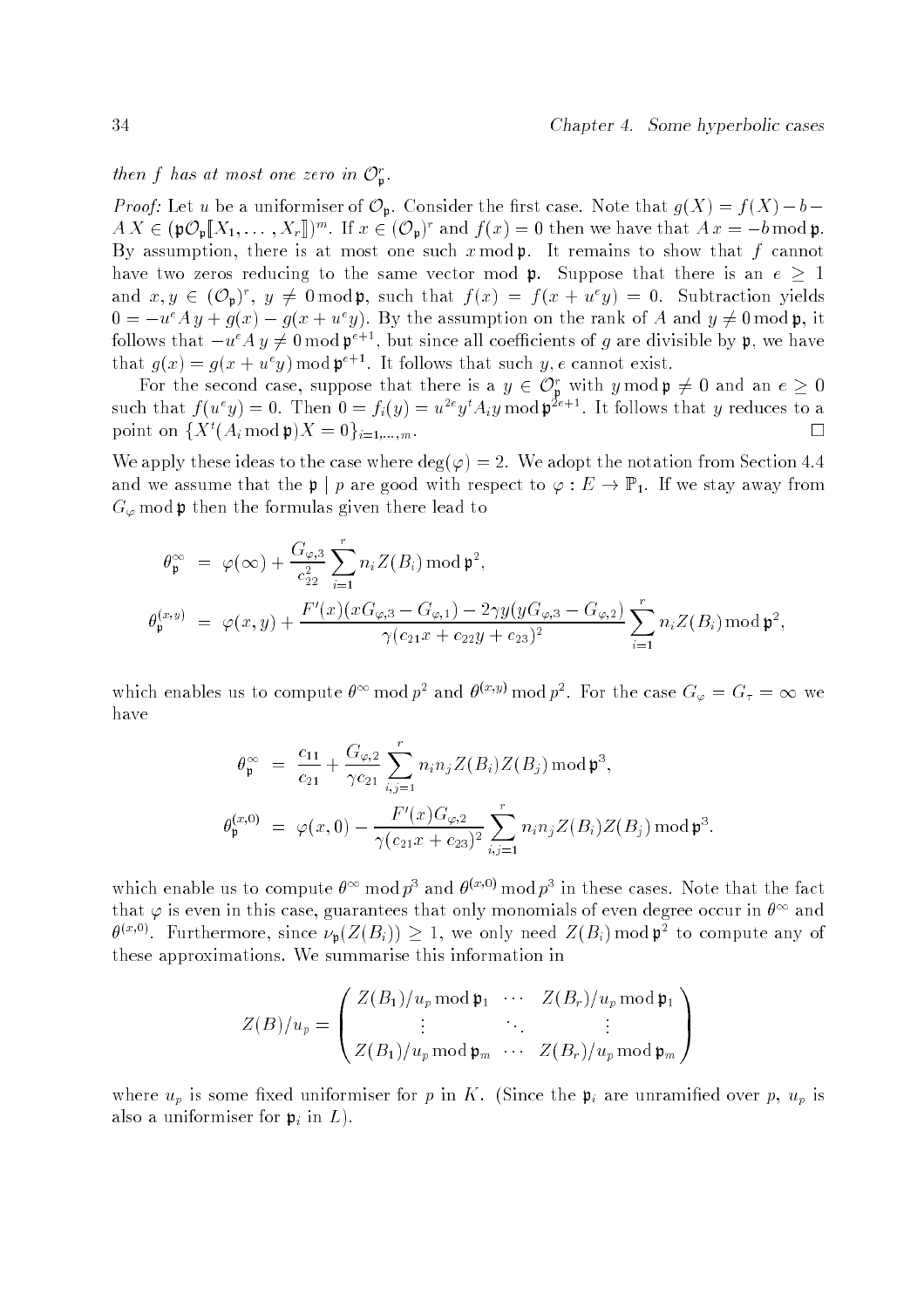#### 4.5. Rationality restrictions on elliptic covers 35

For simplicity, we assumed that we have generators of  $E(L)$ . Note that  $E^{(1)}(L_p)$  is isomorphic to  $\mathfrak{p}\mathcal{O}_{\mathfrak{p}}$  and as such has an  $\mathcal{O}_{\mathfrak{p}}$ -module structure. In particular, it is an  $\mathcal{O}_{p}$ -module. In fact, instead of generators of  $E(L)$ , we only need  $E(L)$  mod p and a set  $\{B_1, \ldots, B_r\}$  $E(L)$  that generates an  $\mathcal{O}_p$ -module in  $E^{(1)}(L_p)$  containing  $\bigcap (E^{(1)}(L_p) \cap E(L))$ . This means that we only have to prove that

$$
char(p) \nmid \left[ \bigcap_{\mathfrak{p} | p} \left( E^{(1)}(L_{\mathfrak{p}}) \cap E(L) \right) : \langle B_1, \ldots, B_r \rangle \right]
$$

which is much easier to establish. For instance, this follows from Lemma 4.3.1 if all  $L_p = K_p$ and  $Z(B)/u_p \mod p$  has rank r. If  $E(L) \mod p = \langle G_1, \ldots, G_{r+t} \rangle$ , then representatives of  $E(L)$  mod **p** are easily generated.

We assumed that we used the information at all primes of  $L$  above  $p$ . The argument might already work if we just use the information at  $\mathfrak{p}_1, \ldots, \mathfrak{p}_m \mid p$  with  $\sum_{i=1}^m [L_{\mathfrak{p}}:K_p] > r.$ Then, it is sufficient to take  $B_1, \ldots, B_r$  to generate a subgroup of  $\bigcap_{i=1}^m (E^{(1)}(L_{\mathfrak{p}_i}) \cap E(L))$ of index prime to char(p). Thus, we can bound the number of  $G \in E(L)$  with K-rational image under  $\varphi$  in a  $p\textrm{-}$ adic neighbourhood by bounding the number of zeros of  $\theta^{\circ0}$ . This can be done using Lemma 4.5.1. We have the following.

**4.5.2. Lemma.** Let  $K, L, p, \mathfrak{p}_1, \ldots, \mathfrak{p}_m$  and  $\varphi : E \to \mathbb{P}_1$  be defined as above. Let  $G \in E(L)$ .

- If  $\theta^G \bmod p \neq 0$ , then  $\varphi(G) \bmod p$  is not hit by  $\varphi(E(L)) \cap \mathbb{P}_1(K)$ .
- $\bullet$  If  $\varphi(G)$   $\in$   $\mathbb{F}_1(L)$  and  $\theta^{\sim}/p$  satisfies the first condition in Lemma 4.5.1, then G and  $\tau_{\varphi}(G)$  are the only  $G \in E(L)$  such that  $\varphi(G') \in \mathbb{F}_1(K)$  and  $\varphi(G) \mod p =$  $\varphi$ (G) mod  $p$ .
- $\bullet$  If  $G = G_{\varphi} = G_{\tau} = (0:1:0)$  and  $\sigma$  /p satisfies the second condition in Lemma 4.5.1, then G is the only  $G \in E(L)$  such that  $\varphi(G) \in \mathbb{F}_1(K)$  and  $\varphi(G) \mod p = \varphi(G) \mod p$ .

As an example we prove the following proposition. The example is chosen such that the result can be used later on.

4.5.3. Proposition. Let =  $\sqrt{3}$  and let  $L = \mathbb{O}(\alpha)$ . Let  $E : 2Y^2 = X^3 - 2\alpha X$  and let  $\varphi : E \to \mathbb{P}_1$  be the cover  $(X,Y) \to X$ . Then  $\varphi(E(L)) \cap \mathbb{P}_1(\mathbb{Q}) = {\infty, 0, 2}.$ 

*Proof:* We refer to Lemma 4.3.2 for notation. We have  $E \mod p$  :  $Y^2 = X^3 + 9X$ and E mod  $\mathfrak{q}: Y^2 = X^3 + 14X$ . The following describes  $\langle G_1, G_2 \rangle$  mod p (clearly  $6G_1 +$  $G_2 \mod \mathfrak{p} = \infty$ ).

| $\begin{tabular}{c c c c c c c c} $n$ & $0$ & $1$ & $2$ & $3$ & $4$ & $5$ \\ \hline $nG_1$ & $\infty$ & $(2,6)$ & $(4,21)$ & $(3,21)$ & $(8,19)$ & $(16,2)$ \\ $nG_1+G_2$ & $(0,0)$ & $(16,21)$ & $(8,4)$ & $(3,2)$ & $(4,2)$ & $(2,17)$ \\ \end{tabular}$ |  |  |  |
|------------------------------------------------------------------------------------------------------------------------------------------------------------------------------------------------------------------------------------------------------------|--|--|--|

We do the same for  $\langle G_1, G_2 \rangle$  mod q (we see that  $12G_1$  mod  $\mathfrak{q} = \infty$ ).

| $nG_1$ $\infty$ $(2, 15)$ $(9, 18)$ $(18, 11)$ $(6, 9)$ $(8, 17)$ $(3, 0)$<br>$nG_1 + G_2$ $(0, 0)$ $(7, 5)$ $(22, 2)$ $(11, 15)$ $(10, 8)$ $(19, 20)$ $(20, 0)$ |  |  |  |  |
|------------------------------------------------------------------------------------------------------------------------------------------------------------------|--|--|--|--|
|                                                                                                                                                                  |  |  |  |  |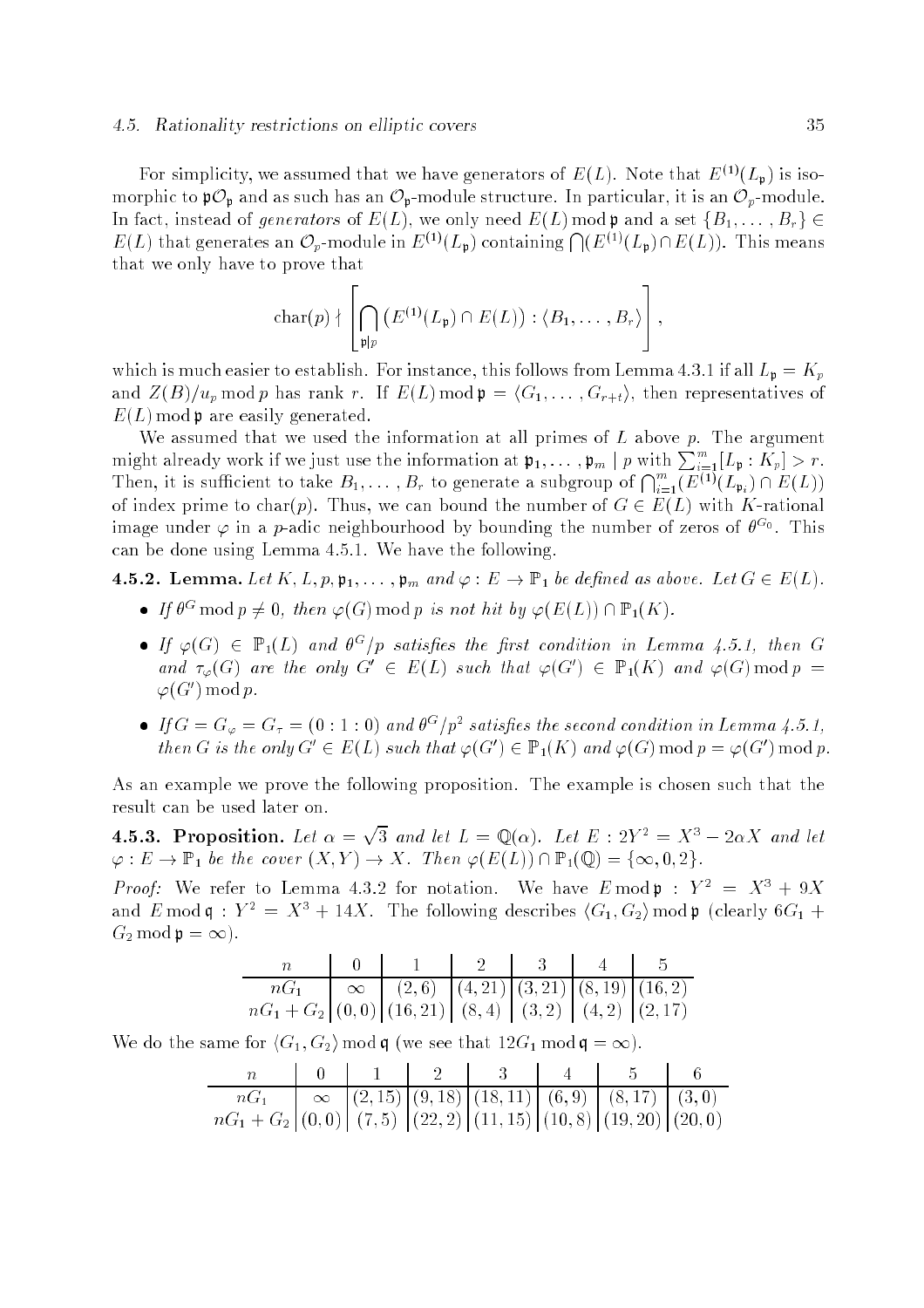$C_1$  :  $Y^2 = -(X^2 + 3)(X^4 - 18X^2 + 9)$  $C_2$  :  $Y^2 = (\hat{X}^2 + 3)(\hat{X}^4 - 18X^2 + 9)$  $C_3$  :  $Y^2 = 6X(X^4 - 12)$  $\tilde{\mathcal{C}_4}$  :  $Y^2 = 6X(3X^4 - 4)$  $C_5$ :  $Y^2 = 6X(X^4 - 3)$ 

Table 4.2: Parametrising curves for  $x^2 + y^2 = z^2$ 

Now, if  $\varphi(G) = X(G) \in \mathbb{P}_1(\mathbb{Q})$  then in particular,  $X(G) \mod \mathfrak{p} = X(G) \mod \mathfrak{q}$ . Since  $G_1, G_2$  span  $E(L) \mod \mathfrak{p}$  and  $E(L) \mod \mathfrak{q}$ , we can find  $k_1, k_2 \in \mathbb{Z}$  and  $B \in (E(L) \cap$  $E^{(1)}(L_{\rm p}) \cap E^{(1)}(L_{\rm q})$  such that  $G = k_1G_1 + k_2G_2 + B$ . A priori, we get  $X(G) \mod 23 \in$  $\{\infty, 0, 2, 3, 8\}$ , since other values do not occur in both tables. Note that  $X(G) = X(k_1G_1 +$  $k_2G_2$  mod p and  $X(G) = X(k_1G_1 + k_2G_2)$  mod q. For instance, if  $X(G) \in \mathbb{P}_1(\mathbb{Q})$  and  $X(G) = 8 \text{ mod } 23$ , then at **p** it follows that  $k_1G_1 + k_2G_2 \in \{4G_1, 2G_1 + G_2\} + \langle 6G_1 + G_2 \rangle$ and at q we get that  $k_1G_1 + k_2G_2 \in \{5G_1, 7G_1\} + \langle 12G_1 \rangle$ . These contradict each other and we conclude that  $X(G) = 8 \text{ mod } 23$  does not happen. For  $X(G) = 3 \text{ mod } 23$  we proceed similarly. Note that for the remaining values, we have  $X(\infty) = \infty$ ,  $X(G_1) = 2$  and  $X(G_2) = 0$ , so these values really do occur. It remains to prove that for each of these values x, we have that if  $X(G) \in \mathbb{P}_1(\mathbb{Q})$  and  $X(G) = x \mod \mathfrak{p}$  and  $X(G) = x \mod \mathfrak{q}$ , then  $X(G) = x$ .

For that, we have to find a subgroup of  $\langle G_1, G_2 \rangle$  that generates a  $\mathbb{Z}_{23}$ -submodule containing  $(E(L) \cap E^{(1)}(L_{\mathfrak{p}})) \cap E^{(1)}(L_{\mathfrak{q}})$ . The cyclic group generated by  $B_1 = 12G_1$  is one. To check this we can calculate  $Z(D_1) \equiv (A/T) (D_1)$  mod p<sup>2</sup> and mod q<sup>2</sup>. This gives  $Z3 \cdot Z1$ and 23  $\cdot$  16 respectively. These values can be obtained by computing  $Z(12G_1)$  globally and then reducing using  $\alpha = 300 \bmod{p}$  and  $\alpha = 223 \bmod{q}$  , but it is much more emcient to only calculate an approximation of  $12G_1$ . Since  $Z : E^{(1)}(L_p) \mod p^2 \rightarrow p\mathcal{O}/p^2$ is a group homomorphism, we see that  $12G_1$  indeed is not divisible by 23 in  $E^{(1)}(L_n)$ (as was already pointed out in Lemma 4.3.2 by the same argument). The same group homomorphism shows that  $Z(n_1D_1)$  mod  $\mathfrak{p}^-=n_1Z(D_1)$  mod  $\mathfrak{p}^-$  for  $n_1~\in~\mathbb{Z}_{23}$ , and the same for q. This information enables us to compute  $1/(v_p^*(n_1)) = \frac{1}{2}n_1^*(23^221^2 \mod p^3)$ and  $1/( \theta_{\frak q} ^{\sigma}(n_1)) \ =\ \frac{1}{2}n_1^{\sigma} \cdot 23^{\sigma}$  to mod  $\frak q^{\sigma}.$  If  $\varphi(n_1B_1) \ \in \ \Bbb T_1 (\mathbb Q),$  then these values should agree, so the equation  $25^\circ \cdot 11n_1^\circ$  mod 25 should hold. This (truncated) power series satisfies the second criterion in Lemma 4.5.2, so  $n_1 = 0$  is the only solution. We proceed similarly for  $G_2 + n_1B_1$  and  $G_1 + n_1B_1$ . Note that if  $\varphi(G_1 + n_1B_1) \in \mathbb{P}_1(\mathbb{Q})$ , then the same holds for  $\varphi(-G_1 - n_1B_1)$ , so we only have to look around one of  $G_1, -G_1$ . We  $\lim_{n \to \infty} \sigma^2(n_1) = 25^{\circ}(\delta n_1^{\circ}) \mod 25^{\circ}$  and  $\sigma^2(n_1) = 25(2n_1) \mod 25^{\circ}$ . In all cases we can use Lemma 4.5.2 to obtain the desired result.

## 4.6 The equation  $x^2 + y^8 = z^3$

This section provides an alternative proof to that in [Bru97]. Throughout this section, we write  $\alpha := \sqrt{3}$  and  $\beta := \sqrt[4]{3}$ . First we determine parametrising curves for the primitive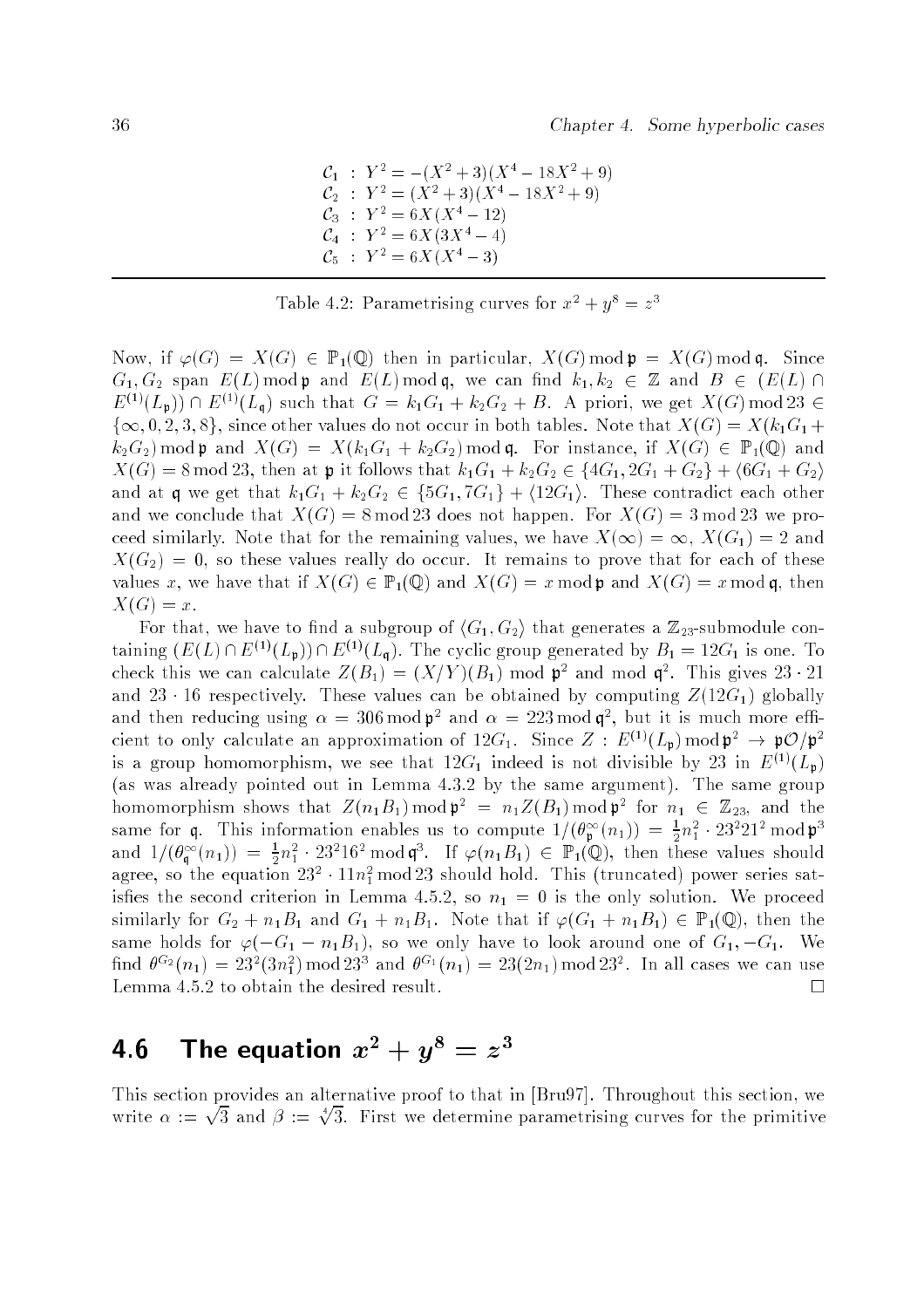#### 4.0. In eequation  $x^- + y^+ \equiv z^-$

integral solutions to the equation.

**4.0.1. Lemma.** Let x, y, z be pairwise coprime integers such that  $x + y = z$  . Then there is a  $C_i$  from Table 4.2,  $i \in \mathbb{Q}$  and  $F \in C_i(\mathbb{Q})$  such that  $Y(F) = y/v$  for  $i = 1, \ldots, 4$  and  $I(T) = 2y/t$  for  $t = 3$ .

*Proof:* Pirst consider  $x^2 + (y^2)^2 = z^2$ . Then, by Lemma 3.2.3, we have  $s, t \in \mathbb{Z}_{\{2,3\}}$  and a homogeneous degree 6 polynomial  $F \in \mathbb{Q}(\beta, T)$  such that  $y^* \equiv F(s, t)$ . If  $t \neq 0$ , this leads to  $(y/t)$   $\equiv$   $\Gamma$  (s/t, 1), i.e. a limite rational point on the curve  $Y = \Gamma$  ( $\Lambda$ , 1). If  $t = 0$ , then this leads to one of the infinite points on the curve. The curves in Table 4.2 are exactly those, except  $\mathcal{C}_5$ , where the model has been made integral.

The rational points on  $C_1$  and  $C_2$  are easily determined.

#### 4.6.2. Proposition.  $C_1(\mathcal{Q}) = \{ \infty^+, \infty^-\}$ .

*Proof:* The curve  $C_1$  is a double cover of the elliptic curve  $Y^2 = -(X + 3)(X^2 - 18X + 9)$ by the map  $\Lambda \mapsto \Lambda$  . The emptic curve is of conductor 2504 and has rank 0, which can be verified by performing a 2-isogeny descent as described in Section 4.3. The only affine torsion-point is (3; 0), which lifts to (3; 0), which lifts to (3), which lifts to (3), which lifts to (3), which lifts to (3), which lifes to (3), which lifes to (3), which lifes to (3), which lifes to (3), which lifes t products and the second series  $\sim$  0) on C1. On C1. On C1. On C1. On C1. On C1. On C1. On C1. On C1. On C1. On C1. On C1. On C1. On C1. On C1. On C1. On C1. On C1. On C1. On C1. On C1. On C1. On C1. On C1. On C1. On C1. On C1. On C1. On C1. On C1. On

### 4.6.3. Proposition.  $C_2(\mathbb{Q}) = \{(0,0), \infty\}.$

*Proof:* Unfortunately, by applying the map  $\Lambda \mapsto \Lambda$  – we get an emptic curve of rank 1. We observe that, because  $(X^2+3)(X^4-18X^2+9)$  has no rational roots and res( $X^2+3, X^4$  –  $18A^2 + 9I = 25$ , every rational solution must satisfy

$$
\mu Y_1^2 = X^2 + 3 \tag{4.7}
$$

$$
\mu Y_2^2 = X^4 - 18X^2 + 9 \tag{4.8}
$$

for one  $\mu \in {\pm 1, \pm 2, \pm 3, \pm 6}$ . Equation (4.7) shows that  $\mu \geq 0$ . A simple computer search shows that there are no solutions to  $\mu \tau_2^2 = A_1 - 18A_2 Z_1 + 9Z_1$  mod 128 for  $\mu = 2,3,6$ WITH  $(X, Z) \in \mathbb{Z}^+, (X, Z) \neq (0, 0) \bmod{Z}$ , which only leaves  $\mu = 1$ . For  $\mu = 1$ , (4.8) is isomorphic to 288D1, which is a curve with 4 rational points. For our model, these are  $\infty$ ,  $\infty$ ,  $(0, 3)$ ,  $(0, -3)$ . The anime points clearly do not satisfy (4.7).

Although the technique used in Proposition 4.6.3 in principle does apply to  $C_3$ ,  $C_4$ ,  $C_5$ , in each case we come across a genus 1 curve with infinitely many rational points. Therefore, we find other elliptic curves that describe  $\mathcal{C}_i(\mathbb{Q})$  in some way. The following lemmas make this precise.

**4.6.4. Lemma.** For points  $P \in C_3(\mathbb{Q})$  there exists an elliptic cover  $\varphi : \mathcal{E} \to \mathbb{P}_1$  over a number field L and a point  $Q \in \mathcal{E}(L)$  such that  $\varphi(Q) = X(P)$ . The curves  $\mathcal{E}_1, \mathcal{E}_2$  from Table  $\angle 4.3$  suffice.

*Proof:* Suppose we have  $(x, y) \in C_3(\mathbb{Q})$ . Then we can write

$$
6x = \delta_1 y_1^2
$$
  

$$
x^2 - 2\alpha = \delta_2 y_2^2
$$
  

$$
y^2 = \delta_1 y_1^2 N_{\mathbb{Q}(\alpha)/\mathbb{Q}}(\delta_2 y_2^2)
$$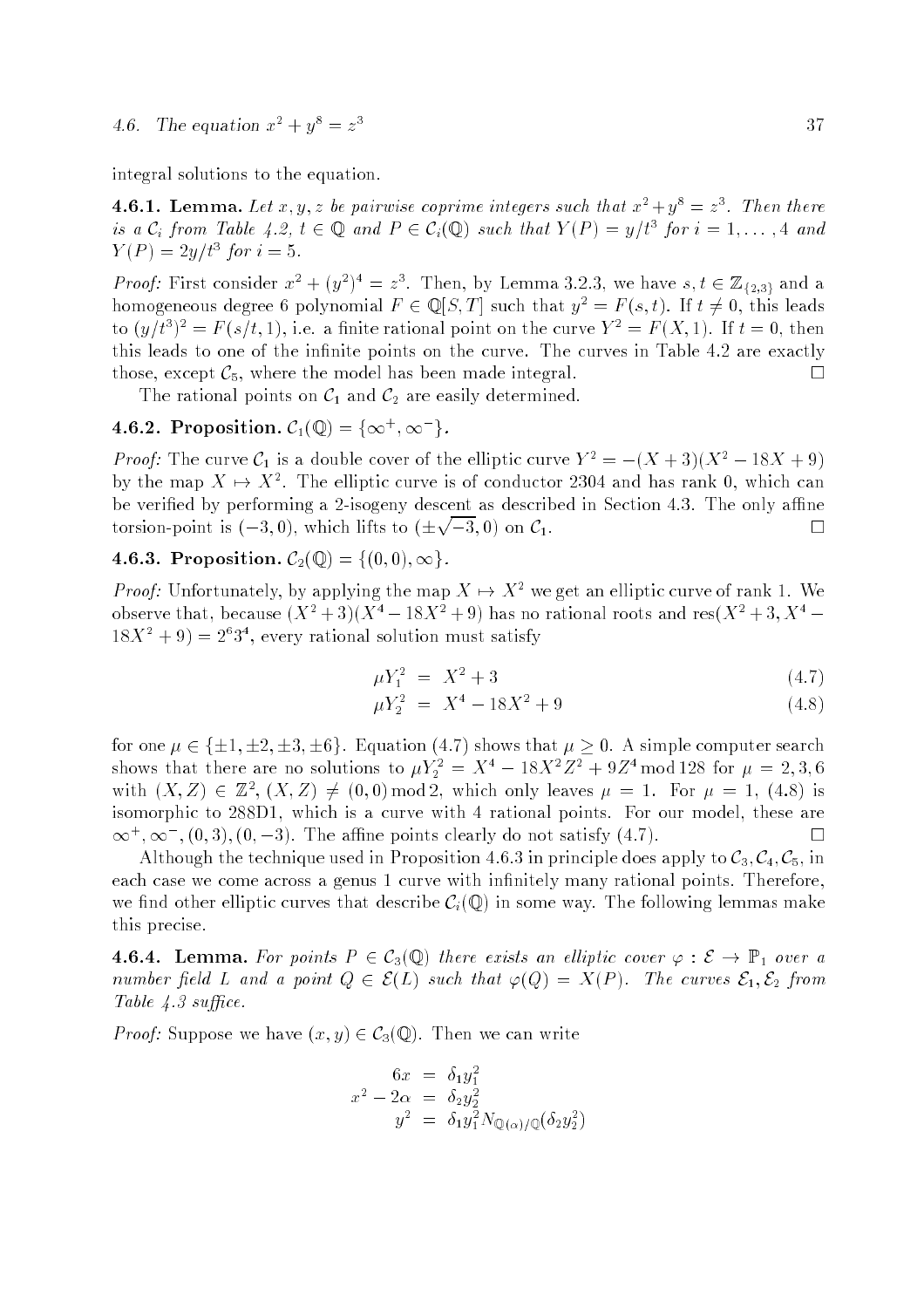|                      | ${\cal E}_\tau$                                                                                                                                                                                                                                                                                                                                                                                                                       | $\varphi(X,Y) \left  \right  L$ |                                                                                                             |
|----------------------|---------------------------------------------------------------------------------------------------------------------------------------------------------------------------------------------------------------------------------------------------------------------------------------------------------------------------------------------------------------------------------------------------------------------------------------|---------------------------------|-------------------------------------------------------------------------------------------------------------|
|                      | $-3Y^2 = X^4 - 12$                                                                                                                                                                                                                                                                                                                                                                                                                    | $\boldsymbol{X}$                | $\mathbb{Q}$                                                                                                |
| $\overline{2}$       | $2Y^2 = X(X^2 - 2\alpha)$                                                                                                                                                                                                                                                                                                                                                                                                             | $\boldsymbol{X}$                | $\mathbb{Q}(\alpha)$                                                                                        |
| 3                    | $3Y^2 = 3X^4 - 4$                                                                                                                                                                                                                                                                                                                                                                                                                     | X                               | $\mathbb Q$                                                                                                 |
| 4                    | $\alpha Y^2 = X^3 - 2\alpha X$                                                                                                                                                                                                                                                                                                                                                                                                        | $X_{-}$                         | $\mathbb{Q}(\alpha)$                                                                                        |
| 5                    | $Y^2 = X^4 - 3$                                                                                                                                                                                                                                                                                                                                                                                                                       | X                               | $\mathbb Q$                                                                                                 |
| $\,6$                | $-3Y^2 = X^4 - 3$                                                                                                                                                                                                                                                                                                                                                                                                                     | X                               | $\mathbb Q$                                                                                                 |
|                      | $7 -(\beta^3-\beta^2-\beta+1)Y^2=(X-\beta)(X^2+\beta^2) $                                                                                                                                                                                                                                                                                                                                                                             | $X^-$                           | $\mathcal{Q}(\beta)$                                                                                        |
|                      |                                                                                                                                                                                                                                                                                                                                                                                                                                       |                                 |                                                                                                             |
|                      | $\alpha^2 - 3 = 0$ ; $\beta^4 - 3 = 0$                                                                                                                                                                                                                                                                                                                                                                                                |                                 |                                                                                                             |
|                      |                                                                                                                                                                                                                                                                                                                                                                                                                                       |                                 |                                                                                                             |
|                      |                                                                                                                                                                                                                                                                                                                                                                                                                                       |                                 |                                                                                                             |
|                      | $\begin{tabular}{c c c c c c c c} $L$ & $\mathbb{Z}$-basis of $\mathcal{O}_L$ & $\text{disc}(\mathcal{O}_L/\mathbb{Z})$ & $\mathcal{O}_L^*$ & $\text{reg}(\mathcal{O}_L^*)$ & $h(\mathcal{O}_L)$ \\ \hline $\mathbb{Q}(\alpha)$ & $1,\alpha$ & $12$ & $\langle-1,2+\alpha\rangle$ & $1.3170$ & $1$ \\ $\mathbb{Q}(\beta)$ & $1,\beta,\beta^2,\beta^3$ & $-2^83^3$ & $\langle-1,2+\beta^2,1+\beta-\beta^3\rangle$ & $5.2459$ & $1$ \\$ |                                 |                                                                                                             |
|                      |                                                                                                                                                                                                                                                                                                                                                                                                                                       |                                 |                                                                                                             |
| L                    | $\mid p \mid p \mid$ defining relation                                                                                                                                                                                                                                                                                                                                                                                                |                                 | $L \mid p \mid \mathfrak{p}$ defining relation                                                              |
| $\mathbb{Q}(\alpha)$ | $\mathfrak{p}_2 = (1 + \alpha)\mathcal{O}; 2\mathcal{O} = \mathfrak{p}_2^2$ $\mathbb{Q}(\beta)$<br>$\begin{array}{ c c } \hline 2 & \mathfrak{p}_2 \\ \hline 3 & \mathfrak{p}_3 \end{array}$ $\begin{array}{ c c } \mathfrak{p}_2 = (1+\alpha)\mathcal{O};\ 2\mathcal{O} \\ \mathfrak{p}_3 = \alpha\mathcal{O};\ 3\mathcal{O} = \mathfrak{p}_3^2 \end{array}$                                                                         |                                 | $\boxed{2 \mid \mathfrak{p}_2 \mid \mathfrak{p}_2 = (1+\beta)\mathcal{O}; 2\mathcal{O} = \mathfrak{p}_2^4}$ |
|                      |                                                                                                                                                                                                                                                                                                                                                                                                                                       |                                 | 3   $\mathfrak{p}_3$   $\mathfrak{p}_3 = \beta \mathcal{O}; 3\mathcal{O} = \mathfrak{p}_3^4$                |
|                      | 23 $\vert \mathfrak{p}_{23,1} \vert \alpha - 7 \mod \mathfrak{p}_{23,1} = 0$                                                                                                                                                                                                                                                                                                                                                          |                                 | 13   $\mathfrak{p}_{13,1}$   $\beta - 3 \mod \mathfrak{p}_{13,1} = 0$                                       |
|                      | $\mathfrak{p}_{23,2}$   $\alpha + 7 \mod \mathfrak{p}_{23,1} = 0$                                                                                                                                                                                                                                                                                                                                                                     |                                 | $ \mathfrak{p}_{13,2}  \beta + 2 \bmod \mathfrak{p}_{13,2} = 0$                                             |
|                      |                                                                                                                                                                                                                                                                                                                                                                                                                                       |                                 | $ \mathfrak{p}_{13,3}   \beta + 3 \bmod \mathfrak{p}_{13,3} = 0$                                            |
|                      |                                                                                                                                                                                                                                                                                                                                                                                                                                       |                                 | $\mathfrak{p}_{13.4}$   $\beta - 2 \mod \mathfrak{p}_{13.4} = 0$                                            |
|                      |                                                                                                                                                                                                                                                                                                                                                                                                                                       |                                 |                                                                                                             |

Table 4.3: Elliptic covers related to  $C_3, C_4, C_5$  with their fields of definition

If  $y \neq 0, \infty$ , then we can take  $\delta_2$  to be a square free  $\{2, 3\}$ -unit in  $\mathbb{Q}(\alpha)$  and  $\delta_1 = N_{\mathbb{Q}(\alpha)/\mathbb{Q}}(\delta_2)$ . The  $\{2,3\}$ -units are generated by  $-1, 2 + \alpha, 1 - \alpha, \alpha$ , of norms  $1, 1, -2, -3$  respectively. Thus, the possible values for  $\delta_1$  are 1, -2, -3,6. Note that for  $y_3 = y/(\delta_1y_1)$  we have  $x^2 - 12 = \sigma_1 y_3^2$ . This equation only has solutions over  $\mathbb{Q}_2$  for  $\sigma_1 = 1, -5$ . For  $\sigma_1 = -5$  we have  $\varepsilon_1$ . For  $\sigma_1 = N(\sigma_2) = 1$  we get a curve of rank 1. The curve  $x^- - z\alpha = \sigma_2 y_2^2,$  with  $\sigma_2$  a square free unit, only has points locally at the prime above 2 for  $\delta_2 = 1$ . This corresponds to  $\varepsilon_2$  by observing that  $6x(x - 2\alpha) = (y_1y_2)$ . Solutions with  $y = 0$  correspond with  $X = 0$  on  $\mathcal{E}_1$  and  $y = \infty$  with  $X = \infty$  on  $\mathcal{E}_2$ .

**4.6.5. Lemma.** For points  $P \in C_4(\mathbb{Q})$  there exists an elliptic cover  $\varphi : \mathcal{E} \to \mathbb{P}_1$  over a number field L and a point  $Q \in \mathcal{E}(L)$  such that  $\varphi(Q) = X(P)$ . The curves  $\mathcal{E}_3, \mathcal{E}_4$  from Table  $4.3$  suffice.

*Proof:* Suppose  $(x, y) \in C_4(\mathbb{Q})$ . If  $y \neq 0, \infty$ , then we can write

$$
6x = \delta_1 y_1^2
$$
  
 
$$
2 - \alpha x^2 = \delta_2 y_2^2
$$
  
 
$$
y^2 = -\delta_1 y_1^2 N_{\mathbb{Q}(\alpha)/\mathbb{Q}}(\delta_2 y_2^2)
$$

with  $\delta_2$  a square-free  $\{2,3\}$ -unit in  $\mathbb{Q}(\alpha)$  and  $\delta_1 = -N(\delta_2)$ . As we saw in Lemma 4.6.4, this means that  $\sigma_1 = -1, 2, 3, -0$ . We should have  $3x^* - 4 = \sigma_1/N(y_2)^*$ . This equation has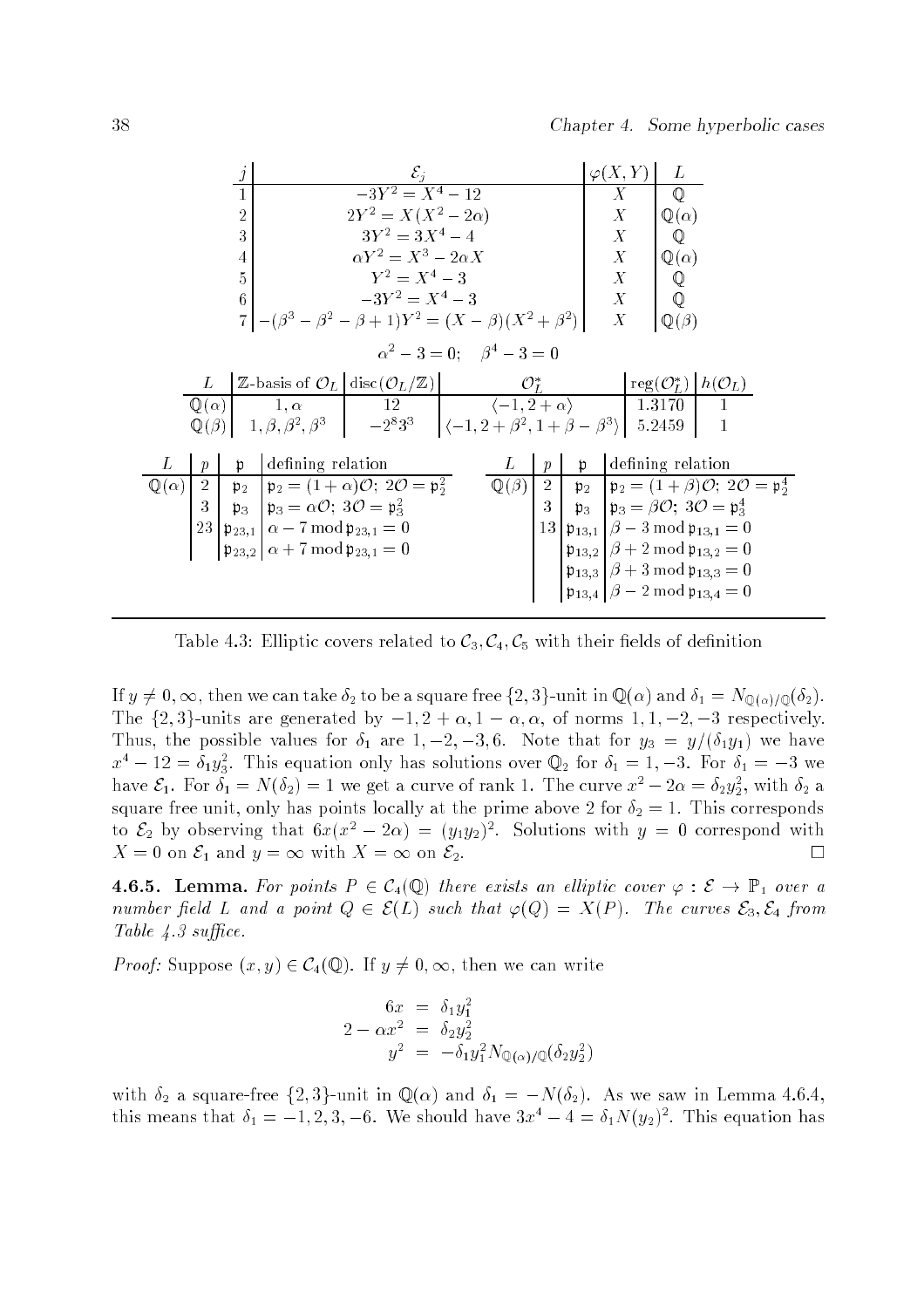no solutions over  $\mathbb{Q}_2$  for  $\delta_1 = 2, -6$ . For  $\delta_1 = 3$ , we get  $\mathcal{E}_3$ . For  $\delta_1 = -1$ , the corresponding curve over <sup>Q</sup> would have rank 1, so we examine this case in more detail. We have that  $N(\theta_2) = 1$ . Locally at the prime above 2, we have that  $2 - \alpha \Lambda = \theta_2 r$  only has points for  $\sigma_2 = z + \alpha$ . This leads to the equation  $\sigma \Lambda (z - \alpha \Lambda) = -(z + \alpha) \Gamma$  . This describes  $z_4,$ which is  $E_4$  in Table 4.4 if considered as an elliptic curve.  $\Box$ 

**4.6.6. Lemma.** For points  $P \in C_5(\mathbb{Q})$  there exists an elliptic cover  $\varphi : \mathcal{E} \to \mathbb{P}_1$  over a number field L and a point  $Q \in \mathcal{E}(L)$  such that  $\varphi(Q) = X(P)$ . The curves  $\mathcal{E}_5, \mathcal{E}_6, \mathcal{E}_7$  from Table 4.3 suffice. The curve  $\mathcal{E}_7$  is birational to the curve  $E_7$  in Table 4.4 over L.

*Proof:* Suppose we have  $(x, y) \in C_5(\mathbb{Q})$ . Then there are  $y_1 \in \mathbb{Q}$  and  $y_2 \in \mathbb{Q}(\alpha)$  such that

$$
6x = \delta_1 y_1^2
$$
  
\n
$$
x^2 - \alpha = \delta_2 y_2^2
$$
  
\n
$$
y^2 = \delta_1 N_{\mathbb{Q}(\alpha)/\mathbb{Q}}(\delta_2 y_2^2) y_1^2,
$$

where  $\delta_2$  is a square free  $\{2,3\}$ -unit in  $\mathbb{Q}(\alpha)$  and  $\delta_1 = N_{\mathbb{Q}(\alpha/\mathbb{Q}}(\delta_2))$ . Taking norms gives  $x_{-} \rightarrow 3 = \partial_1 y_3$  for  $y_3 = N(y_2)$ . We are thus led to consider the equation  $\Lambda_{-} \rightarrow 3 = \partial_1 T$ for  $\delta_1 = 1, -2, -3, 6$ . For  $\delta_1 = 1, -3$ , we get  $\mathcal{E}_5$  and  $\mathcal{E}_6$  respectively. For  $\delta_1 = 6$  there are no solutions over  $\mathbb{Q}_2$ . We study the case  $\delta_1 = -2$  in more detail. We put  $L := \mathbb{Q}(\beta)$ . We have  $x^2 - \alpha = N_{L/\mathbb{Q}(\alpha)}(x - \beta)$  for some appropriate embedding  $\mathbb{Q}(\alpha) \hookrightarrow \mathbb{Q}(\beta)$ . Therefore, we can take  $y_3 \in L$  and  $\delta_3 \in L(\{2,3\}, 2)$  with  $N_{L/\mathbb{Q}}(\delta_3) = N_{\mathbb{Q}(\alpha)/\mathbb{Q}}(\delta_2) = -2$  and

$$
x - \beta = \delta_4 y_4^2
$$
  

$$
y^2 = -2y_1^2 N_{L/\mathbb{Q}}(\delta_4 y_4^2).
$$

we substitute  $6x = -2y_1$ , which leads to  $y_1 + 3\beta = -04(\beta + y_4)$ . A local argument at the prime above 2 shows that, up to squares,  $\sigma_4 = (2 + \rho_-)$  (1  $\rho$  ) must hold for this equation to have solutions with  $y_1 \in \mathbb{Q}_2$ . Now we use that  $(X^* = 3)/((X + \beta) = (X - \beta)(X^* + \beta^*)$ and we see that  $(x - p)(x + p) = (2 + p)(1 - p)(1 + p)y_5$  for some  $y_5 \in L$ . This leads to  $\mathcal{E}_7$ . The model  $E_7$  only differs by a linear transformation.

In order to apply the method described in Section 4.5, we need some data on the Mordell-Weil groups of the curves we have obtained.

**4.6.7. Lemma.** Let  $E_4$  be the elliptic curve described in Table 4.4 and  $L = \mathbb{Q}(\alpha)$ . We have  $E_4^{\cdots}(L) = \langle G_2 \rangle$ . The group  $\langle G_1, G_2 \rangle$  is a subgroup of odd finite index in  $E_4(L)$ , prime to 23. The group  $\langle G_1, G_2 \rangle$  mod  $\mathfrak{p}_{23,i}$  spans  $E_4(L)$  mod  $\mathfrak{p}_{23,i}$ .

Proof: The proof follows the same lines as that of Lemma 4.3.2. The following data give the necessary ingredients. Let  $\mathfrak{p}_{13}$  | 13 such that  $\alpha$  mod  $\mathfrak{p}_{13} = 4$  and  $E = E_4$ .

$$
\#(E \mod \mathfrak{p}_{13})(\mathcal{O}/\mathfrak{p}_{11}) = 10 \t G'_1 = (6 + 6\alpha, 24 + 16\alpha); \t G_1 = \psi'(G'_1) \n\#(E \mod \mathfrak{p}_{23,1})(\mathcal{O}/\mathfrak{p}_{23,1}) = 24 \t E'(L_{\mathfrak{p}_2}/\psi(E(L_{\mathfrak{p}_2})) = \langle G'_1, (10, ?), (0, 0) \rangle \n\#(\langle G_1, G_2 \rangle \mod \mathfrak{p}_{23,1}) = 6 \t E(L_{\mathfrak{p}_2}/\psi'(E'(L_{\mathfrak{p}_2})) = \langle G_3 \rangle \n\#(\langle G_1, G_2 \rangle \mod \mathfrak{p}_{23,2}) = 24 \t E'(L_{\mathfrak{p}_2}/\psi(E(L_{\mathfrak{p}_2})) = \langle (0, 0) \rangle
$$

 $\langle G_1, G_2 \rangle \cap E^{(1)}(L_{\mathfrak{p}_{23,1}}) \cap E^{(1)}(L_{\mathfrak{p}_{23,2}}) = \langle 12G_1 \rangle$ . See Table 4.4 for values of Z.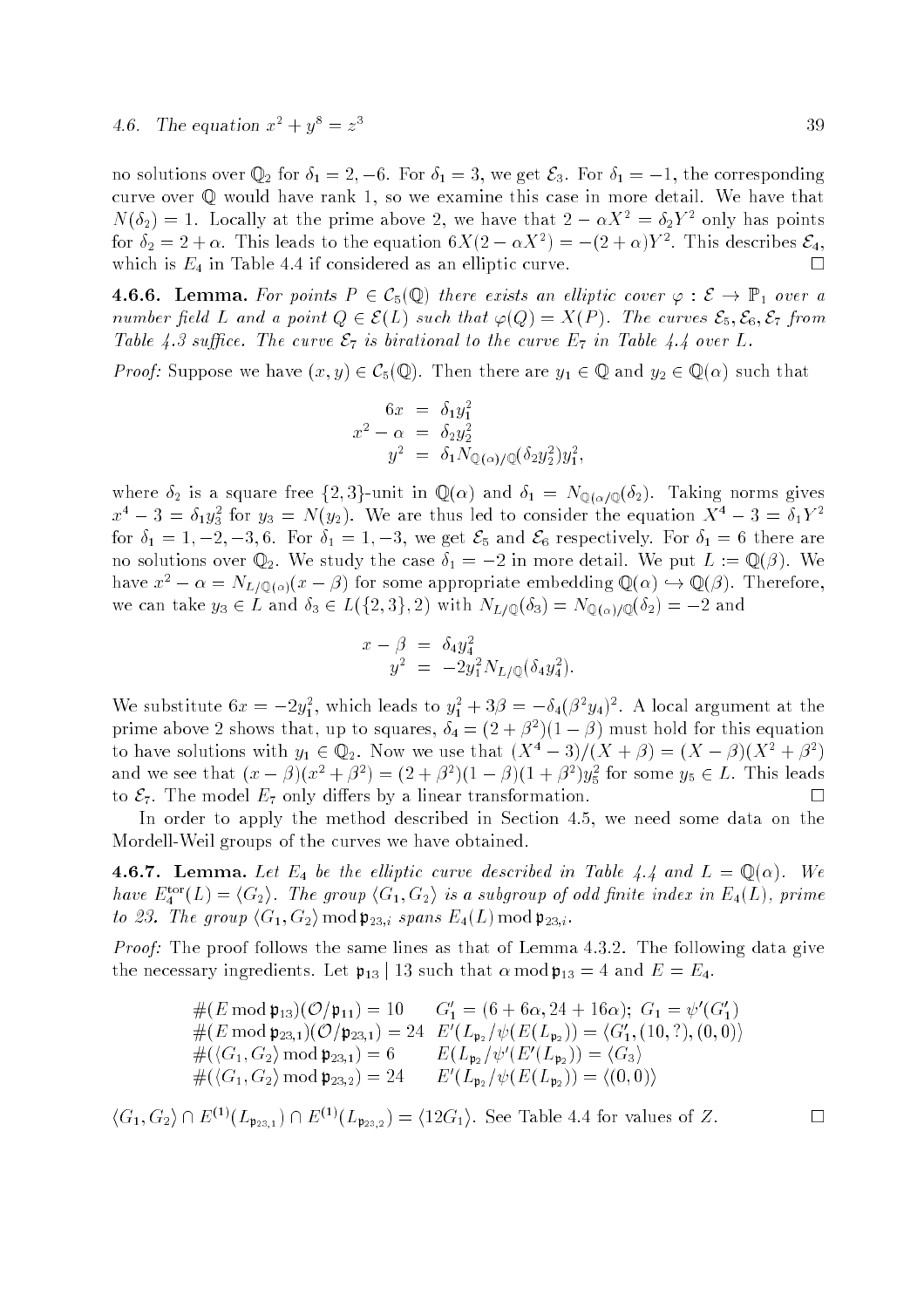|                          | $i \mid G_i$                                                                                                                                                                                                                                               | $\boldsymbol{p}$ | $M^t$                                                                                                                                                                                                         | Z(B)/p                                                                             |
|--------------------------|------------------------------------------------------------------------------------------------------------------------------------------------------------------------------------------------------------------------------------------------------------|------------------|---------------------------------------------------------------------------------------------------------------------------------------------------------------------------------------------------------------|------------------------------------------------------------------------------------|
| $\overline{\mathcal{L}}$ | $(2,\alpha-1)$<br>(0, 0)                                                                                                                                                                                                                                   | 23               | $\begin{pmatrix} 12 \\ 0 \end{pmatrix}$                                                                                                                                                                       | $\begin{array}{c} \begin{array}{c} \text{21} \\ \text{16} \end{array} \end{array}$ |
|                          | $(2+\frac{4}{3}\alpha,-\frac{8}{3}-2\alpha)$<br>(0,0)                                                                                                                                                                                                      | 23               |                                                                                                                                                                                                               | $\binom{13}{15}$                                                                   |
|                          | $7\left[\begin{array}{l}(-3-2\beta-2\beta^2-\frac{1}{3}\beta^3,2+5\beta+\frac{5}{3}\beta^2+2\beta^3)\\(-\frac{3}{4}-\frac{3}{4}\beta-\frac{1}{4}\beta^2-\frac{1}{12}\beta^3,-\frac{1}{4}-\frac{1}{2}\beta-\frac{1}{3}\beta^2)\end{array}\right]$<br>(0, 0) |                  | $\begin{array}{ c c c }\hline &13 & \left(\begin{array}{cc} 2 & 0 \\ 12 & 24 \\ 0 & 0 \end{array}\right) & \left(\begin{array}{cc} 9 & 7 \\ 11 & 11 \\ 7 & 7 \\ 1 & 7 \end{array}\right) \end{array} \right.$ |                                                                                    |
|                          | $E_2$ : $2Y^2 = X^3 - 2\alpha X$<br>$E_4$ : $\alpha Y^2 = X^3 - 2\alpha X$<br>$E_7$ : $-(\beta^2 + \beta)Y^2 = X^3 + 2X^2 + 2$ ; $\varphi_7(X,Y) = \beta X + \beta$                                                                                        |                  | $\varphi_2(X,Y) = X$<br>$\phi_4(X,Y) = X$                                                                                                                                                                     |                                                                                    |

Table 4.4: Curves  $E_j$  and data on Mordell-Weil group

**4.6.8. Lemma.** Let  $E_7$  be the elliptic curve described in Table 4.4 and  $L = \mathbb{Q}(\beta)$ . We have  $E_7^{\sim\sim}(L)=\langle G_2\rangle.$  The group  $\langle G_1,G_2\rangle$  is a subgroup of odd finite index in  $E_7(L),$  prime to 13. The group  $\langle G_1, G_2 \rangle$  mod  $\mathfrak{p}_{13,i}$  spans  $E_7(L)$  mod  $\mathfrak{p}_{13,i}$ .

*Proof:* Proof as that of Lemma 4.3.2. Let  $\mathfrak{p}_{11}$  | 11 such that  $\alpha$  mod  $\mathfrak{p}_{11} = 4$  and  $E = E_7$ .

 $#(E \mod \mathfrak{p}_{11})(\mathcal{O}/\mathfrak{p}_{11}) = 10$  $\#({\langle} G_1, G_2, G_3 \rangle \text{ mod } \mathfrak{p}_{13,i}) = 16, 12, 12, 12$  $G_2 = (-2p - 2p, 2 + 4p + 2p)$ ;  $G_2 = \psi(G_2)$  $E(L_{\mathfrak{p}_2}/\psi \ (L \ (L_{\mathfrak{p}_2})) = \langle G_1, G_3, (2 + \rho + \rho^-, 1), (2 + 3\rho + 3\rho^-, 1) \rangle$  $E(L_{\mathfrak{p}_2}/\psi(L(L_{\mathfrak{p}_2})) = \langle G_2, (0,0) \rangle$  $E(\mathbb{R})/\psi E(\mathbb{R}) = \{0\}$  (for both real primes)  $E(\mathbb{R})/\psi E(\mathbb{R}) = \langle (0,0) \rangle$  (for both real primes)  $\bigcap_{i=1}^4 \langle G_1, G_2, G_3 \rangle \cap E^{(1)}(L_{\mathfrak{p}_{13,i}}) = \langle 2G_1 + 12G_2, 24G_2 \rangle$ 

See Table 4.4 for values of  $Z$ .

Now we can put the information together and determine the rational points on the remaining curves.

**4.6.9. Proposition.**  $C_3(\mathbb{Q}) = {\infty, (0, 0)}.$ 

*Proof:* Lemma 4.6.4 shows that we can obtain  $C_3(\mathbb{Q})$  if we determine which L-valued points have rational image under  $\varphi_i : \mathcal{E} \to \mathbb{P}_1$  for  $i = 1, 2$ . It is straightforward to show that  $\mathcal{E}_1$  is birational to  $Y^2 = X^3 + 27X$ . This is 288E1 in [Cre92] and has only 2 rational points. On  $\mathcal{E}_1$ , these are  $(0, \pm 6)$ . Proposition 4.5.3 gives us that  $\varphi_2(E_2(\mathbb{Q}(\alpha))) \cap \mathbb{P}_1(\mathbb{Q}) = \{0, \infty, 2\}.$ Together, this shows that  $Q \in C_3(\mathbb{Q})$  has  $X(Q) \in \{0,\infty,2\}$ . For  $X(Q) = 2$  we get <u>provided and the second second and the second second second and second second second second second second second second second second second second second second second second second second second second second second sec</u>  $\Box$ 3), which are not rational points. This proves the statement.  $\sim$  (2)  $\sim$   $\sim$ 

4.6.10. Proposition.  $C_4(\mathbb{Q}) = \{(0,0), \infty\}.$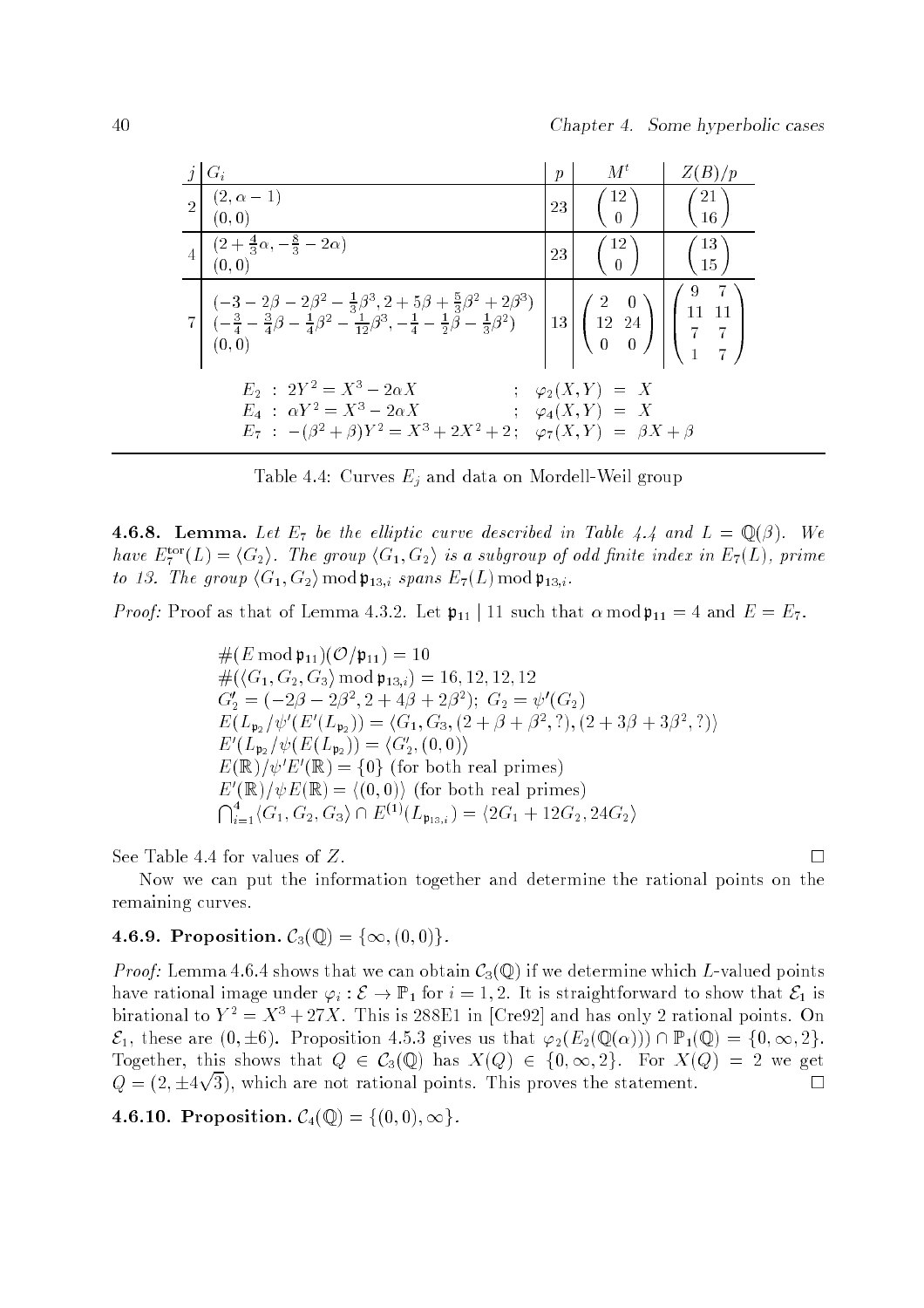#### 4.7. Ine equation  $x^2 + y^3 = z^3$

| $\boldsymbol{j}$ | G        |                  | $\varphi(G) \,   \, \theta^G(n_1, \ldots, n_r)$                                                                                           |
|------------------|----------|------------------|-------------------------------------------------------------------------------------------------------------------------------------------|
| $\overline{2}$   | $\infty$ |                  | $\infty$ 23 <sup>2</sup> (11n <sup>2</sup> <sub>1</sub> ) mod 23 <sup>3</sup>                                                             |
|                  | $G_2$    | $\boldsymbol{0}$ | $\begin{pmatrix} 23^2\left(3n_1^2\right) \bmod 23^3 \ 23\left(2n_1\right) \bmod 23^2 \end{pmatrix}$                                       |
|                  | $G_1$    | 2 <sup>1</sup>   |                                                                                                                                           |
| $\overline{4}$   | $\infty$ |                  | $\infty\;\;\left[\,23^2\big(\,16\ \!n_1^2\,\big)\,\textrm{mod}\, 23^3\right]$                                                             |
|                  | $G_2$    | $\theta$         | $23^2(3n_1^2)$ mod $23^3$                                                                                                                 |
|                  |          |                  | $\infty \begin{array}{c} 2n_2^2 - n_1 n_2 \\ 13^2 \left( n_1^2 + n_1 n_2 + 3n_2^2 \atop -2n_2^2 + n_1 n_2 \right) \bmod 13^3 \end{array}$ |
|                  |          |                  | $G_1 - G_2$ $- \frac{1}{3}$ $13 \begin{pmatrix} 5n_1 - 3n_2 \\ 7n_1 - n_2 \\ -n_1 + 3n_2 \end{pmatrix}$ mod 13 <sup>2</sup>               |

Table 4.5: Fibres of rational points

*Proof:* By Lemma 4.6.5, it suffices to analyse  $\mathcal{E}_3$  and  $E_4$  as in the proof of Proposition 4.6.9. The curve  $\zeta_3$  is birational to 288E1 in [Cre92] and has only 2 rational points, being  $\infty^-$ . These give  $\Lambda(\infty^+) = \infty$ . Similar to Proposition 4.5.3, we find  $\varphi_4(E_4(L))\square \mathbb{P}_1(\mathbb{Q}) = \{0,\infty\}$ . See Table 4.5 for relevant data. It follows that if  $Q \in C_4(\mathbb{Q})$ , then we have  $X(Q) = 0, \infty$ . which gives the points stated in the proposition.  $\Box$ 

### 4.6.11. Proposition.  $C_5(\mathbb{Q}) = \{ (0,0), (-\frac{2}{3}, \pm \frac{2}{10}), \infty \}.$

*Proof:* The curve  $\mathcal{E}_5$  is birational to  $Y^2 = X^3 + 12X$ , which is 576F2 in [Cre92] and has only 2 rational points, which are  $\infty^-$  on  $z_5$ . The curve  $z_6$  is birational to  $Y_- \equiv X_+ +$  108 $\Lambda$ , which is 576G2 in [Cre92]. It also has only 2 rational points, being  $(0, \pm 1)$  on  $\mathcal{E}_6$ . Similar to Proposition 4.5.3, we find  $\varphi_7(E_7(L)) \sqcup \mathbb{F}_1(\mathbb{Q}) = \{0, -\frac{1}{3}\}.$  See Table 4.5 for relevant data. This shows that the list stated is complete.  $\square$ 

Proof of Theorem 1.3.2: This is really just a matter of combining Lemma 4.6.1 and the Propositions 4.6.2 through 4.6.11. The points  $(-\frac{1}{3}, \pm \frac{1}{9}) \in C_5(\mathbb{Q})$  give rise to the nontrivial solutions.

## 4.7 The equation  $x^8 + y^3 = z^2$

We can apply exactly the same methods as in the previous section to determine all primitive solutions to  $x^2 + y^2 = z$  . As it turns out, the computations are a lot more involved in this case, though. We refer to Table 4.7 for algebraic number theoretic data and notational conventions used throughout this section. We start by determining a set of parametrising curves.

**4.1.1. Lemma.** Let  $x, y, z \in \mathbb{Z}$  be a primitive solution to  $x^* + y^* = z^*$ . Then there is a  $\mathcal{L} = \mathcal{L}_i$  from Table 4.0 with  $P \in \mathcal{L}(\mathbb{Q})$  and  $t \in \mathbb{Q}$  such that  $x = t^*Y(P)$ .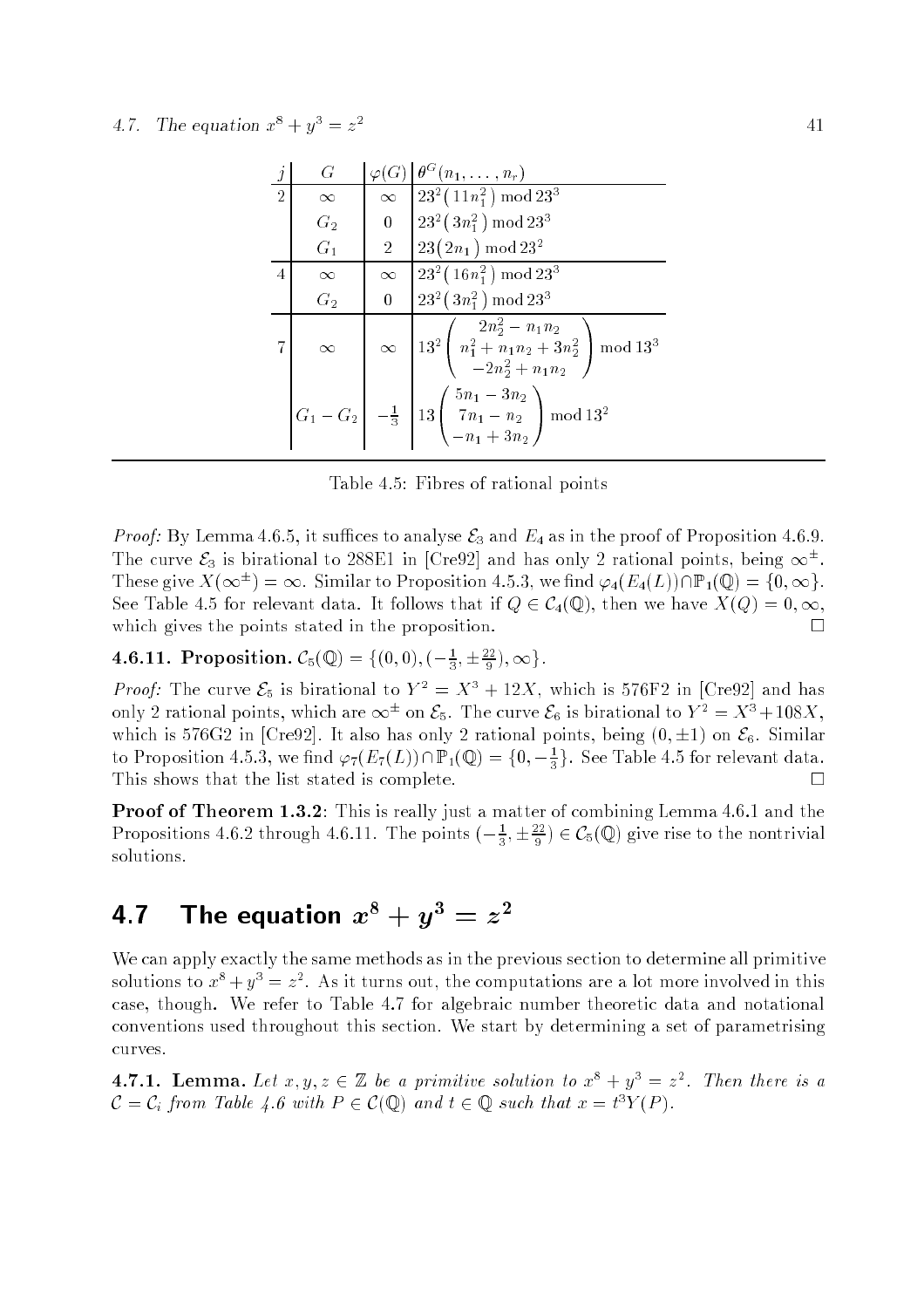$C_1$  :  $Y^2 = (X^2 - 3)(X^4 + 18 X^2 + 9)$  $\mathcal{C}_2$  :  $Y^2 = -(X^2-3)(X^4+18 X^2+9)$  $C_3$ :  $Y^2 = 6X(X^4 + 12)$  $C_4$  :  $Y^2 = 6X(3X^4 + 4)$  $C_5$  :  $Y^2 = X^6 + 40X^3 - 32$  $C_6$  :  $Y^2 = -X^6 - 40X^3 + 32$  $C_7$  :  $Y^2 = X^6 + 6 X^5 - 15 X^4 + 20 X^3 + 15 X^2 + 30 X - 17$  $C_8$  :  $Y^2 = -X^6 - 6X^5 + 15X^4 - 20X^3 - 15X^2 - 30X + 17$  $C_9$  :  $Y^2 = X^6 - 6X^5 + 45X^4 - 180X^3 + 135X^2 + 162X - 405$  $C_{10}$  :  $Y^2 = -X^6 + 6X^5 - 45X^4 + 180X^3 - 135X^2 - 162X + 405$ 

Table 4.0: Parametrising curves for  $x^+ + y^+ = z^-$ 

*Proof:* Let  $x, y, z$  be such a solution. Then, by Lemma 3.2.7, we have some homogeneous  $F \in \mathbb{Z}[S, T]$  of degree 6 as in Table 3.2 and  $s, t \in \mathbb{Q}$  such that  $\pm x^2 = F(s, t)$  This leads to a point  $P = (s/t, x/t^2)$  on  $\pm Y \mp F(\Lambda, 1)$ . These curves are given in Table 4.6. Note that, for the curves  $\mathcal{C}_3$  and  $\mathcal{C}_4$ , we can control the sign of  $F(s, t)$  with the sign of t. Therefore, we only need one of  $\pm Y^2 = F(X,1)$ . The curves  $C_9$  and  $C_{10}$  have undergone a small transformation to make  $F(X, 1)$  monic.

For most of these curves, arguments using elliptic curves over  $\mathbb Q$  suffice. For  $\mathcal C_5$ ,  $\mathcal C_7$ and  $C_9$  we need Section 4.5. The following lemma establishes the elliptic covers we need to consider. The models given in the lemma follow naturally from the models of the  $C_i$ . whereas the models given in Table 4.9 are in twisted Weierstrass form and therefore are more suitable for computational purposes.

**4.7.2. Lemma.** The Q-rational points on  $\mathcal{C}_5$ ,  $\mathcal{C}_7$  and  $\mathcal{C}_9$  correspond to L-rational points G on the genus 1 covers  $\varphi = X : \mathcal{E}_j \to \mathbb{P}_1$  with  $\varphi(G) \in \mathbb{P}_1(\mathbb{Q})$ . The following choices for  $\mathcal{E}_j$ and  $L$  suffice:

| $\mathcal{C}_i \begin{bmatrix} L & \mathcal{E}_j \end{bmatrix}$ |                                                                                                                                                                    |
|-----------------------------------------------------------------|--------------------------------------------------------------------------------------------------------------------------------------------------------------------|
|                                                                 | $C_5   \mathbb{Q}(\beta)   \mathcal{E}_5 : Y^2 = X^4 - 2\beta X^3 + 6\beta^2 X^2 + 8X + 8\beta$                                                                    |
|                                                                 | $\mathcal{C}_7 \big  \mathbb{Q}(\alpha) \big  \mathcal{E}_7 : Y^2 = (X^2 + [2, -2, -2, 0, 0, -4, 0, 0, 2, 2, 0, 0]X + [-1, 0, 0, 0, 0, 2, 0, 0, 0, 0, 0, 0] \big $ |
|                                                                 | $(X^2 + [2, 0, 0, -1, 1, 3, 1, 0, -2, 0, -1, -3]X + [-1, 0, 4, 3, 5, -1, 1, 2, 0, 0, -1, -1])$                                                                     |
|                                                                 | $\mathcal{C}_9   \mathbb{Q}(\alpha)   \mathcal{E}_9 : Y^2 = (X^2 + [-2, 2, 2, 0, 0, 0, 0, 0, -2, -2, 0, 0]X + [3, 0, 0, 0, 0, 0, 0, 0, 0, 0, 0, 0])$               |
|                                                                 | $(X^2 + [-2, -2, 0, -1, -1, 1, -3, -2, 0, 2, -3, 1]X + [3, 12, 6, 3, 3, -9, 9, 0, 0, 0, -3, 3])$                                                                   |

These covers are birational to the ones given in Table 4.9 with given maps  $\varphi$ .

*Proof:* Let  $\mathcal{C}: Y^2 = F(X)$  be a hyperelliptic model of the genus 2 curve we consider. Let L be an extension of  $\mathbb Q$  such that  $F = R \cdot Q$  with  $R, Q \in L[X]$ . If  $(x, y) \in C(\mathbb Q)$ , then there are  $o, y_1, y_2 \in L$  such that  $\kappa(x) = o y_1^-$  and  $Q(x) = o y_2^-.$  Without loss of generality, we can take  $\delta$  square-free S-unit, where S contains the places dividing 2disc(F). We then see for which of those  $\delta$  there exist  $x \in \mathbb{Q}$  such that  $\delta R(x)$  and  $\delta Q(x)$  are squares simultaneously, everywhere locally. As it turns out, in all three cases, this only happens for  $\delta = 1$ . Note that for  $C_7$  and  $C_9$ , we can also find R and Q over  $\mathbb{Q}(\beta)$  but the resulting elliptic curves turn out to have rank 3, which means that the described methods cannot be applied. Checking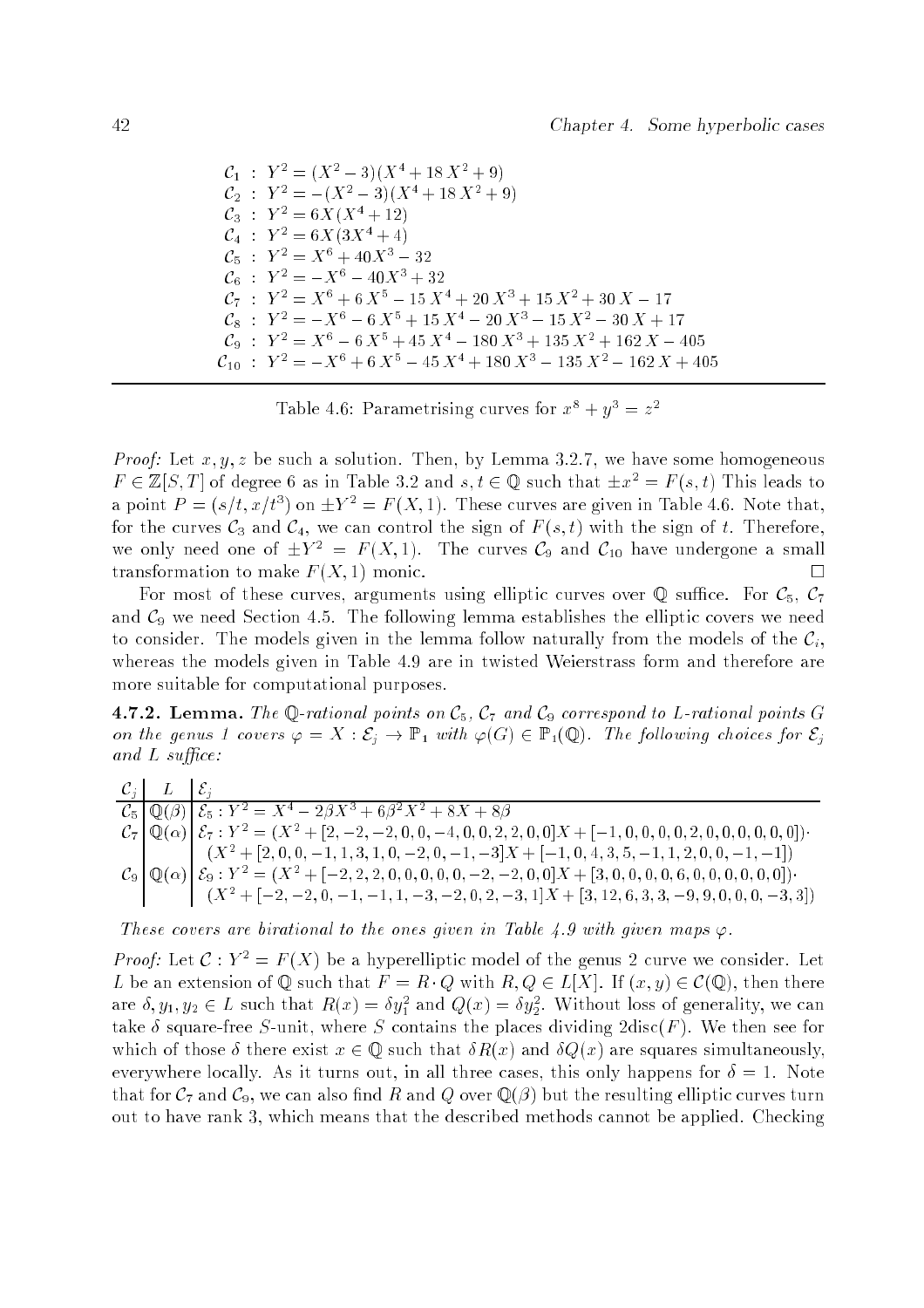|                |                      | $\beta^3 - 2 = 0$ ; $\alpha^{12} + 6\alpha^{10} + 39\alpha^8 + 64\alpha^6 + 15\alpha^4 - 6\alpha^2 - 3 = 0$ |                                                   |                          |                                |                                                              |                  |                |
|----------------|----------------------|-------------------------------------------------------------------------------------------------------------|---------------------------------------------------|--------------------------|--------------------------------|--------------------------------------------------------------|------------------|----------------|
|                | L                    | $\mathbb{Z}$ basis of $\mathcal{O}_L$ disc $(\mathcal{O}_L/\mathbb{Z})$ $\mathcal{O}_L^*$                   |                                                   |                          |                                | $\lceil \text{reg}(\mathcal{O}_L^*) \rceil h(\mathcal{O}_L)$ |                  |                |
|                | $\mathbb{Q}(\beta)$  | $\boxed{1,\beta,\beta^2}$   $-108$   $\langle -1,1-\beta \rangle$   1.3474                                  |                                                   |                          |                                |                                                              |                  |                |
|                | $\mathbb{Q}(\alpha)$ | $b_1, \ldots, b_{12}$   $-2^{26}3^{13}$ $ \langle -1, \eta_1, \ldots, \eta_6 \rangle $ 321.19               |                                                   |                          |                                |                                                              |                  |                |
| $b_{1}$        |                      | $1 \t 0 \t -1 \t 0$                                                                                         | $-7$ 0                                            | 49                       | $\overline{\phantom{0}}$<br>33 | $\overline{0}$                                               | $-1641$          | $\overline{0}$ |
| b <sub>2</sub> | $\alpha$             | $0 \t0 \t1 \t0$                                                                                             | $\overline{1}$                                    | 8<br>$-28 - 38$          | 66                             | $-88$                                                        | 613              | 1496           |
| b <sub>3</sub> | $\alpha^2$           | $0\quad 0$<br>$-1$                                                                                          | $-4$<br>- 5                                       | 17<br>24                 | 47<br>$-270$                   | $-692$                                                       | 379              | 1290           |
| $b_4$          | $\alpha^3$           | $\Omega$<br>0 <sub>1</sub>                                                                                  | $\bigcap$<br>$\theta$                             | $-27$<br>$\vert 0 \vert$ | 96<br>$\overline{0}$           | 455                                                          | $\overline{0}$   | $-4742$        |
| $b_{5}$        | $\alpha^4$           | 0 <sub>0</sub><br>$\theta$                                                                                  | -8<br>$-1$                                        | $-38$<br>-1              | 30<br>$-88$                    | $-158$                                                       | 1496             | $-273$         |
| $b_6$          | $\alpha^5$           | $0\quad 0$<br>$\Omega$                                                                                      | $\vert$<br>$-7$                                   | 33<br>$-8$               | 38<br>64                       | 88                                                           | $-1226$          | $-1496$        |
| $=$<br>$b_7$   | $\alpha^6$           | $0\quad 0$<br>$\Omega$                                                                                      | 3<br>$\overline{\phantom{0}}$                     | $\overline{0}$<br>$-8$   | $-55$<br>$\overline{0}$        | 446                                                          | $\boldsymbol{0}$ | $-67$          |
| $b_8$          | $\alpha^7$           | $\Box$ 0<br>$\Omega$<br>$\mathbf{0}$                                                                        | $-4$<br>$\Box$ 0                                  | $\overline{0}$<br>$-2$   | 150<br>$\vert 0 \vert$         | $-564$                                                       | $\overline{0}$   | $-2276$        |
| $b_{9}$        | $\alpha^8$           | $0\quad 0$<br>$\overline{1}$                                                                                | $\mathbf{1}$<br>$-1$                              | $-16$<br>$-30$           | 41<br>158                      | 310                                                          | 273              | $-2449$        |
| $b_{10}$       | $\alpha^9$           | 0 <sub>0</sub><br>$\mathbf{1}$                                                                              | $-1$                                              | -16<br>$-30$             | 158<br>$-41$                   | $-310$                                                       | 273              | 2449           |
| $b_{11}$       | $\alpha^{10}$        | $\Box$ 0<br>$\theta$<br>$\Omega$                                                                            | $\mathbf{1}$<br>$\theta$                          | $-12$<br>$\overline{0}$  | $\overline{0}$<br>35           | 198                                                          | $\theta$         | $-1797$        |
| $b_{12}$       | $\alpha^{11}$        | $0\quad 0$<br>$\overline{0}$                                                                                | $-3$<br>- 24<br>$\begin{array}{cc} 0 \end{array}$ | $\overline{0}$           | $\overline{0}$<br>$-21$        | $-622$                                                       | $\boldsymbol{0}$ | 3059           |

Elements of  $\mathbb{Q}(\alpha)$  are given with respect to the basis  $b_1, \ldots, b_{12}$ .

| $\eta_1=[0,1,0,0,0,0,0,0,0,0,0,0]$                                                               | $\eta_2 = [0, 1, 0, 0, 0, 0, 1, 0, -1, 0, 0, 0]$ |
|--------------------------------------------------------------------------------------------------|--------------------------------------------------|
| $\eta_3=[0,0,1,0,1,0,0,0,0,0,-1,0]$                                                              | $\eta_4 = [0, 0, 0, 0, 0, 0, 0, 0, 0, 0, 1, 0]$  |
| $\eta_5=[0, -1, -1, 0, 0, 0, 0, 1, 1, 0, 1, -1]$ $\eta_6=[0, 1, -1, 0, 0, 0, 1, -1, 0, 0, 0, 0]$ |                                                  |

|                      | $\boldsymbol{v}$ | $\mathfrak{p}$   | defining relation                                                                                                                            | $\mathbb{F}_p$ -basis of $\mathcal{O}/\mathfrak{p}$ |
|----------------------|------------------|------------------|----------------------------------------------------------------------------------------------------------------------------------------------|-----------------------------------------------------|
| $\mathbb{Q}(\beta)$  | -2               |                  | $\mathfrak{p}_2$ $\mathfrak{p}_2 = \beta \mathcal{O}$ ; $2\mathcal{O} = \mathfrak{p}_2^3$                                                    |                                                     |
|                      | 3                | $\mathfrak{p}_3$ | $\mathfrak{p}_3 = (1+\beta)\mathcal{O}$ ; $3\mathcal{O} = \mathfrak{p}_3^3$                                                                  |                                                     |
|                      | $\overline{5}$   |                  | $\mathfrak{p}_{5,1}   \beta + 2 \mod \mathfrak{p}_{5,1} = 0$                                                                                 |                                                     |
|                      |                  |                  | $\mathfrak{p}_{5,2}$ $\beta^2 - 2\beta - 1 \mod \mathfrak{p}_{5,2} = 0$                                                                      | $1, \beta$                                          |
| $\mathbb{Q}(\alpha)$ | $2^{\circ}$      | $\mathfrak{p}_2$ | $\mathfrak{p}_2 = [0, 1, 0, 0, 1, 0, 1, 0, 0, 0, 0, 0, 0]$ $\mathcal{O}$ ; $2\mathcal{O} = \mathfrak{p}_2^{12}$                              |                                                     |
|                      | 3                |                  | $\mathfrak{p}_3$ $[\mathfrak{p}_3 = [1, 0, 1, 0, 0, 0, 0, 0, 0, 0, -1, 0]\mathcal{O}$                                                        |                                                     |
|                      |                  |                  | $\mathfrak{q}_3$ $\mathfrak{q}_3 = [1, 0, 0, 0, 0, -1, 0, 0, 1, 1, 0, 0]$ $\mathcal{O}$ ; $3\mathcal{O} = \mathfrak{p}_3^6 \mathfrak{q}_3^3$ |                                                     |
|                      | 31               |                  | $\vert \mathfrak{p}_{31,1} \vert \alpha - 5 \bmod \mathfrak{p}_{31,1} = 0$                                                                   |                                                     |
|                      |                  |                  | $\mathfrak{p}_{31,2}$ $\alpha + 12 \mod \mathfrak{p}_{31,2} = 0$                                                                             |                                                     |
|                      |                  |                  | $\mathfrak{p}_{31,3}$   $\alpha + 5 \mod \mathfrak{p}_{31,3} = 0$                                                                            |                                                     |
|                      |                  |                  | $\mathfrak{p}_{31,4}$   $\alpha - 12 \mod \mathfrak{p}_{31,4} = 0$                                                                           |                                                     |
|                      |                  |                  | $\vert \mathfrak{p}_{31.5} \vert \alpha^2 - 5\alpha + 13 \bmod \mathfrak{p}_{31.5} = 0$                                                      | 1, b <sub>2</sub>                                   |

Table 4.7: Data regarding number fields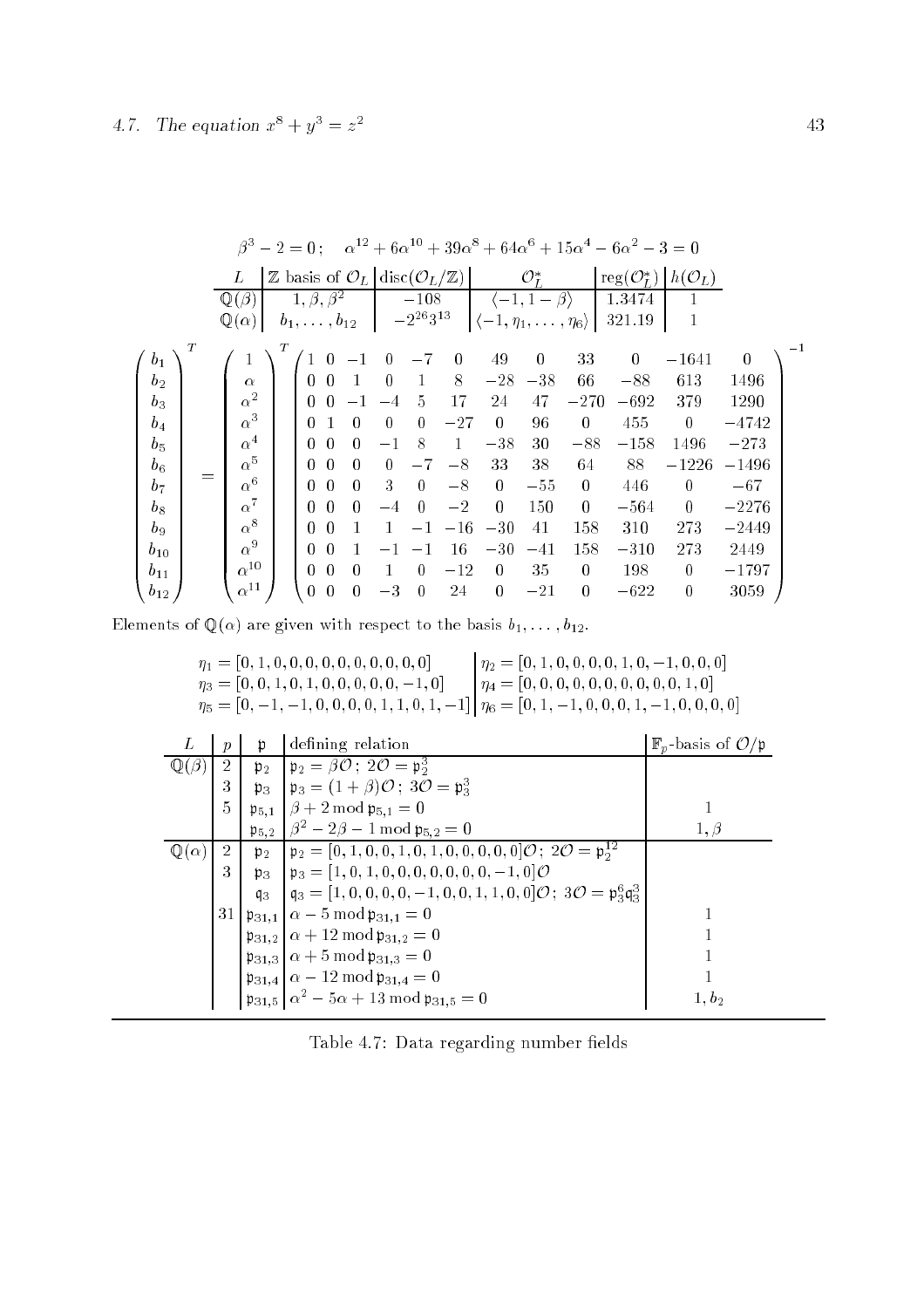| $G_i$                                                                                                 |
|-------------------------------------------------------------------------------------------------------|
| $5 (-2,1)$                                                                                            |
| $((-4-2\beta-\beta^2)/6,(1+\beta^2)/6)$                                                               |
| (1, 0)                                                                                                |
| (0, 0)                                                                                                |
| $7   ([0, -1, 6, -4, 0, -1, -2, 0, -4, 0, -1, 4], [8, -2, 23, -12, -2, 0, -6, 7, -18, 0, -6, 14] )$   |
| $([-1, -1, 0, 0, 0, 1, -1, 1, 0, 0, 0, -1], [0, 0, 0, 1, 1, -1, 1, 0, 0, 0, -1, -1])$                 |
| $([1, 0, 0, -1, 0, 0, 1, -1, -1, 1, 0, -1], [0, 0, 0, 2, 0, 2, 0, 0, 0, -4, 0, -2])$                  |
| $([-11, -1, -7, -2, -3, -10, 0, -1, 5, 3, 3, 2]/12, -[4, -5, 5, 0, 3, 6, -10, 4, -2, 1, -5, 1]/12)$   |
| (0, 0)                                                                                                |
| $9 (1, -2, -4, -1, 0, 2, -1, 1, 1, 1, 2, -3)/3, [-4, -2, 0, 0, 0, 2, 4, -2, -4, 2, 0, 4]/3)$          |
| $([-7, 1, -12, 2, -2, 2, 2, -5, 2, 2, 5, -6]/3$ , [28, -6, 16, 36, -2, -6, 2, 26, 30, -12, -12, 2]/3) |
| $([-1, 2, 0, 0, -1, -2, 1, -1, -1, 1, 0, 1], [0, -4, -2, -1, -5, 1, -5, 2, 4, -2, 5, -1])$            |
| $([1, 5, -3, -2, -1, -4, 0, -7, -3, 7, -5, 6]/4, [5, 2, -4, 0, 0, 1, 6, 2, 3, -6, 5, -5]/4]$          |
| (0, 0)                                                                                                |

Table 4.8: Mordell-Weil pseudo-generators

that the covers in Table 4.9 are indeed birational to the ones mentioned in the lemma is tedious and straightforward.

We examine the Mordell-Weil groups of the curves in Table 4.9.

**4.7.3. Lemma.** Let  $E_5$  be the elliptic curve described in Table 4.9 and the let the  $G_i$  be as in Table 4.8. We have  $E_5^{--}(L) = \langle G_3, G_4 \rangle$ . The group  $\langle G_1, \ldots, G_4 \rangle$  is a subgroup of odd finite index in  $E_5(L)$  prime to 5. The group  $\langle G_1, \ldots, G_4 \rangle$  mod  $\mathfrak{p}_{5,k}$  spans  $E_5(L)$  mod  $\mathfrak{p}_{5,k}$ *for*  $k = 1, 2$ .

*Proof:* Proof as that of Lemma 4.3.2. Let  $E = E_5$  and  $\mathfrak{p}_{11}$  | 11 such that  $\beta = 7 \text{ mod } \mathfrak{p}$ .

 $#(E \mod \mathfrak{p}_{11})(\mathcal{O}/\mathfrak{p}_{11}) = 12; \#(\langle G_1, \ldots, G_4 \rangle \mod \mathfrak{p}_{5,i}) = 8, 16$  $G_2 = (-2 - 2\rho, (4 + 2\rho + 4\rho)/\rho); G_2 = \psi(G_2)$  $L(L_{\mathfrak{p}_2})/\psi$  ( $L(L_{\mathfrak{p}_2})$ ) = ( $G_1, G_3, G_4$ )  $E(L_{p_2})/\psi$  (E  $(L_{p_2}) = (G_2, (2 + \beta, 1))$  (latter does not lift to  $E(S, 2))$ )  $\langle G_1, \ldots, G_4 \rangle \cap E^{(1)}(L_{\mathfrak{p}_{5,1}}) \cap E^{(1)}(L_{\mathfrak{p}_{5,2}}) = \langle 2G_1 + G_4, 4G_2 \rangle$ 

See Table 4.10 for values of Z.

**4.7.4.** Lemma. Let  $E_7$  be the elliptic curve described in Table 4.9 and the  $G_i$  as in Table 4.8. We have  $E_7^{\sim}(L) = \langle G_5 \rangle$ . The group  $\langle G_1, \ldots, G_5 \rangle$  is a subgroup of odd finite index in  $E_7(L)$  prime to 31. The group  $\langle G_1, \ldots, G_5 \rangle$  mod  $\mathfrak{p}_{31,k}$  spans  $E_7(L)$  mod  $\mathfrak{p}_{31,k}$  for  $k = 1, \ldots, 5$ .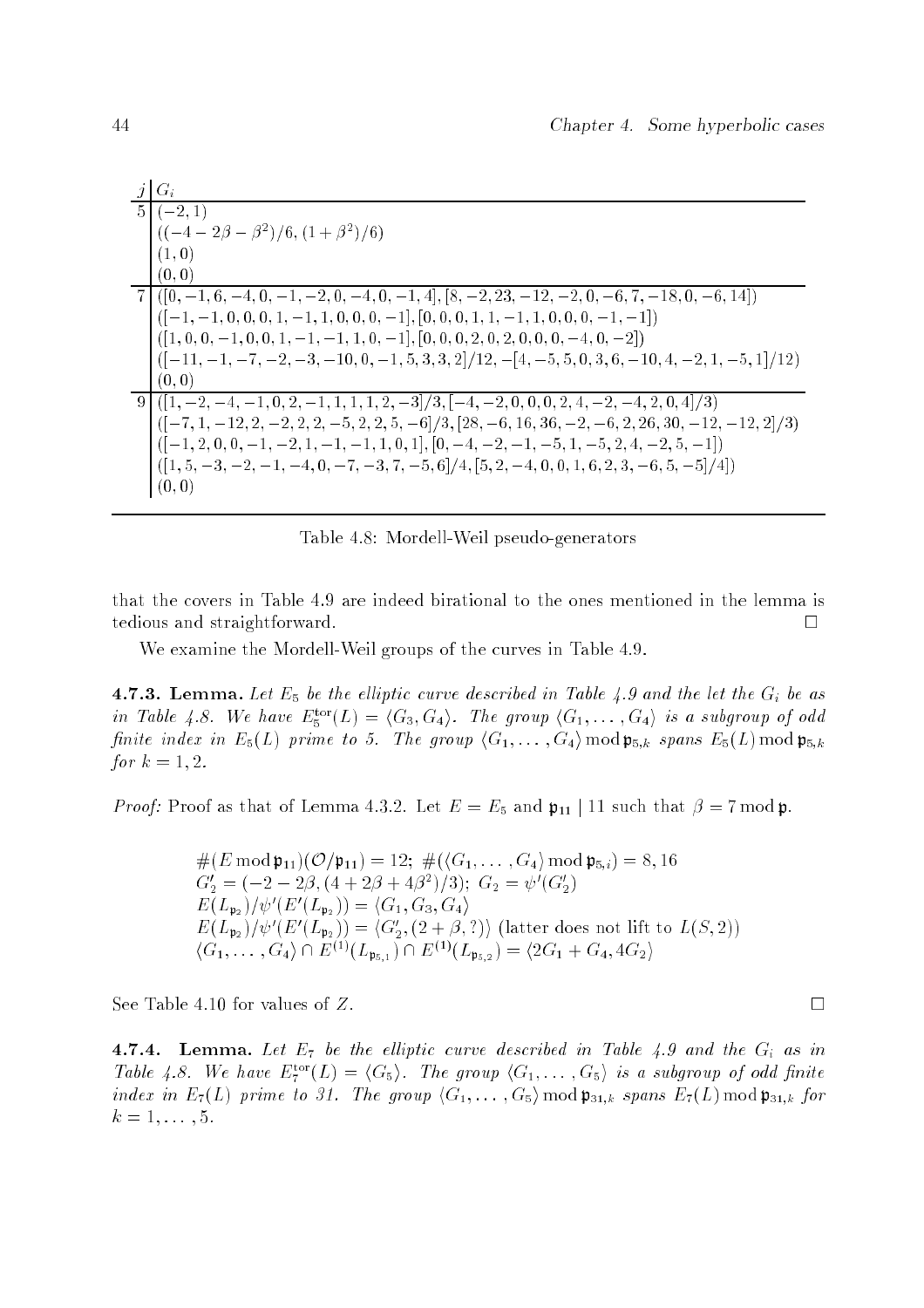$$
\begin{array}{c|c}\nj & E_j & c \\
5 & -6Y^2 = X^3 - X & \sqrt{20} & 0 & -1 \\
7 & 0 & 0, 0, -1, -1, 0, -1, 0, 0, 0, 1, 0 \\
8 & 0 & 0, 0, 1, 1, -1, 1, 1, 0, -1, 1, -1 \\
9 & 0 & 0, 0, 1, 1, -1, 1, 1, 0, -1, 1, -1 \\
1 & 0 & -1, 1, 1, 1\n\end{array}
$$
\n
$$
C_7 = \begin{pmatrix}\n[4, -4, -4, -2, 0, 6, -2, 8, 4, -6, 10, -8] & -12 & [2, 1, 2, 5, 2, -2, 1, 0, 1, -3, -1, -3] \\
[0, 4, 0, 4, 0, 0, 0, -4, 4, 0, 0, 4] & 0 & [4, -3, 0, 5, 2, -8, -1, -4, 3, 5, -5, 5]\n\end{pmatrix}
$$
\n
$$
C_9 = \begin{pmatrix}\n[0, 2, 6, 0, -6, 10, -10, 6, -2, -10, 2, 2] & -12 & [0, 7, 2, 1, -2, 2, -3, 2, 1, -7, 3, -1] \\
[-4, 0, 0, 0, -4, 0, 0, 0, 0, -4, 4, 4] & 0 & [0, 3, 2, -1, 0, 2, -1, 0, -1, -3, 1, -1]\n\end{pmatrix}
$$
\n
$$
\varphi(X, Y) = \frac{c_{11}X + c_{12}Y + c_{13}}{c_{21}X + c_{22}Y + c_{23}}
$$

Table 4.9: Weierstrass models of covers

*Proof:* Proof is as that of Lemma 4.3.2. Let  $E = E_7$  and  $\mathfrak{p}_{43}$  | 43 such that  $\alpha = 6 \mod \mathfrak{p}_{43}$ .

$$
\#((E \mod \mathfrak{p}_{43})(\mathcal{O}/\mathfrak{p}_{43})) = 38
$$
  
\n
$$
\#(\langle G_1, \ldots, G_5 \rangle \mod \mathfrak{p}_{31,i}) = 32, 32, 32, 1024
$$
  
\n
$$
G'_4 = ([1, -1, -1, 0, 1, -2, 0, 1, 1, 1, -1, 0], [0, -2, 0, 0, 0, 0, -4, 0, 0, 2, -2, 2])
$$
  
\n
$$
G_4 = \psi'(G'_4)
$$
  
\n
$$
E(L_{\mathfrak{p}_2})/\psi'(E'(L_{\mathfrak{p}_2})) = \langle G_1, G_2, G_3, G_5, ([0, 0, -7, -1, 8, 8, -4, -2, 5, 1, 4, 2], ?),
$$
  
\n
$$
([1, 1, -5, 0, 3, 6, 2, -5, 5, 3, -3, 2], ?), ([-7, 2, -4, 5, -2, 2, 13, -7, -5, -3, 2, -5], ?),
$$
  
\n
$$
([11, 12, 4, 3, -6, -6, 9, -5, 1, -7, 6, 5], ?), ([3, -4, 6, 5, 0, 6, 1, 7, -7, -1, 4, -5], ?),
$$
  
\n
$$
([-15, 8, -6, -5, -6, 2, -15, 7, 5, 1, -4, -3], ?))
$$
  
\n
$$
E'(L_{\mathfrak{p}_2})/\psi(E(L_{\mathfrak{p}_2})) = \langle G'_4, (0, 0),
$$
  
\n
$$
([18, -58, -48, -14, 20, -28, -86, -20, -56, 56, -2, 54], ?),
$$
  
\n
$$
([-78, -74, -8, -54, -28, -8, 90, 56, -28, 48, 6, 26], ?)
$$

 $E(L_{\mathfrak{q}_3})/\psi$  (E  $(L_{\mathfrak{q}_3})$ ) =  $\langle \sigma_2 \rangle$ ; E  $(L_{\mathfrak{q}_3})/\psi$ (E( $L_{\mathfrak{q}_3}$ )) =  $\langle \sigma_4 \rangle$  $E(\mathbb{R})/\psi(E(\mathbb{R})) = \langle (0,0) \rangle$ ;  $E(\mathbb{R})/\psi(E(\mathbb{R})) = \{1\}$  (for both real primes)  $\bigcap_{i=1}^{\infty} \langle G_1, \ldots, G_4 \rangle \cap E^{(1)}(L_{\mathfrak{p}_{31,i}}) = \langle 16G_1 + 8G_4 + G_5, 16G_2 + 8G_4, 32G_3, 16G_4 \rangle$ 

See Table 4.10 for values of Z.

**4.7.5.** Lemma. Let  $E_9$  be the elliptic curve described in Table 4.9 and the  $G_i$  as in Table 4.8. We have  $E_9^{\circ\circ}(L) = \langle G_5 \rangle$ . The group  $\langle G_1, \ldots, G_5 \rangle$  is a subgroup of odd finite index in  $E_9(L)$  prime to 31. The group  $\langle G_1, \ldots, G_5 \rangle$  mod  $\mathfrak{p}_{31,k}$  spans  $E_9(L)$  mod  $\mathfrak{p}_{31,k}$  for  $k = 1, \ldots, 5$ .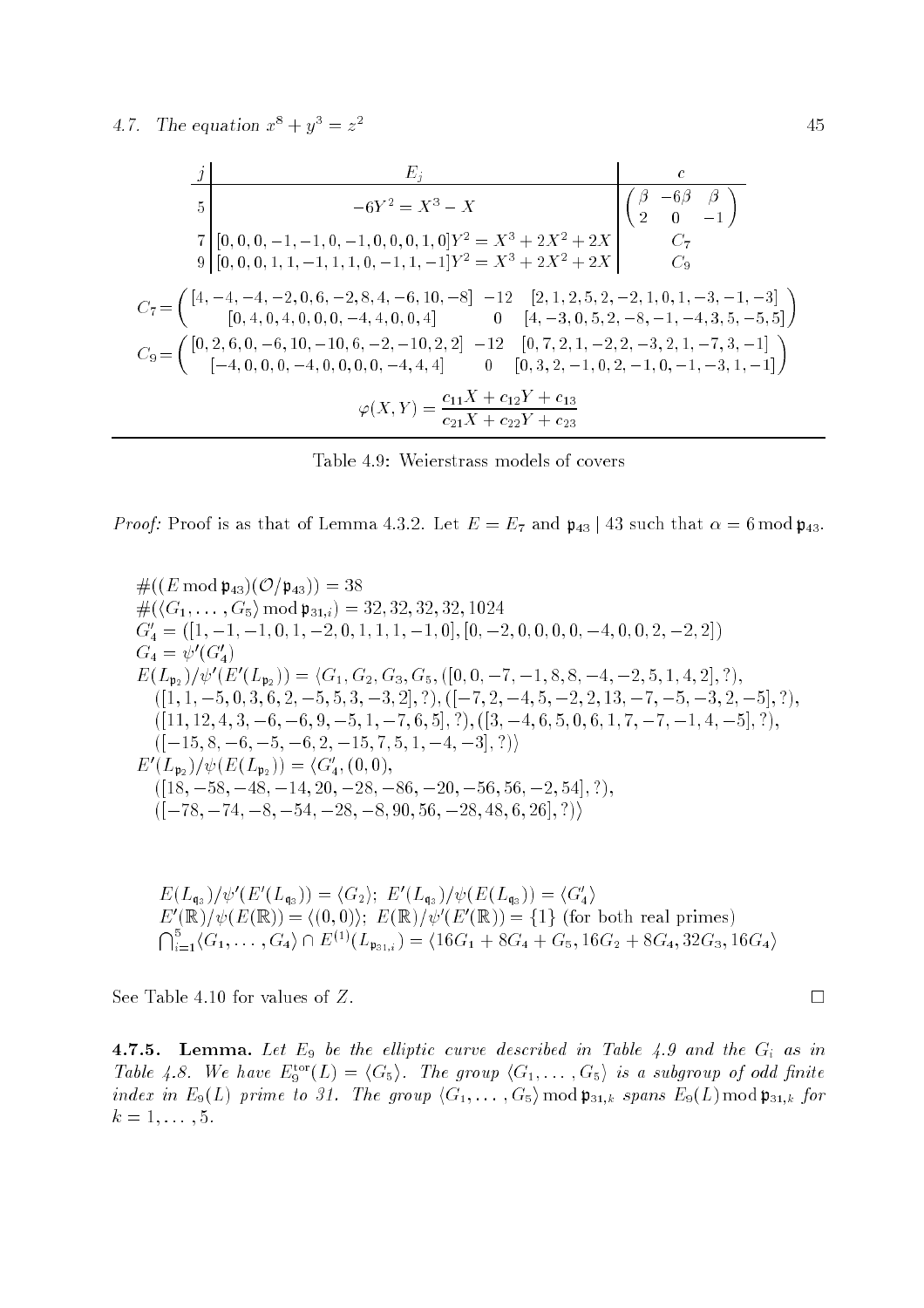|                  | р  | М                                                                                                                                                                                                 | $Z(B)/p \mod p$                                                                                                                                                       |
|------------------|----|---------------------------------------------------------------------------------------------------------------------------------------------------------------------------------------------------|-----------------------------------------------------------------------------------------------------------------------------------------------------------------------|
| $\overline{5}$   | 5  | $2\quad 0$<br>$0 \t4 \t0 \t0$                                                                                                                                                                     | $1+4\beta$                                                                                                                                                            |
| $\overline{7}$   | 31 | $\begin{pmatrix} 16 & 0 & 0 & 8 & 1 \ 0 & 16 & 0 & 8 & 0 \ 0 & 0 & 32 & 0 & 0 \ 0 & 0 & 0 & 16 & 0 \end{pmatrix}$                                                                                 | 23<br>21<br>19<br>12<br>28<br>21<br>30<br>21<br>20<br>11<br>$\overline{4}$<br>26<br>25<br>27<br>30<br>$23\alpha + 7$ 11 + $\alpha$ 22 $\alpha$ + 1 19 $\alpha$ + 8    |
| $\boldsymbol{9}$ | 31 | 368<br>88<br>$\boldsymbol{0}$<br>4<br>$\overline{4}$<br>$0 \t32 \t320 \t16$<br>$0 \t0 \t480 \t0$<br>$\boldsymbol{0}$<br>$\boldsymbol{0}$<br>240 0<br>$\overline{\phantom{0}}$<br>$\boldsymbol{0}$ | 25<br>29<br>17<br>4<br>27<br>28<br>29<br>4<br>12<br>23<br>26<br>$\overline{0}$<br>15<br>17<br>13<br>$11\alpha + 13$ 21 + 8 $\alpha$ 17 $\alpha$ + 23 19 $\alpha$ + 25 |

For  $E_7$  and  $E_9$ , only  $\bigcap_{k=1}^5 (E(L) \cap E^{(1)}(L_{\mathfrak{p}_{31,k}}))$  is considered.

Table 4.10: kernels of reduction

*Proof:* Proof is as that of Lemma 4.3.2. Let  $E = E_7$  and  $\mathfrak{p}_{43}$  | 43 such that  $\alpha = 6 \mod \mathfrak{p}_{43}$ .

$$
\#((E \mod \mathfrak{p}_{43})(\mathcal{O}/\mathfrak{p}_{43})) = 50
$$
  
\n
$$
\#((G_1, \ldots, G_5) \mod \mathfrak{p}_{31,i}) = 32, 32, 32, 16, 900
$$
  
\n
$$
G'_4 = ([2, -2, 0, 0, 0, 2, -2, 2, 0, 0, 0, -2], [-2, 0, -4, 2, -4, 0, -2, 2, 4, -4, 4, -2])
$$
  
\n
$$
G_4 = 2G_1 + 2G_2 - \psi'(G'_4)
$$
  
\n
$$
E(L_{\mathfrak{p}_2})/\psi'(E'(L_{\mathfrak{p}_2})) = \langle G_1, G_2, G_3, G_5, ([-6, 6, 6, -1, -3, -7, 5, -6, 4, 4, 5, -1], ?),
$$
  
\n
$$
([3, -1, 5, 0, -5, -4, -6, 7, 7, 1, -3, -2], ?), ([1, -15, 2, 0, -6, 4, 16, 7, -4, 0, 7, 0], ?),
$$
  
\n
$$
([3, -7, 6, -4, 0, 6, 6, -7, -6, 8, -1, 4], ?), ([1, 1, -2, 6, -6, 8, -6, -3, 8, 6, 3, -4], ?),
$$
  
\n
$$
([-1, -13, 4, 6, 0, -4, -6, 3, 6, -4, 5, 8], ?)
$$
  
\n
$$
E'(L_{\mathfrak{p}_2})/\psi(E(L_{\mathfrak{p}_2})) = \langle G'_4, (0, 0),
$$
  
\n
$$
([50, 46, -32, 22, 36, 20, 110, -32, -60, -4, -38, -46], ?),
$$
  
\n
$$
([-114, -30, 40, 10, 48, -12, 2, 16, 16, 52, -6, -22], ?)
$$
  
\n
$$
E(L_{\mathfrak{p}_3})/\psi'(E'(L_{\mathfrak{p}_3)) =
$$

See Table 4.10 for values of  $Z$ .

4.7.6. Proposition.  $C_1(\mathcal{Q}) = \{ \infty, \infty \}$ .

Proof: The curve is a double cover of an elliptic curve by the map  $\Lambda \mapsto \Lambda^*$ . The elliptic curve  $Y^2 = (X-3)(X^2+18X+9)$  is of rank 0 and has 2 rational points:  $\infty$  and  $(3,0)$ . The first is covered by  $\infty$  + and  $\infty$  , which are indeed rational points of  $C_1$ . The second is covered by ( product the control of 3; 0), which are quadratic conjugate points.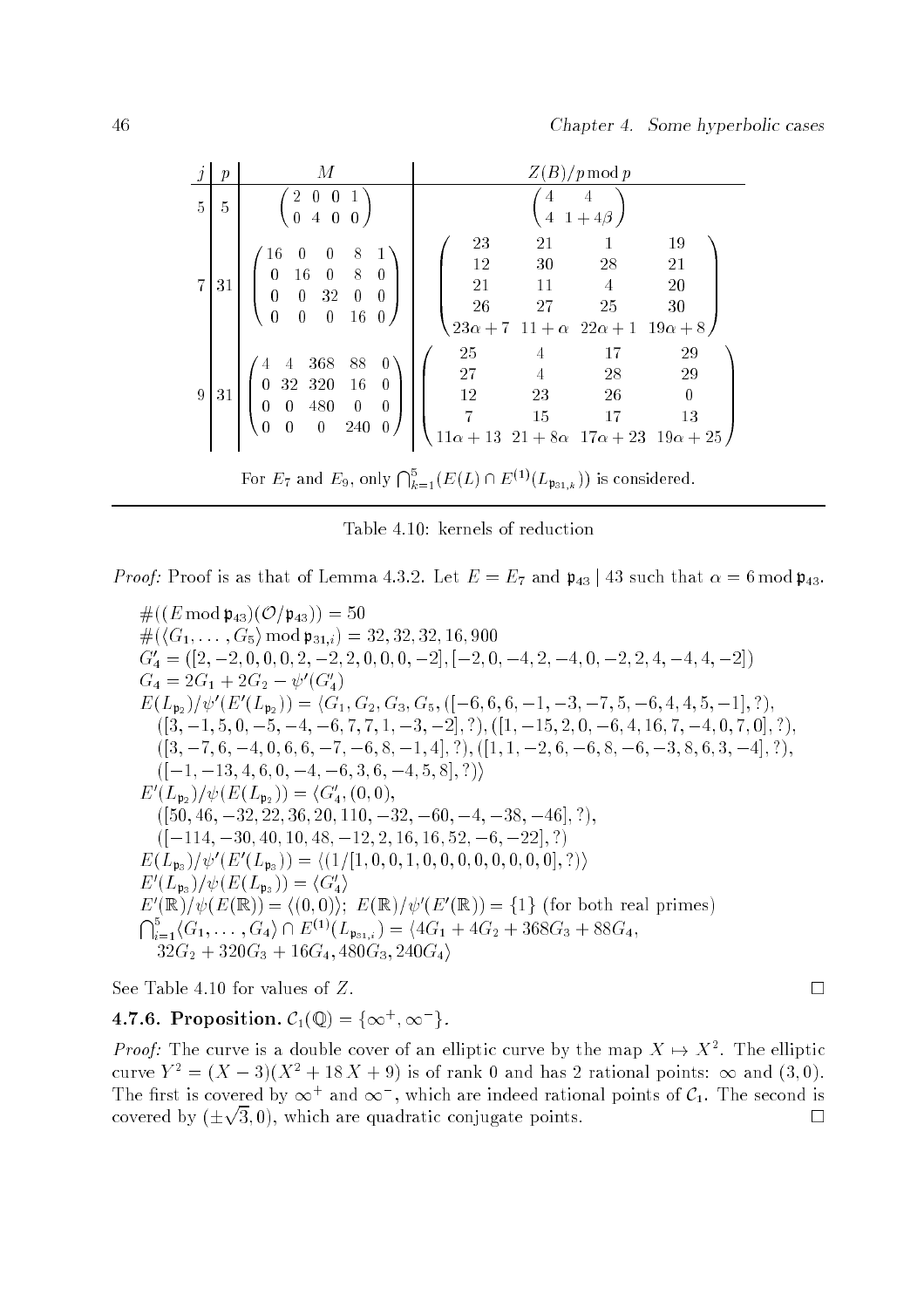#### 4.7. Ine equation  $x^2 + y^3 = z^3$

#### 4.7.7. Proposition.  $C_2(\mathbb{Q}) = \emptyset$ .

Proof: The curve is a double cover of an elliptic curve by the map  $\Lambda \mapsto 1/\Lambda^*$ . The elliptic curve  $Y^2 = (3 X - 1)(9 X^2 + 18 X + 1)$  is of rank 0 and has 2 rational points:  $(1/3, 0)$  and  $\infty$ . Neither of these points lifts to rational points.

#### 4.7.8. Proposition.  $C_3(\mathbb{Q}) = {\infty, (0, 0)}$ .

*Proof:* We see that for solutions with  $A \neq 0, \infty$ , we have  $A_1 + 12 = o I_1$  with o in the set  $\{\pm 1, \pm 2, \pm 3, \pm 6\}$ . It is clear that  $\delta \geq 0$  from real considerations and that  $2 \nmid \delta$  from considerations locally at 2. Doth  $A^+ + 12 = Y_1^+$  and  $A^+ + 12 = 3Y_1^+$  are genus 1 curves of rank 0 with only 2 rational points: the two branches at infinity and the two points with  $X = 0$  respectively.

#### 4.7.9. Proposition.  $C_4(\mathbb{Q}) = {\infty, (0, 0)}$ .

*Proof:* We see that for solutions with  $A \neq 0, \infty$ , we have  $3A^+ + 4 = 0$   $I_1^+$  with 0 in the set  $\{\pm 1, \pm 2, \pm 3, \pm 6\}$ . It is clear that  $\beta \geq 0$  from real considerations and that  $2 \nmid \beta$  from considerations locally at 2. Doth  $3\Lambda^+ + 4 = 3Y_1^+$  and  $3\Lambda^+ + 4 = Y_1^-$  are genus 1 curves of rank  $0$  with only  $2$  rational points: the two branches at infinity and the two points with  $X = 0$  respectively.  $\Box$ 

#### 4.7.10. Proposition.  $C_5(\mathcal{Q}) = \{ \infty, \infty, (1, 3), (1, -3) \}$

*Proof:* Similar to Proposition 4.5.3, we find  $\varphi_5(E_5(L))\cap \mathbb{P}_1(\mathbb{Q}) = {\infty, 0, 1}$ . By Lemma 4.7.2 this bounds  $C_5(\mathbb{Q})$ . See Table 4.11 for relevant data. It is easy to check that  $X = 0$  does not lead to a rational point.

#### 4.7.11. Proposition.  $\mathcal{C}_6(\mathbb{Q}) = \emptyset$

*Proof:* It is easy to check that  $C_6(\mathbb{Q}_3) = \emptyset$ .

4.7.12. Proposition.  $C_7(\mathbb{Q}) = \{ \infty^-, (1/2, \pm 15/8) \}$ .

*Proof:* Similar to Proposition 4.3.3, we find  $\varphi_7(E_7(L)) \sqcup \mathbb{F}_1(\mathbb{Q}) = \{\infty, \frac{1}{2}\}.$  See Table 4.11 for relevant data. By Lemma 4.7.2 this bounds  $C_7(\mathbb{Q})$ .

#### 4.7.13. Proposition.  $\mathcal{C}_8(\mathbb{Q}) = \emptyset$

*Proof:* It is easy to check that  $C_8(\mathbb{Q}_2) = \emptyset$ .

4.7.14. Proposition.  $C_9(\mathcal{Q}) = \{ \infty^-, (\mathcal{Y}/2, \pm 3\delta)/\delta \}$ .

*Proof:* Similar to Proposition 4.3.3, we find  $\varphi_9(E_9(L)) \sqcup \mathbb{F}_1(\mathbb{Q}) = \{\infty, \frac{1}{2}\}.$  See Table 4.11 for relevant data. By Lemma 4.7.2 this bounds  $C_9(\mathbb{Q})$ .

#### 4.7.15. Proposition.  $C_{10}(\mathbb{Q}) = \emptyset$

*Proof:* It is easy to check that  $C_{10}(\mathbb{Q}_3) = \emptyset$ .

Proof of Theorem 1.3.3 We now complete our proof by checking to which solutions the rational points on  $C_1, \ldots, C_{10}$  correspond. Since at least one of the forms for  $x, y, z$  in Lemma 3.2.7, corresponding to  $C_1, \ldots, C_6$ , is divisible by s and t, points with  $X = 0, \infty$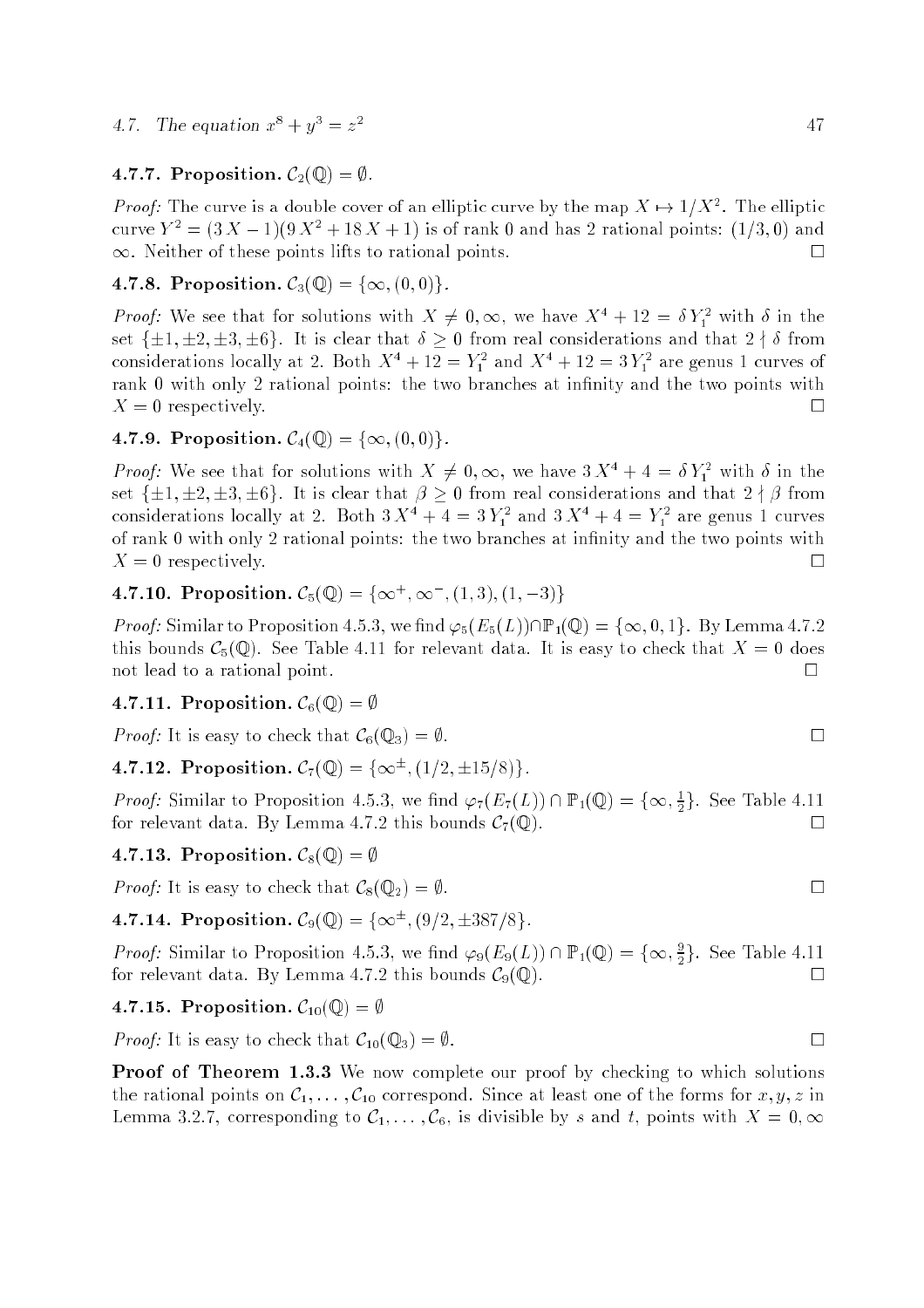| $\boldsymbol{j}$ | $\cal G$        | $\varphi(G)$     | $\theta^G(n_1,\ldots,n_r)$                                                                                                                                                                                                                                                                                                                                                                                                                              |  |  |  |
|------------------|-----------------|------------------|---------------------------------------------------------------------------------------------------------------------------------------------------------------------------------------------------------------------------------------------------------------------------------------------------------------------------------------------------------------------------------------------------------------------------------------------------------|--|--|--|
| $\overline{5}$   | $\infty$        | $\infty$         | $5\left(\frac{2n_1+2n_2}{2n_1+3n_2}\right) \bmod{5^2}$                                                                                                                                                                                                                                                                                                                                                                                                  |  |  |  |
|                  | $G_3-G_1$ $G_2$ | $\boldsymbol{0}$ | $5\left(\frac{3n_1+2n_2}{4n_1+4n_2}\right) \bmod{5^2}$                                                                                                                                                                                                                                                                                                                                                                                                  |  |  |  |
|                  |                 | $\mathbf{1}$     | $\left(\frac{4n_1+0n_2}{n_1+n_2}\right) \bmod 5^2$<br>$\overline{5}$                                                                                                                                                                                                                                                                                                                                                                                    |  |  |  |
| $\overline{7}$   | $\infty$        | $\infty$         | $\begin{array}{c c} & \text{ } & 24 \\ \text{ } & 4 & 4 & 21 \\ 13 & 19 & 23 & 24 \\ 20 & 16 & 11 & 1 \\ 30 & 15 & 18 & 28 \end{array}\Bigg\vert\begin{array}{c} \overbrace{\begin{array}{c} n_1 \\ n_2 \\ n_3 \\ n_4 \end{array} }^{\hskip -7pt \overbrace{\begin{array}{c} n_1 \\ n_2 \\ n_3 \\ n_4 \end{array} }^{\hskip -7pt \overbrace{\begin{array}{c} n_2 \\ n_5 \\ n_6 \end{array} }^{\hskip -7pt \overbrace{\begin{array}{c} n_1 \\$<br>$31\,$ |  |  |  |
|                  | $G_4$           | $\frac{1}{2}$    | $30\,$<br><b>20</b><br>$\,29$<br>${\bf 26}$<br>$\begin{array}{c c c c c c} \hline z_2 & z_2 & z_3 & z_0 \\ \hline 24 & 15 & 18 & 13 \\ 21 & 18 & 1 & 18 \\ 27 & 26 & 4 & 3 \end{array} \begin{pmatrix} n_1 \\ n_2 \\ n_3 \\ n \end{pmatrix} \bmod 31^2$<br>$3\sqrt{1}$<br>$\overline{6}$<br>$\mathbf 0$<br>$2\sqrt{1}$<br>17                                                                                                                            |  |  |  |
| 9                | $\infty$        | $\infty$         | $\sqrt{24}$<br>$16\,$<br>16<br>19<br>$\left\lfloor \begin{pmatrix} n_1 \\ n_2 \\ n_3 \\ \cdots \end{pmatrix} \right\rfloor$ mod 31 <sup>2</sup><br>$\begin{array}{cccc} 26 & 24 & 4 & 9 \\ 29 & 4 & 28 & 26 \\ 26 & 5 & 13 & 23 \\ \end{array}$<br>$3\sqrt{1}$<br>$\overline{4}$<br>23<br>11<br>$15\,$                                                                                                                                                  |  |  |  |
|                  | $-G_4$          | $\frac{9}{2}$    | $28\,$<br>$19\,$<br>14<br>$\begin{array}{c} \begin{array}{c} \text{-} \\ 11 \\ 25 \\ 6 \\ \text{-} \\ \end{array} \end{array} \left( \begin{array}{c} n_1 \\ n_2 \\ n_3 \\ n \end{array} \right) \bmod 31^2$<br>$\begin{bmatrix} 18 & 19 & 29 \\ 0 & 18 & 19 \\ 15 & 29 & 17 \\ 30 & 28 & 24 \end{bmatrix}$<br>31<br>$\overline{9}$                                                                                                                     |  |  |  |

Table 4.11: Fibres of rational points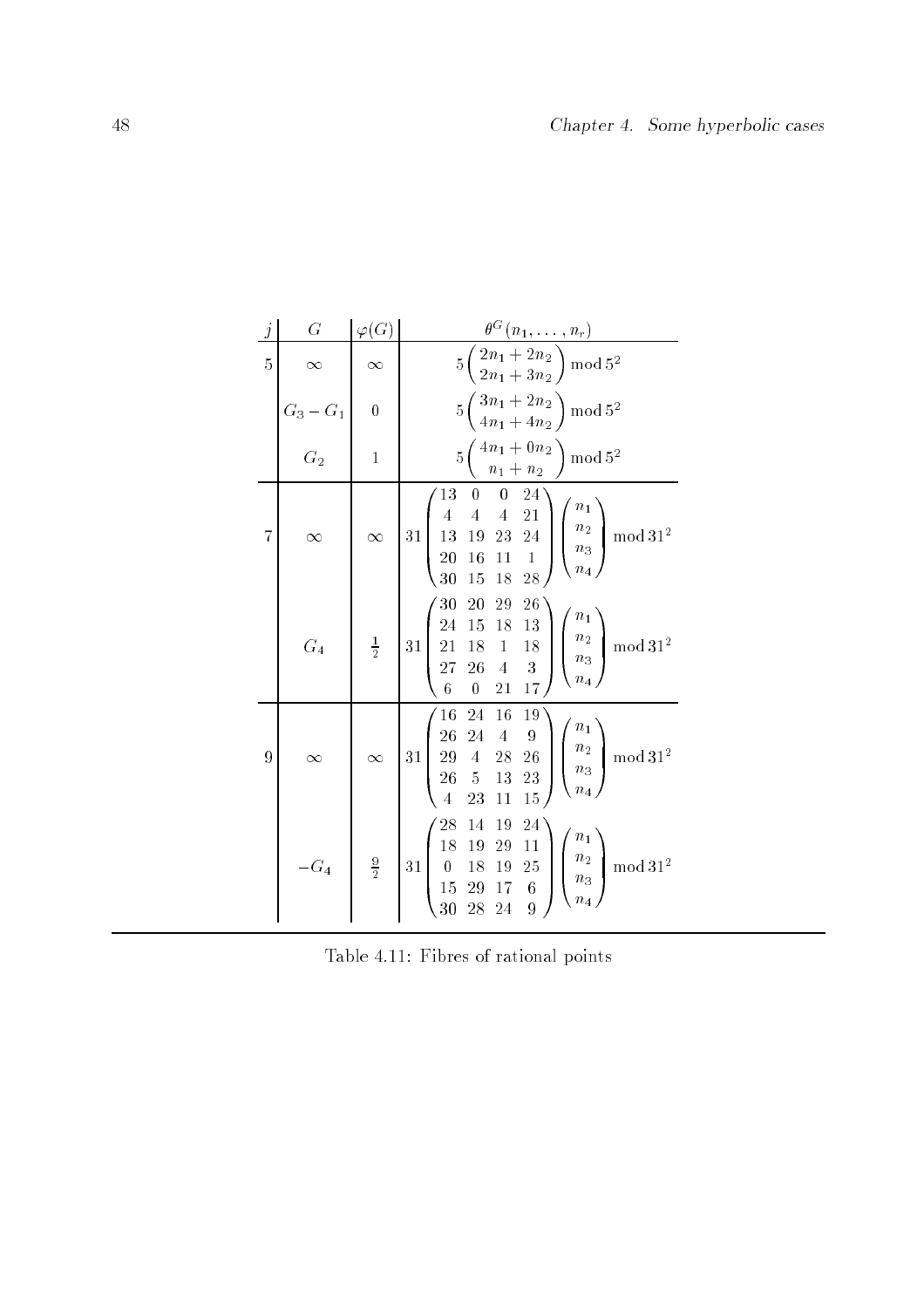correspond to solutions with  $xyz = 0$ . This only leaves  $(1, \pm 3)$  on  $\mathcal{C}_5$ . The corresponding solutions are  $(x, y, z) = (\pm 3, 2 \pm 3 \pm 3 \pm 11 \pm 23)$ . Deing a remarkable relation in itself, it does not satisfy the condition that  $(x, y, z) = 1$ . Furthermore, it cannot be transformed into such a solution using a weighted multiplication  $(x, y, z) \mapsto (\lambda/x, \lambda/y, \lambda-z)$  either.

On  $C_7$ , the points  $\infty^+$  correspond to  $(\pm 1, 2, \pm 3)$  and the points  $(1/2, \pm 15/8)$  correspond (after clearing denominators) to  $(\pm 3 \cdot 5, 2 \cdot 3) \cdot 29 \cdot 37, \pm 3) \cdot 99431$ ). On  $\mathcal{C}_9, \infty^-$  correspond to (±3,  $-$ 2 · 3 , ±3 ) and (9/2, ±387/8) (after clearing denominators) to (±43, 2 · 3 · 7 · 29 · 79,  $\pm 109 \cdot 275623$ . We conclude that the list stated in the theorem is complete.

## 4.8 The equations  $x^2 \pm y^4 = z^5$

In this section we determine the primitive solutions to  $x^2 + y^2 = z^2$  and  $x^2 - y^2 = z^2$ . We use the same methods as in the previous sections. Lemmas 3.2.4 and 3.2.5 show that we have to determine  $\{2,5\}$ -primitive solutions to equations of the form  $y^2 = F(s,t)$ , where  $F$  is a homogeneous form of degree 5. According to Theorem 3.1.1, solutions to such equations are parametrised by the rational points on genus 5 curves. As it turns out, these curves cover elliptic curves. See Section 5.2 for a systematic approach to this. The next two lemmas determine these elliptic curves including the induced cover of the projective line.

**4.8.1. Lemma.** The  $\{2,5\}$ -primitive solutions to  $y^2 = s(s^2 - 10s^2t^2 + 5t^2)$  have  $s/t = \varphi(P)$ , where  $\varphi : \mathcal{E}_P \to \mathbb{P}_1$  is a double cover of genus 1 over a field L and  $P \in \mathcal{E}_P(L)$ . It suffices to take  $\mathcal{E}_1, \ldots, \mathcal{E}_4$  as described in Table 4.12.

*Proof:* Let  $\beta^4 - 5\beta^2 + 5 = 0$ . The field  $\mathbb{Q}(\beta)$  is Galois and

$$
X^{4} - 10X^{2} + 5X = (X + 2\beta - \beta^{3})(X - 2\beta + \beta^{3})(X - 4\beta + \beta^{3})(X + 4\beta - \beta^{3}).
$$

Put  $\alpha = \beta^3 - 2\beta$ . Using Lemma 3.1.2, it follows that with  $S = \{2, 5\}$ , we have

$$
s = N(\delta)a_4^2
$$
  

$$
s - \alpha t = \delta(a_0 + a_1\beta + a_2\beta^2 + a_3\beta^3)^2
$$

where  $\sigma \in L(\mathcal{S}, \mathcal{Z})$ . It follows that  $(s/t)$  =  $10(s/t)$  +  $\bar{\sigma}$  =  $N(\sigma)(y/(a_4t))$  as well. As is easily checked, the curve  $A^+ - 10A^- + 5 = D T^-$  has no Q-rational points for  $D =$ 2, 10, -2, -5, -10. For  $D = 1, 5$ , the curves are mentioned in the lemma. For  $D = -1$ , however, we get an elliptic curve of rank 1, which is not usable if we want a finite bound on the number of solutions. Therefore, we examine the case where  $-N(\delta)$  is a square in more detail. As it turns out, all units in  $\mathcal O$  have positive norm. Generators of the prime ideal  $\mathfrak{p}_2$  | 2, for instance  $1 + \rho - \rho$  , nave norm  $-4$ . Since  $3\mathcal{O} = \mathfrak{p}_5$ , we can take  $\sigma$  to be  $1 + \rho - \rho$ times a square-free unit. This gives 16 possibilities. For each  $\delta$ , we write out the 5 equations for  $s,t$  with respect to the basis  $1,\ldots,\beta^+$  and we eliminate  $s,t$  from them. This leaves us with 3 quadratic forms in  $a_0, \ldots, a_4$ . By homogeneity, if they have a common rational zero, then there also is a solution  $(a_0, \ldots, a_4) \in \mathbb{Z}^\times$  with  $\mathrm{gcd}(a_0, \ldots, a_4) = 1$ . Thus, there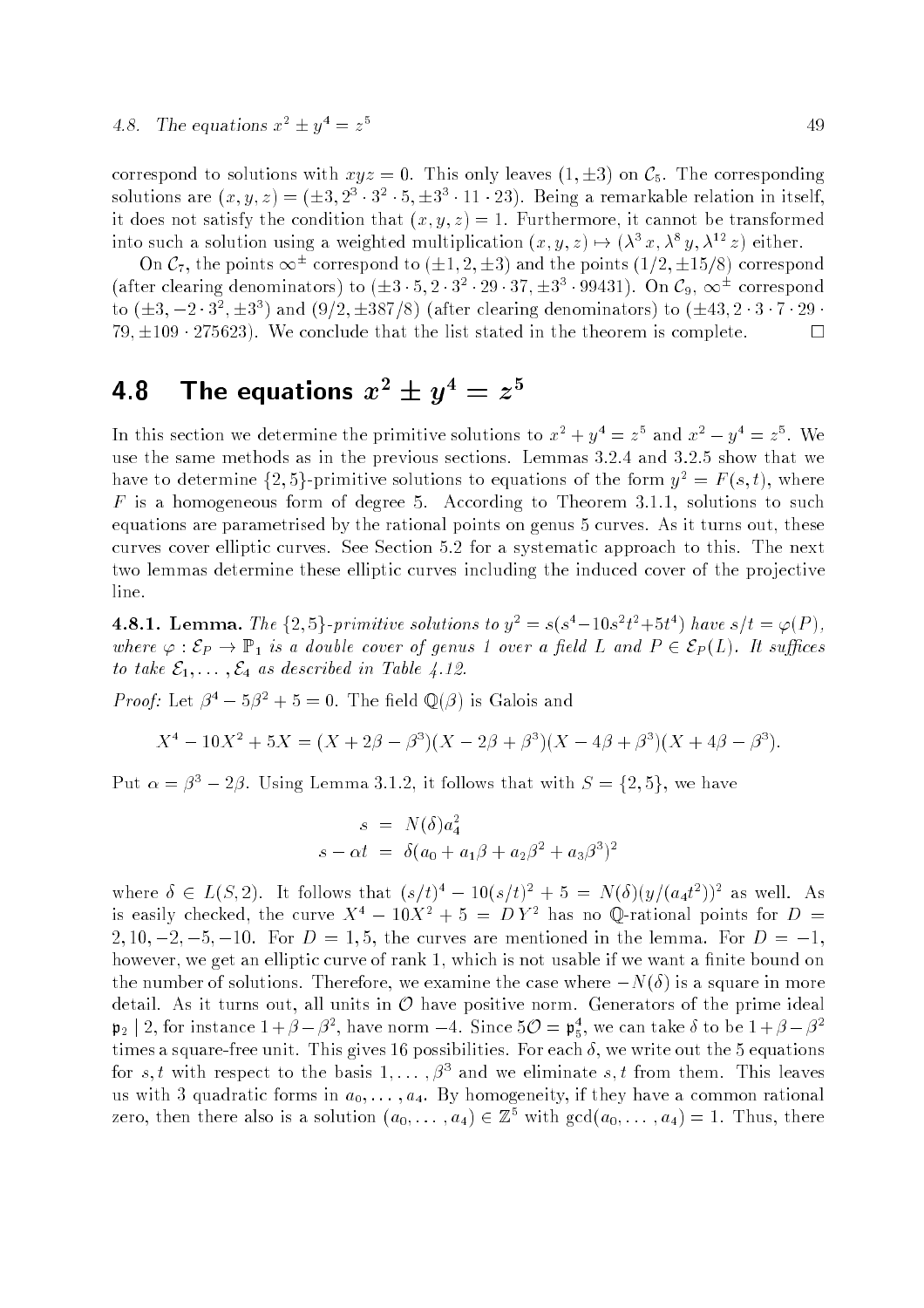|                     |                                                                                                                                                                                                                                                                                                                                                                                                                | $\frac{\mathcal{E}_j}{Y^2 = X^4 - 10X^2 + 5}$                                            |  |  |                                                                      |  |                                                                                                                                                                                                                  | $\frac{\varphi_j(X,Y)}{X}$ | L                                                          |  |  |
|---------------------|----------------------------------------------------------------------------------------------------------------------------------------------------------------------------------------------------------------------------------------------------------------------------------------------------------------------------------------------------------------------------------------------------------------|------------------------------------------------------------------------------------------|--|--|----------------------------------------------------------------------|--|------------------------------------------------------------------------------------------------------------------------------------------------------------------------------------------------------------------|----------------------------|------------------------------------------------------------|--|--|
|                     |                                                                                                                                                                                                                                                                                                                                                                                                                |                                                                                          |  |  |                                                                      |  |                                                                                                                                                                                                                  |                            | $\mathbb{Q}$                                               |  |  |
| $\overline{2}$      |                                                                                                                                                                                                                                                                                                                                                                                                                | $5Y^2 = X^4 - 10X^2 + 5$                                                                 |  |  |                                                                      |  |                                                                                                                                                                                                                  | X<br>1/X                   | $\mathbb{Q}$                                               |  |  |
| 3                   |                                                                                                                                                                                                                                                                                                                                                                                                                | $(8\beta - 2\beta^3 - 6)Y^2 = \beta^3 X^3 + (4\beta^2 - 5)X^2 + (\beta^3 - 4\beta)X - 1$ |  |  |                                                                      |  |                                                                                                                                                                                                                  |                            | $\mathbb{Q}(\beta)$                                        |  |  |
| $\overline{4}$      |                                                                                                                                                                                                                                                                                                                                                                                                                | $(2\beta^3 - 8\beta - 6)Y^2 = \beta^3 X^3 + (4\beta^2 - 5)X^2 + (\beta^3 - 4\beta)X - 1$ |  |  |                                                                      |  |                                                                                                                                                                                                                  |                            | $\mathbb{Q}(\beta)$                                        |  |  |
| $\overline{5}$      |                                                                                                                                                                                                                                                                                                                                                                                                                | $5Y^2 = X^4 + X^3 + X^2 + X + 1$                                                         |  |  |                                                                      |  |                                                                                                                                                                                                                  |                            | $\mathbb{Q}$                                               |  |  |
| $6\phantom{.}$      |                                                                                                                                                                                                                                                                                                                                                                                                                | $2(\zeta - \zeta^2 - 1)Y^2 = X^4 - \zeta X^3 + \zeta^2 X^2 - \zeta^3 X + \zeta^4$        |  |  |                                                                      |  |                                                                                                                                                                                                                  |                            | $\mathbb{Q}(\zeta)$                                        |  |  |
| $\overline{7}$      |                                                                                                                                                                                                                                                                                                                                                                                                                | $2(1 - \zeta + \zeta^2)Y^2 = X^4 - \zeta X^3 + \zeta^2 X^2 - \zeta^3 X + \zeta^4$        |  |  |                                                                      |  |                                                                                                                                                                                                                  |                            | $\mathbb{Q}(\zeta)$                                        |  |  |
| $8\,$               | $Y^2 = X^4 + \alpha^3 X^3 + 2\alpha X^2 + 2\alpha^4 X + 4\alpha^2$                                                                                                                                                                                                                                                                                                                                             |                                                                                          |  |  |                                                                      |  |                                                                                                                                                                                                                  | $X^-$                      | $\mathbb{Q}(\alpha)$                                       |  |  |
| 9                   | $(\alpha^3 + \alpha^2 - 1)Y^2 = X^4 + \alpha^3 X^3 + 2\alpha X^2 + 2\alpha^4 X + 4\alpha^2$                                                                                                                                                                                                                                                                                                                    |                                                                                          |  |  |                                                                      |  |                                                                                                                                                                                                                  | $\boldsymbol{X}$           | $\mathbb{Q}(\alpha)$                                       |  |  |
|                     |                                                                                                                                                                                                                                                                                                                                                                                                                |                                                                                          |  |  |                                                                      |  |                                                                                                                                                                                                                  |                            |                                                            |  |  |
| L                   |                                                                                                                                                                                                                                                                                                                                                                                                                | Z-basis of $\mathcal{O}_L$   disc $(\mathcal{O}_L/\mathbb{Z})$                           |  |  |                                                                      |  |                                                                                                                                                                                                                  |                            | $\operatorname{reg}(\mathcal{O}_L^*)$   $h(\mathcal{O}_L)$ |  |  |
|                     | $\overline{\mathbb{Q}(\beta)}$ $\overline{1,\beta,\beta^2,\beta^3}$<br>2000                                                                                                                                                                                                                                                                                                                                    |                                                                                          |  |  | $\frac{\mathcal{O}_L^*}{\langle -1, \eta_1, \eta_2, \eta_3 \rangle}$ |  |                                                                                                                                                                                                                  | 1.8528                     | 1                                                          |  |  |
|                     | $\left[\begin{array}{c} \overline{\mathbb{Q}}(\zeta) \\ \mathbb{Q}(\alpha) \end{array} \middle  \begin{array}{c} 1, \zeta, \zeta^2, \zeta^3 \\ 1, \alpha, \alpha^2, \alpha^3, \alpha^4 \end{array} \right]$ $\left[\begin{array}{c} 125 \\ 50000 \end{array} \middle  \begin{array}{c} \langle \zeta, 1-\zeta \rangle \\ \langle -1, 1-\alpha, \alpha^4 - \alpha^3 + \alpha^2 - 1 \rangle \end{array} \right]$ |                                                                                          |  |  |                                                                      |  |                                                                                                                                                                                                                  |                            | 0.9624<br>$\mathbf{1}$                                     |  |  |
|                     |                                                                                                                                                                                                                                                                                                                                                                                                                |                                                                                          |  |  | 4.8349<br>$\mathbf{1}$                                               |  |                                                                                                                                                                                                                  |                            |                                                            |  |  |
|                     | $\beta^4 - 5\beta^2 + 5 = 0$ $\eta_1 = 2 - \beta^2$<br>$\zeta^4 - \zeta^3 + \zeta^2 - \zeta + 1 = 0$<br>$\alpha^5 - 2 = 0$<br>$\eta_2 = 2 + \beta - \beta^2$<br>$\eta_3 = -3 + 3\beta + \beta^2 - \beta^3$                                                                                                                                                                                                     |                                                                                          |  |  |                                                                      |  |                                                                                                                                                                                                                  |                            |                                                            |  |  |
|                     | defining relation                                                                                                                                                                                                                                                                                                                                                                                              |                                                                                          |  |  |                                                                      |  | $\begin{array}{c c c c} L & p & \text{defining relation} \\ \hline \mathbb{Q}(\zeta) & 2 & 2\mathcal{O}_L = \mathfrak{p}_2 \end{array}$                                                                          |                            |                                                            |  |  |
|                     | $\begin{array}{c c c} L & p & \text{defining rel:} \\ \hline \mathbb{Q}(\beta) & 41 & \beta = 3 \bmod \mathfrak{p}_{p,1} \end{array}$                                                                                                                                                                                                                                                                          |                                                                                          |  |  |                                                                      |  |                                                                                                                                                                                                                  |                            |                                                            |  |  |
|                     |                                                                                                                                                                                                                                                                                                                                                                                                                | $\beta = 18 \mod \mathfrak{p}_{p,2}$                                                     |  |  |                                                                      |  | 5 $5\mathcal{O}_L = (1 + \zeta + \zeta^2 + \zeta^3)\mathcal{O}_L^4 = \mathfrak{p}_5^4$                                                                                                                           |                            |                                                            |  |  |
|                     |                                                                                                                                                                                                                                                                                                                                                                                                                | $\beta = 23 \mod \mathfrak{p}_{p,3}$                                                     |  |  |                                                                      |  | $\mathbb{Q}(\alpha)$ 151 $\alpha = 22 \mod \mathfrak{p}_{p,1}$                                                                                                                                                   |                            |                                                            |  |  |
|                     |                                                                                                                                                                                                                                                                                                                                                                                                                | $\beta = 38 \mod \mathfrak{p}_{p,4}$                                                     |  |  |                                                                      |  | $\alpha = 25 \mod \mathfrak{p}_{p,2}$                                                                                                                                                                            |                            |                                                            |  |  |
|                     |                                                                                                                                                                                                                                                                                                                                                                                                                | 2 $2\mathcal{O}_L = (1 + \beta - \beta^2)\mathcal{O}_L^2 = \mathfrak{p}_2^2$             |  |  |                                                                      |  | $\alpha = 49 \mod \mathfrak{p}_{p,3}$                                                                                                                                                                            |                            |                                                            |  |  |
|                     |                                                                                                                                                                                                                                                                                                                                                                                                                | 5 $5\mathcal{O}_L = \beta \mathcal{O}_L^5 = \mathfrak{p}_5^4$                            |  |  |                                                                      |  | $\alpha = 90 \mod \mathfrak{p}_{p,4}$                                                                                                                                                                            |                            |                                                            |  |  |
| $\mathbb{Q}(\zeta)$ |                                                                                                                                                                                                                                                                                                                                                                                                                | 31 $\zeta = 15 \mod \mathfrak{p}_{p,1}$                                                  |  |  |                                                                      |  | $\alpha = 116 \mod \mathfrak{p}_{p,5}$                                                                                                                                                                           |                            |                                                            |  |  |
|                     |                                                                                                                                                                                                                                                                                                                                                                                                                | $\zeta = 23 \mod \mathfrak{p}_{p,2}$                                                     |  |  |                                                                      |  | $\begin{array}{c}\n 2 \left  \begin{array}{c}\n 20L = \alpha 0^5 = \mathfrak{p}_2^5 \\  5 \left  \begin{array}{c}\n 20L = \alpha 0^5 = \mathfrak{p}_2^5\n \end{array}\right.\n \end{array}\right.\n \end{array}$ |                            |                                                            |  |  |
|                     |                                                                                                                                                                                                                                                                                                                                                                                                                | $\zeta = 27 \mod \mathfrak{p}_{p,3}$                                                     |  |  |                                                                      |  | $5\overline{\mathcal{O}_L} = (\alpha + 1)\overline{\mathcal{O}_L^5} = \mathfrak{p}_5^5$                                                                                                                          |                            |                                                            |  |  |
|                     |                                                                                                                                                                                                                                                                                                                                                                                                                | $\zeta = 29 \mod \mathfrak{p}_{p,4}$                                                     |  |  |                                                                      |  |                                                                                                                                                                                                                  |                            |                                                            |  |  |

Table 4.12: Parametrising curves and their fields of definition

should exist a solution  $(a_0,\ldots,a_4)\in{\mathbb Z}_p$  with  $(a_0,\ldots,a_4)\not\equiv(0,\ldots,0)$  mod  $p$  for any prime  $p$  as well. See Appendix A.2 for an algorithm to check for local solutions. If we test this for both  $p = 2$  and  $p = 5$ , we see that only for  $\delta = 3\beta^3 + 6\beta^2 - 4\beta - 9$ ,  $-3\beta^3 + 6\beta^2 + 4\beta - 9$  do we have solutions locally. If we combine this with our original relations on  $s, t$  and choose appropriate representatives of  $L(S, 2)$ , we get that for some  $y_1 \in \mathbb{Q}(\beta)$  and  $x = s/t$ , we have

$$
x(x4 - 10x2 + 5)/(x + \beta3 - 4\beta) = 6 \pm 2\beta(\beta2 - 4)y12.
$$

This leads to the remaining two curves.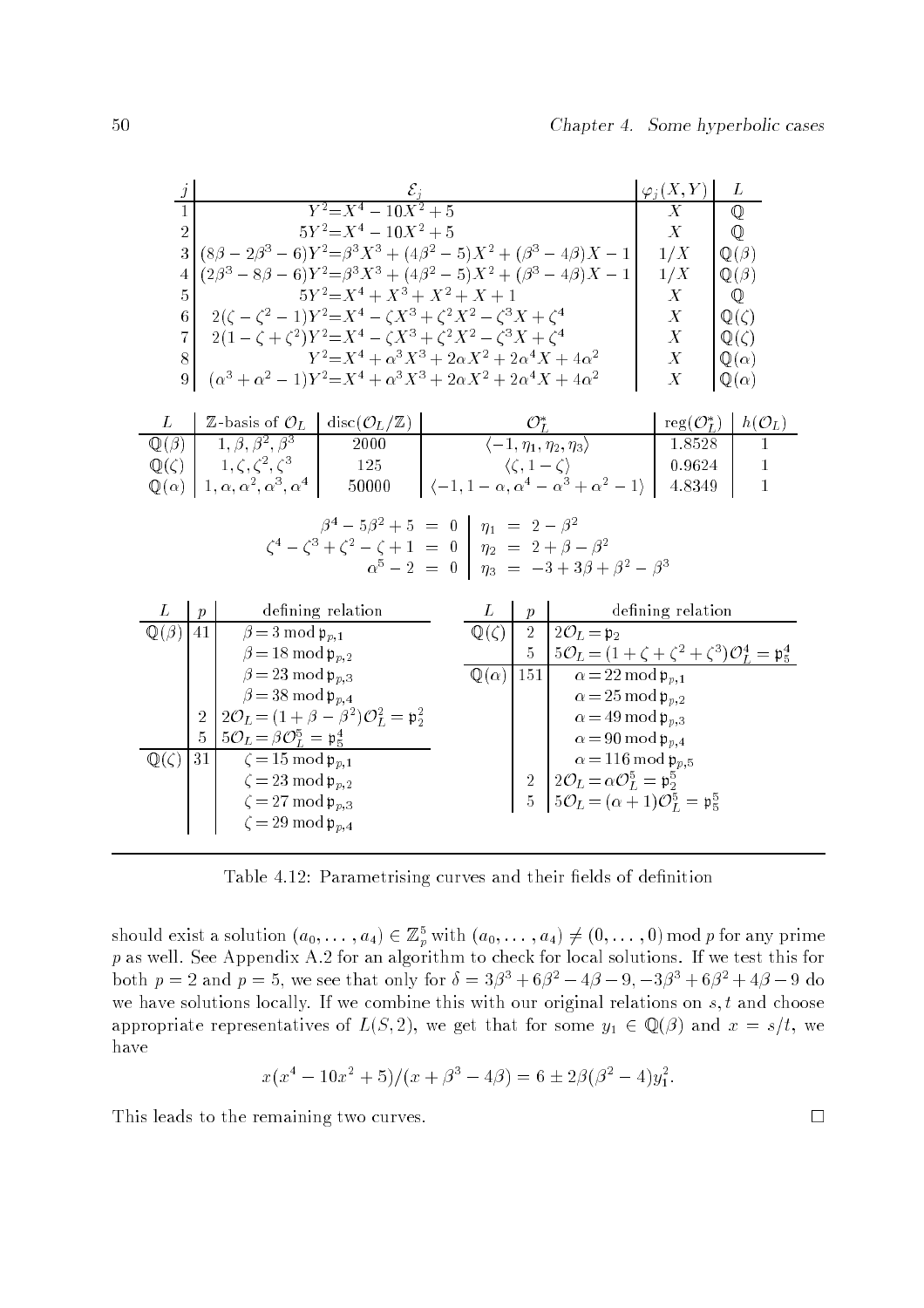$$
E_j : \gamma_j Y^2 = X^3 - 5X^2 + 5X
$$
  
\n
$$
\gamma_3 = 1 + \beta - \beta^2
$$
  
\n
$$
\varphi_3(X, Y) = \frac{(6\beta - 2\beta^3)X + 3\beta^3 - 10\beta}{5}
$$
  
\n
$$
\gamma_6 = 2(\zeta^2 - \zeta)
$$
  
\n
$$
\varphi_6(X, Y) = \frac{X - 2\zeta^2 + \zeta - 2}{X + \zeta^3 + \zeta^2 - \zeta - 1}
$$
  
\n
$$
\gamma_7 = -2(\zeta^2 - \zeta)
$$
  
\n
$$
\varphi_7(X, Y) = \frac{X - 2\zeta^2 + \zeta - 2}{X + \zeta^3 + \zeta^2 - \zeta - 1}
$$
  
\n
$$
\gamma_8 = 1
$$
  
\n
$$
\varphi_8(X, Y) = \frac{-\alpha^3 X + 2\alpha^3 Y}{4X - 5}
$$
  
\n
$$
\gamma_9 = \frac{\alpha^3 + \alpha^2 - 1}{4X - 5}
$$
  
\n
$$
\gamma_9 = \frac{2(6\alpha^4 - 4\alpha^3 + 5\alpha^2 + 11\alpha - 13)X + 12Y - 10(3\alpha^4 - \alpha^3 + 4\alpha - 6)}{(-4\alpha^3 + 2\alpha^2 + 2\alpha + 2)X - 12Y - 5(3\alpha^4 - 3\alpha^3 + \alpha^2 - 4)}
$$



**4.8.2. Lemma.** The  $\{2, 5\}$ -primitive solutions to  $2y^* = s^* - t^*$  have  $s/t = \varphi(F)$ , where  $\varphi : \mathcal{E}_P \to \mathbb{P}_1$  is a double cover of genus 1 over a field L and  $P \in \mathcal{E}_P(L)$ . It suffices to take  $\mathcal{E}_5$ ,  $\mathcal{E}_6$ ,  $\mathcal{E}_7$  as in Table 4.12.

*Proof:* Let  $\zeta$   $- \zeta$   $+ \zeta$   $- \zeta$   $+ 1 = 0$ . Then

$$
X^{5} - 1 = (X - 1)(X + \zeta)(X - \zeta^{2})(X + \zeta^{3})(X - \zeta^{4}).
$$

Put  $\alpha = -\zeta$ . It follows that

$$
s - t = 2N(\delta)a_4^2
$$
  

$$
s + \zeta t = \delta(a_0 + a_1\zeta + a_2\zeta^2 + a_3\zeta^3)^2
$$

where  $o \in L(\mathcal{S}, \mathcal{Z})$ . It follows that  $(s/t)^{-} + (s/t)^{-} + (s/t)^{-} + (s/t)^{+} + 1 = (y/a_4t^{-})^{-} / N(0)$  as well. As is easily checked, the curve  $A^+ + A^- + A^- + I = D$  and  $\Psi$ -rational points for  $D = 1, 5$  only. For  $D = 5$ , the curve is mentioned in the lemma. For  $D = 1$  we find a curve of positive rank, so we examine the case where  $N(\delta)$  is a square in more detail. We can take  $\delta$  to be a multiplicative combination of  $\{2,\zeta^3+\zeta-1,\zeta\}$ . Filtering at 2 and 5 gives that, without loss of generality,  $o = \zeta^* - 1, 1 - \zeta^*$ . It follows that for some  $y_1 \in \mathbb{Q}(\zeta)$ and  $x = s/t$ , we have

$$
(x^5 - 1)/(x + \zeta) = 2N(\delta)/\delta y_1^2.
$$

This leads to the remaining two curves.

**4.8.3. Lemma.** The  $\{2, 5\}$ -primitive solutions to  $y^2 = s^3 - 8t^3$  have  $s/t = \varphi(F)$ , where  $\varphi : \mathcal{E}_P \to \mathbb{P}_1$  is a double cover of genus 1 over a field L and  $P \in \mathcal{E}_P(L)$ . It suffices to take  $\mathcal{E}_8$ ,  $\mathcal{E}_9$  as in Table 4.12.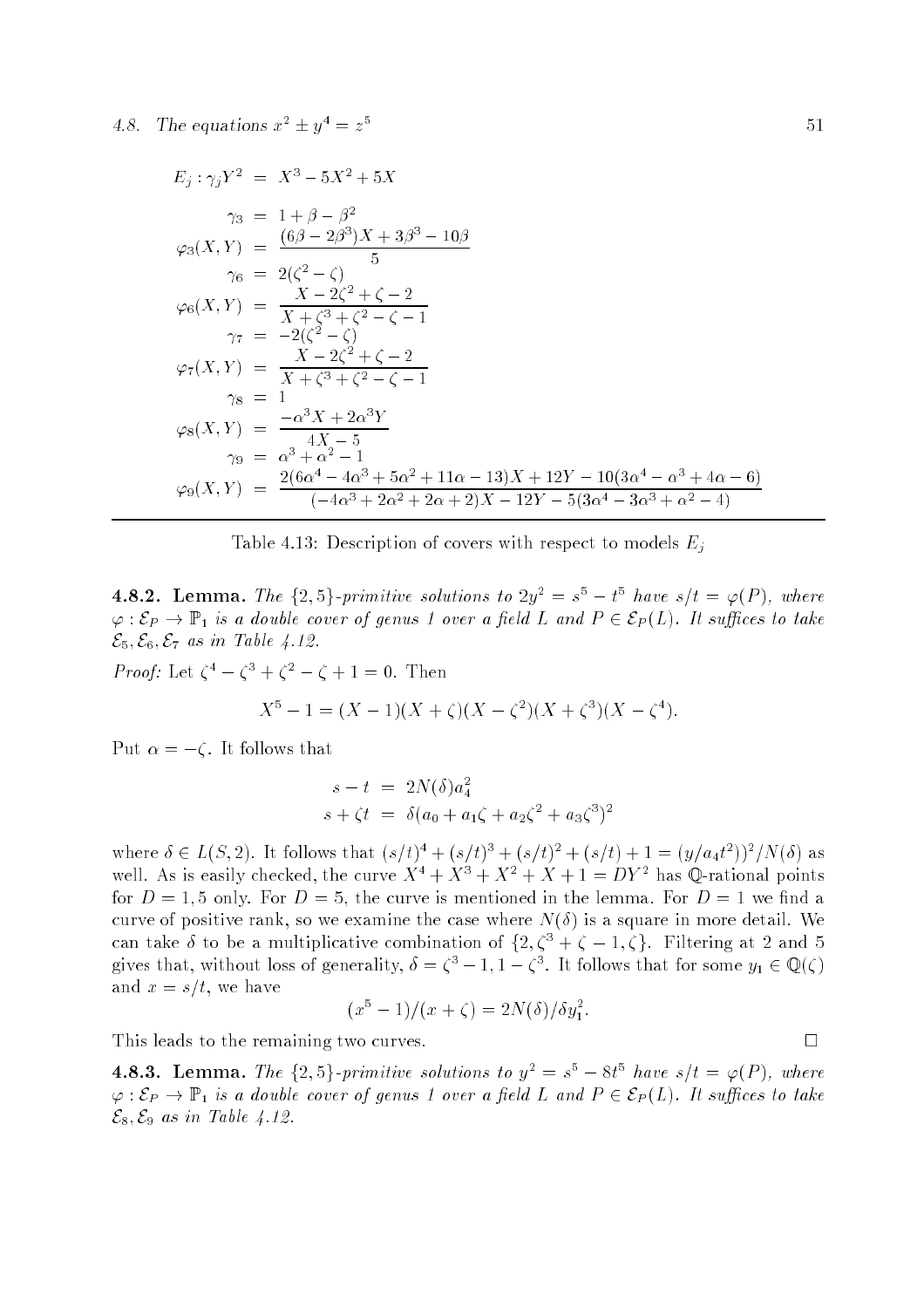|                | $j G_i$                                                                                                                                                             | $\overline{p}$ | $M^t$                                                               | Z(B)/p                                                             |
|----------------|---------------------------------------------------------------------------------------------------------------------------------------------------------------------|----------------|---------------------------------------------------------------------|--------------------------------------------------------------------|
| $\mathcal{R}$  | $(10+5\beta-2\beta^2-\beta^3,20+15\beta-5\beta^2-4\beta^3)$<br>$(\beta^3,0)$<br>(0, 0)                                                                              | 41             | 110<br>$\boldsymbol{0}$                                             | 21<br>$35\,$<br>$\overline{2}$<br>18/                              |
| 6 <sup>1</sup> | $(1-3\zeta^2+3\zeta^3, 1+3\zeta-2\zeta^2+\zeta^3)$<br>$(1 - 1\zeta^2 + \zeta^3, \zeta^3)$<br>$(2 - \zeta^2 + \zeta^3, 0)$<br>(0, 0)                                 | 31             | $\left( \right)$<br>$\begin{array}{cc} 8 & 16 \\ 0 & 0 \end{array}$ | 3<br>3<br>12 29<br>12 15<br>$0$ 17                                 |
|                | $(2+\zeta^2-\zeta^3, 1-\zeta-\zeta^3)$<br>$\frac{1}{7}$ $\left(-1+3\zeta^2-3\zeta^3, 1-7\zeta^2+8\zeta^2-4\zeta^3\right)$<br>$(2 - \zeta^2 + \zeta^3, 0)$<br>(0, 0) | 31             | $\begin{array}{cc} 4&8\\0&0 \end{array}$<br>$\overline{0}$          | 8<br>21<br>$2\quad 2$<br>$0 \t15$<br>22 27                         |
| 8              | $(1 - 2\alpha + \alpha^3, 3 - 2\alpha^2 - 2\alpha^3 + \alpha^4)$<br>(4, 2)<br>(0, 0)                                                                                | $151\,$        | $\left(\begin{array}{ll} 80&0\0&20\0&1 \end{array}\right)$          | $-1$<br>51<br>$43 - 1$<br>$146 - 1$<br>$-1$<br>127<br>92<br>$-1$ , |
| 9 <sup>1</sup> | $(1 + \alpha + \alpha^2 - \alpha^3 + \alpha^4, 1 - 5\alpha + 6\alpha^2 - 4\alpha^3 + 2\alpha^4)$                                                                    |                |                                                                     | 64<br>49<br>60<br>94                                               |

Table 4.14: Curves  $E_j$  and data on the Mordell-Weil groups

*Proof:* Let  $\alpha^5 - 2 = 0$ . Then

$$
X^{5} - 8 = (X - \alpha^{3})(X^{4} + \alpha^{3}X^{3} + 2\alpha X^{2} + 2\alpha^{4}X + 4\alpha^{2}).
$$

It follows that

$$
s - \alpha^{3}t = \delta(a_{0} + a_{1}\alpha + a_{2}\alpha^{2} + a_{3}\alpha^{3} + a_{4}\alpha^{4})^{2}
$$
  

$$
y^{2} = N(\delta)N(a_{0} + a_{1}\alpha + a_{2}\alpha^{2} + a_{3}\alpha^{3} + a_{4}\alpha^{4})^{2}
$$

where  $\delta \in L(S, 2)$ . From the second equation, it follows that  $\delta$  is of square norm. Since 2 and 5 completely ramily, this leaves  $\theta \in \{1, \alpha = 1, 1 + \alpha + \alpha\}$  ,  $\alpha^\prime = \alpha^\prime + \alpha^\prime = 1\}$  . Filtering at 2 only leaves  $\sigma = 1, \alpha^2 - \alpha^2 + \alpha^2 - 1$ . For  $x = s/t$  and some  $y_1 \in \mathbb{Q}(\alpha)$  we have

$$
(x^5 - 8)/(x - \alpha^3) = N(\delta)/\delta y_1^2.
$$

This leads to the curves in the lemma.  $\square$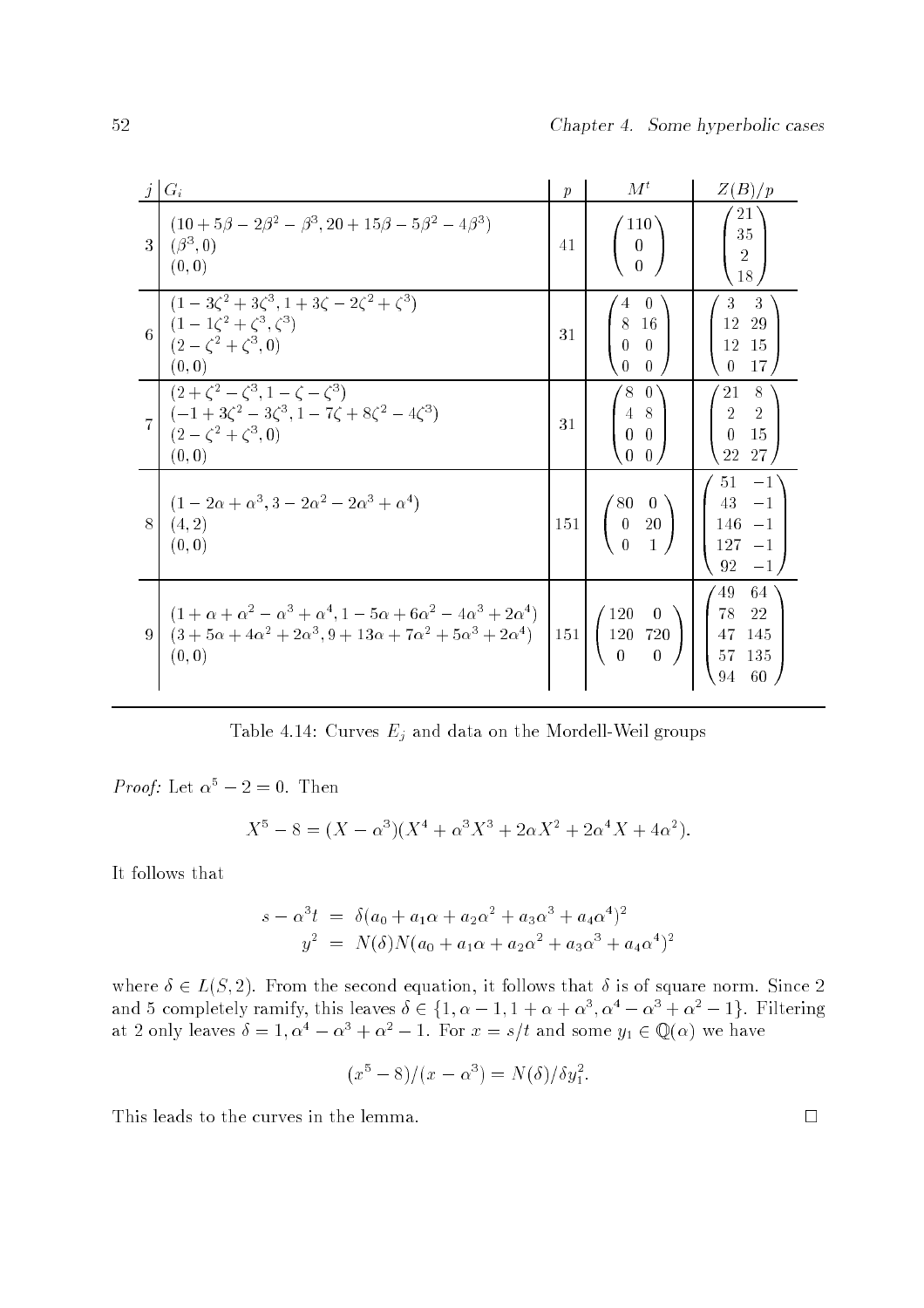4.8. The equations  $x^2 \pm y^2 \equiv z^2$ 

**4.8.4. Lemma.** The covers  $\mathcal{E}_3, \mathcal{E}_6, \ldots, \mathcal{E}_9$  in Table 4.12 are birational to the covers  $E_j$ :  $\gamma Y^2 = X^3 - 5X^2 + 5X$  described in Table 4.13.

*Proof:* It is straightforward to check this.

Having established elliptic covers that parametrise  $\{2, 5\}$ -primitive solutions in some way, we now determine their Mordell-Weil groups (up to finite index).

**4.8.5. Lemma.** Let  $E_3$  be the elliptic curve described in Table 4.14 and  $L = \mathbb{Q}(\beta)$ . We have  $E_3^-(L) = \langle G_2, G_3 \rangle$ . The group  $\langle G_1, G_2, G_3 \rangle$  is a subgroup of odd finite index in  $E_3(L)$ , prime to 41. The group  $\langle G_1, G_2, G_3 \rangle$  mod  $\mathfrak{p}_{41,i}$  spans  $E_3(L)$  mod  $\mathfrak{p}_{41,i}$ .

*Proof:* The proof follows the same lines as that of Lemma 4.3.2. Let  $E = E_3$ . The following data give the necessary ingredients.

$$
\#(\langle G_1, G_2, G_3 \rangle \text{ mod } \mathfrak{p}_{41,i} = 44, 44, 20, 20
$$
  
\n
$$
G'_3 = (5 - 4\beta^3, 0); \quad G_3 = \psi'(G'_3)
$$
  
\n
$$
E(L_{\mathfrak{p}_2})/\psi'(E'(L_{\mathfrak{p}_2})) = \langle G_1, G_2, (2 - \beta + \beta^2 + \beta^3, ?),
$$
  
\n
$$
(-4 + 6\beta - 6\beta^2 + 6\beta^3, ?), (6 - 2\beta + 2\beta^2, ?)\rangle
$$
  
\n
$$
E'(L_{\mathfrak{p}_2})/\psi(E(L_{\mathfrak{p}_2})) = \langle G'_3 \rangle
$$
  
\n
$$
E(L_{\mathfrak{p}_5}/\psi'(E'(L_{\mathfrak{p}_5})) = \langle G_1 \rangle; E'(L_{\mathfrak{p}_5})/\psi(E(L_{\mathfrak{p}_5})) = \langle (2\beta^2 - 2\beta^3, ?) \rangle
$$
  
\n
$$
E(\mathbb{R})/\psi'(E'(\mathbb{R})) = \{1\}; E'(\mathbb{R})/\psi(E(\mathbb{R})) = \langle (-2\text{sign}(\gamma), ?) \rangle \text{ (for all real primes)}
$$
  
\n
$$
\bigcap_{i=1}^4 (\langle G_1, G_2, G_3 \rangle \cap E^{(1)}(L_{\mathfrak{p}_{41,i}})) = \langle 110G_1 \rangle
$$

See Table 4.14 for values of  $Z$ .

**4.8.6. Lemma.** Let  $E_6$  be the elliptic curve described in Table 4.14 and  $L = \mathbb{Q}(\zeta)$ . We have  $E_6^{(1)}(L) = \langle G_3, G_4 \rangle$ . The group  $\langle G_1, \ldots, G_4 \rangle$  is a subgroup of odd finite index in  $E_6(L)$ , prime to 31. The group  $\langle G_1, \ldots, G_4 \rangle$  mod  $\mathfrak{p}_{31,i}$  spans  $E_6(L)$  mod  $\mathfrak{p}_{31,i}$ .

*Proof:* The proof follows the same lines as that of Lemma 4.3.2. Let  $E = E_6$  and  $\mathfrak{p}_{41}$  | 41 with  $\zeta = 4 \mod 41$ . The following data give the necessary ingredients.

$$
\begin{aligned}\n&\#(\langle G_1,\ldots,G_4\rangle\text{ mod }\mathfrak{p}_{31,i}=32,32,32,32\\
&\#(E\text{ mod }\mathfrak{p}_{41})(\mathcal{O}/\mathfrak{p}_{41})=44\\
&G_4' = (-3+4\zeta^2-4\zeta^3,0); \quad G_4 = \psi'(G_4')\\
&E(L_{\mathfrak{p}_2})/\psi'(E'(L_{\mathfrak{p}_2})) = \langle G_1, G_2, G_3, (4-2\zeta,?, (4-2\zeta^2,?)\rangle\\
&E'(L_{\mathfrak{p}_2})/\psi(E(L_{\mathfrak{p}_2})) = \langle G_4' \rangle\\
&E(L_{\mathfrak{p}_5}/\psi'(E'(L_{\mathfrak{p}_5})) = \langle G_4 \rangle; \quad E'(L_{\mathfrak{p}_5})/\psi(E(L_{\mathfrak{p}_5})) = \langle (4-12\zeta^2+12\zeta^3,?)\rangle\\
\bigcap_{i=1}^4 (\langle G_1,\ldots,G_4\rangle \cap E^{(1)}(L_{\mathfrak{p}_{31,i}})) = \langle 4G_1 + 8G_2, 16G_2 \rangle\n\end{aligned}
$$

See Table 4.14 for values of Z.

**4.8.7. Lemma.** Let  $E_7$  be the elliptic curve described in Table 4.14 and  $L = \mathbb{Q}(\zeta)$ . We have  $E_7^-(L) = \langle G_3, G_4 \rangle$ . The group  $\langle G_1, \ldots, G_4 \rangle$  is a subgroup of odd finite index in  $E_7(L)$ , prime to 31. The group  $\langle G_1, \ldots, G_4 \rangle$  mod  $\mathfrak{p}_{31,i}$  spans  $E_7(L)$  mod  $\mathfrak{p}_{31,i}$ .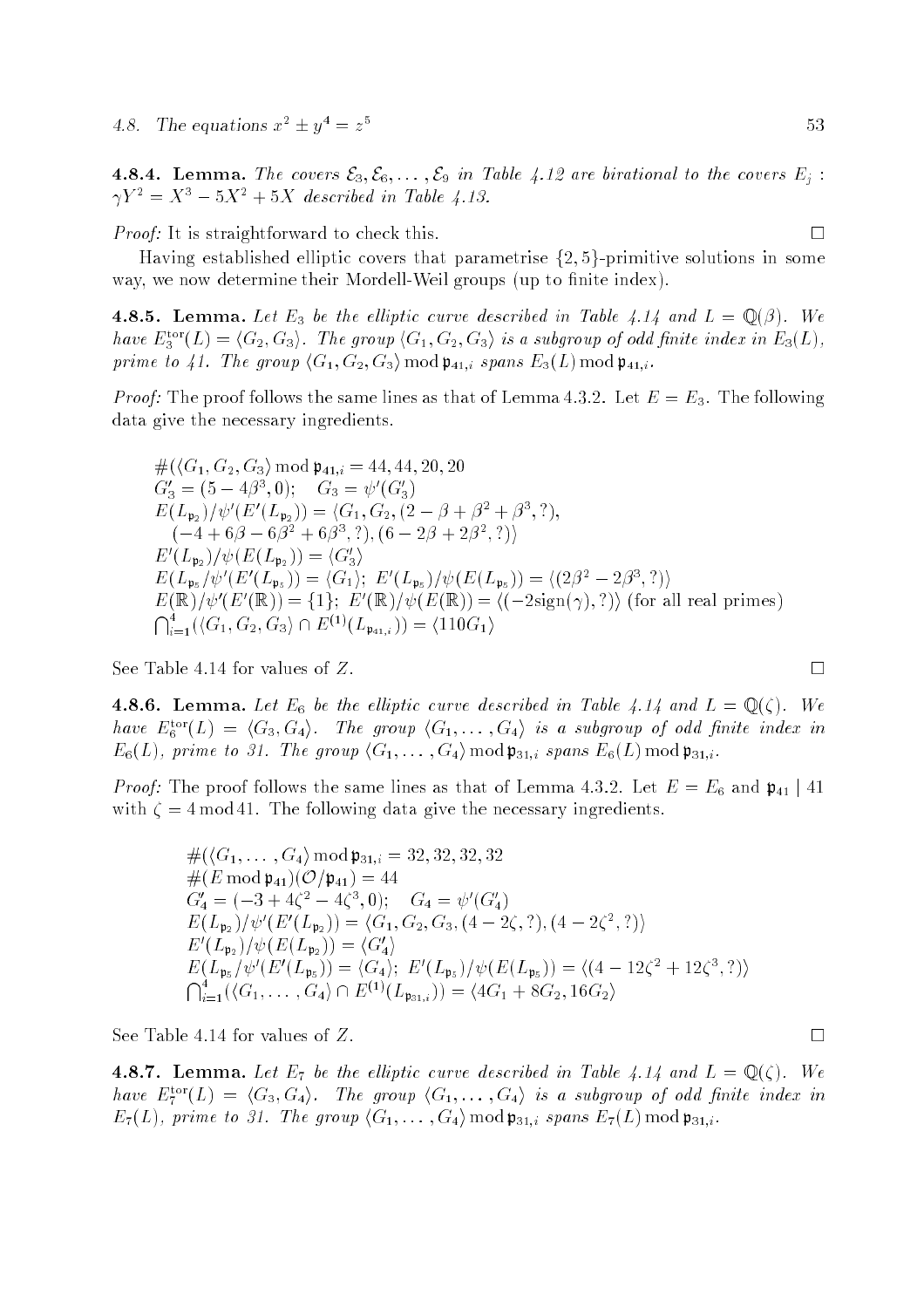*Proof:* The proof follows the same lines as that of Lemma 4.3.2. Let  $E = E_7$  and  $\mathfrak{p}_{41}$  | 41 with  $\zeta = 4 \mod 41$ . The following data give the necessary ingredients.

$$
\#(\langle G_1, \ldots, G_4 \rangle \mod \mathfrak{p}_{31,i} = 32, 32, 32, 32
$$
\n
$$
\#(E \mod \mathfrak{p}_{41})(\mathcal{O}/\mathfrak{p}_{41}) = 44
$$
\n
$$
G_4' = (-3 + 4\zeta^2 - 4\zeta^3, 0); \quad G_4 = \psi'(G_4')
$$
\n
$$
E(L_{\mathfrak{p}_2})/\psi'(E'(L_{\mathfrak{p}_2})) = \langle G_1, G_2, G_3, (4 + 10\zeta + 8\zeta^2 + 8\zeta^3, ?), (-4 + 2\zeta^2 + 8\zeta^3, ?) \rangle
$$
\n
$$
E'(L_{\mathfrak{p}_2})/\psi(E(L_{\mathfrak{p}_2})) = \langle G_4' \rangle
$$
\n
$$
E(L_{\mathfrak{p}_5}/\psi'(E'(L_{\mathfrak{p}_5})) = \langle G_2 \rangle; E'(L_{\mathfrak{p}_5})/\psi(E(L_{\mathfrak{p}_5})) = \langle (-4 + 12\zeta^2 - 12\zeta^3, ?) \rangle
$$
\n
$$
\bigcap_{i=1}^4 (\langle G_1, \ldots, G_4 \rangle \cap E^{(1)}(L_{\mathfrak{p}_{3+i}})) = \langle 8G_1 + 4G_2, 8G_2 \rangle
$$

See Table 4.14 for values of Z.

**4.8.8. Lemma.** Let  $E_8$  be the elliptic curve described in Table 4.14 and  $L = \mathbb{Q}(\alpha)$ . We have  $E_8^{\sim\sim}(L)=\langle G_3\rangle.$  The group  $\langle G_1,G_2,G_3\rangle$  is a subgroup of odd finite index in  $E_8(L),$ prime to 151. We have  $\langle G_1, G_2, G_3 \rangle \mod \mathfrak{p}_{151,i} = E_8(L) \mod \mathfrak{p}_{151,i}$ .

*Proof:* The proof follows the same lines as that of Lemma 4.3.2. Let  $E = E_8$  and  $\mathfrak{p}_3$  | 3 with  $\alpha = 2 \mod p_3$ . The following data give the necessary ingredients.

$$
\#(\langle G_1, G_2, G_3 \rangle \mod \mathfrak{p}_{151,i} = 80, 80, 40, 80, 40
$$
  
\n
$$
\#(E \mod \mathfrak{p}_3)(\mathcal{O}/\mathfrak{p}_3) = 6
$$
  
\n
$$
G'_2 = (5, -20); G_2 = \psi'(G'_2)
$$
  
\n
$$
E(L_{\mathfrak{p}_2})/\psi'(E'(L_{\mathfrak{p}_2})) = \langle G_1, G_3, (4 + 4\alpha + 12\alpha^2 + 9\alpha^4, ?), (4 + 8\alpha^2 + 18\alpha^3 + 12\alpha^4) \rangle
$$
  
\n
$$
E'(L_{\mathfrak{p}_2})/\psi(E(L_{\mathfrak{p}_2})) = \langle G'_2, (3, ?), (9 + 8\alpha^2 - 22\alpha^3 + 12\alpha^4) \rangle
$$
  
\n
$$
E(L_{\mathfrak{p}_5}/\psi'(E'(L_{\mathfrak{p}_5})) = \langle G_3 \rangle; E'(L_{\mathfrak{p}_5})/\psi(E(L_{\mathfrak{p}_5})) = \langle G'_2 \rangle
$$
  
\n
$$
\bigcap_{i=1}^5 (\langle G_1, G_2, G_3 \rangle \cap E^{(1)}(L_{\mathfrak{p}_{15+i}})) = \langle 80G_1, 20G_2 + G_3 \rangle
$$

See Table 4.14 for values of Z.

**4.8.9. Lemma.** Let  $E_9$  be the elliptic curve described in Table 4.14 and  $L = \mathbb{Q}(\alpha)$ . We have  $E_9$  (L)  $\equiv$  (G3). The group (G1; G2; G3) is a subgroup of odd finite index in  $E_9(L)$ , prime to 151. We have  $\langle G_1, G_2, G_3 \rangle \mod \mathfrak{p}_{151,i} = E_9(L) \mod \mathfrak{p}_{151,i}$ .

*Proof:* The proof follows the same lines as that of Lemma 4.3.2. Let  $E = E_9$  and  $\mathfrak{p}_3 \mid 3$ with  $\alpha = 2 \mod p_3$ . The following data give the necessary ingredients.

 $\#(\langle G_1, G_2, G_3 \rangle \text{ mod } \mathfrak{p}_{151,i} = 144, 72, 80, 40, 80)$  $#(E \mod \mathfrak{p}_3)(\mathcal{O}/\mathfrak{p}_3) = 2$  $G_2 = (1 + \delta \alpha - 4\alpha^2, \delta \alpha^2 - \delta \alpha^2 - 4\alpha^2 - 4\alpha + 20); G_2 = \psi (G_2) - G_1$  $E(L_{\mathfrak{p}_2})/\psi$  (E  $(L_{\mathfrak{p}_2})$ ) =  $\langle G_1, G_3, (0 - 3\alpha + 3\alpha, 1), (3 + 3\alpha + 3\alpha + 1\alpha + 6\alpha, 1) \rangle$  $E(L_{\mathfrak{p}_2})/\psi(E(L_{\mathfrak{p}_2})) = \langle G_2, (0,0), (13 + 10\alpha + 2\alpha^2 - \alpha^2 + 3\alpha^2) \rangle$  $E(L_{\mathfrak{p}_5}/\psi \,(E\,(L_{\mathfrak{p}_5})) = \langle \text{G}_3 \rangle$ ; E  $(L_{\mathfrak{p}_5})/\psi(E(L_{\mathfrak{p}_5})) = \langle (0,0) \rangle$  $\bigcap_{i=1}^{\infty} (\langle G_1, G_2, G_3 \rangle \cap E^{(1)}(L_{\mathfrak{p}_{151,i}})) = \langle 120G_1 + 120G_2, 720G_2 \rangle$ 

See Table 4.14 for values of Z.

 $\Box$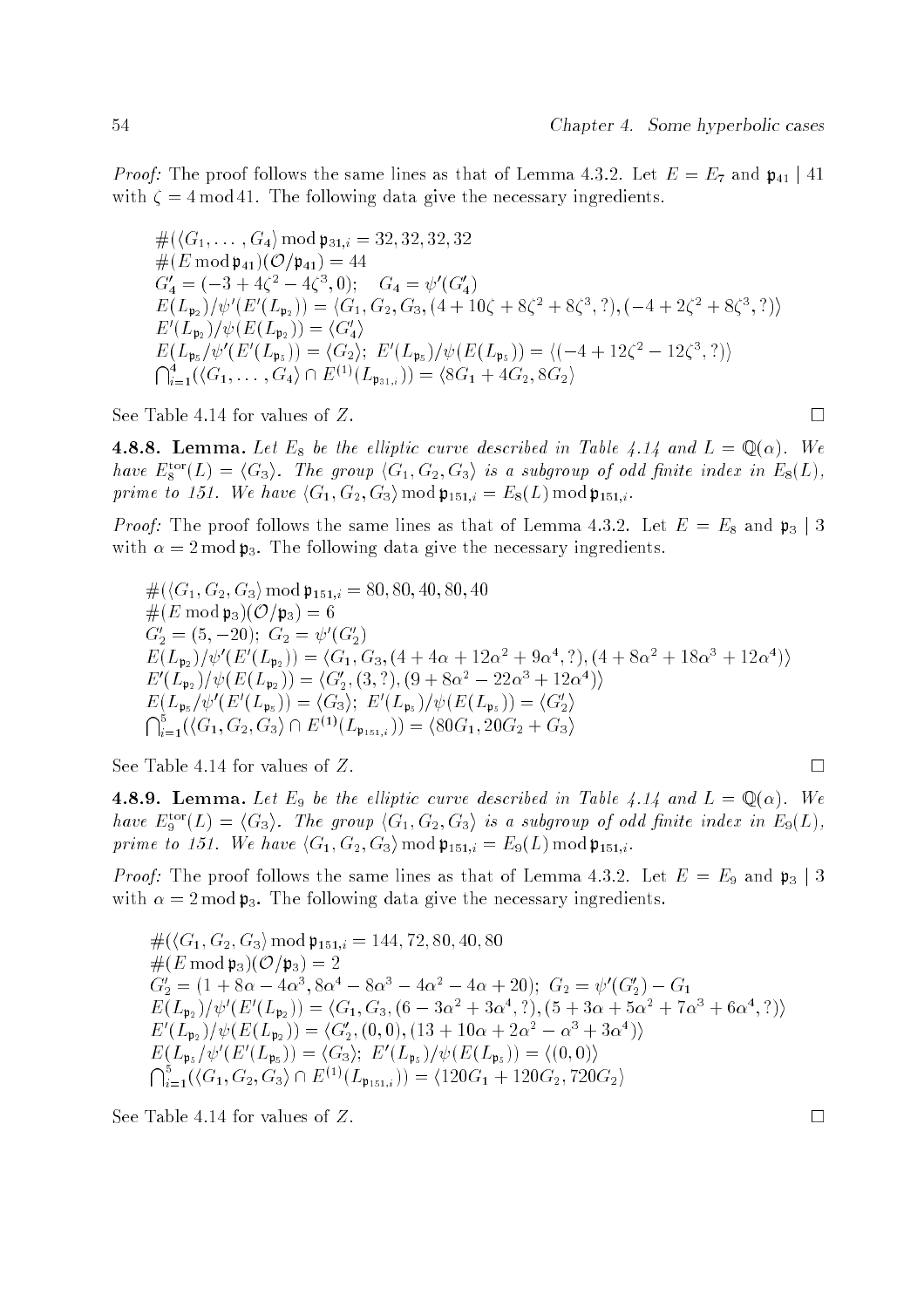#### 4.8. The equations  $x^2 \pm y^2 \equiv z^2$

Having established knowledge of the appropriate Mordell-Weil groups, we can proceed and apply the method described in Section 4.5.

#### 4.8.10. Proposition.  $\varepsilon_1(\psi) = \{\infty, \infty, \infty\}$ .

Proof: Obviously, the points mentioned are rational. It is straightforward to show that this curve is birational to the elliptic curve 400D1 in [Cre92]. This elliptic curve has only 2 rational points, which shows that the list is complete.  $\Box$ 

4.8.11. Proposition.  $\mathcal{E}_2(\mathbb{Q}) = \{(0,1), (0,-1)\}.$ 

Proof: Obviously, the points mentioned are rational. It is straightforward to show that this curve is birational to the elliptic curve 400F1 in [Cre92]. This elliptic curve has only 2 rational points, which shows that the list is complete.  $\Box$ 

**4.8.12. Proposition.** The points  $P \in \mathcal{E}_3(\mathbb{Q}(\beta))$  with  $X(P) \in \mathbb{P}_1(\mathbb{Q})$  have  $X(P) = 0$ .

*Proof:* Similar to Proposition 4.5.3. Note that  $\varphi : E_3 \to \mathbb{P}_1$  and  $X : \mathcal{E}_3 \to \mathbb{P}_1$  represent the same cover. See Table 4.15 for relevant data.

**4.8.13. Proposition.** The points  $P \in \mathcal{E}_4(\mathbb{Q}(\beta))$  with  $X(P) \in \mathbb{P}_1(\mathbb{Q})$  have  $X(P) = 0$ .

*Proof:* The map  $(X, Y, \beta) \mapsto (-X, Y, -\beta)$  gives a map between the covers  $\varphi_4 : \mathcal{E}_4 \to \mathbb{P}_1$ and  $\varphi_3 : \mathcal{E}_3 \to \mathbb{P}_1$ . This reduces the proposition to Proposition 4.8.12.

**4.8.14. Proposition.**  $c_5(\mathbb{Q}) = \{ \infty, \infty \}$ .

Proof: Obviously, the points mentioned are rational. It is straightforward to show that this curve is birational to the elliptic curve 200D1 in [Cre92]. This elliptic curve has only 2 rational points, which shows that the list is complete.  $\Box$  The next propositions are completely analogous to Proposition 4.5.3. See Table 4.15 for relevant data.

**4.8.15. Proposition.** The points  $P \in \mathcal{E}_6(\mathbb{Q}(\zeta))$  with  $X(P) \in \mathbb{P}_1(\mathbb{Q})$  have  $X(P) = \pm 1$ .

**4.8.16. Proposition.** The points  $P \in \mathcal{E}_7(\mathbb{Q}(\zeta))$  with  $X(P) \in \mathbb{P}_1(\mathbb{Q})$  have  $X(P) \in \mathbb{Q}$  $\{1, 5, 3\}$ .

**4.8.17. Proposition.** The points  $P \in \mathcal{E}_8(\mathbb{Q}(\alpha))$  with  $X(P) \in \mathbb{P}_1(\mathbb{Q})$  have  $X(P) \in$  $\{\infty, 0, -2\}.$ 

**4.8.18. Proposition.** The points  $P \in \mathcal{E}_9(\mathbb{Q}(\alpha))$  with  $X(P) \in \mathbb{P}_1(\mathbb{Q})$  have  $X(P) \in \{\infty\}.$ 

**Proof of Theorem 1.3.4:** Consider  $x^2 + y^3 = z^3$  . Lemma 3.2.4 together with Lemma 4.8.1 show that the curves  $\mathcal{E}_1, \ldots, \mathcal{E}_4$  from Table 4.12 parametrise the primitive solutions and in what way the parameter values  $s/t$  can be recovered from the points  $P \in \mathcal{E}_i(L)$  with  $\varphi_i(P) \in \mathbb{P}_1(\mathbb{Q})$ . Propositions 4.8.10 through 4.8.13 give those points. We see all points must have  $s/t = 0, \infty$ , so we have that either  $s = 0$  or  $t = 0$  which leads to  $y = 0$  or  $x = 0$ .

**Proof of Theorem 1.3.5:** Consider  $x^2 - y^3 = z^3$ . Lemmas 3.2.3, 4.8.2 and 4.8.3 show that  $\mathcal{E}_5, \ldots, \mathcal{E}_9$  determine all possible solutions. Propositions 4.8.14 through 4.8.18 give the possible candidates and the values of  $s/t$  belonging to them. The values  $s/t = \infty, 1, -1$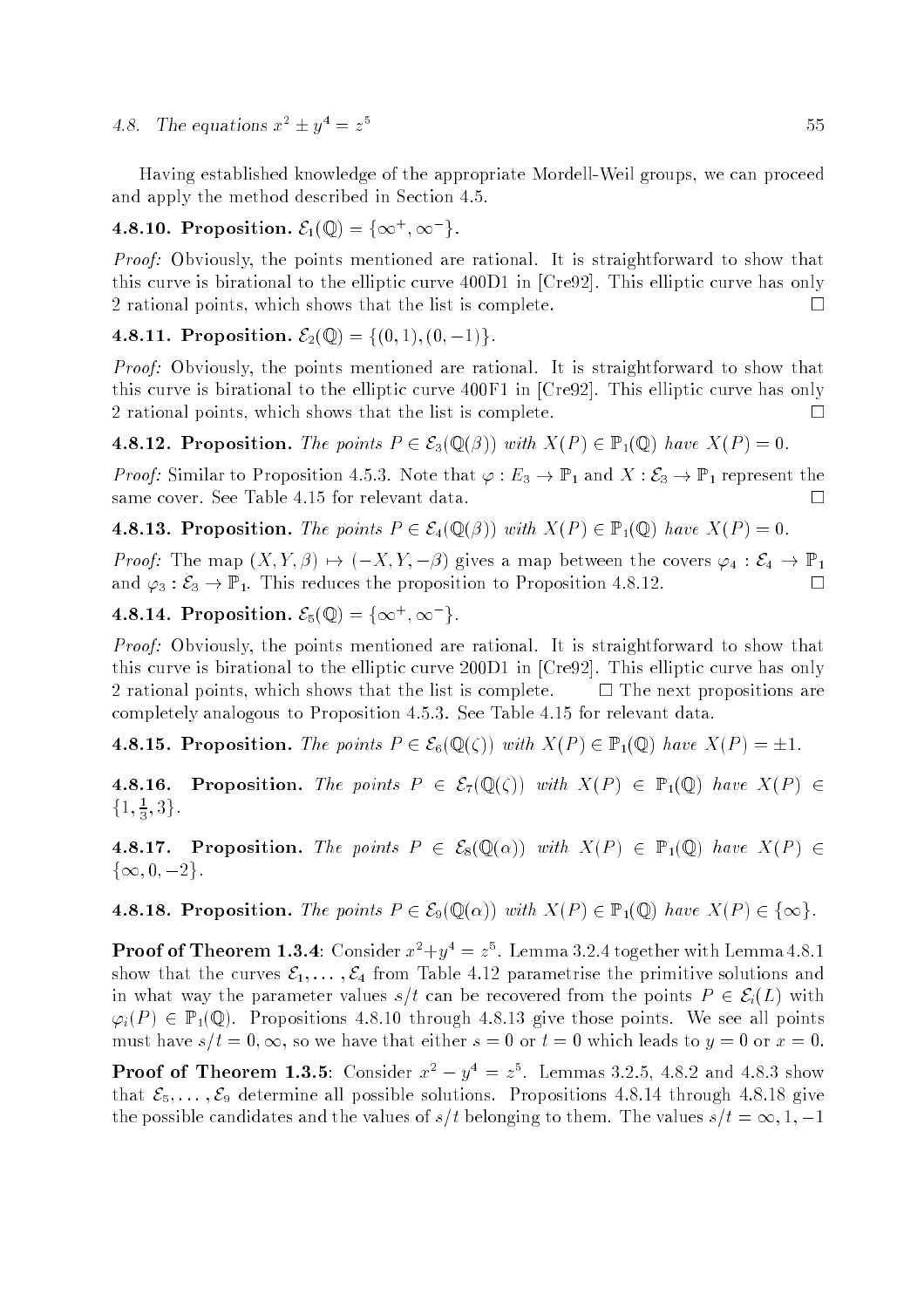in Lemma 4.8.2 lead to solutions with  $z = 0, y = 0$  or  $x = 0$ . The values  $s/t = 3, \frac{1}{2}$  lead to  $x = \pm 122, y = \pm 11, z = 3.$ 

The points on  $\mathcal{E}_8(L)$  lead to  $s/t = 1, \infty, -2$ . These correspond to  $(x, y, z) = (0, \pm 1, -1)$ and  $(\pm 10,\pm 4,0)$ . While  $(-2,2(\alpha - \alpha) - \alpha)$  is a genuine point on  $\varepsilon_8(L)$ , we have that  $\lambda(2 + \alpha^*)$  is not a square in L for any  $\lambda \in \mathbb{Q}$ . We therefore see that no rational s, t with  $s/t = -2$  exist that satisfy Lemma 4.8.3. The point on  $\mathcal{E}_9(L)$  leads to  $(x, y, z) =$  $(\pm 7, \pm 3, -2).$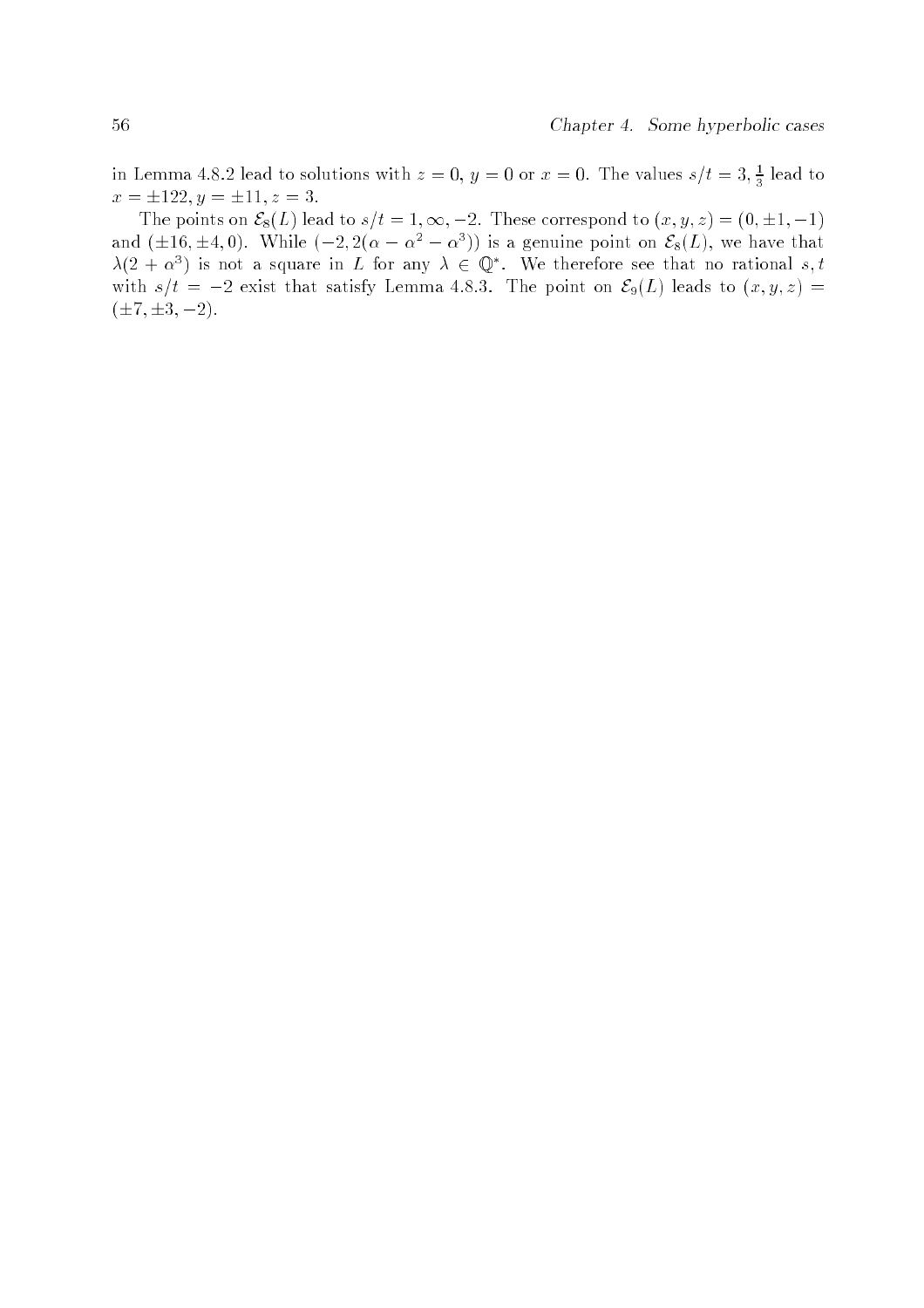| J              | G                 |                | $\varphi(G)$ $\theta^G(n_1,\ldots,n_r)$                                                                                                        |
|----------------|-------------------|----------------|------------------------------------------------------------------------------------------------------------------------------------------------|
| 3              | $\infty$          | $\infty$       | $\left\lfloor 41^2\left(\frac{23n_1^2}{n_1^2}{36n_1^2}\right)\bmod{41^3} \right\rfloor$                                                        |
| $6\phantom{.}$ | $\infty$          | $\overline{1}$ | $31^2\left(\begin{array}{c} n_1^2+8n_1n_2+19n_2^2 \\ 27n_1^2+17n_1n_2^2+28n_2^2 \\ 8n_1^2+16n_1n_2+16n_2^2 \end{array}\right) \bmod 31^3$      |
|                | $G_1 + G_3 + G_4$ | $-1$           | $\left. \begin{array}{l} 9 n_1 + 22 n_2 \\ 11 n_1 + 22 n_2 \end{array} \right) \bmod{31^2}$<br>31<br>$29n_1$                                   |
| $\overline{7}$ | $\infty$          | $\overline{1}$ | $\overline{31^2\Bigg(\frac{10n_1n_2+n_2^2}{11n_1^2+n_1n_2+23n_2^2}\Bigg) \bmod 31^3}$                                                          |
|                | $G_1 + G_2 + G_4$ | $\frac{1}{3}$  | $\left(\frac{26n_1+22n_2}{16n_1+18n_2}\right) \bmod{31^2} \ \left(\frac{5n_1+14n_2}{16n_1+14n_2}\right)$<br>31                                 |
|                | $G_1 - G_2 + G_4$ | 3              | $\left(\frac{30n_1+5n_2}{7n_1+10n_2}\right) \bmod{31^2}$<br>31<br>$12n_1 + 29n_2$                                                              |
| 8              | $\infty$          | $\infty$       | $77n_1 + 10n_2$<br>$151\left(\begin{array}{c} 1 \\ 4n_1 + 46n_2 \\ 17n_1 + 85n_2 \\ 134n_1 + 14n_2 \end{array}\right)$<br>mod $151^2$          |
|                | $G_2$             | $\overline{0}$ | $\left( \begin{array}{c} 103n_1 + 139n_2 \ 2n_1 + 35n_2 \ 119n_1 + 90n_2 \ 109n_1 + 13n_2 \end{array} \right)$<br>mod $151^2$<br>151           |
|                | $-2G_1$           | $-2$           | $78n_1 + 29n_2$<br>$79n_1 + 3n_2$<br>$44n_1 + 45n_2$<br>mod $151^2$<br>151<br>$28n_1 + 2n_2$                                                   |
| 9              | $\infty$          | $-1$           | $147n_1 + 57n_2$<br>$31n_1 + 84n_2$<br>$\vert 151 \vert$<br>mod $151^2$<br>$16\hspace{0.02cm} n_1 + 42\hspace{0.02cm} n_2$<br>$24n_1 + 119n_2$ |

Table 4.15: Fibres of rational points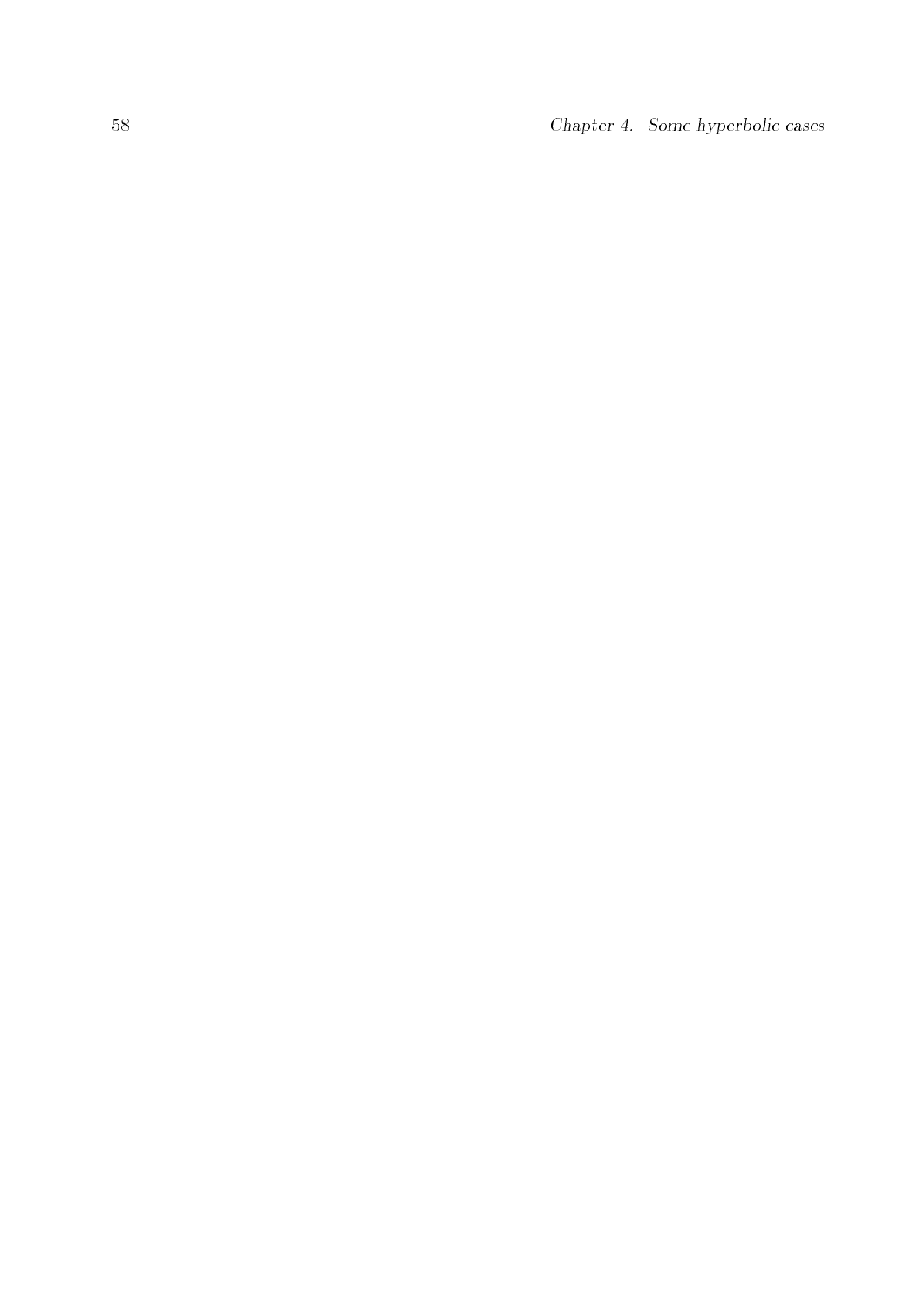# Chapter 5 Chabauty methods

In this chapter we place the constructions used in Sections 4.6, 4.7 and 4.8 in a wider, geometric context. We use the notion of the jacobian variety of a curve (see [Mil86b] or [CF96] for a more explicit treatment of the genus 2 case). In fact, we only need that it is an abelian variety (a complete, connected, non-singular variety with a geometric group law, see [Mil86a]) of dimension equal to the genus of the curve and with the same field of definition as the curve. If a curve has a point over its field of definition, then the curve can be embedded (using the Abel-Jacobi map) in its jacobian over the field of definition.

### 5.1 General idea

Let C be an algebraic curve over a number field K with a K-rational point and let  $\mathcal J$ denote its jacobian Jac(C). Let **p** be a finite prime of  $\mathcal{O}_K$ . In [Cha41], C. Chabauty proved Theorem 2.3.3 for curves that have  $rk(Jac(\mathcal{C})(K)) <$  genus( $\mathcal{C})$ ). The proof is based on the fact that the **p**-adic topological closure of a finitely generated subgroup  $(\mathcal{J}(K))$  in our case) of rank r in  $\mathcal{J}(K_{\mathfrak{p}})$  has dimension  $\leq r$ . We write  $\mathcal{J}(K)$  for the topological closure of  $\mathcal{J}(K)$ in  $\mathcal{J}(K_{\mathfrak{p}})$ . If we consider C (via the Abel-Jacobi embedding) as a subvariety of  $\mathcal{J}$ , then we have  $\mathcal{C}(K) \subset \mathcal{C}(K_{\mathfrak{p}}) \cap \overline{\mathcal{J}(K)}$ . Thus, if  $\text{rk}(\mathcal{J}(K)) < \text{genus}(\mathcal{C})$  then we see that  $\mathcal{C}(K)$  is contained in the intersection of a p-adic subvariety of dimension 1 and one of codimension  $\geq 1$ . Since  $\mathcal{C}(K_{\mathfrak{p}})$  generates  $\mathcal{J}(K_{\mathfrak{p}})$  as a group, it cannot be contained in a subgroup. Using vanishing properties of differentials of the first kind, Chabauty proceeds to proving that  $\mathcal{C}(K_{\mathfrak{p}})$  cannot have an analytic component in  $\mathcal{J}(K)$ . It follows that the intersection is a 0-dimensional **p**-adic analytic subvariety of  $\mathcal{J}(K_{\mathfrak{p}})$ . Since  $\mathcal{J}(K_{\mathfrak{p}})$  is compact, it follows that  $\mathcal{C}(K_{\mathfrak{p}}) \cap \mathcal{J}(K)$  is finite and thus that  $\mathcal{C}(K)$  is finite.

The result itself is superseded by the proof of Faltings, who proved finiteness independent of  $rk(\mathcal{J}(K))$ . However, no effective proof is known for Theorem 2.3.3 while intersections of p-adic varieties can be approximated effectively. This means that, if we can effectively compute on  $\mathcal J$  (both as a group and as a p-adic variety), determine the subgroup  $\mathcal{J}(K)$ , find a point  $P \in \mathcal{C}(K)$  and have  $\text{rk}(\mathcal{J}(K))$  < genus(C), then we can carry out the procedure described by Chabauty explicitly. This gives both an upper bound for  $\#C(K)$ and **p**-adic approximations for all elements of  $\mathcal{C}(K)$ .

Methods based on this idea are quite commonly referred to as *effective Chabauty meth*ods. For curves of genus 1 this idea is trivial, since  $rk(\mathcal{J}(K)) < genus(\mathcal{C})$  implies that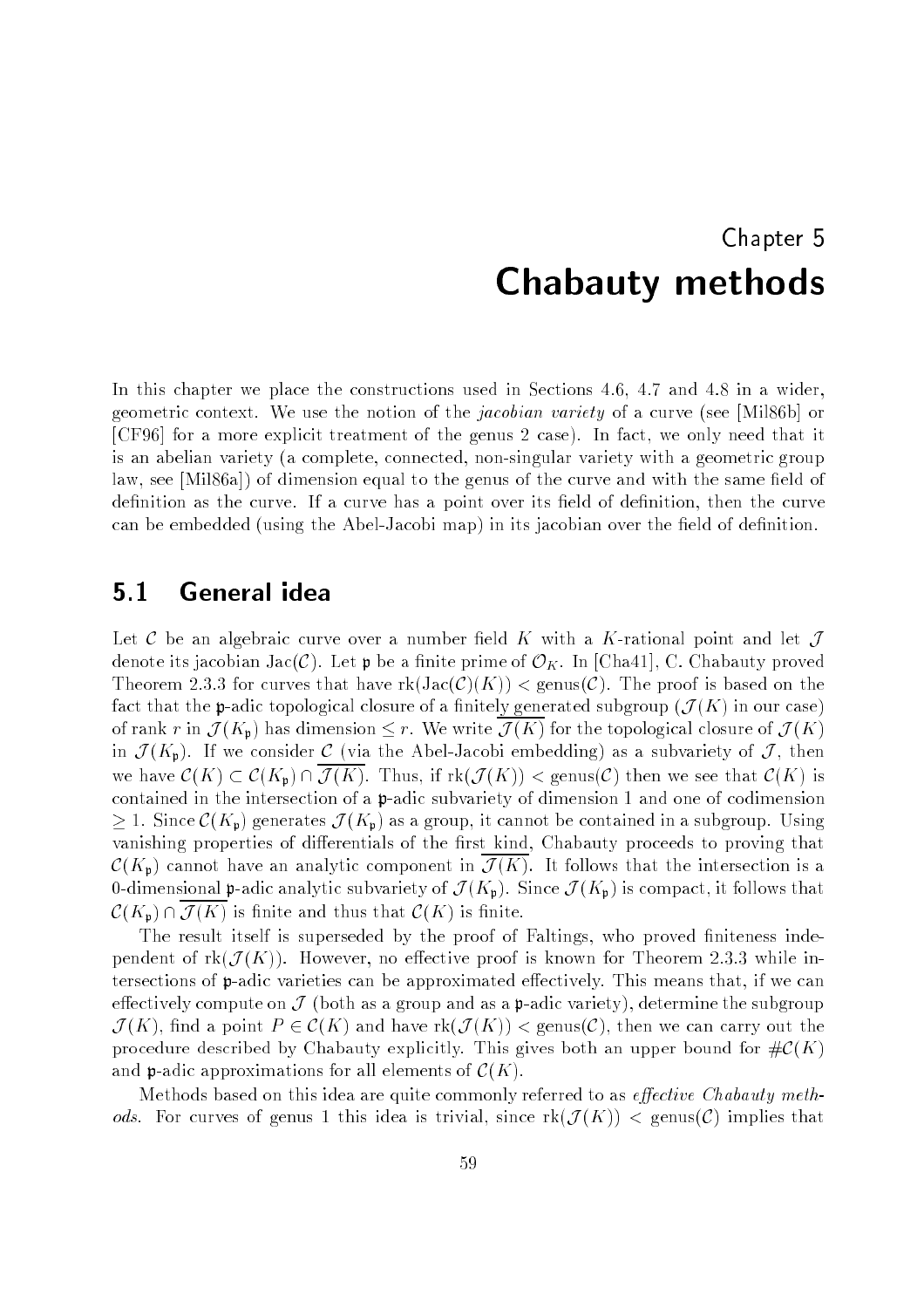$\mathcal{J}(K)$  is finite itself. For genus 2, there are some examples where this method has been successful. See for instance [Col85], [FPS97], [Fly97] and [Bru97].

If  $rk(\mathcal{J}(K))$  is high, then a different method is needed. If we have a finite number of covers  $\mathcal{D}_{\delta} \to \mathcal{C}$  over K such that the images of  $\mathcal{D}_{\delta}(K)$  cover  $\mathcal{C}(K)$ , then we can try to determine  $\mathcal{D}_{\delta}(K)$  through the same process. In general, genus( $\mathcal{D}_{\delta}$ ) > genus( $\mathcal{C}$ ) and  $r k(Jac(\mathcal{D}_{\delta})(K)) > r k(Jac(\mathcal{C})(K))$ . Therefore, it is possible Chabauty methods are applicable to the  $\mathcal{D}_{\delta}$ . This idea is worked out in [Wet97] for bi-elliptic curves of genus 2 and applied to a curve of rank 2.

In the rest of this chapter, we show how the methods described in preceding chapters can be interpreted in terms of these ideas.

## 5.2 Subcovers for  $F(x, y) = Dz^2$

Consider the situation of Section 3.1 with  $m = 2$ . In principle, Theorem 3.1.1 guarantees that primitive solutions of the equation  $F(x, y) = Dz^2$  over a number field  $K$  are parametrised by a finite number of curves  $\mathcal{C}_P$  over K. If the genus of those curves is  $> 1$ , in which case deg(F)  $\geq$  5, then it may be possible to determine  $\mathcal{C}_P(K)$  for each of them using an effective Chabauty-method. Since the genus of  $\mathcal{C}_P$  may be quite high, this would involve computations on high dimensional abelian varieties. We follow another approach.

We use the notation of Section 3.1 and we will put  $n = 2$  and we write  $\Phi : C_P \to \mathbb{P}_1$ for the map previously denoted by  $\varphi \circ \psi$   $\,$  . Recall that  $\Psi$  is Galois with Galois group  $\langle \tau_1, \ldots, \tau_n \rangle$ . Furthermore, note that  $H := \langle \tau_1 \circ \tau_2, \tau_2 \circ \tau_3, \tau_5, \ldots, \tau_n \rangle$  is a normal subgroup of Gal $(\mathcal{C}_{\delta}/\mathbb{P}_1)$  of index 2. Consequently,  $\Phi : \mathcal{C}_P \to \mathbb{P}_1$  splits in  $\mathcal{C}_P \to \mathcal{E}_P \stackrel{\varphi}{\to} \mathbb{P}_1$ , induced by the map  $H\backslash \cdot : \mathcal{C}_{\delta} \to \mathcal{E}_{\delta}$ . Note that this  $\varphi$  is different from the one in Section 3.1 and agrees with the maps  $\varphi$  in Sections 4.6 through 4.8. In general, dividing out a variety by a group of automorphisms gives a variety again. See [Sil86, Exercise 3.13] or [Mum70,  $\S7$ ]. This is quite a deep result. In this special case, observe that  $H\setminus$  is induced by the map  $(Y_1: \ldots: Y_n) \mapsto (Y_1^T Y_4: Y_2^T Y_4: Y_1 Y_2 Y_3: Y_4^T)$ , which can be seen from the fact that it is invariant under  $H$  and induces a map of degree  $Z_1$  = on  $C_\delta$  . The curve  $C_\delta$  is the image of  $C_\delta$ under this map. That the image gives a smooth model is not important for our purposes and is left to the reader.

This construction is nicely summarised in the following commutative diagram.



From degree and ramification behaviour, it follows that  $\varphi : \mathcal{E}_P \to \mathbb{P}_1$  is a double cover, which is ramified exactly above  $\alpha_1, \ldots, \alpha_4$ . Therefore it is of genus 1 and has a model of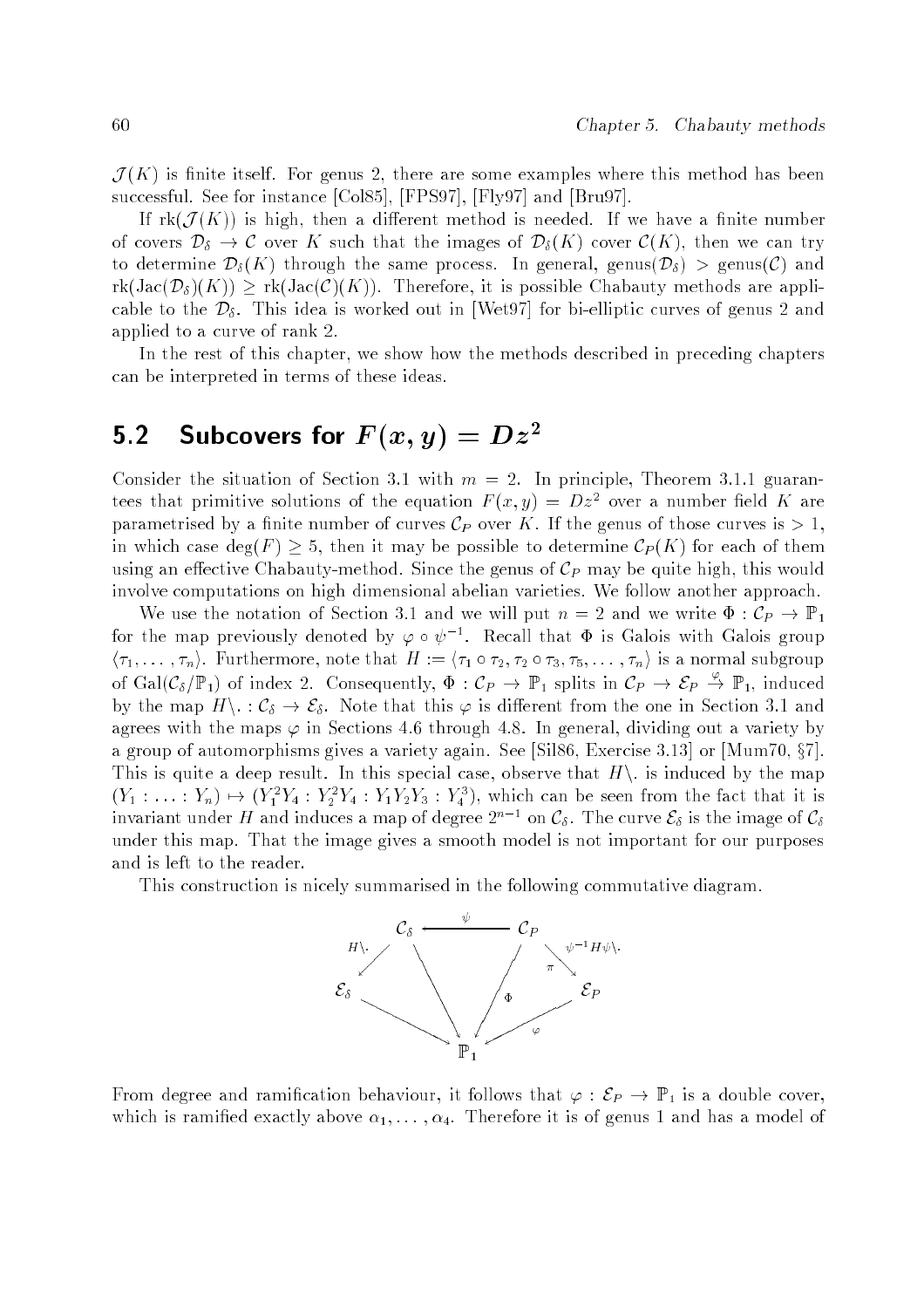the form

$$
\mathcal{E}_P : \gamma Y^2 = (X - \alpha_1)(X - \alpha_2)(X - \alpha_3)(X - \alpha_4) = R(X),
$$

where  $\varphi = X$ . This model is not smooth at  $\infty$ . We denote the branches at infinity by  $\infty^+$ and  $\infty$  , classified by  $Y/X$  . It does have good reduction at primes outside  $S \cup \{2\}$  in the sense that the locally regular charts ( $X, Y$  ) and (1/ $X, Y/X$  ) in reduction cover the curve with locally regular charts again.

Let  $K(R)$  denote the field of definition of  $R(X)$ . If  $\Phi(P) = X(\pi(P)) \in \mathbb{P}_1(K)$ , then  $\gamma$ r ( $\pi$ (F))]  $\in$  K(R), the field of definition of R. Therefore, it suffices to consider only  $\gamma$ that are representatives of  $K(R)(S, 2)$ . Note that the choices of  $\delta$  are absorbed in  $\gamma$ .

Now  $P \in C_P(K)$  leads to a point  $G = \pi(P) \in \mathcal{E}_P(K(R))$  with  $\varphi(G) = \Phi(P) \in \mathbb{P}_1(K)$ . If  $\mathcal{E}_P$  has a  $K(R)$ -rational point, then we can make it into an elliptic curve. This places us in the situation of Section 4.5.

Lemmas 4.8.1, 4.8.2 and 4.8.3 apply this procedure to some equations where deg( $F$ ) = 5. In those cases, genus( $\mathcal{C}_{\delta}$ ) = 5. For a more general treatment of curves of genus 5 admitting maps to curves of genus 1, see [ACGH85, exercise section VI.F].

#### $5.3$ 5.3 Multiplication-by-two cover on genus 2

We can apply the construction from Section 5.2 directly to the equation  $F(X,Y) = DZ^2$ with deg(f) = 0. However, by writing  $F(\Lambda/T, 1) = D(Z/T^*)^2$ , we see that solutions are in fact parametrised by a single genus 2 curve, instead of several genus 17 curves. This approach is taken in [Bru97]. Note that the curves  $C_7$  and  $C_9$  in Section 4.7 turn out to have Jacobians of rank 2 over Q, so a Chabauty-argument cannot be applied to them directly.

In this section, we examine what the relation is between such a genus 2 curve  $\mathcal C$  and the genus 17 curves  $\mathcal{D}$ . It turns out that there is a beautiful geometric construction for it. The curve  $D$  is a degree 16 unramified cover of  $C$ . In [Wet97] Wetherell already constructed a degree 4 unramied cover of genus 2 curves that are a degree 2 cover of an elliptic curve over the field of definition. This construction is a generalisation of that idea and applies to any hyperelliptic curve but is only described for genus 2.

Let K be a number field and let C be a curve over K of genus 2, given by a model

$$
C: Y^2 = F(X) = f_6(X - t_1)(X - t_2) \cdots (X - t_6)
$$

where  $F \in \mathcal{O}_K[X]$  is a square-free polynomial of degree 5 or 6. If  $deg(F) = 5$  then we write  $t_i = \infty$  for one i. The map  $(X, Y) \mapsto (X, -Y)$  defines an involution on C and is denoted by  $P \rightarrow P$ . The fixed points of this involution are exactly the  $T_i = (t_i, 0)$ . If  $deg(T) = 0$ , then we have that one of the  $T_i = \infty$ . Otherwise, C has two points corresponding to the singular point  $\infty$  of the model, denoted by  $\infty^+$  and  $\infty^-$  . These can be distinguished by the value of  $Y/A$  .

Let  $\mathcal J$  denote the jacobian variety of  $\mathcal C$ . We fix some notation for some morphisms  $\mathcal J \to$  $J$  as a variety. Since  $J$  is an abelian variety, we have that  $\mathbb Z$  acts on  $J$  by multiplication. We denote this with  $|n| : \mathcal{J} \to \mathcal{J}$ . Any  $\mathcal{D}_0 \in \mathcal{J}(K)$  can be identified with the translation  $D \mapsto D + D_0.$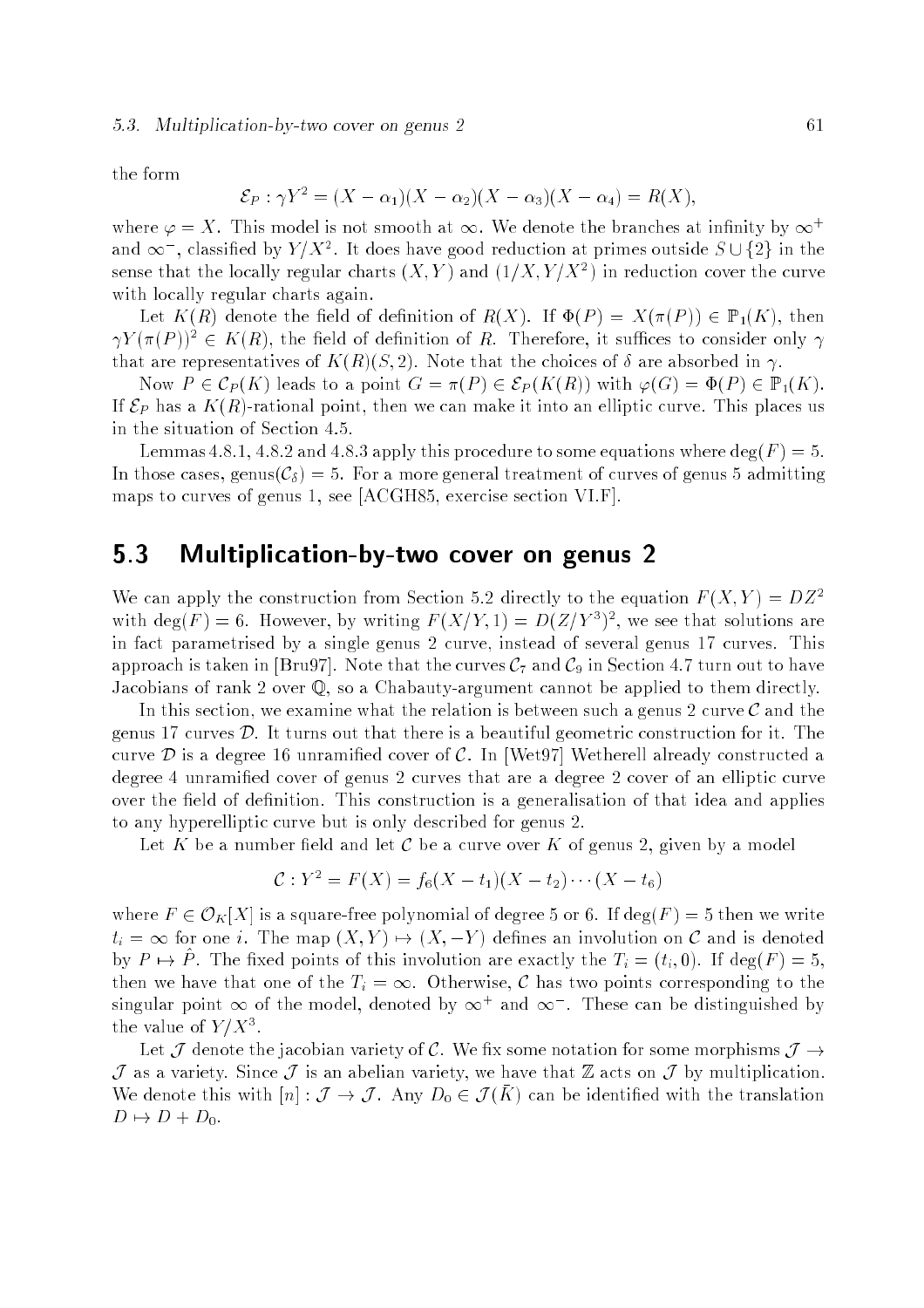We refer to [CF96] for an explanation of the arithmetic on  $\mathcal{J}$ . We just recall that points of  $\mathcal{J}(K)$  can be represented by formal finite linear combinations  $\sum_{P\in\mathcal{C}(\bar{K})}n_P P$  with  $n_P \in \mathbb{Z}$  and  $\sum n_P = 0$ . We have that  $[-1](\sum n_P P) = \sum n_P P$ . We see that the points  $T_{ij} = [T_i - T_j]$  are 2-torsion points. One further relation is that  $T_{12} + T_{34} + T_{56} = 0$ . As a consequence,  $J_1$   $\geq$   $\mid$   $K$  ) consists of 10 elements and the 15 non-zero elements give involutions  $T_{ij}: \mathcal{J} \to \mathcal{J}$  given by  $D \mapsto D + T_{ij}$ .

Suppose we have  $P_0 \in \mathcal{C}(K)$ . Then we can embed  $\mathcal{C}(K)$  in  $\mathcal{J}(K)$  using the Abel-Jacobi map  $P \mapsto [P - P_0]$ . The image of this map constitutes the curve  $\mathcal{C}_{P_0} \subset \mathcal{J}$ . Note that the hyperemptic involution on  $\mathcal{C}P_0$  is induced by  $\lbrack P_0 \rbrack$   $\lbrack P_0 \rbrack$   $\lbrack P_1 \rbrack$ .

Dene DP0 to be the inverse image of CP0 under the [2]-map. Thus, DP0 is an unramied degree 16 cover of a genus 2 curve which, by Theorem 2.3.2, is of genus 17. Note that  $\mathcal{D}_{P_0}(K)$  need not cover the whole of  $\mathcal{C}_{P_0}(K)$ , since fibres of rational points might consist of conjugate points. However,  $\mathcal{D}_{P_0}(K)$  certainly does cover  $P_0$ . For another point  $P_1 \in \mathcal{C}(K)$ , we have that CP1 is isomorphic to CP0 over <sup>K</sup> by the translation [P0 P1]. Similarly, DP1 is isomorphic to  $\mathcal{D}_{P_0}$  over K via the translation over some point D such that  $2D = [P_0 - P_1].$ Thus, we see that  $\Gamma$  is a twist of  $\Gamma$ 10, classified by the class of [PO P1] in  $\mathbf{C}$  (PD) (PD). Since, by the Mordell-Weil theorem,  $\mathcal{J}(K)$  is finitely generated, we only need a finite number of twists of  $\mathcal{D}_{P_0}$  to cover all rational points of  $\mathcal{C}(K)$  (this is a special case of [Wet97, Theorem 2.3.3]). Thus, the problem of determining the rational points of a genus 2 curve is transformed to finding the rational points on several curves of genus 17. This would not be progress if we did not have some additional structure.

The involution  $[10^{-1}0]$   $[10^{-1}]$  can be pulled back under [2] to  $T_i = [-1] + [T_i - T_0]$ . Note that  $\mathcal{D}_{P_0}$  comes equipped with a degree 32 cover of  $\mathbb{P}_1$ , namely  $X \circ [2]$ . This  $\mathbb{P}_1$  corresponds . By factoring  $\{e_1\}$  independent on the subgroups of intermediate covers. We get intermediate covers. For instance, the form  $\Gamma_{56}$  is  $\Gamma_{12}$ ; T13; T14; T16; I. It is straightforward to check that T15; T15; T15; T15; in the the T15 form of the T156  $\pm 56$  ,  $\pm 10$  for  $\pm 56$  nD  $\pm 9$  for  $\pm 9$ induces a non-trivial involution on  $\mathcal{E}_{P_0}$  and that the quotient is  $\langle \cdot \rangle \setminus \mathcal{C}$ . This gives a double cover  $\varphi : \mathcal{E}_{P_0} \to \mathbb{P}_1$ .



To determine the  $\Theta$  and the  $\bullet$   $\bullet$   $\bullet$   $\theta$ ), we look at the commutation of the ramification of the ramification can only be ramified above the  $t_i$ 's. We have that  $\varphi^{-1}(\{t_i\}) = H_{T_{56}}(X \circ [2])^{-1}(\{t_i\}).$ If  $2D = [T_i - P_0]$ , then  $\tau_{T_6}(D) = D + T_{i6}$ . So, for  $i = 1, 2, 3, 4$  we see that  $H_{T_{56}}$  works transitively on the fibre. Therefore,  $\varphi$  is ramified above  $t_1, \ldots t_4.$  By Theorem 2.3.2,  $\mathcal{E} P_0$  is of genus 1.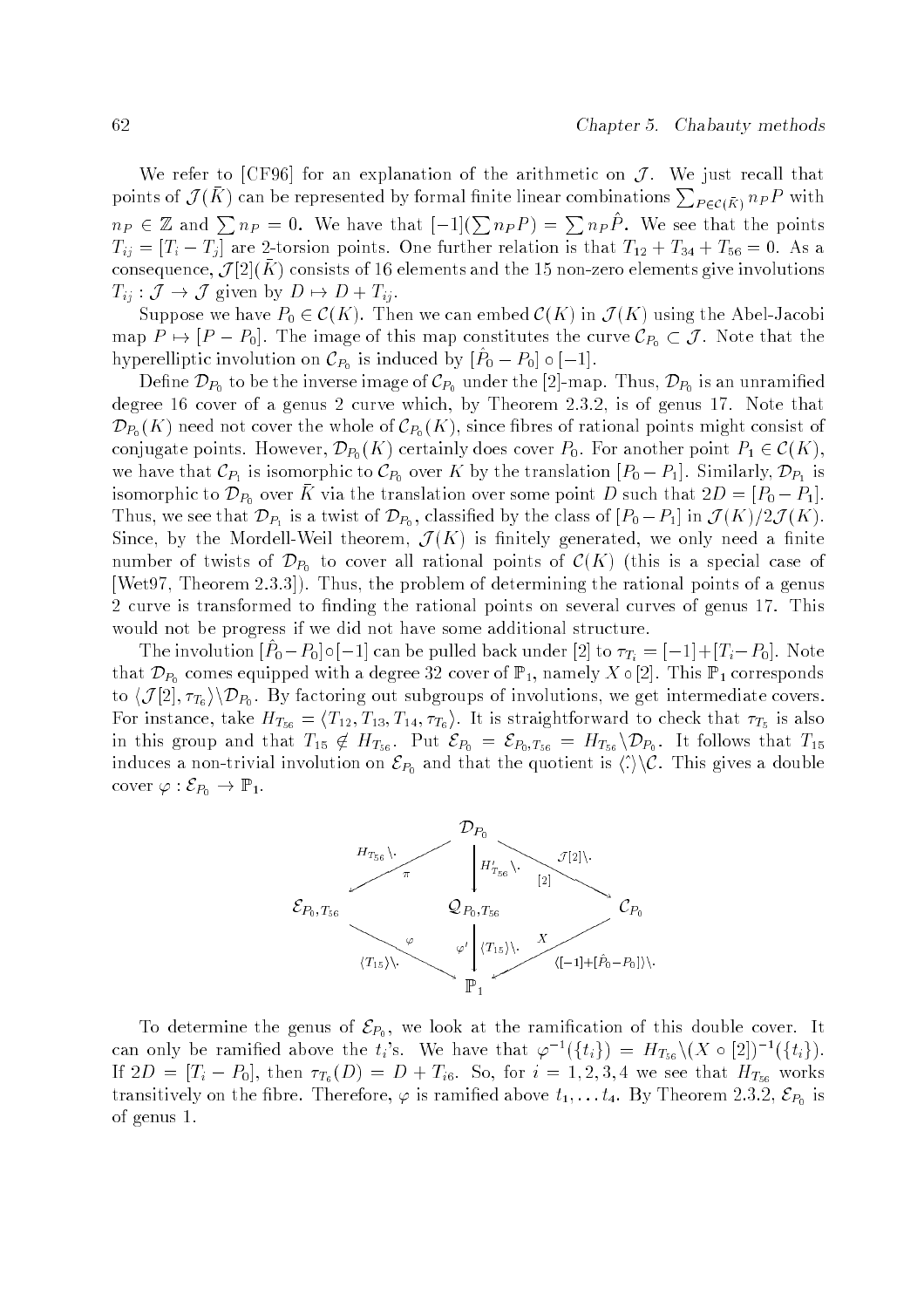#### 5.4. Weil restriction 63

is defined on the case  $\mathcal{L}_{\mathcal{A}}$  is defined on the  $\mathcal{L}_{\mathcal{A}}$  $\pi(\mathcal{D}_{P_0}(K)) \subset \mathcal{E}_{P_0}(L)$ . However, since  $\varphi$  comes from factoring X  $\circ$  [2], which is defined over K, we know that such points map to K-rational points under  $\varphi$ . Thus, we are interested in determining the set  $\mathbb{F}_1(K) \sqcup \varphi(\mathcal{E}_{P_0}(L)).$  Taking  $X$   $\lnot$  of this set gives a superset of  $C_{P_0}(K) \cap [2]({\mathcal D}_{P_0}(K)).$ 

In order to make this procedure effective, we have to determine which twists of  $\mathcal{E}_{P_0}$  we need. The ramification information of  $\varphi$  completely determines the geometry of  $\mathcal{E}_{P_0}.$  A double cover of the projective line, ramified above  $t_1, t_2, t_3, t_4$  is of the form

$$
\mathcal{E}_{\delta}: \delta Y_1^2 = R_{T_{56}}(X) = (X - t_1)(X - t_2)(X - t_3)(X - t_4).
$$

where  $\sigma = \sigma_{P_0}$  represents an element of L  $/(L)$ , depending on  $P_0$ . We can identify  $X: \mathcal{E}_{\delta} \to \mathbb{P}_1$  with  $\varphi$ .

If we repeat this procedure with  $H_{T_{56}} = \langle T_{12}, T_{13}, T_{14}, T_{T_1} \rangle$ , we get a double cover of  $\mathbb{F}_1$ that is ramified above  $t_5, t_6$ . By Theorem 2.3.2, it is of genus 0 and has a model of the form

$$
Q_{\delta'}: \delta'Y_2^2 = Q_{T_{56}}(X) = f_6(X - t_5)(X - t_6).
$$

 $\mathcal{L}_{\mathcal{D}}$  is  $\mathcal{L}_{\{0\}}$  in P1 is the double cover of P1 induced by  $\mathcal{L}_{\{1\}}$  on P<sub>10</sub>.

Note that  $F(X) = Q_{T_{56}}(X)R_{T_{56}}(X)$ , so for a point  $P \in \mathcal{C}(K)$  covered by  $\mathcal{D}_{P_0}(K)$ we have a  $\delta = \delta_{P_0}$  and a pair of points  $(X(P), Y_1) \in \mathcal{E}_{\delta}(L)$  and  $(X(P), Y_2) \in \mathcal{Q}_{\delta'}(L)$ with  $Y(P)^\perp = o o \, Y_1^\perp Y_2^\perp$ . It follows that if  $\nu_{P_0}(K)$  is non-empty, then  $o$  should represent the same class as  $\sigma_{P_0}$ . So without loss of generality, we can put  $\sigma ~ = ~ \sigma_{P_0}$  and we have  $Y(P) = \pm \delta Y_1 Y_2.$ 

The point  $P_0$  is certainly covered by  $\mathcal{D}_{P_0}(K)$ . Therefore,  $\delta_{P_0}$  should represent the quadratic class of  $R_{T_{56}}(X(P_0))$ . For  $X(P_0) \in \{t_1, \ldots, t_4\}$ , we can determine  $\delta_{P_0}$  by noticing that  $\delta_{P_0}$  should also represent the quadratic class of  $Q_{T_{56}}(X(P_0))$ . It follows that  $\delta_{P_0}$  will is a square localized at primes where disc(F ) is a unit. Therefore P0 is a representative of the finite set  $L(S, 2)$ , where S is the set of primes dividing disc(F).

Twists of  $\mathcal{E}_{\delta}$  that have points that correspond to K-rational points of C are called productive. To narrow down the number of  $\mathcal{E}_{\delta}$  that might be productive, we can proceed in the following manner. We let  $\delta$  run through a set of representatives of  $L(S, 2)$ , choose a prime p of K together with a prime  $\mathfrak{p} \mid p$  of L and see whether there exist  $X \in K_p$  such that  $R_{T_{56}}(X)$ ,  $Q_{T_{56}}(X)\in\mathfrak{o} \cdot (L_{\mathfrak{p}}) \cup \{0\}$ . If representatives of  $J$  (K)/2J (K) are available, then they can give information that helps to reduce the number of candidates for  $\delta$  as well.

Now we are again in the situation where we have a finite number of degree 2 elliptic covers  $\varphi\,:\,E\,\to\,\mathbb{I}^*$  over a number field  $L$  such that for any point  $P\,\in\mathcal{C}(K)$  there is one such cover and a point  $G \in E(L)$  such that  $\varphi(G) = X(P)$ . We are thus led to determine the L-rational points of E with K-rational image under  $\varphi$ . This is discussed in Section 4.5.

#### Weil restriction  $5.4$

In both Sections 5.2 and 5.3 we get a cover  $\Phi : \mathcal{C} \to \mathbb{P}_1$  over a number field K that splits as  $\mathcal{C} \stackrel{\pi}{\to} \mathcal{E} \stackrel{\varphi}{\to} \mathbb{P}_1$  over an extension L. In Section 4.5 we deal with the problem of determining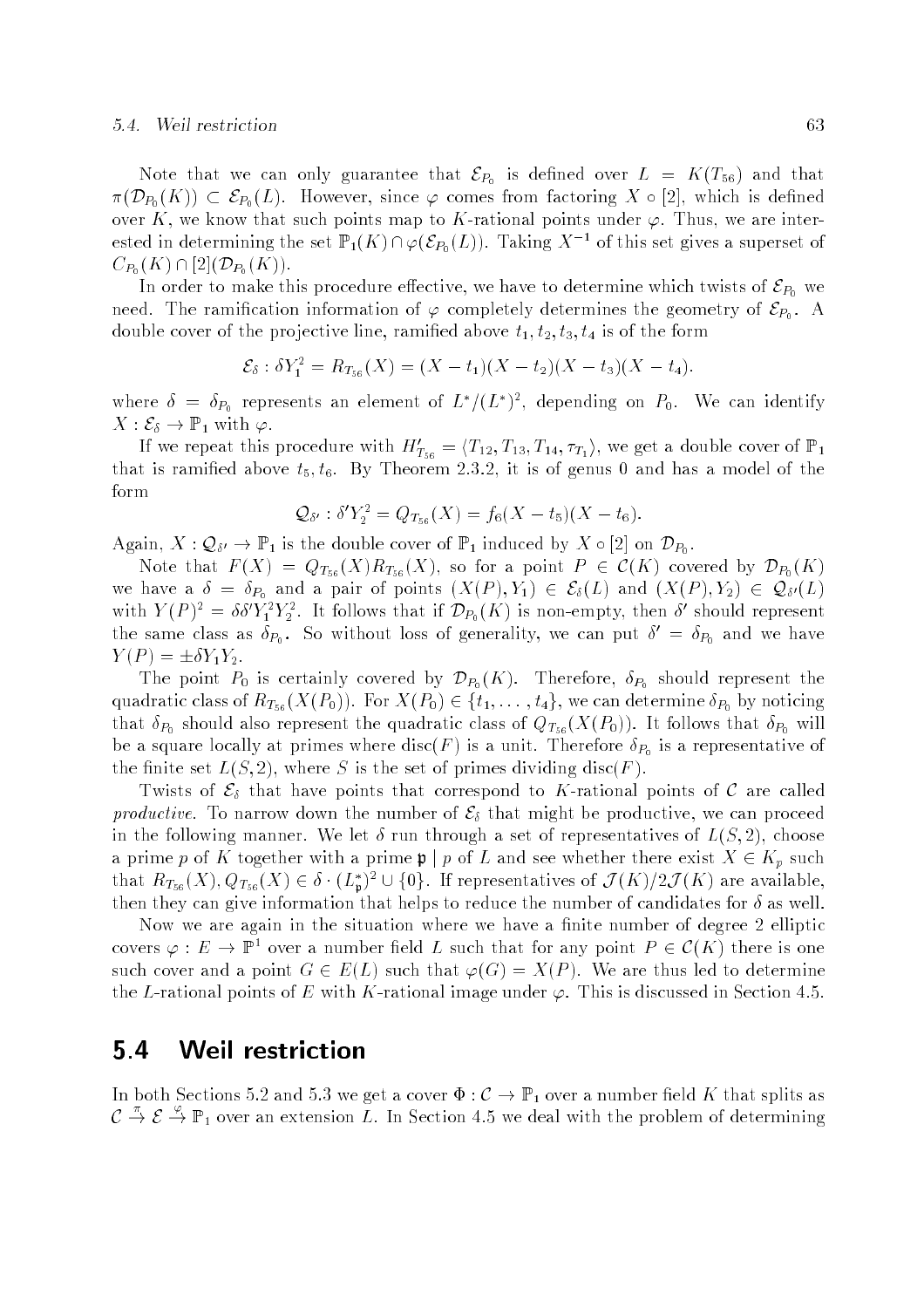$\mathcal{C}(K)$  in the following way. We observe that  $\Phi(\mathcal{C}(K)) = \varphi(\mathcal{E}(L))\cap \mathbb{P}_1(K)$  and we determine the latter. We refer to this method as a Chabauty-style argument. In this section we briefly sketch why this is justified.

Let E be an elliptic curve over a number field L and let K be a subfield. We need the Weil restriction of E from L to K. For affine objects, one obtains the Weil restriction by writing out the equations and variables with respect to a  $K$ -basis of  $L$ . See [BLR90, §7.6] for a proper definition. Let  $\mathcal A$  denote the Weil-restriction of E from L to K. Then, [BLR90, Proposition 7.6.5 assures that A is a smooth complete variety such that  $\mathcal{A}(K) \cong E(L)$ as sets. The group law on E induces a group law on  $A$  (over K), which implies that  $\mathcal{A}(K) \cong E(L)$  as groups. For A to be an abelian variety, it should be geometrically connected. This follows from the fact that, as varieties over  $L$ , A is covered by  $E \wedge \cdots \wedge E$  $([L:K]$  times). The latter is connected since it is connected over  $\mathbb C$ .

The map  $\pi : \mathcal{C} \to E$  induces a map  $\mathcal{C} \to \mathcal{A}$  over K (also denoted by  $\pi$ ). This is the situation of a Chabauty argument. If p is a prime of  $\mathcal{O}_K$ , and  $\pi(\mathcal{C}(K_p))$  and the p-adic closure of  $\mathcal{A}(K)$  do not share a component of dimension 1, then  $\pi(\mathcal{C}(K_p)) \cap \mathcal{A}(K)$  is finite (because  $\mathcal{A}(K_p)$  is compact).

When constructing the power series  $\theta$  in Section 4.5, we do in fact write out  $\mathcal{C} \stackrel{\pi}{\to} \mathcal{E} \stackrel{\varphi}{\to} \mathbb{P}_1$ with respect to a K-basis of L locally. It is just convenient to do most computations on  $E$ over L instead of on  $\mathcal A$  over K, since with the current state of computational machinery, simple geometry over a field with complicated arithmetic is to be preferred over complicated geometry over a field with simple arithmetic.

That we work with  $\varphi : E \to \mathbb{P}_1$  instead of  $\pi : C \to E$  is just because  $\deg(\varphi) = 2$  and we have a fairly complete description of such covers in Section 4.4. In other situations, it may be preferable to work with  $\pi : \mathcal{C} \to E$ . In that case, one is interested in those  $G \in E(L)$  such that  $\pi$   $\rightarrow$   $\{\{\sigma\}\}\$  hits  $C(K)$ . One may proceed in the following way. Choose a  $P_0 \in \mathcal{C}(K_p)$  and a local map  $z \mapsto P(z)$  that parametrises the p-adic neighbourhood of  $P_0$  (i.e.  $P(p\mathcal{O}_p)$  is the part of  $\mathcal{C}(K_p)$  that reduces to  $P_0 \bmod p$ . Then  $\pi(P(z)) - \pi(P_0) \in$  $E^{(1)}(L_{\mathfrak{p}})$  for all  $\mathfrak{p} \mid p$  and  $z \in p\mathcal{O}_p$ . Given that  $E(L) \cap E^{(1)}(L_{\mathfrak{p}}) = \langle B_1, \ldots, B_r \rangle$  and  $\pi(P_0) \in E(L)$ , it follows that if  $\pi(P(z)) \in E(L)$ , then there are  $n_1, \ldots, n_r \in \mathbb{Z}$  such that  $\text{Log}_{\mathbf{n}}(\pi(P(z)) - \pi(P_0)) - n_1 \text{Log}_{\mathbf{n}}(B_1) - \cdots - n_r \text{Log}_{\mathbf{n}}(B_r) = 0$  for all  $\mathfrak{p} \mid p$ . The number of such  $z, n_1, \ldots, n_r$  can be bounded using the same techniques as in Lemma 4.5.2.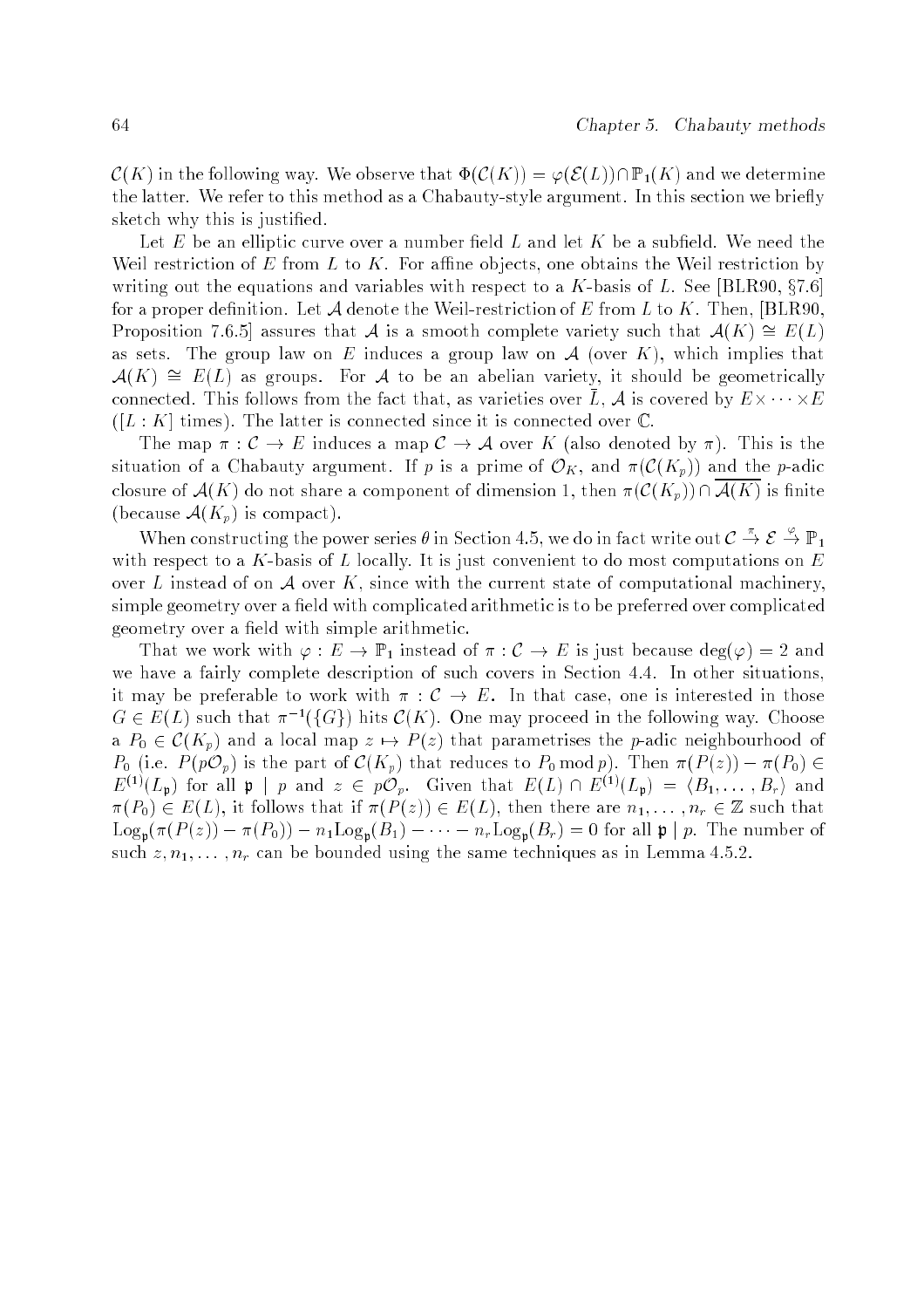# Appendix A Algorithms

#### $A<sub>1</sub>$ Computations in local fields

In this text, we frequently used that if a variety has a point over a number field  $K$ , then it also has points over localisations  $K_p$ . Whether a variety has a point over a local field is a question which is easier to answer. In this chapter we describe how. Note that if <sup>p</sup> is an infinite prime, then  $K_{\mathfrak{p}} = \mathbb{R}$  or  $K_{\mathfrak{p}} = \mathbb{C}$ . Since  $\mathbb{C}$  is algebraically closed, any non-trivial variety will have points over  $\mathbb C$ . For  $\mathbb R$ , it is also quite easy to find points, or show that there are none. We will not deal with these cases here, so we assume that  $\mathfrak{p} \mid p$  for some prime  $p$  of  $\mathbb Z$ .

Suppose that  $K = \mathbb{Q}(\alpha)$ , where  $\alpha$  is a zero of a given monic irreducible polynomial  $F(A) \in \mathbb{Z}[A]$ . Let the prime p be given as an ideal of  $\mathcal{O}_K$ . Note that for any  $x \in \Lambda_{\mathfrak{p}}$ , we have  $x/u_p^{p^{n-p}} \in \mathcal{O}_p^n$ . Therefore, we can approximate elements in  $K_p^*$  by elements

$$
(v,\tilde{x})\in\mathbb{Z}\times(\mathcal{O}_{\mathfrak{p}}/(\mathfrak{p}\mathcal{O}_{\mathfrak{p}})^e)^*=\mathbb{Z}\times(\mathcal{O}/\mathfrak{p}^e)^*
$$

such that  $x = u_p x \bmod p + \infty$  Representation of 0 is not very difficult either.

Since  $(\mathcal{O}/\mathfrak{p}^*)$  is a limite abelian group, it is isomorphic to a product of cyclic groups, of sizes  $m_1, \ldots, m_t$ , say. The map

$$
\mu_{\mathfrak{p}^e} : (\mathcal{O}/\mathfrak{p}^e)^* \tilde{\longrightarrow} \mathbb{Z}/m_1\mathbb{Z} \times \cdots \times \mathbb{Z}/m_t\mathbb{Z}
$$

is effectively computable. It is available as Eitnaynesiqueningnep in NASH (see [DFK+97]) and as IdealLog in PARI-GP (see [BBB+ ]).

The map  $\bar{\mu}_{p^e}$  defined by taking every component of  $\mu_{p^e}$  modulo gcd $(2, m_i)$  clearly has  $((\mathcal{O}_{\mathfrak{p}}^*)^\top$  as kernel. Let c denote the number of  $m_i$  that are divisible by 2. To determine if  $x \in K$  is a p-adic square, it is sufficient to test if  $v = \nu_{\mathfrak{p}}(x) = 0 \mod 2$  and if  $\bar{\mu}_{\mathfrak{n}^{\nu_{\mathfrak{p}}(4)+1}}(x) = 0$ . Thus

$$
\begin{array}{ccc}K_{\mathfrak{p}}^{\ast}/(K_{\mathfrak{p}}^{\ast})^{2}&\to&\mathbb{F}_{2}\oplus(\mathbb{F}_{2})^{c}\\x&\mapsto&\left((\nu_{\mathfrak{p}}(x)\, \text{mod}\, 2,\bar{\mu}_{\mathfrak{p}^{\nu_{\mathfrak{p}}(4)+1}}\left(x/u_{\mathfrak{p}}^{\nu_{\mathfrak{p}}(x)}\right)\right)\end{array}
$$

is a group isomorphism. Note that if  $x \in \mathcal{C}_{\mathfrak{n}}, \, e > \nu_{\mathfrak{p}}(4),$  then by Newton approximation, we have that  $x \in (\mathcal{O}_n)^+$  if and only if  $x \mod p^+ = y^-$  mod performed  $y \in \mathcal{O}_n$ .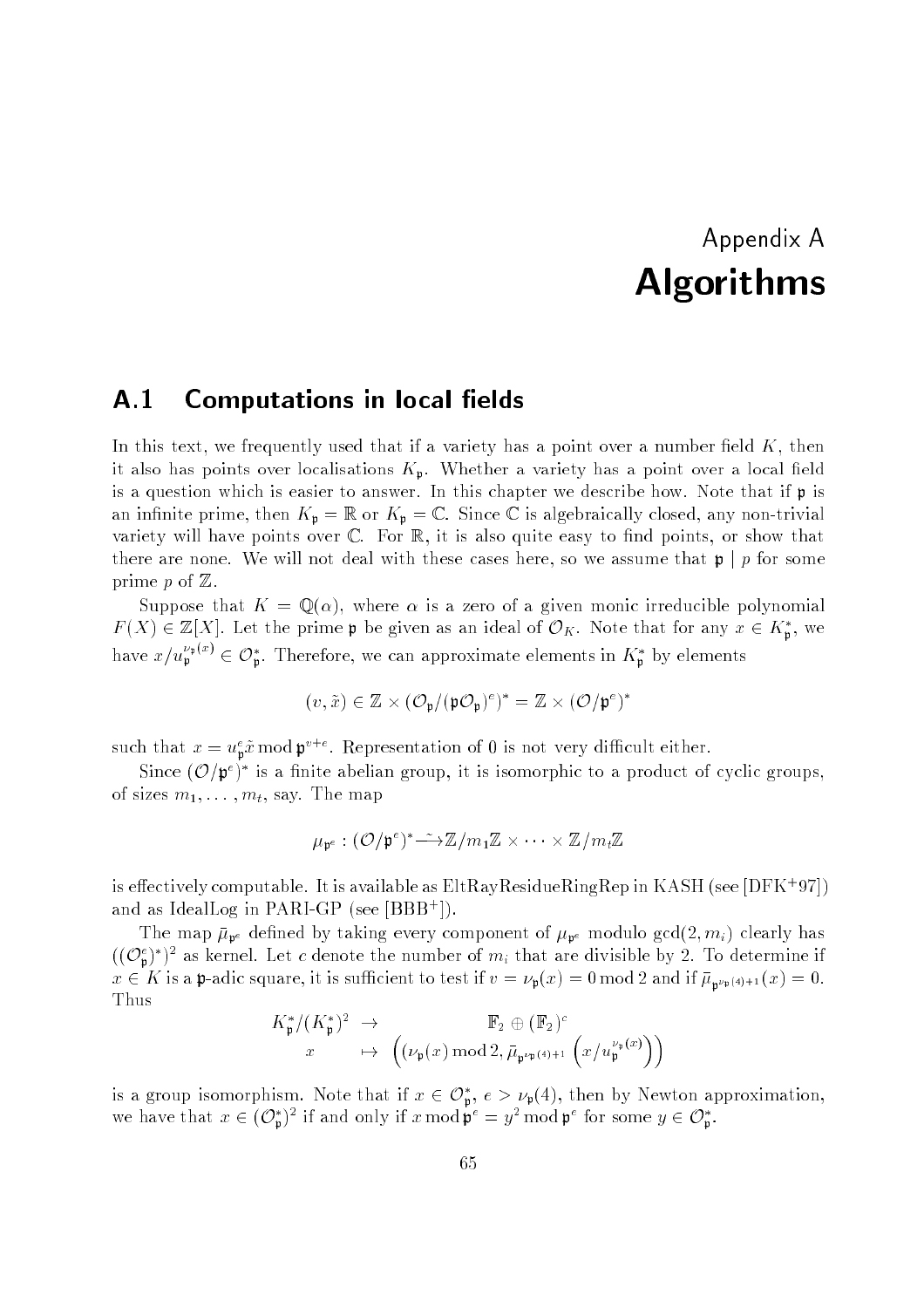### A.2 Proving local unsolvability

Let  $I = (F_1, \ldots, F_m) \subset \mathcal{O}_K[X_0, \ldots, X_n]$  be a homogeneously generated ideal, let p be a prime of O and let R be a set of representatives of  $\mathcal{O}/\mathfrak{p}$  in O. In this section we present a little algorithm that tests if the variety determined by I has no points over  $K_{p}$ .

Test  $({\frak p}, I, (y_0, \dots, y_n), e, B)$ :

- 1. If  $F_i(y_0, \ldots, y_n)$  mod  $\mathfrak{p}^* \neq 0$  for any  $i \in \{1, \ldots, m\}$  then return(true).
- 2. else if  $e \geq B$  then return(  $false$ ).
- $\begin{array}{ccc} \text{3.6}\ \text{4.7}\ \text{5.7}\ \text{6.7}\ \text{6.7}\ \text{6.7}\ \text{6.7}\ \text{6.7}\ \text{6.7}\ \text{6.7}\ \text{6.7}\ \text{6.7}\ \text{6.7}\ \text{6.7}\ \text{6.7}\ \text{6.7}\ \text{6.7}\ \text{6.7}\ \text{6.7}\ \text{6.7}\ \text{6.7}\ \text{6.7}\ \text{6.7}\ \text{6.7}\ \text{6.7}\ \text{6.7}\ \text{6.7}\ \text{6.7}\ \text{6.7}\ \text{6.7}\ \text{$
- 4. If Test( $\mathfrak{p}, I$  ,  $(y_0 + u_{\mathfrak{p}}^T x_0, \ldots, y_n + u_{\mathfrak{p}}^T x_n), e + 1, D$ ) = *Jaise* then return(*false*)
- 5. if done with for then return( $true$ ).

#### HasNoLocalPoint $(p, I, B)$ :

- 1. for all  $\alpha$  is the set of the set of the set of the set of the set of the set of the set of the set of the set of the set of the set of the set of the set of the set of the set of the set of the set of the set of the se
- 2. if  $Test(p, I, (y_0, \ldots, y_n), 1, B) = false$  then return(unknown)
- 3 if done with for then return $(true)$

If HasNoLocalPoint returns true for some value of  $B$ , then the variety described by  $I$ does not have points over  $K_{\mathfrak{p}}$  since  $\mathbb{P}_n(\mathcal{O}_{\mathfrak{p}}) = \mathbb{P}_n(K_{\mathfrak{p}})$ . By Hensel's lemma, there is a value for  $B$ , effectively computable from  $I$ , such that, if unknown is returned for that value, then in fact I does have a point over  $K_n$ . For hyperelliptic curves, we can use this idea to make a more efficient algorithm. Let  $F \in \mathcal{O}_K[X]$  be a square free polynomial (not necessarily monic). Consider the curve  $\mathcal{C}: Y^2 = F(X)$ . If  $deg(F)$  is odd or F has a zero over  $K_p$ . then C certainly has a point over  $K_{\mathfrak{p}}$ , so we assume this is not the case. Note that, if C has a  $K_{\mathfrak{p}}$ -valued point, then one of  $Y^- = F(X)$  and  $Y^- = X^ \cong$   $'F(1/X)$  has a solution with  $X \in \mathcal{O}_{p}$ . Therefore, it is enough to consider only points with integral X.

### HasLocalPointWithInt $X(\mathfrak{p}, F, x_0, e)$ :

- 1.  $v := \nu_{n}(F(x_0)).$
- 2. if  $v < e$  and  $v \mod 2 \neq 0$  then return(  $false$ )
- 5. eise if  $v < e$  and  $\mu_{\mathfrak{p}^{e-v}}(r \left(x_0\right) / u_{\mathfrak{p}}) \neq 0$  then return(  $\mathfrak{g}$  ase)
- 4. else if  $e v > \nu_{p}(4)$  then return $(x_0)$
- 5. else for all  $x_1 \in R$  do
- $\mathfrak{b}$ .  $\iota := \textsf{hasLocarsonivointian}(\mathfrak{p}, F, x_0 + u_{\mathfrak{p}}^* x_1, e+1)$
- 7. if  $t \neq false$  then return $(t)$
- 8. if done with for then return(  $false$ )

If HasLocalPointWithIntX(p,  $F(X)$ , 0, 0) returns false, then C has no  $K_{\mathfrak{p}}$  with  $X \in \mathcal{O}_{\mathfrak{p}}$ , otherwise it returns an  $x \in \mathcal{O}$  for which  $F(x)$  is a square in  $K_{\mathfrak{p}}$ . To search for non-integral  $\Lambda$  it suffices to call maslocal point withint  $\lambda[\mathfrak{p},\Lambda^{+ \circ \circ \leftarrow f}$  (1/ $\Lambda$  ), 0, 1).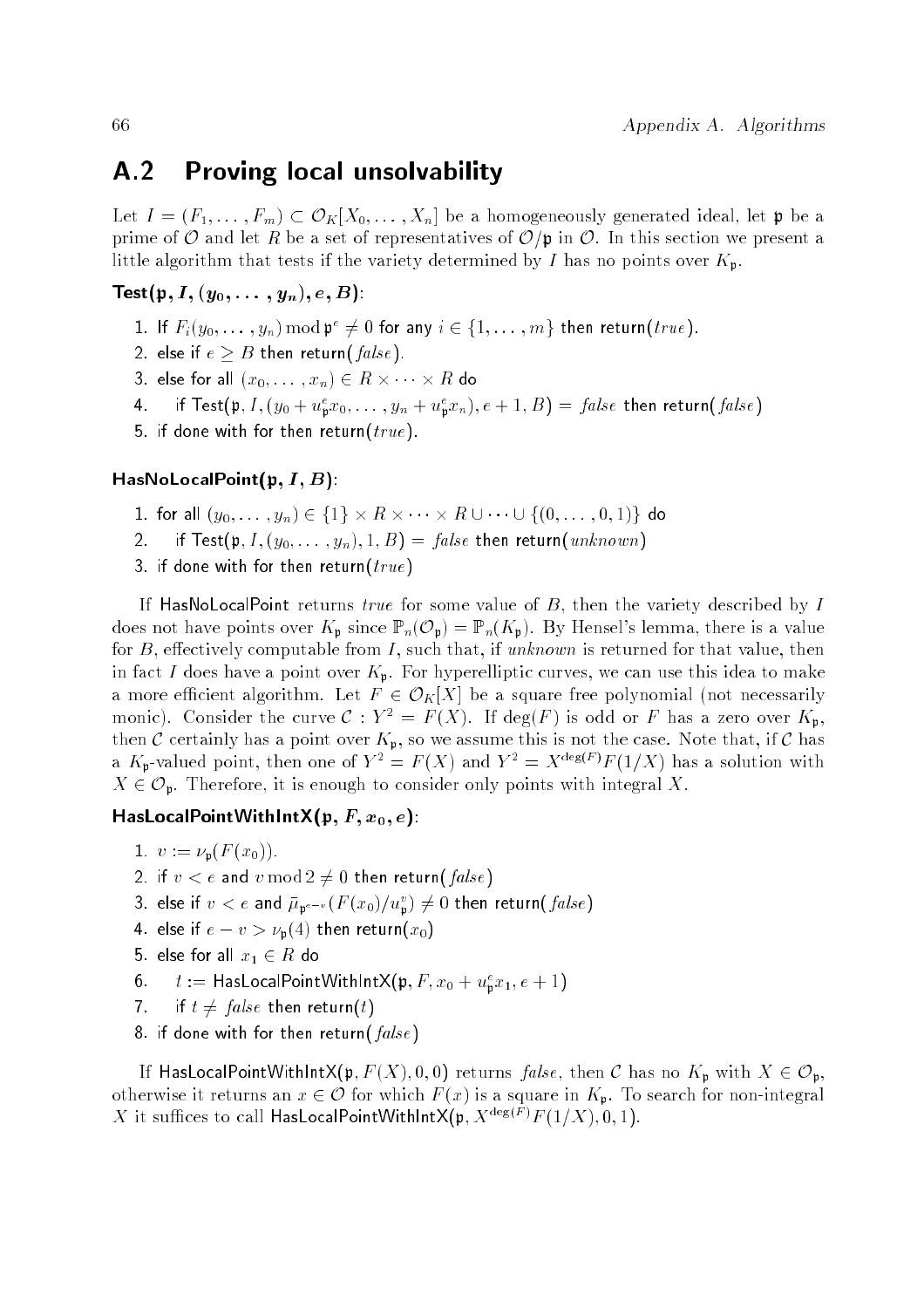In time 5 we use that x mod pe determines the value of  $F(x)$  mod p. For specific  $F$  we can do better. For instance, for descents as described in Section 4.3 we often need to search for local points on  $Y^2 = F(X) = f_0 X^4 + f_2 X^2 + f_4$ . As is easily checked, for  $x_0, x_1 \in \mathcal{O}_{\mathfrak{p}}$ we have

$$
\nu_{\mathfrak{p}}(F(x_0)-F(x_0+u_{\mathfrak{p}}^{\epsilon}x_1))\geq e+\min\{\nu_{\mathfrak{p}}(4f_0),\nu_{\mathfrak{p}}(6f_0)+e,\nu_{\mathfrak{p}}(f_0)+3e,\nu_{\mathfrak{p}}(2f_2),\nu_{\mathfrak{p}}(f_2)+e\}
$$

which is better if  $\mathfrak{p} \mid 2$ , especially if it is highly ramified.

Furthermore, in Section 5.2, we want to test if there are local solutions to  $Y^2 = F(X)$ with rational X. Let p be the prime of  $\mathbb Z$  below p. Instead of taking R to be representatives of  $\mathcal{O}/\mathfrak{p}$ , we take R to represent  $\mathbb{Z}/p$ . In line 6, we can replace  $e + 1$  by  $e + \nu_{\mathfrak{p}}(p)$ .

#### $A.3$ Sieving for rational points

In Section 4.3 we described how to bound the rank of an elliptic curve over a number field, but we did not say how generators may be found. There is no efficient solution for this and especially if we want generators of a curve over a number field of high degree, then searching for points can be a difficult task. In this section we present an algorithm which does not improve theoretically on brute force searching, but is very efficient to implement.

Let K be a number field of degree n over  $\mathbb Q$  and let  $b_1, \ldots, b_n$  be a Z-basis of  $\mathcal O_K$ . Consider a hyperelliptic curve  $\mathcal{C}: Y^2 = F(X)$ , with  $F \in \mathcal{O}_K[X]$ . We present an algorithm that searches for rational points with integral  $X$ -coordinate. To search for points with nonintegral X with prescribed denominator, just rewrite the model of  $\mathcal C$ . We select N primes p 1; : : : ; p 1;  $\cdots$  =  $\mathbf{A}$  . We are constantly partners p1;  $\mathbf{A}$  ,  $\mathbf{A}$  and  $\mathbf{A}$  are  $\mathbf{A}$  and  $\mathbf{A}$  are  $\mathbf{A}$  and  $\mathbf{A}$  are  $\mathbf{A}$  .  $\mathbf{A}$  and  $\mathbf{A}$  are  $\mathbf{A}$  and  $\mathbf{A}$  are use the property that if  $x, y \in \mathcal{O}_K$  such that  $y^2 = F(x)$ , then  $F(x) \mod \mathfrak{p}_i$  is a square in  $-\mu_i$ .

### Sieve $(F, b_1, \ldots, b_n, \mathfrak{p}_1, \ldots, \mathfrak{p}_N, B)$ :

1. for  $i = 1, \ldots, N$  do  $\blacksquare$ .  $\blacksquare$ ,  $\blacksquare$   $\blacksquare$   $\blacksquare$   $\blacksquare$   $\blacksquare$   $\blacksquare$   $\blacksquare$   $\blacksquare$   $\blacksquare$   $\blacksquare$   $\blacksquare$   $\blacksquare$   $\blacksquare$   $\blacksquare$   $\blacksquare$   $\blacksquare$   $\blacksquare$   $\blacksquare$   $\blacksquare$   $\blacksquare$   $\blacksquare$   $\blacksquare$   $\blacksquare$   $\blacksquare$   $\blacksquare$   $\blacksquare$   $\blacksquare$   $\blacksquare$   $\blacksquare$   $\$ 3 for all  $x \in \mathbb{F}_{p_i}$  do 4. if  $\sqrt{F_i(x)} \in \mathbb{F}_{\mathfrak{p}_i}$  then  $V_i[x] = \textit{true}$  else  $V_i[x] = \textit{false}$  ${\mathfrak b} \qquad \text{for} \ j=1,\ldots, n$  do  $b_i^{\scriptscriptstyle {\rm \vee}}:=b_j \ {\rm mod} \ {\mathfrak p}_i \in {\mathbb F}_{p_i}$  $\sim$ 6. for all (c1; : : : ; cn) 2 fB ; : : : ; Bg - - fB ; : : : ; Bg do 7.  $f := true$ 8 for  $i = 1, ..., N$  do 9 if  $V_i$   $\left[\sum_{i=1}^n$  $i=1$   $c_j b_j$ '  $\cdot$ <sup>i</sup> = false then f := false ; goto <sup>10</sup> 10. if  $f = true$  then report $(c_1b_1 + \cdots + c_nb_n)$ 

Note that, if *i*v is large, i.e.  $Z \rightarrow (ZB+1)$  , then it is likely that a reported x-coordinate does indeed belong to a rational point, which may be checked by factoring  $Y^2 - F(x)$  over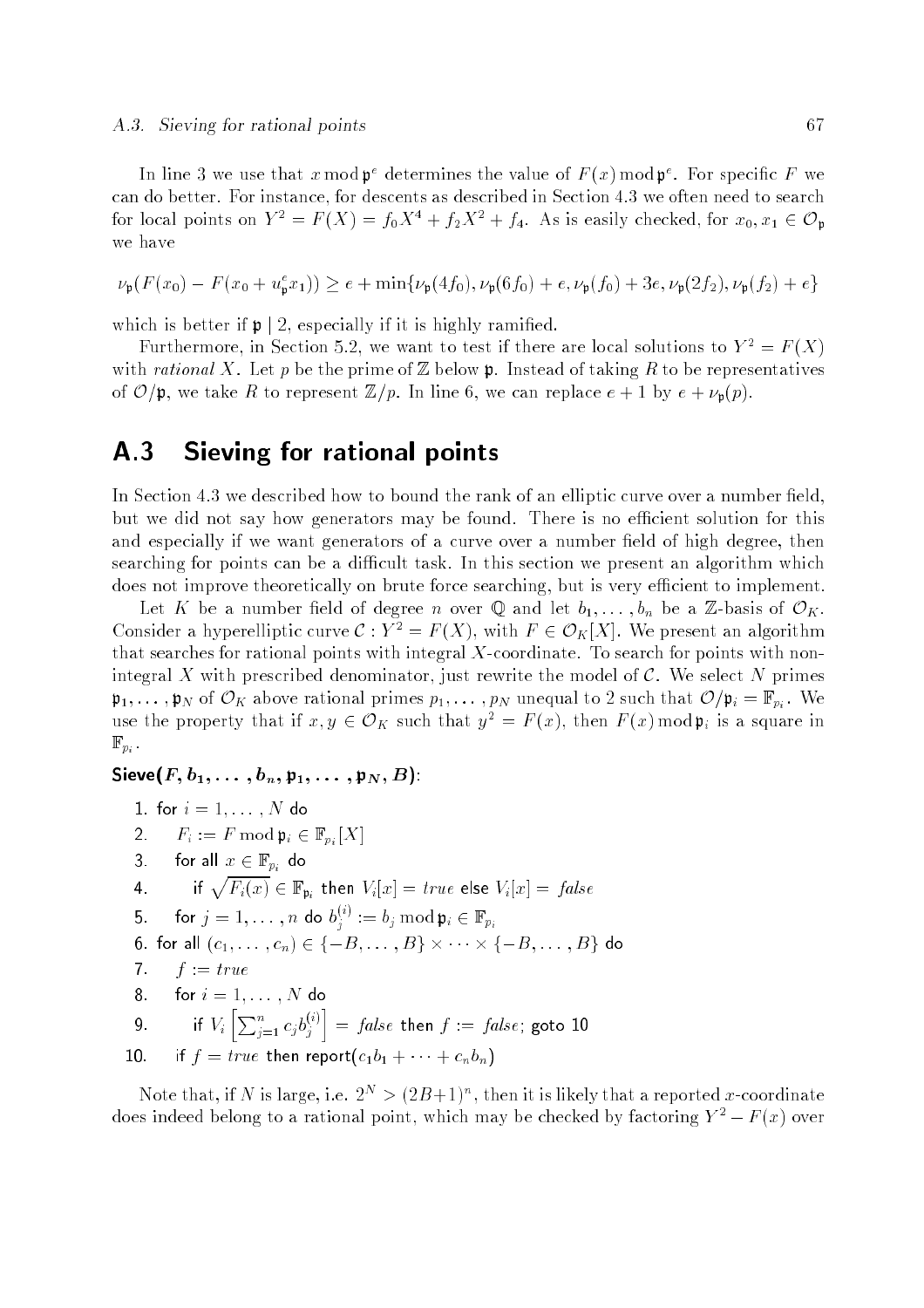$\mathcal{O}_K$ . It is clearly a good idea to first test at primes  $\mathfrak{p}_i$  for which it is unlikely that  $F_i(x)$  is a square is the pinch of such that  $\alpha$  is the order such that  $H$  (in  $\in$  Fpi incline  $H$  increases for  $H$ with  $i$ . Furthermore, each time line 9 is executed, we need to compute  $n$  multiplications and if we hadditions in F $p_i$  to determine the index in  $\mu_i$  , find the quite expensive. Note that indices belonging to consecutive vectors  $(c_1,\ldots,c_n)$  have a difference of  $b_1^\vee$  or  $b_{j+1}^s-2Bb_j^s$  . It is a great time saver to precompute these differences for small  $i$   $(i< U, j)$ say) and update  $\sum_{i=1}^n c_j b_i^{(i)}$  $j$  for every candidate. This will contribute  $\chi$  apart from a lookup of the appropriate increment) only one addition in Fpi . This cost will be made for  $j$ candidate though, regardless of whether the candidate was already shown not to be the X of a rational point due to other primes. Heuristically, the  $i$ -th prime will be used once every 2  $\,$  candidates. The optimal value of  $\rm C$  depends on  $n$  and the relative cost of multiplication.

#### **Electronic verification**  $A.4$

Many of the proofs in Chapter 4 require computations that are extensive to represent on paper. To facilitate the verication of those calculations (and to help people who want to do this kind of calculations themselves), the author developed a computer package that automates these computations to a considerable degree. The files are packaged as "thesis.sh" and can be found in the preprint archive of the Mathematical Institute of Leiden University as "W99-14.sh", accompanying [Bru99]. Alternatively, the reader can consult the home-page of the author (no permanent address can be given) or contact the author directly.

The package is written for use with KASH 2.0, a freely available shell for the KANT library (see [DFK+ 97]). Any future user should make sure that KASH is available to him or her. The package consists of the following files

index.txt a file describing the contents of the package

matalg.g linear algebra extension to the standard functions

array.g arbitrary dimensional arrays

domain.g functions facilitating writing generic code

**latcalc.g** functions to work with sublattices of  $\mathbb{Z}^r$ 

loccalc.g finite precision arithmetic in localisations of number fields

ellcalc.g basic arithmetic of elliptic curves over number fields as well as Chabauty method as described in Section 4.5

**isogdesc.g** 2-isogeny descent on elliptic curve over number field as described in Section 4.3

eq283E2.g computations for 4.3.2 and 4.5.3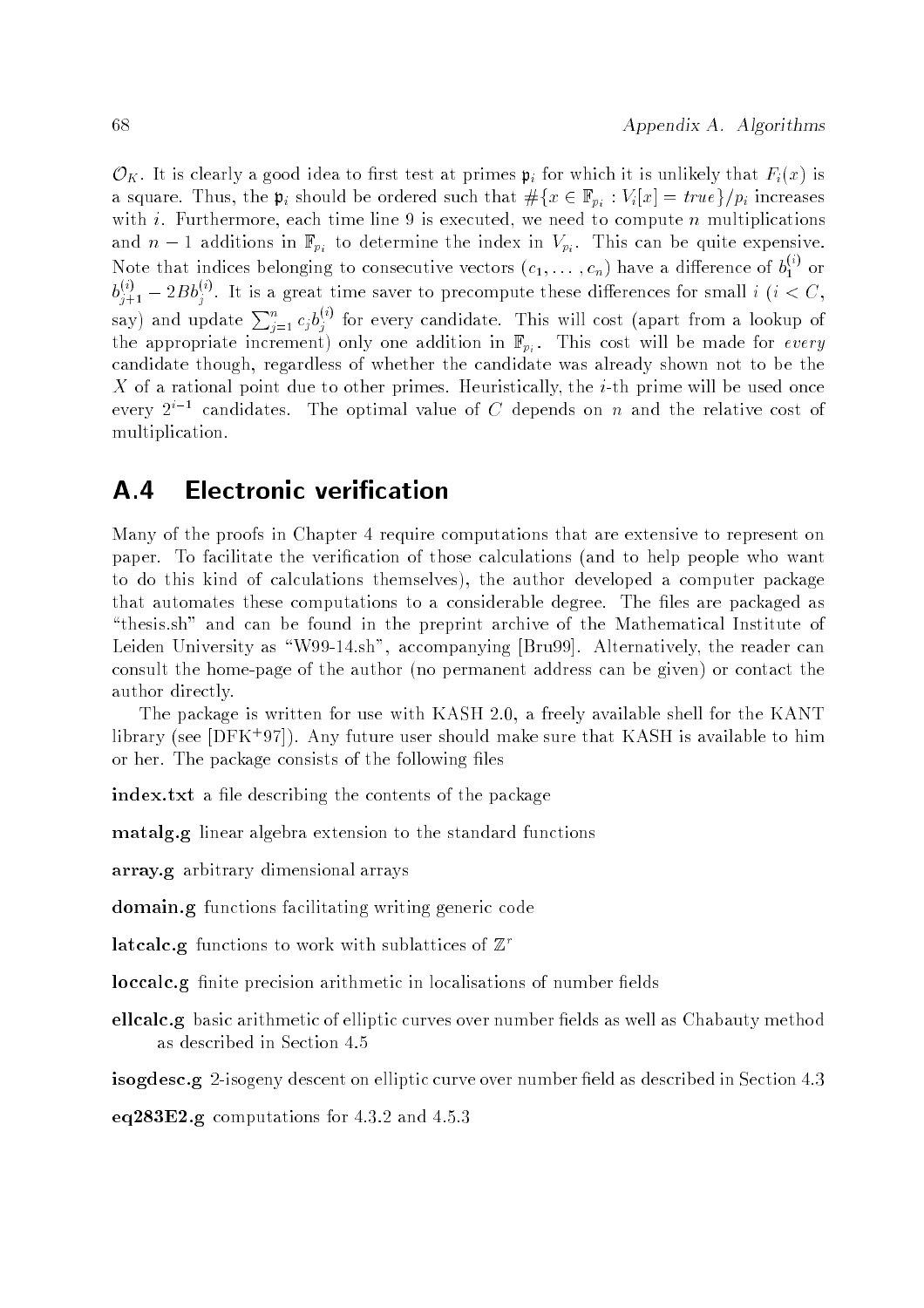#### A.4. Electronic verification

eq283E4.g computations for 4.6.7 and 4.6.10

eq283E7.g computations for 4.6.8 and 4.6.11

eq238E5.g computations for 4.7.3 and 4.7.10

eq238E7.g computations for 4.7.4 and 4.7.12

eq238E9.g computations for 4.7.5 and 4.7.14

eq245E3.g computations for 4.8.5 and 4.8.12

eq245E6.g computations for 4.8.6 and 4.8.15

eq245E7.g computations for 4.8.7 and 4.8.16

eq245E8.g computations for 4.8.8 and 4.8.17

eq245E9.g computations for 4.8.9 and 4.8.18

powseries.mpl Maple V script for computing the approximations given in Section 4.4

sieve.c C source of a program called from the Sieve implementation in loccalc.g.

The algorithms HasLocalPointWithIntX (also with the modification for *rational* integer  $X$ ) and Sieve are implemented in loccalc.g. Therefore, the proofs of lemmas like Lemma 4.6.4 can be checked quite easily using these routines. The proof of for instance Lemma 4.8.4 is a straightforward exercise in algebra. A particularly convenient description of the construction used for obtaining a Weierstrass model from a quartic model can be found in  $[Cas91]$ .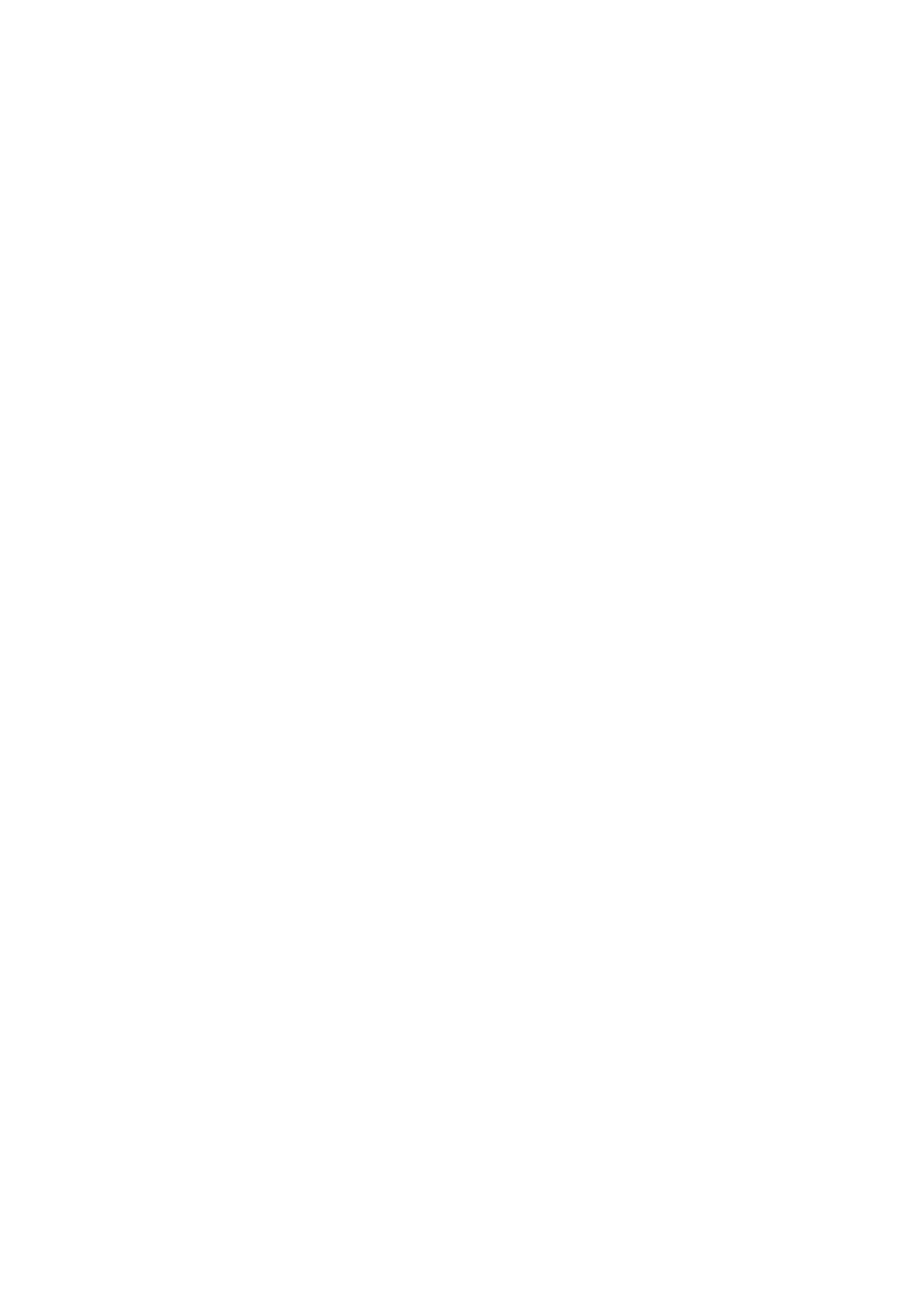## Bibliography

- [ACGH85] E. Arbarello, M. Cornalba, P. A. Griffiths, and J. Harris. Geometry of algebraic curves. Vol. I. Springer-Verlag, New York, 1985.
- $[BBB^+]$ ] C. Batut, K. Belabas, D. Bernardi, H. Cohen, and M. Olivier. PARI-GP. Available from ftp://megrez.math.u-bordeaux.fr/pub/pari.
- $\lvert {\rm De}$ ubo $\lvert$  frits Deukers. The Diophantine equation  $Ax^i + By^i = \cup z$  . Duke Math. J., 91:61-88, 1998.
- [BLR90] Siegfried Bosch, Werner Lütkebohmert, and Michel Raynaud. Neron models. Springer-Verlag, Berlin, 1990.
- [Bom90] Enrico Bombieri. The Mordell conjecture revisited. Ann. Scuola Norm. Sup. Pisa Cl. Sci.  $(4)$ , 17:615-640, 1990.
- $\lceil \text{Div}(x) \rceil = \lceil \text{Div}(x) \rceil$  and  $x \rceil$  and  $x \rceil + y \rceil = z$  . Technical Report W97-21, University of Leiden, 1997. To appear in Compositio Math.
- [Bru99] Nils Bruin. Chabauty methods using elliptic curves. Technical Report W99-14, University of Leiden, 1999.
- [Cas91] J. W. S. Cassels. Lectures on Elliptic Curves. LMS-ST 24. University Press, Cambridge, 1991.
- [CF96] J.W.S. Cassels and E.V. Flynn. Prolegomena to a Middlebrow Arithmetic of Curves of Genus 2. LMS-LNS 230. Cambridge University Press, Cambridge, 1996.
- [Cha41] Claude Chabauty. Sur les points rationnels des variétés algébriques dont l'irrégularité est supérieure à la dimension. C. R. Acad. Sci. Paris, 212:1022-1024, 1941.
- [Col85] Robert F. Coleman. Effective Chabauty. Duke Math. J., 52:765-770, 1985.
- [Cre92] J.E. Cremona. Algorithms for Modular Elliptic Curves. Cambridge University Press, 1992.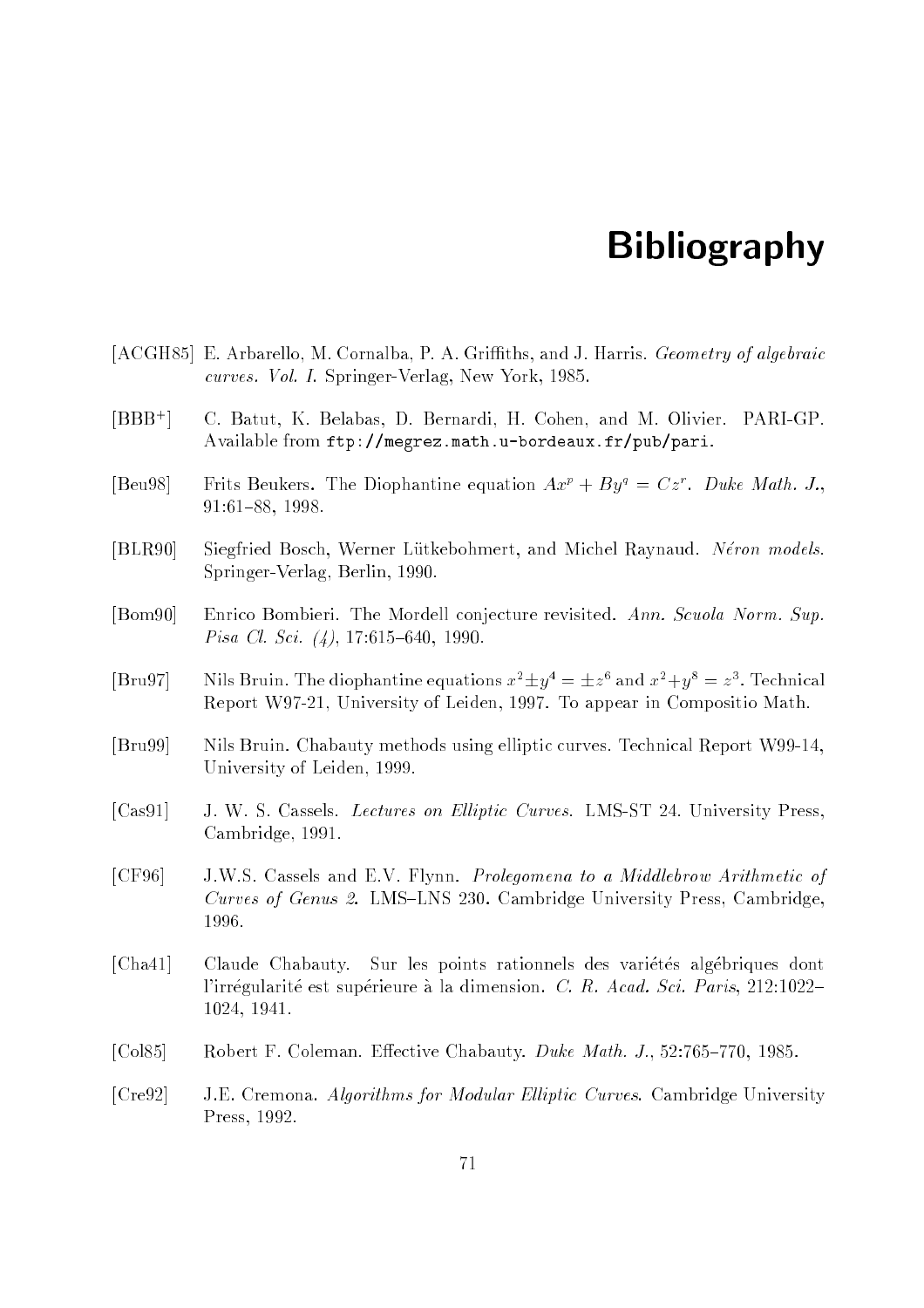- [DFK+ 97] M. Daberkow, C. Fieker, J. Kluners, M. Pohst, K. Roegner, M. Schornig, and K. Wildanger. KANT V4. J. Symbolic Comput., 24:267-283, 1997. Available from ftp://ftp.math.tu-berlin.de/pub/algebra/Kant/Kash.
- [DG95] Henri Darmon and Andrew Granville. On the equations  $z^m = F(x, y)$  and  $Ax^r + By^r = \bigcup z$ . Duit. London Math. Soc., 21:513-543, 1995.
- [DM97] Henri Darmon and Loïc Merel. Winding quotients and some variants of Fermat's last theorem. J. Reine Angew. Math.,  $490.81{\text -}100$ , 1997.
- [Fal83] G. Faltings. Endlichkeitssatze fur abelsche Varietaten uber Zahlkorpern. Invent. Math., 73:349-366, 1983.
- [Fal84] G. Faltings. Erratum: \Finiteness theorems for abelian varieties over number fields". *Invent. Math.*, 75:381, 1984.
- [Fly97] E.V. Flynn. A exible method for applying Chabauty's theorem. Compositio  $Math., 105:79–94, 1997.$
- [FPS97] E. V. Flynn, Bjorn Poonen, and Edward F. Schaefer. Cycles of quadratic polynomials and rational points on a genus-2 curve. Duke Math. J.,  $90:435-$ 463, 1997.
- [Har77] Robin Hartshorne. Algebraic Geometry. GTM 52. Springer-Verlag, 1977.
- [Lan65] Serge Lang. Algebra. Addison-Wesley, Reading, Mass., 1965.
- [Mau97] R. Daniel Mauldin. A generalization of Fermat's last theorem: the Beal conjecture and prize problem. *Notices Amer. Math. Soc.*,  $44:1436-1437$ , 1997.
- [Mil86a] J. S. Milne. Abelian varieties. In Arithmetic geometry (Storrs, Conn., 1984), pages 103-150. Springer, New York, 1986. Eds. G. Cornell and J.H. Silverman.
- [Mil86b] J. S. Milne. Jacobian varieties. In Arithmetic geometry (Storrs, Conn., 1984), pages 167{212. Springer, New York, 1986. Eds. G. Cornell and J.H. Silverman.
- [Mum70] David Mumford. Abelian varieties. Tata Institute of Fundamental Research, Bombay, 1970.
- $[10098]$  Born Poonen. Some Diophantine equations of the form  $x^2 + y^2 = z^2$ . Acta Arith., 86:193-205, 1998.
- $\lceil \mathbf{R} \rceil$   $\mathbf{R}$   $\lceil \mathbf{R} \rceil$  and  $\lceil \mathbf{R} \rceil$  and  $\lceil \mathbf{R} \rceil$  and  $\lceil \mathbf{R} \rceil$  and  $\lceil \mathbf{R} \rceil$  and  $\lceil \mathbf{R} \rceil$  and  $\lceil \mathbf{R} \rceil$  and  $\lceil \mathbf{R} \rceil$  and  $\lceil \mathbf{R} \rceil$  and  $\lceil \mathbf{R} \rceil$  and  $\lceil \mathbf$ 1997.
- [Ser79] Jean-Pierre Serre. Local fields. Springer-Verlag, New York, 1979.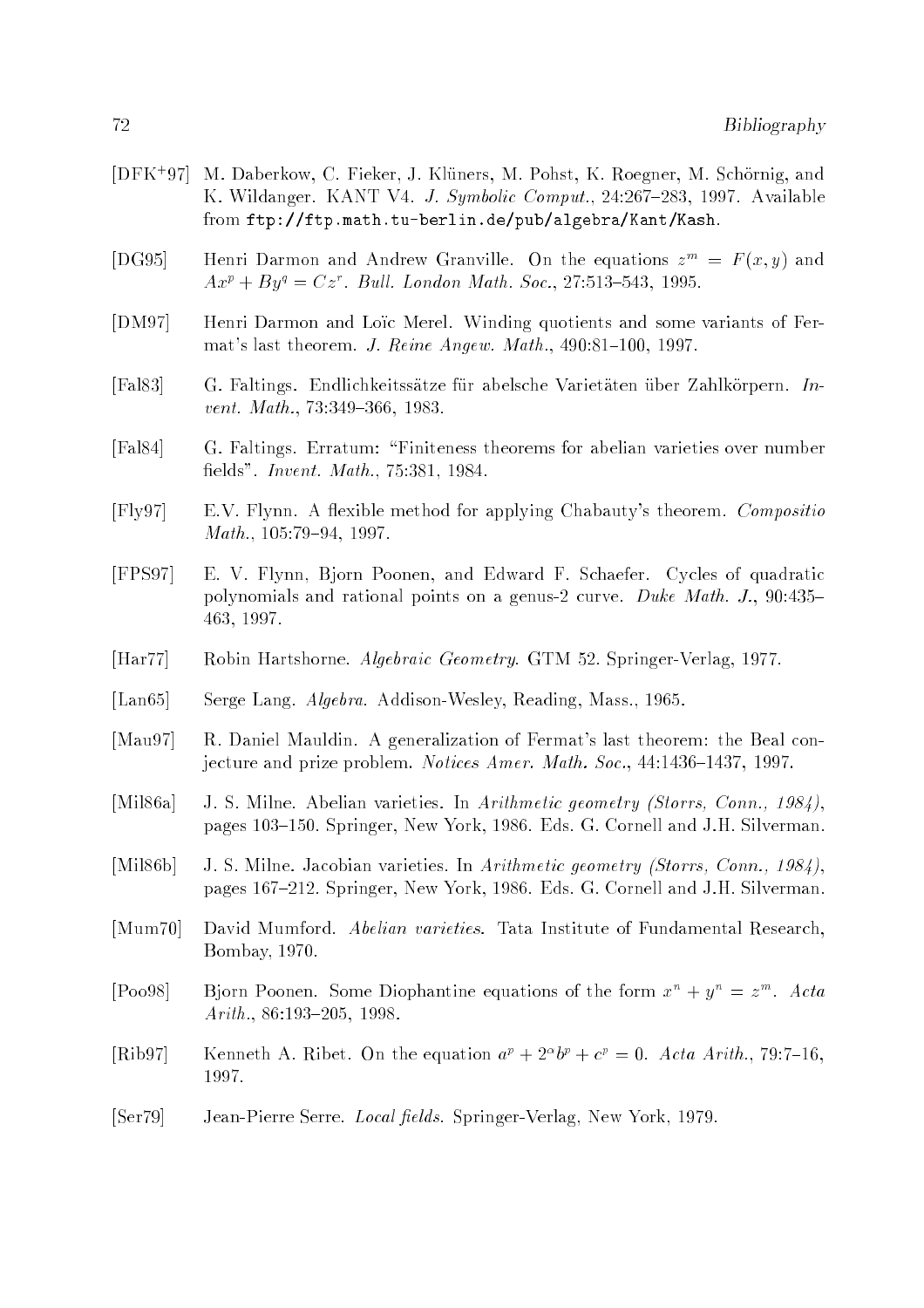- [Sil86] Joseph H. Silverman. The Arithmetic of Elliptic Curves. GTM 106. Springer-Verlag, 1986.
- [Thi96] Steve Thiboutot. Courbes elliptiques, representations galoisiennes et l'equation  $x^2 + y^3 = z^5$ . Master's thesis, Université McGill, Montréal, 1996.
- [Tij89] R. Tijdeman. Diophantine equations and Diophantine approximations. In Number theory and applications (Banff, AB, 1988), pages  $215{\text -}243$ . Kluwer Acad. Publ., Dordrecht, 1989.
- [Wet97] Joseph L. Wetherell. Bounding the number of rational points on certain curves of high rank. PhD thesis, U.C. Berkeley, 1997.
- [Wil95] Andrew Wiles. Modular elliptic curves and Fermat's last theorem. Ann. of Math.  $(2)$ , 141:443-551, 1995.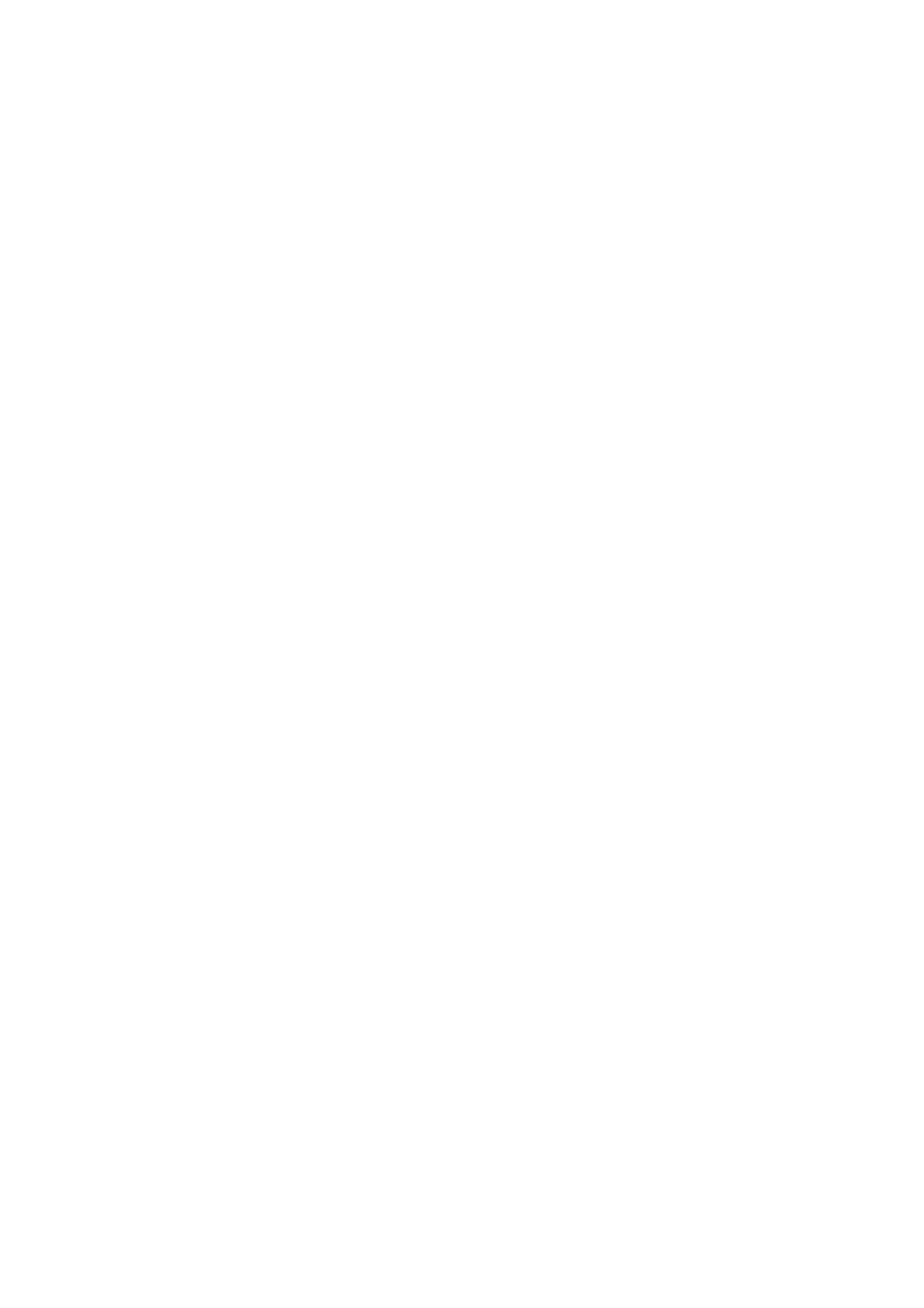## Samenvatting

### Chabauty-methoden en overdekkingstechnieken toegepast op gegeneraliseerde Fermat-vergelijkingen

Al in de klassieke oudheid werden bijzondere eigenschappen van getallen bestudeerd. De Pythagoreeers (ong. 400 v.C.) kenden al oneindig veel oplossingen van  $x^2 + y^2 = z^2$  in gehele getallen, in de vorm van rechthoekige driehoeken waarvan alle zijden een gehele lengte hebben. Een van de meest invloedrijke werken in de getaltheorie is Arithmetica van Diophantus (ong. 250 n.C.). In dit boek worden vragen behandeld over vergelijkingen in positieve gebroken getallen. Eén van de vragen die hij beschouwt, is of een gegeven kwadraat te schrijven is als de som van twee andere kwadraten. Hij slaagt erin om dit voor een voorbeeld te doen. Het is bij deze vraag dat Pierre de Fermat (1601-1665) een kanttekening maakte over de vraag of de som van twee hogere machten weer eenzelfde macht kan zijn. Vertaald in moderne notatie, beschouwde hij de vraag of er voor  $n \geq 3$ oplossingen zijn van

$$
x^n + y^n = z^n, \quad x, y, z \in \mathbb{Z}_{>0}.
$$

Hij beweerde dat er geen oplossingen zijn, maar gaf daar geen bewijs voor. Het heeft tot 1995 geduurd totdat Wiles met hulp van Taylor bewees dat Fermat gelijk had.

De grote hoeveelheid wiskundige literatuur die geïnspireerd is door Fermat's bewering en de opzienbarende strukturen die daarin zijn blootgelegd, geven aan dat dit soort vergelijkingen raken aan het wezen van de gehele getallen. Het ligt dan ook voor de hand om een meer algemene vergelijking te beschouwen, de gegeneraliseerde Fermat-vergelijking

$$
x^r + y^s = z^t
$$
,  $r, s, t \in \mathbb{Z}_{\geq 1}$ ,  $x, y, z \in \mathbb{Z}_{\geq 0}$ ,  $ggd(x, y, z) = 1$ .

Specifieke gevallen zijn al veel vroeger beschouwd.

Het blijkt dat de struktuur van de oplossingsverzameling van deze vergelijking voor gegeven r, s, t voornamelijk wordt geregeerd door de grootheid  $\chi = 1/r + 1/s + 1/t$ . Als  $\chi$   $>$  1, dan zijn er oneindig veel oplossingen. In al deze gevallen, behalve  $x^- + y^+ = z^-$ , beschikken we over een bevredigende beschrijving van de oplossingsverzameling, dankzij het werk van Darmon en Granville en Beukers en Zagier. Deze resultaten worden in hoofdstuk 3 van dit proefschrift beschreven.

Voor  $\chi = 1$  blijken er helemaal geen oplossingen te zijn. Voor  $\chi < 1$  hebben Darmon en Granville bewezen dat er maar eindig veel oplossingen zijn. Wiskundigen vermoeden zelfs dat alle oplossingsverzamelingen voor deze gevallen samengenomen slechts een eindige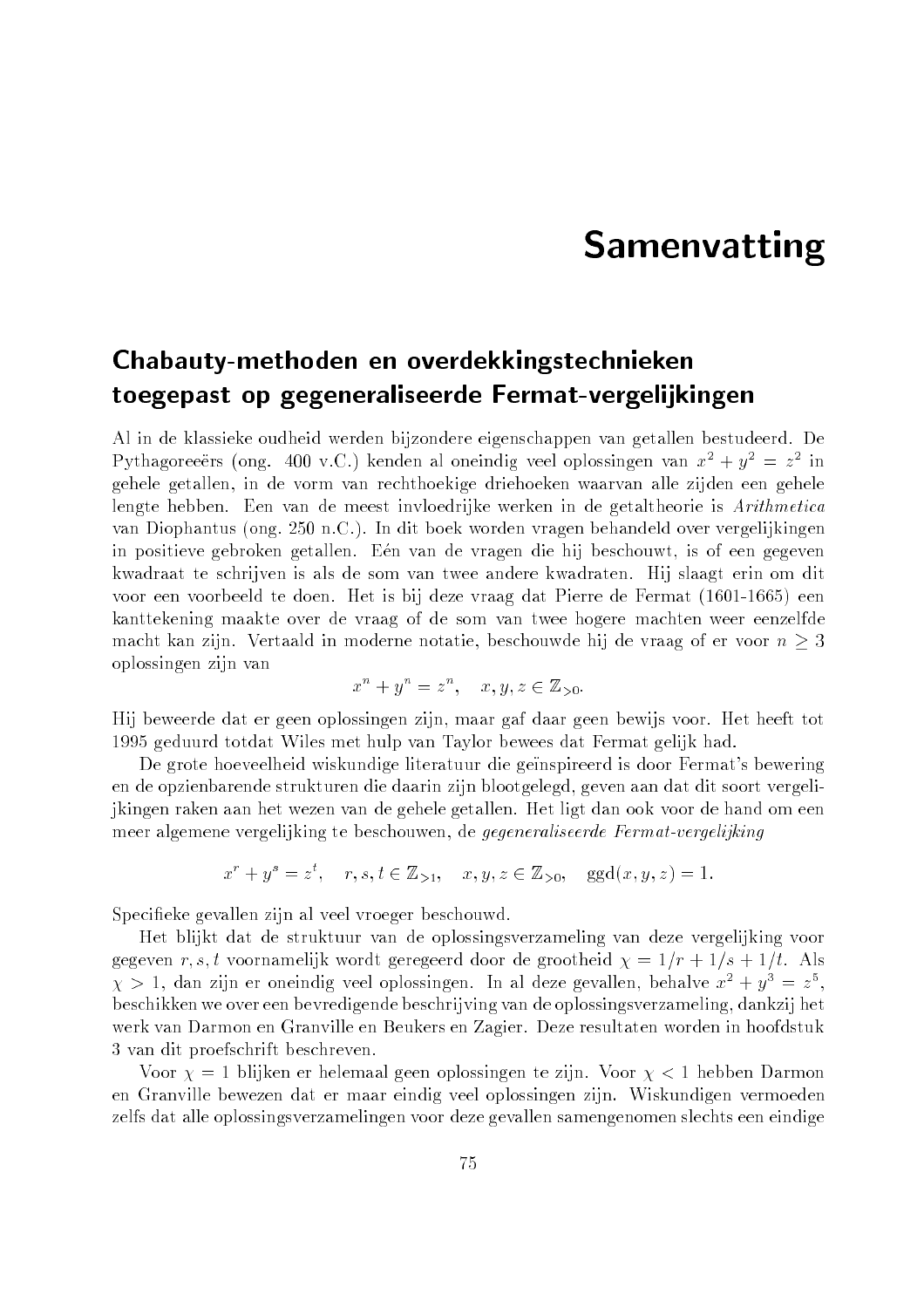verzameling vormen. We weten echter wel dat dit geen lege verzameling is. We kennen (dankzij Beukers en Zagier) de volgende oplossingen:

$$
1r + 23 = 32 (r > 6)
$$
  
\n
$$
177 + 762713 = 210639282
$$
  
\n
$$
132 + 73 = 29
$$
  
\n
$$
27 + 173 = 712
$$
  
\n
$$
25 + 72 = 34
$$
  
\n
$$
38 + 15490342 = 156133
$$
  
\n
$$
25 + 72 = 34
$$
  
\n
$$
38 + 962223 = 300429072
$$
  
\n
$$
35 + 114 = 1222
$$
  
\n
$$
92623 + 153122832 = 1137
$$

Het is interessant om te weten of er nog meer voorbeelden aan de lijst kunnen worden toegevoegd. Als deelprobleem kan men zich afvragen of er nog meer voorbeelden zijn voor de gegeven waarden  $(r, s, t)$  die in de tabel voorkomen. In Hoofdstuk 4 van dit proefschrift wordt bewezen dat de vergelijkingen  $x \pm y = z$  ,  $x \pm y = z$  en  $x \pm y = \pm z$  geen primitieve oplossingen hebben buiten de oplossingen die in de bovenstaande lijst staan.

De oplossingsmethode bestaat uit het concreet maken van de abstracte methode die Darmon en Granville gebruiken om eindigheid van het aantal oplossingen vast te stellen. Zij bewijzen dat oplossingen in correspondentie staan met zogenaamde rationale punten op algebraïsche krommen. Eerst bewijzen ze dat er maar eindig veel van dat soort krommen nodig zijn en vervolgens laten ze zien dat die krommen van een bijzonder type zijn: ze zijn van geslacht  $> 2$ . Zulke krommen hebben, zoals Faltings in 1984 bewees, slechts eindig veel rationale punten.

De eerste stap is de krommen expliciet te bepalen. Daartoe worden in Hoofdstuk 4 de technieken uit Hoofdstuk 3 toegepast. Hierbij dient wel opgemerkt te worden dat deze met in alle gevallen werken (bijvoorbeeld voor  $x^+ + y^+ = z^-$ ). Vervolgens moet voor leder van die krommen aangetoond worden dat daarop geen andere rationale punten liggen dan welke corresponderen met bekende oplossingen. Voor  $x_{-} \pm y_{+} = z_{-}$  biljkt dat relatief eenvoudig te zijn. In andere gevallen is het echt nodig de stelling van Faltings concreet te maken. Dat lukt niet via het bewijs dat Faltings zelf gaf, maar een eerdere constructie van Chabauty uit 1941, waarmee hij een beperkte versie van Faltings' stelling bewees, is wel bruikbaar. Sommige van de krommen voldoen echter niet aan de extra conditie die Chabauty stelt. Voor deze krommen moet eerst via overdekkingstechnieken een aantal andere krommen geconstrueerd worden die wel aan Chabauty's conditie voldoen, zodat de rationale punten op de oorspronkelijke kromme corresponderen met de rationale punten op de nieuwe krommen.

In hoofdstuk 5 wordt een meer algemeen kader voor deze methoden geschetst. Door eerdere auteurs zijn voornamelijk krommen van geslacht 2 onderzocht op toepasbaarheid van Chabauty-methoden. Coleman, Flynn, en anderen hebben dit voor krommen van geslacht 2 gedaan. Wetherell heeft overdekkingstechnieken toegepast op speciale krommen van geslacht 2, hetgeen hem bracht tot het bestuderen van Chabauty-methoden voor krommen van geslacht 3. In dit proefschrift worden overdekkingstechnieken besproken die toepasbaar zijn op hyperelliptische krommen in het algemeen (krommen van geslacht 2 zijn hyperelliptisch). Bovendien wordt aangetoond dat uitgebreide berekeningen op ingewikkelde wiskundige strukturen in deze situaties kunnen worden vervangen door berekeningen op elliptische krommen over uitbreidingen van het grondlichaam. Dat is vanuit computationeel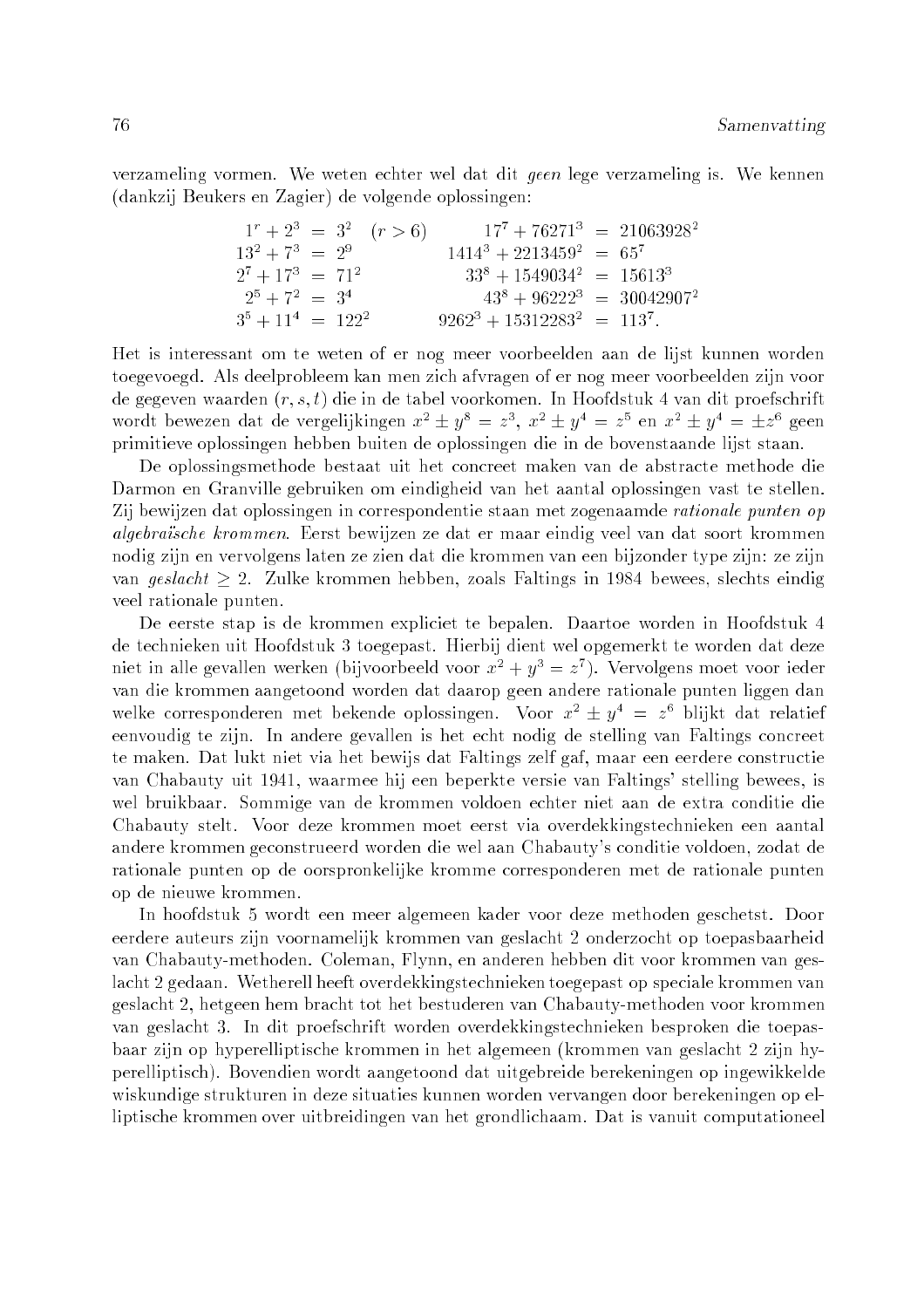oogpunt een bijzonder aantrekkelijke optie. Deze mogelijkheid bestaat voor iedere kromme die meetkundig een overdekking is van een elliptische kromme.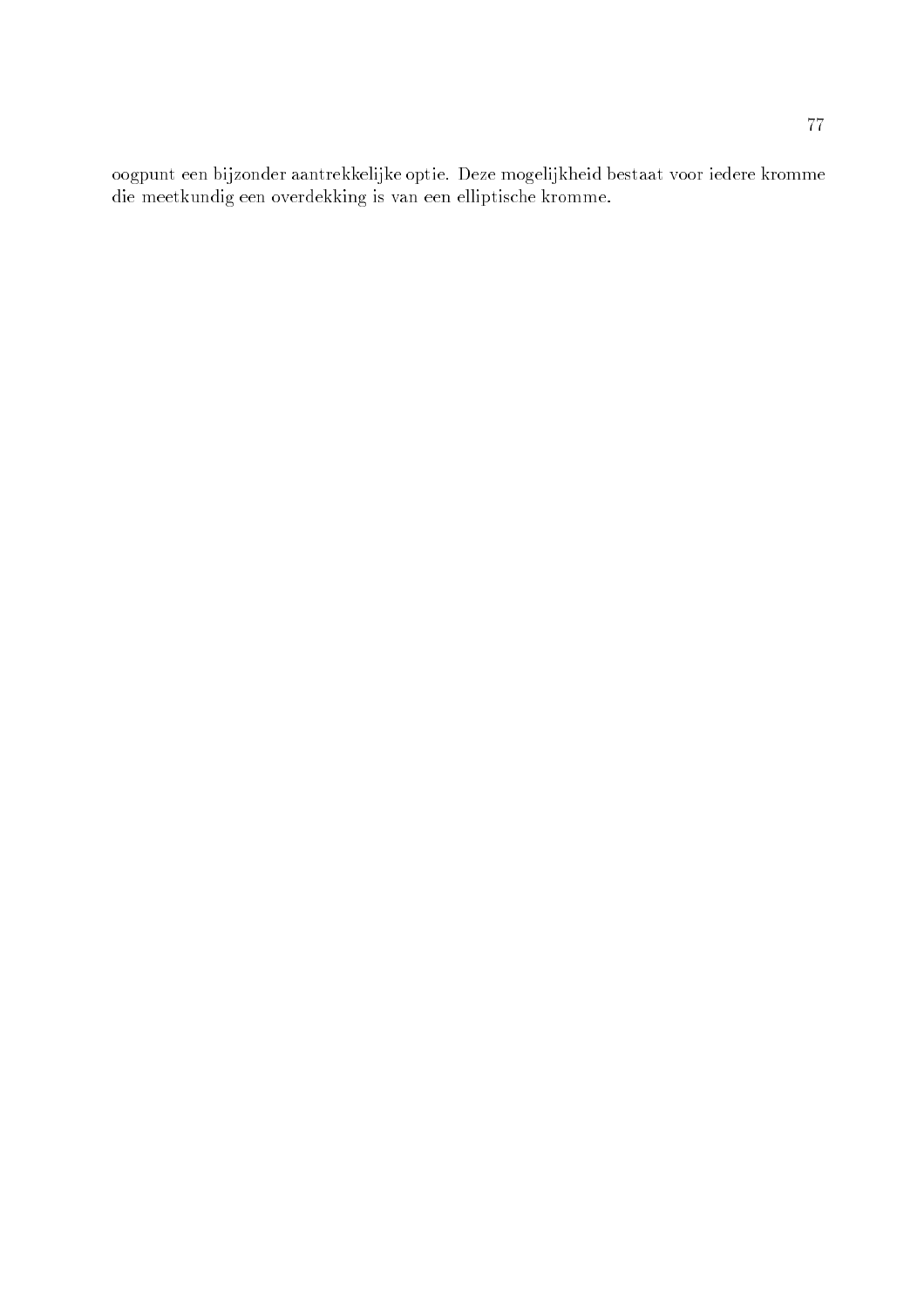Samenvatting